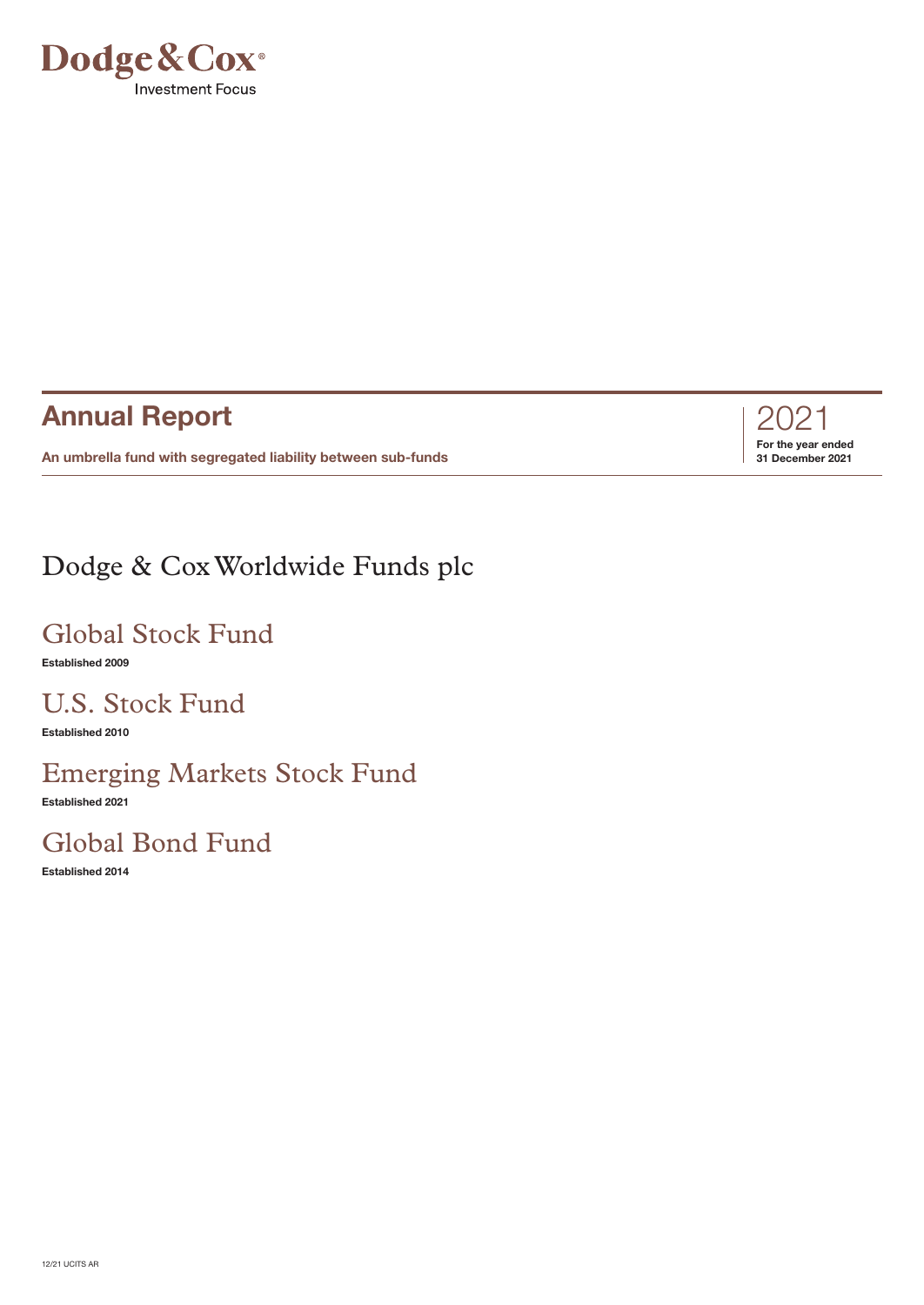# **Contents**

|                                                                            | Page |
|----------------------------------------------------------------------------|------|
| <b>Background to the Company</b>                                           | 3    |
| <b>Directors' Report</b>                                                   | 5    |
| <b>Independent Auditors' Report</b>                                        | 7    |
| <b>Depositary Report</b>                                                   | 10   |
| <b>Investment Manager's Report</b>                                         |      |
| Russia's Invasion of Ukraine and Potential Investment Implications         | 11   |
| Global Stock Fund                                                          | 12   |
| U.S. Stock Fund                                                            | 15   |
| Emerging Markets Stock Fund                                                | 18   |
| Global Bond Fund                                                           | 21   |
| <b>Portfolio of Investments</b>                                            |      |
| Global Stock Fund                                                          | 24   |
| U.S. Stock Fund                                                            | 28   |
| <b>Emerging Markets Stock Fund</b>                                         | 31   |
| Global Bond Fund                                                           | 35   |
| <b>Statement of Financial Position</b>                                     | 40   |
| <b>Statement of Comprehensive Income</b>                                   | 41   |
| Statement of Changes in Net Assets Attributable to Redeemable Shareholders | 43   |
| <b>Statement of Cash Flows</b>                                             | 44   |
| <b>Notes to the Financial Statements</b>                                   | 45   |
| Portfolio Purchases and Sales (unaudited)                                  |      |
| Global Stock Fund                                                          | 59   |
| U.S. Stock Fund                                                            | 60   |
| <b>Emerging Markets Stock Fund</b>                                         | 61   |
| Global Bond Fund                                                           | 62   |
| <b>Total Expense Ratios (unaudited)</b>                                    | 63   |
| <b>Remuneration Disclosure (unaudited)</b>                                 | 64   |
| <b>Taxonomy Regulation (unaudited)</b>                                     | 65   |
| <b>Securities Financing Transactions (unaudited)</b>                       | 66   |
| <b>Administration of the Company (unaudited)</b>                           | 67   |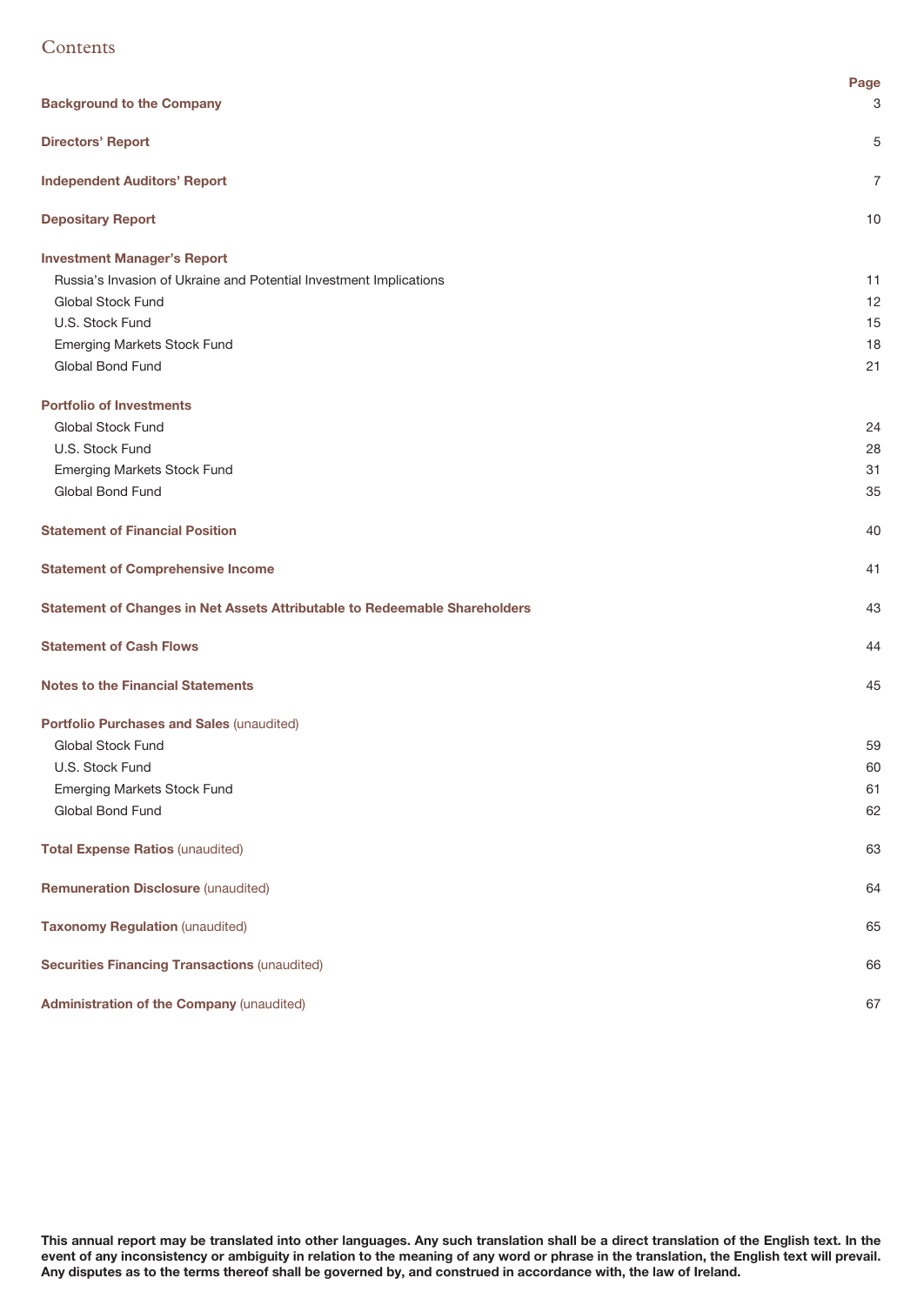# <span id="page-2-0"></span>Background to the Company

Dodge & Cox Worldwide Funds plc (the "Company") was incorporated in Ireland on 25 September 2009 as a public limited company with registration number 475691 and is operating under the Companies Act 2014, as amended (the "Companies Act"). Unless otherwise provided for in this report, all capitalised terms shall have the same meaning herein as in the prospectus of the Company dated 10 December 2021 (the "Prospectus").

The Company is an open-ended investment company with variable capital and is authorised and regulated by the Central Bank of Ireland (the "Central Bank") under the European Communities (Undertakings for Collective Investment in Transferable Securities) Regulations 2011, as amended (the "UCITS Regulations"). The Company is organised in the form of an umbrella fund with segregated liability between sub-funds. As at 31 December 2021, the Company had four constituent sub-funds (each a "Fund" and collectively the "Funds") as listed below, along with the share classes of each Fund in issue during the year:

| <b>Fund Name and Active Share Classes</b>                                                       | <b>Commencement of Operations</b> |
|-------------------------------------------------------------------------------------------------|-----------------------------------|
| Dodge & Cox Worldwide Funds plc – Global Stock Fund ("Global Stock Fund")                       |                                   |
| <b>USD Accumulating Class</b>                                                                   | 1 December 2009                   |
| <b>USD Distributing Class</b>                                                                   | 3 February 2020                   |
| <b>GBP Accumulating Class</b>                                                                   | 1 December 2009                   |
| <b>GBP Distributing Class</b>                                                                   | 13 February 2013                  |
| GBP Distributing Class (H)*                                                                     | 3 January 2017                    |
| <b>EUR Accumulating Class</b>                                                                   | 1 December 2009                   |
| <b>CAD Accumulating Class</b>                                                                   | 1 October 2010                    |
| Dodge & Cox Worldwide Funds plc - U.S. Stock Fund ("U.S. Stock Fund")                           |                                   |
| <b>USD Accumulating Class</b>                                                                   | 1 December 2010                   |
| <b>USD Distributing Class</b>                                                                   | 2 March 2020                      |
| <b>GBP Accumulating Class</b>                                                                   | 1 December 2010                   |
| <b>GBP Distributing Class</b>                                                                   | 2 December 2013                   |
| GBP Distributing Class (H)*                                                                     | 3 January 2017                    |
| <b>EUR Accumulating Class</b>                                                                   | 1 December 2010                   |
| Dodge & Cox Worldwide Funds plc - Emerging Markets Stock Fund ("Emerging Markets Stock Fund")** |                                   |
| <b>USD Accumulating Class</b>                                                                   | 11 May 2021                       |
| <b>GBP Accumulating Class</b>                                                                   | 11 May 2021                       |
| <b>GBP Distributing Class</b>                                                                   | 11 May 2021                       |
| <b>EUR Accumulating Class</b>                                                                   | 11 May 2021                       |
| Dodge & Cox Worldwide Funds plc – Global Bond Fund ("Global Bond Fund")                         |                                   |
| <b>USD Accumulating Class</b>                                                                   | 1 May 2014                        |
| <b>GBP Distributing Class</b>                                                                   | 1 May 2014                        |
| GBP Distributing Class (H)*                                                                     | 1 May 2014                        |
| <b>EUR Accumulating Class</b>                                                                   | 1 May 2014                        |
| EUR Accumulating Class (H)*                                                                     | 1 May 2014                        |
| <b>EUR Distributing Class</b>                                                                   | 1 May 2014                        |
| EUR Distributing Class (H)*                                                                     | 1 May 2014                        |
| CHF Distributing Class (H)*                                                                     | 1 July 2021                       |
|                                                                                                 |                                   |

"(H)" denotes hedged share class

\*\* The establishment of the Emerging Markets Stock Fund was approved by the Central Bank on 17 February 2021.

The Company has appointed KBA Consulting Management Limited (the "Manager") to act as management company pursuant to the management agreement dated 1 October 2021.

### **Investment Objectives and Policies**

The Company provides investors with a choice of Funds. Each Fund aims to achieve its investment objective, as set out below, while spreading investment risks through investment in transferable securities, liquid financial assets, and other permitted investments in accordance with the UCITS Regulations.

### Global Stock Fund

The Fund's objective is to provide shareholders with an opportunity for long-term growth of principal and income. The Fund seeks to achieve its objective by investing primarily in a diversified portfolio of equity securities issued by companies from at least three different countries located anywhere in the world, which may include Emerging Market Countries.

### U.S. Stock Fund

The Fund's primary objective is to provide shareholders with an opportunity for long-term growth of principal and income. A secondary objective is to seek to achieve a reasonable current income. The Fund seeks to achieve its objective by investing primarily in a diversified portfolio of U.S. equity securities.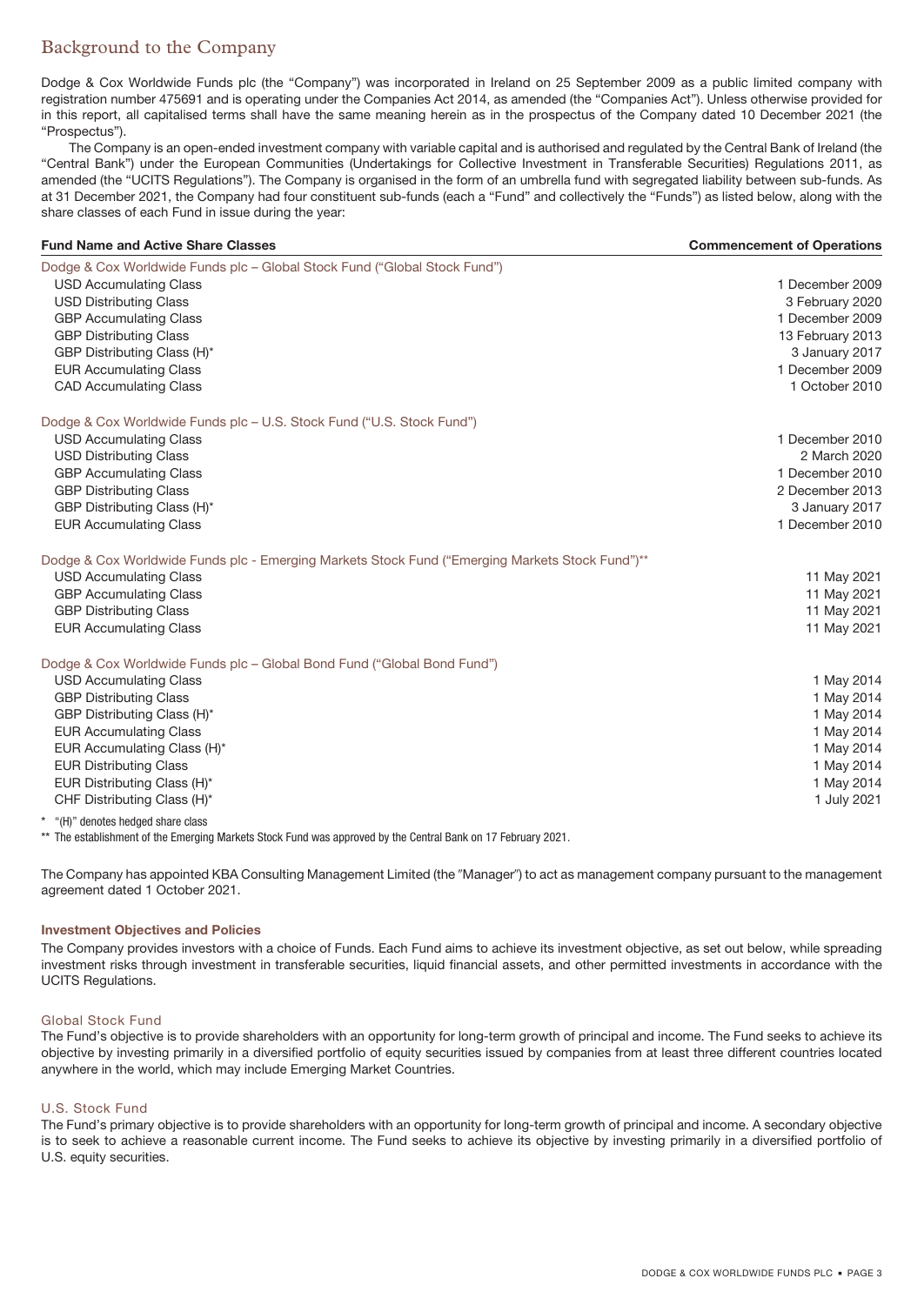# Background to the Company

### Emerging Markets Stock Fund

The Fund's objective is to provide shareholders with an opportunity for long-term growth of principal and income. The Fund seeks to achieve its objective by investing primarily in a diversified portfolio of emerging markets equity securities issued by companies from at least three different countries.

### Global Bond Fund

The Fund's objective is to provide shareholders with a high rate of total return, consistent with long-term preservation of capital. The Fund seeks to achieve its objective by investing in a diversified portfolio of bonds and other debt instruments of issuers from at least three different countries located anywhere in the world, which may include Emerging Markets Countries.

Full details of the investment objectives and policies of the Global Stock Fund, U.S. Stock Fund, Emerging Markets Stock Fund, and Global Bond Fund are set out in the Prospectus.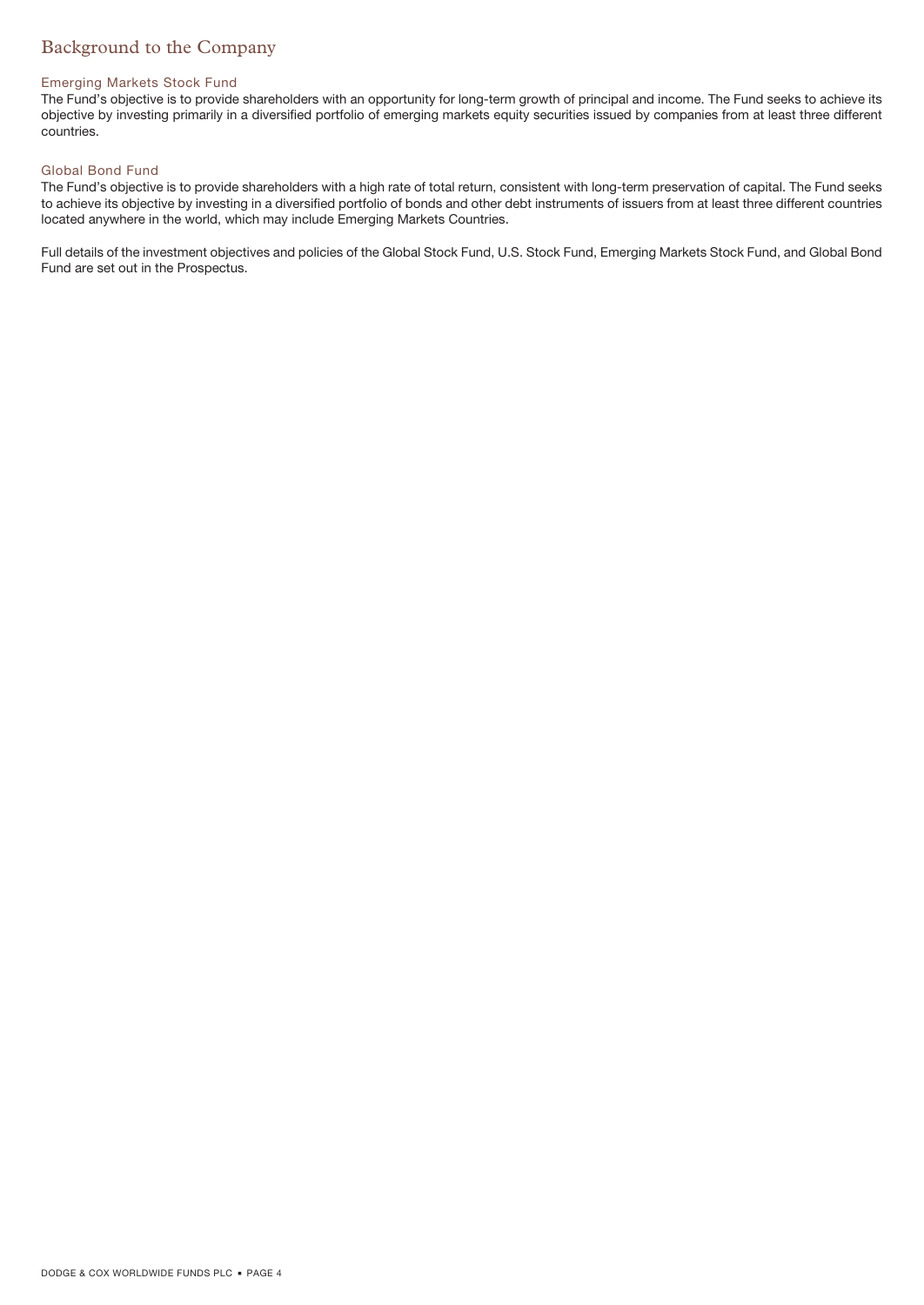# <span id="page-4-0"></span>Directors' Report

The directors of the Company (the "Directors", together the "Board of Directors") present herewith their report together with the audited financial statements for the year ended 31 December 2021.

### **Directors**

The name and nationality of persons who were Directors during the year ended 31 December 2021 are:

Éilish Finan (Irish) (independent) Stephen Haswell (American) Lucinda Johns (American)<sup>1</sup> Carl O'Sullivan (Irish) (independent) Rosemary Quinlan (Irish) (independent) Diana Strandberg (American)<sup>2</sup> William Strickland (American) Steven Voorhis (American)

<sup>1</sup> Lucinda Johns was appointed as a director of the Company with effect from 8 September 2021.<br><sup>2</sup> Diana Strandberg resigned as a director of the Company with effect from 8 September 2021.

<sup>2</sup> Diana Strandberg resigned as a director of the Company with effect from 8 September 2021.

### **Directors' and Secretary's Interests in Shares**

At 31 December 2021, neither the Directors nor the secretary had an interest in the shares of the Funds. At 31 December 2020, Diana Strandberg held 500,000 USD Accumulating Class Shares in the Global Stock Fund and 309,587 USD Accumulating Class Shares in the U.S. Stock Fund and the secretary had no interest in the shares of the Funds.

### **Directors' Responsibilities**

The Directors are responsible for preparing the directors' report and the financial statements in accordance with applicable Irish law.

Irish company law requires the Directors to prepare the financial statements for each financial year that give a true and fair view of the Company's assets, liabilities and financial position as at the end of the financial year and the profit or loss and cash flows of the Company for the financial year. The Directors have prepared the financial statements in accordance with International Financial Reporting Standards as adopted by the European Union.

Under Irish company law, the Directors shall not approve the financial statements unless they are satisfied that they give a true and fair view of the Company's assets, liabilities and financial position as at the end of the financial year and the profit or loss and cash flows of the Company for the financial year.

In preparing the financial statements, the Directors are required to:

- select suitable accounting policies and then apply them consistently;
- make judgments and estimates that are reasonable and prudent;
- state whether the financial statements have been prepared in accordance with applicable accounting standards and identify the standards in question, subject to any material departures from those standards being disclosed and explained in the notes to the financial statements; and
- prepare the financial statements on the going concern basis unless it is inappropriate to presume that the Company will continue in business.

The Directors are responsible for ensuring that adequate accounting records are kept that are sufficient to:

- correctly record and explain the transactions of the Company;
- enable, at any time, the assets, liabilities, financial position and profit or loss of the Company to be determined with reasonable accuracy; and
- enable the Directors to ensure that the financial statements comply with the requirements of the Companies Act and enable those financial statements to be audited.

In this regard, please refer to the section below titled "Accounting Records".

The Directors are also responsible for safeguarding the assets of the Company. In fulfillment of this responsibility, they have appointed State Street Custodial Services (Ireland) Limited (the "Depositary") to safekeep the Company's assets in accordance with the constitution of the Company (the "Constitution"). In addition, the Directors are responsible for taking reasonable steps for the prevention and detection of fraud and other irregularities.

The Directors are responsible for the maintenance and integrity of the financial statements included on the Company's website. Legislation in Ireland governing the preparation and dissemination of financial statements may differ from legislation in other jurisdictions.

### **Directors' Compliance Statement**

It is the policy of the Company to comply with its relevant obligations (as defined in the Companies Act). As required by Section 225(2) of the Companies Act, the Directors acknowledge that they are responsible for securing the Company's compliance with the relevant obligations. The Directors have drawn up a compliance policy statement as defined in Section 225(3)(a) of the Companies Act and a compliance policy which refers to the arrangements and structures that are in place and which are, in the Directors' opinion, designed to secure material compliance with the Company's relevant obligations. These arrangements and structures were reviewed by the Directors during the financial year. In discharging their responsibilities under Section 225, the Directors relied upon, among other things, the services provided, advice and/or representations from third parties whom the Directors believe have the requisite knowledge and experience in order to secure material compliance with the Company's relevant obligations.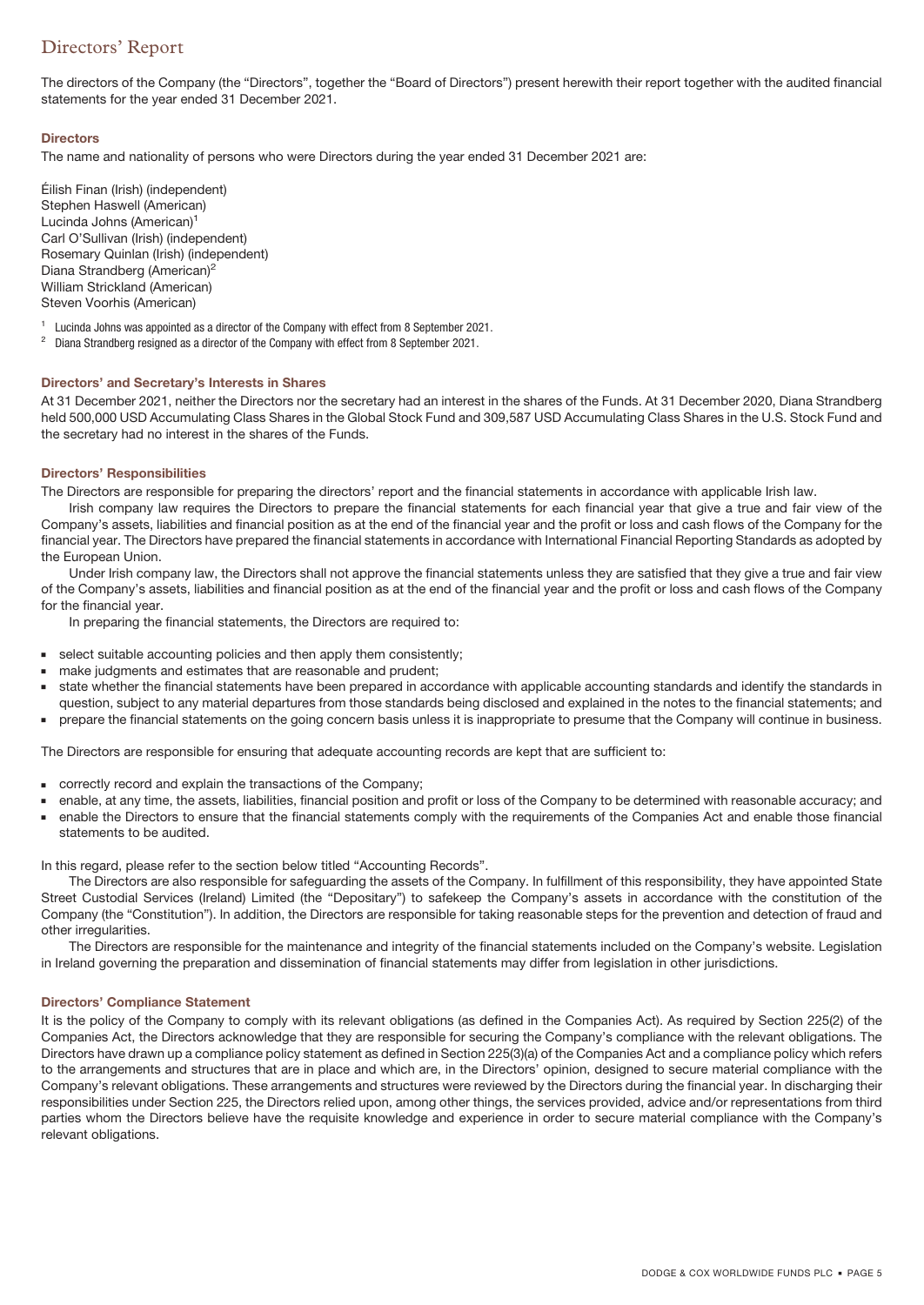# Directors' Report

### **Corporate Governance Code**

The Board of Directors assessed all measures included in the Irish Funds voluntary Corporate Governance Code for Collective Investment Schemes and Management Companies published in December 2011 (the "Code"). The Board of Directors has adopted all corporate governance practices and procedures in the Code, which can be obtained at: http://www.irishfunds.ie.

### **Audit Committee**

The Board of Directors decided it was not necessary to constitute an audit committee given the frequency of the meetings of the Board of Directors throughout the year and the size of the Board of Directors.

### **Relevant Audit Information**

So far as the Directors are aware, there is no relevant audit information of which the Company's auditors are unaware and the Directors have taken all the steps that ought to have been taken as Directors in order to make themselves aware of any relevant audit information and to establish that the Company's auditors are aware of that information.

### **Principal Risks and Uncertainties**

An analysis of principal risks facing the Company arising from its use of financial instruments is included in Note 13 to the financial statements. In addition, discussions of the risks associated with COVID-19 and Russia's Invasion of Ukraine are included in Note 15 and Note 16 to the financial statements. Other risk considerations are set forth in the Prospectus.

### **Review of the Business and Future Developments**

A review of each Fund's performance can be found in the Investment Manager's Report.

### **Results and Distributions**

The results of operations and distributions for the year are set out in the Statement of Comprehensive Income, and the Company's distribution policy is set forth in Note 14 to the financial statements.

### **Significant Events During the Year**

The details of any significant events affecting the Company during the year are set forth in Note 15 to the financial statements.

### **Significant Events Since Year End**

The details of any significant events affecting the Company since the year end are set forth in Note 16 to the financial statements, including discussion of Russia's invasion of Ukraine.

### **Accounting Records**

The measures taken by the Directors to secure compliance with the Company's obligations to keep adequate accounting records involve ensuring the engagement of competent persons to maintain such records on behalf of the Company. The Administrator is engaged as administrator, registrar, and transfer agent to the Company. The accounting records are located at the offices of the Administrator at 78 Sir John Rogerson's Quay, Dublin 2, Ireland.

### **Independent Auditors**

The auditors, PricewaterhouseCoopers, have indicated their willingness to continue in office, and a resolution that they be re-appointed will be proposed at the annual general meeting.

### **Transactions with Connected Persons**

Regulation 43(1) of the Central Bank (Supervision and Enforcement) Act 2013 (Section 48(1)) (Undertakings for Collective Investment in Transferable Securities) Regulations 2019, as amended (the "Central Bank UCITS Regulations") states that "a responsible person shall ensure that any transaction between a UCITS and a connected person is (a) conducted at arm's length; and (b) in the best interests of the unit-holders of the UCITS".

As required under Regulation 81(4) of the Central Bank UCITS Regulations, the Board of Directors is satisfied that (a) there are in place arrangements, evidenced by written procedures, to ensure that the obligations that are prescribed by Regulation 43(1) are applied to all transactions with connected persons; and (b) all transactions with connected persons that were entered into during the year complied with the obligations that are prescribed by Regulation 43(1).

On behalf of the Board of Directors

24 March 2022

Jail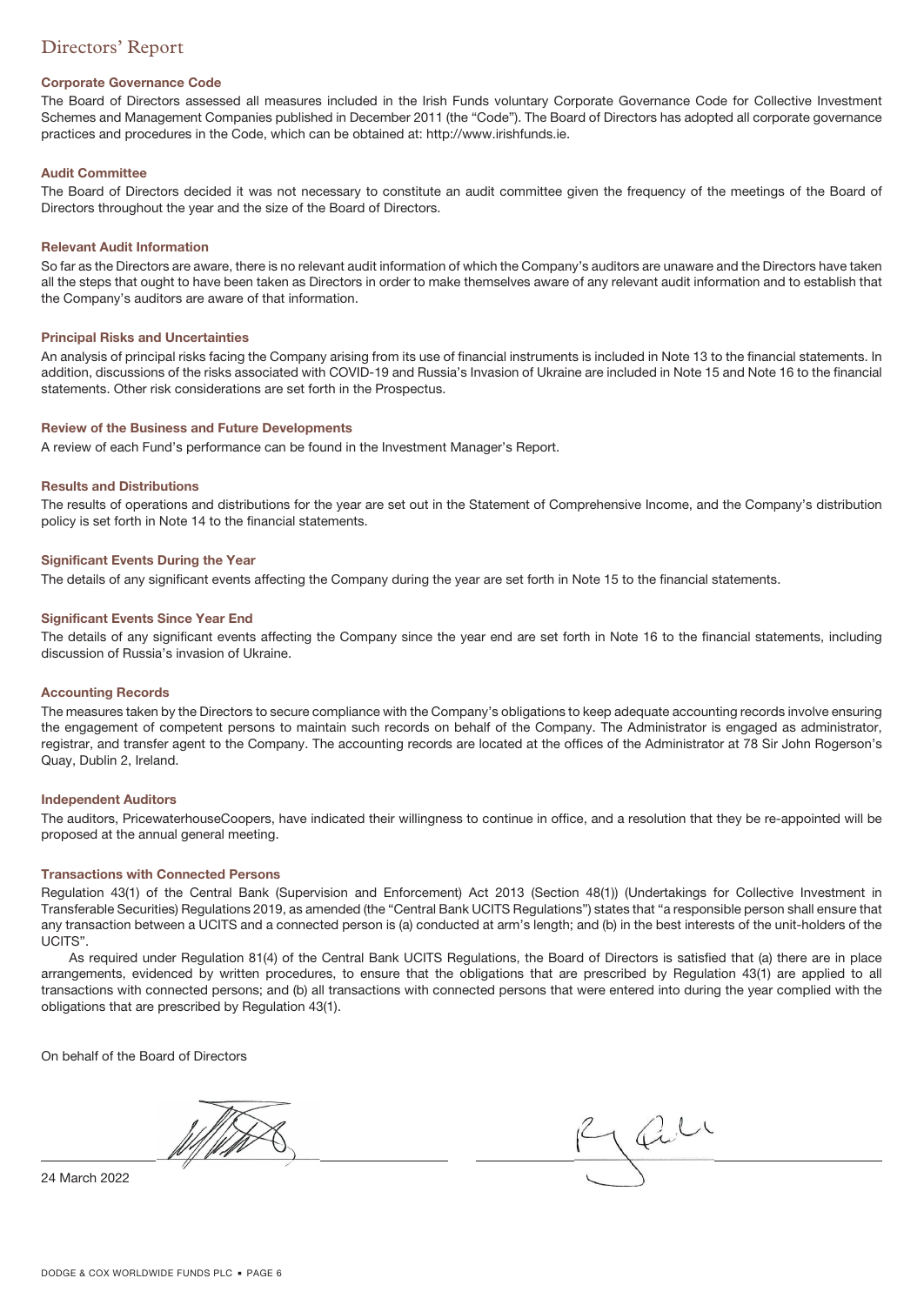

# *Independent auditors' report to the members of Dodge & Cox Worldwide Funds plc*

# **Report on the audit of the financial statements**

### **Opinion**

In our opinion, Dodge & Cox Worldwide Funds plc's financial statements:

- give a true and fair view of the Company's and Funds' assets, liabilities and financial position as at 31 December 2021 and of their results and cash flows for the year then ended;
- have been properly prepared in accordance with International Financial Reporting Standards ("IFRSs") as adopted by the European Union; and
- have been properly prepared in accordance with the requirements of the Companies Act 2014 and the European Communities (Undertakings for Collective Investment in Transferable Securities) Regulations 2011 (as amended).

We have audited the financial statements, included within the Annual Report, which comprise:

- the Statement of Financial Position as at 31 December 2021;
- the Statement of Comprehensive Income for the year then ended;
- the Statement of Cash Flows for the year then ended;
- the Statement of Changes in Net Assets Attributable to Redeemable Shareholders for the year then ended;
- the Portfolio of Investments for each of the Funds as at 31 December 2021; and
- the notes to the financial statements for the Company and for each of its Funds, which include a description of the significant accounting policies.

### **Basis for opinion**

We conducted our audit in accordance with International Standards on Auditing (Ireland) ("ISAs (Ireland)") and applicable law.

Our responsibilities under ISAs (Ireland) are further described in the Auditors' responsibilities for the audit of the financial statements section of our report. We believe that the audit evidence we have obtained is sufficient and appropriate to provide a basis for our opinion.

### *Independence*

We remained independent of the Company in accordance with the ethical requirements that are relevant to our audit of the financial statements in Ireland, which includes IAASA's Ethical Standard, and we have fulfilled our other ethical responsibilities in accordance with these requirements.

### **Conclusions relating to going concern**

Based on the work we have performed, we have not identified any material uncertainties relating to events or conditions that, individually or collectively, may cast significant doubt on the Company's and Funds' ability to continue as a going concern for a period of at least twelve months from the date on which the financial statements are authorised for issue.

In auditing the financial statements, we have concluded that the directors' use of the going concern basis of accounting in the preparation of the financial statements is appropriate.

However, because not all future events or conditions can be predicted, this conclusion is not a guarantee as to the Company's and Funds' ability to continue as a going concern.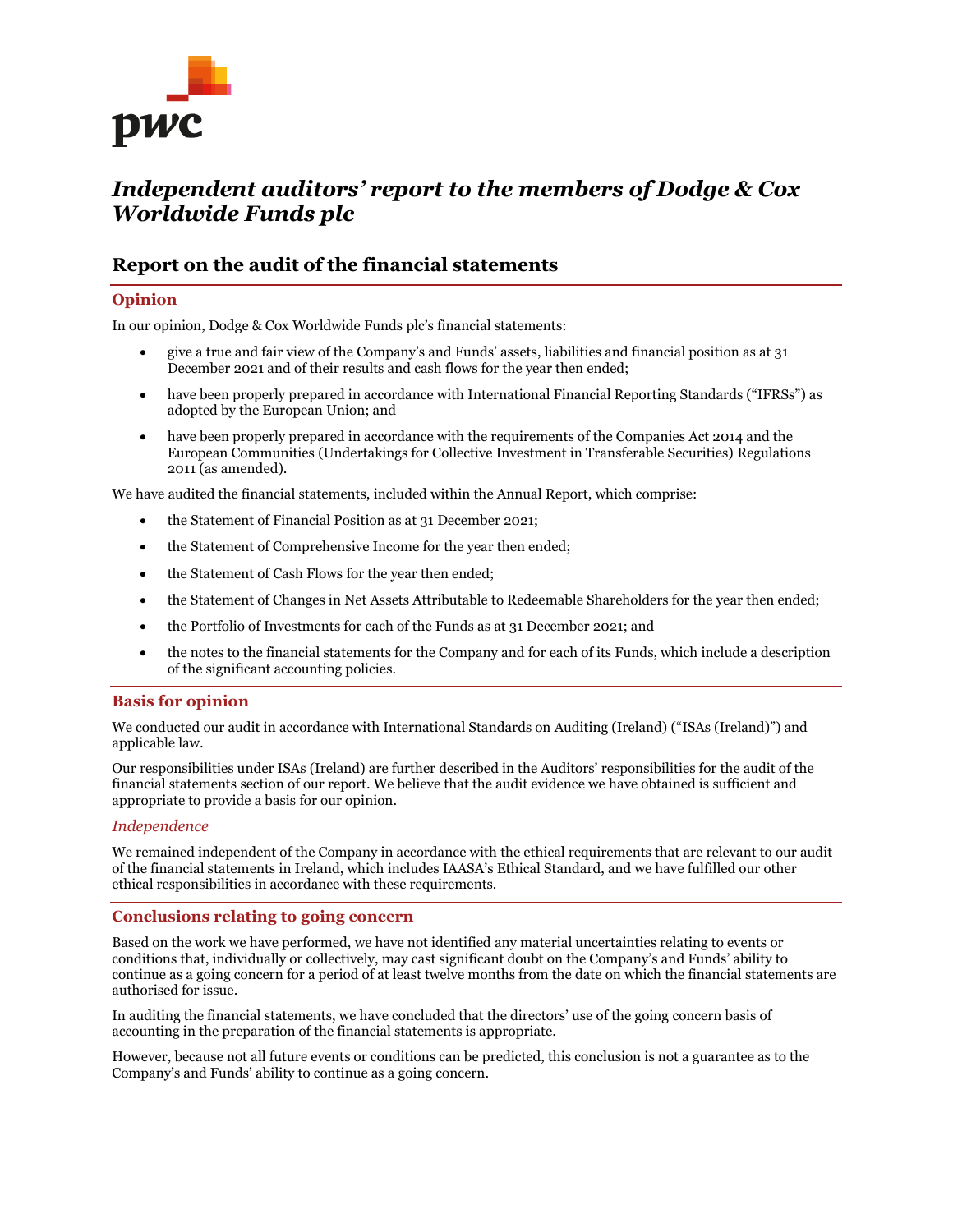

Our responsibilities and the responsibilities of the directors with respect to going concern are described in the relevant sections of this report.

### **Reporting on other information**

The other information comprises all of the information in the Annual Report other than the financial statements and our auditors' report thereon. The directors are responsible for the other information. Our opinion on the financial statements does not cover the other information and, accordingly, we do not express an audit opinion or, except to the extent otherwise explicitly stated in this report, any form of assurance thereon. In connection with our audit of the financial statements, our responsibility is to read the other information and, in doing so, consider whether the other information is materially inconsistent with the financial statements or our knowledge obtained in the audit, or otherwise appears to be materially misstated. If we identify an apparent material inconsistency or material misstatement, we are required to perform procedures to conclude whether there is a material misstatement of the financial statements or a material misstatement of the other information. If, based on the work we have performed, we conclude that there is a material misstatement of this other information, we are required to report that fact. We have nothing to report based on these responsibilities.

With respect to the Directors' Report, we also considered whether the disclosures required by the Companies Act 2014 have been included.

Based on the responsibilities described above and our work undertaken in the course of the audit, ISAs (Ireland) and the Companies Act 2014 require us to also report certain opinions and matters as described below:

- In our opinion, based on the work undertaken in the course of the audit, the information given in the Directors' Report for the year ended 31 December 2021 is consistent with the financial statements and has been prepared in accordance with applicable legal requirements.
- Based on our knowledge and understanding of the Company and its environment obtained in the course of the audit, we have not identified any material misstatements in the Directors' Report.

### **Responsibilities for the financial statements and the audit**

### *Responsibilities of the directors for the financial statements*

As explained more fully in the Directors' Responsibilities set out on page 5, the directors are responsible for the preparation of the financial statements in accordance with the applicable framework and for being satisfied that they give a true and fair view.

The directors are also responsible for such internal control as they determine is necessary to enable the preparation of financial statements that are free from material misstatement, whether due to fraud or error.

In preparing the financial statements, the directors are responsible for assessing the Company's and Funds' ability to continue as going concerns, disclosing as applicable, matters related to going concern and using the going concern basis of accounting unless the directors either intend to liquidate the Company or to cease operations, or have no realistic alternative but to do so.

### *Auditors' responsibilities for the audit of the financial statements*

Our objectives are to obtain reasonable assurance about whether the financial statements as a whole are free from material misstatement, whether due to fraud or error, and to issue an auditors' report that includes our opinion. Reasonable assurance is a high level of assurance, but is not a guarantee that an audit conducted in accordance with ISAs (Ireland) will always detect a material misstatement when it exists. Misstatements can arise from fraud or error and are considered material if, individually or in the aggregate, they could reasonably be expected to influence the economic decisions of users taken on the basis of these financial statements.

Our audit testing might include testing complete populations of certain transactions and balances, possibly using data auditing techniques. However, it typically involves selecting a limited number of items for testing, rather than testing complete populations. We will often seek to target particular items for testing based on their size or risk characteristics. In other cases, we will use audit sampling to enable us to draw a conclusion about the population from which the sample is selected.

A further description of our responsibilities for the audit of the financial statements is located on the IAASA website at: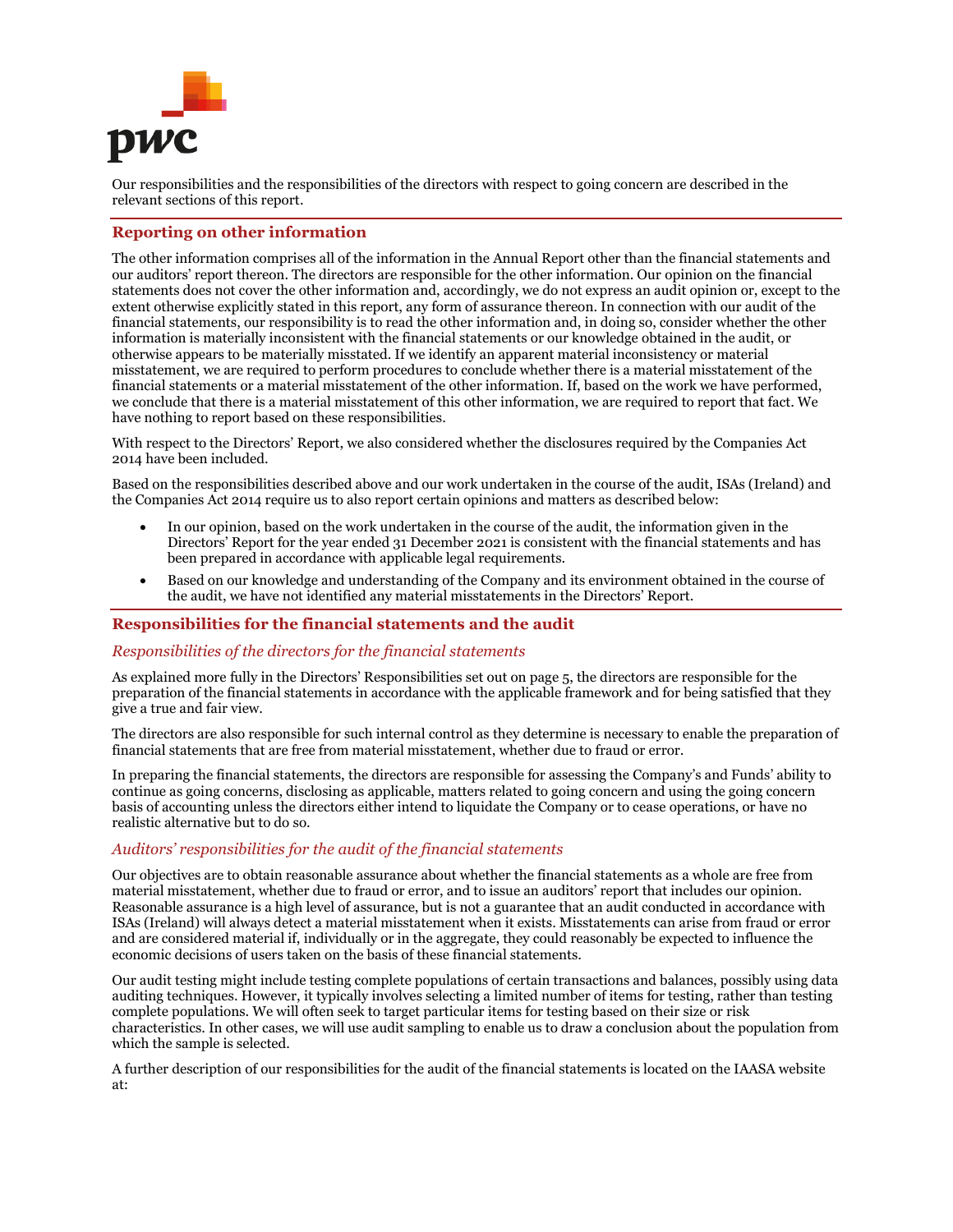

[https://www.iaasa.ie/getmedia/b2389013-1cf6-458b-9b8f](https://www.iaasa.ie/getmedia/b2389013-1cf6-458b-9b8f-a98202dc9c3a/Description_of_auditors_responsibilities_for_audit.pdf)a98202dc9c3a/Description of auditors responsibilities for audit.pdf.

This description forms part of our auditors' report.

### *Use of this report*

This report, including the opinions, has been prepared for and only for the Company's members as a body in accordance with section 391 of the Companies Act 2014 and for no other purpose. We do not, in giving these opinions, accept or assume responsibility for any other purpose or to any other person to whom this report is shown or into whose hands it may come save where expressly agreed by our prior consent in writing.

# **Other required reporting**

### **Companies Act 2014 opinions on other matters**

- We have obtained all the information and explanations which we consider necessary for the purposes of our audit.
- In our opinion the accounting records of the Company were sufficient to permit the financial statements to be readily and properly audited.
- The financial statements are in agreement with the accounting records.

### **Companies Act 2014 exception reporting**

### *Directors' remuneration and transactions*

Under the Companies Act 2014 we are required to report to you if, in our opinion, the disclosures of directors' remuneration and transactions specified by sections 305 to 312 of that Act have not been made. We have no exceptions to report arising from this responsibility.

Flte O'Conell

Jonathan O'Connell for and on behalf of PricewaterhouseCoopers Chartered Accountants and Statutory Audit Firm Dublin 29 March 2022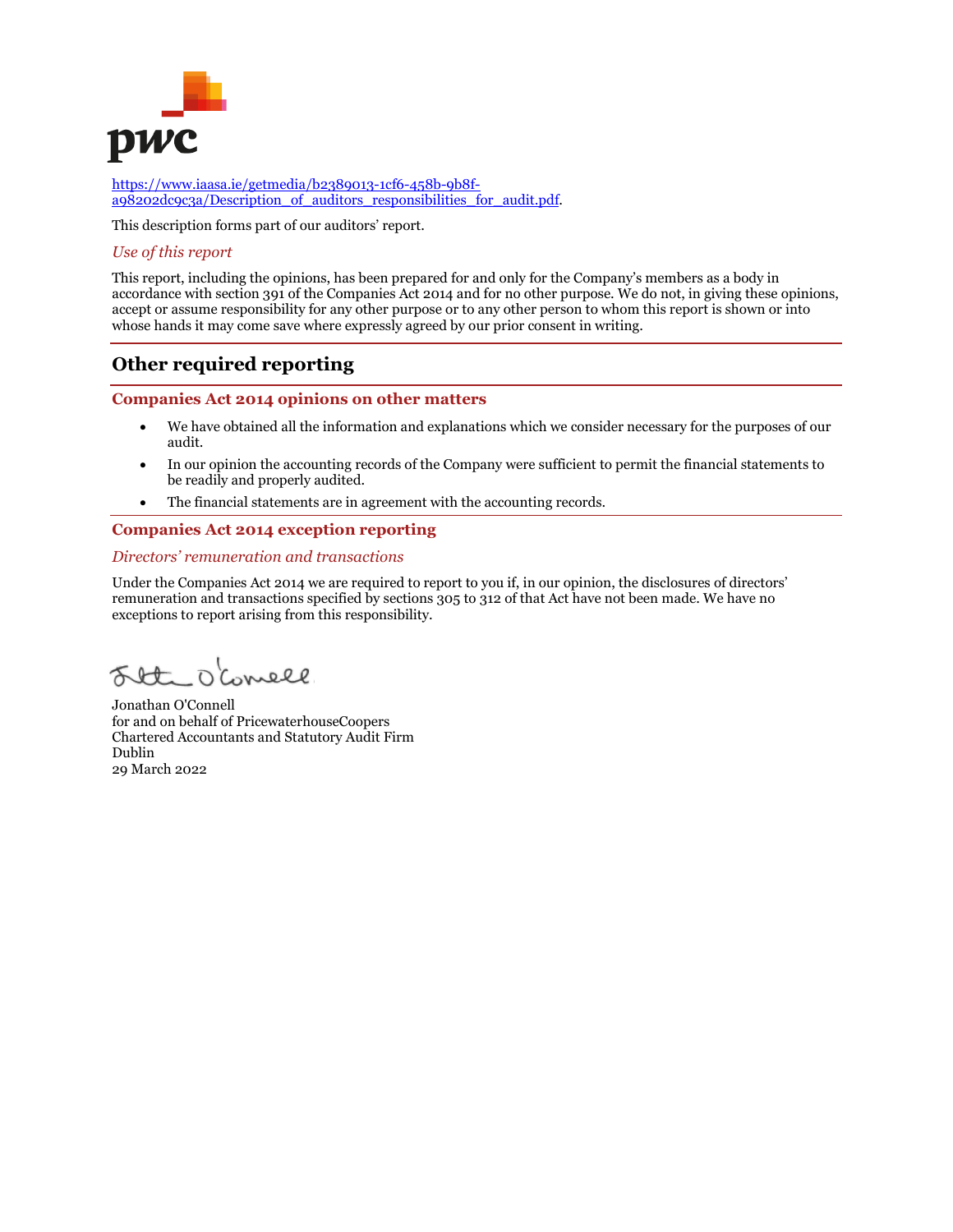# Depositary Report

We have enquired into the conduct of Dodge & Cox Worldwide Funds plc (the "Company"), for the year from 1 January 2021 to 31 December 2021, in our capacity as Depositary to the Company.

This report including the opinion has been prepared for and solely for the shareholders in the Company as a body, in accordance with Regulation 34, (1), (3) and (4) in Part 5 of the European Communities (Undertakings for Collective Investment in Transferable Securities) Regulations 2011, as amended (the "UCITS Regulations"), and for no other purpose. We do not, in giving this opinion, accept or assume responsibility for any other purpose or to any other person to whom this report is shown.

### **Responsibilities of the Depositary**

Our duties and responsibilities are outlined in Regulation 34, (1), (3) and (4) in Part 5 of the UCITS Regulations. One of those duties is to enquire into the conduct of the Company in each annual accounting period and report thereon to the shareholders.

Our report shall state whether, in our opinion, the Company has been managed in that period in accordance with the provisions of the Company's constitution (the "Constitution") and the UCITS Regulations. It is the overall responsibility of the Company to comply with these provisions. If the Company has not so complied, we, as Depositary, must state why this is the case and outline the steps which we have taken to rectify the situation.

### **Basis of Depositary Opinion**

The Depositary conducts such reviews as it, in its reasonable opinion, considers necessary in order to comply with its duties as outlined in Regulation 34, (1), (3) and (4) in Part 5 of the UCITS Regulations and to ensure that, in all material respects, the Company has been managed (i) in accordance with the limitations imposed on its investment and borrowing powers by the provisions of the Constitution and the UCITS Regulations and (ii) otherwise in accordance with the Constitution and the UCITS Regulations.

### **Opinion**

In our opinion, the Company has been managed during the year, in all material respects:

- (i) in accordance with the limitations imposed on the investment and borrowing powers of the Company by the Constitution, the UCITS Regulations and the Central Bank (Supervision and Enforcement) Act 2013 (Section 48(1))(Undertakings for Collective Investment in Transferable Securities) Regulations 2019, as amended (the "Central Bank UCITS Regulations"); and
- (ii) otherwise in accordance with the provisions of the Constitution, the UCITS Regulations and the Central Bank UCITS Regulations.

Marie Aldridge Authorised Signatory

Ilanie Aldridge Marie Lewel

State Street Custodial Services (Ireland) Limited 78 Sir John Rogerson's Quay Dublin 2 Ireland 24 March 2022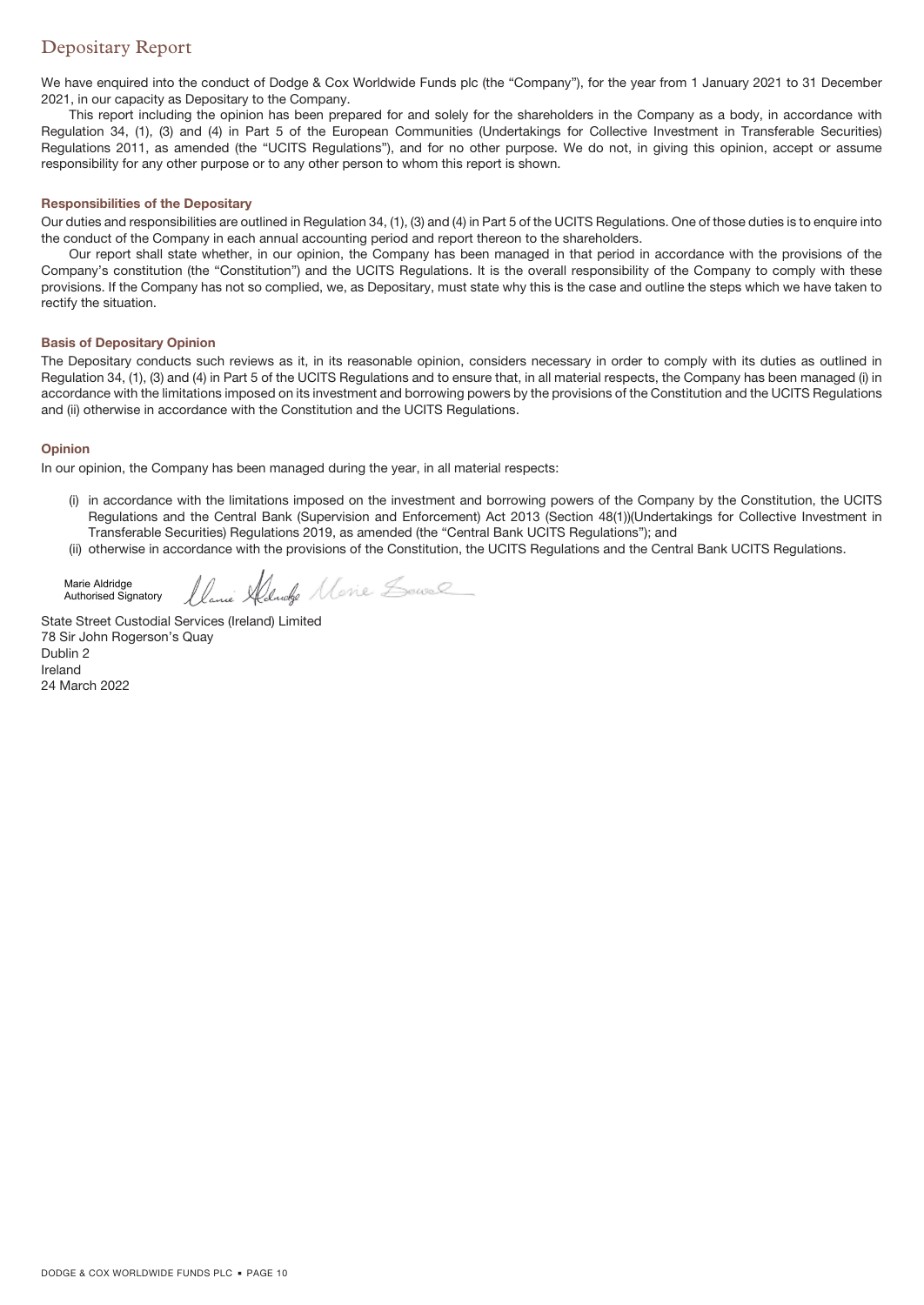# Investment Manager's Report Russia's Invasion of Ukraine and Potential Investment Implications

The Russia/Ukraine crisis has severely escalated after Russia launched a large-scale invasion of Ukraine on 24 February. The situation on the ground is still evolving quickly, and there is significant uncertainty over how the conflict could unfold and how long it will persist. Our thoughts are with the individuals and families impacted by Russia's invasion of Ukraine and its consequences.

### **Implications for Global Markets**

We believe spillover from the Russia/Ukraine crisis is likely to have the most material impact on energy prices. This is due to potential disruptions to Russian energy supply and measures by Western governments to limit Russian oil and gas imports. Russia is also a key global producer of a number of other commodities. For example, Russia has large market shares in the global production of palladium, platinum, nickel, copper, and aluminum. Russia and Ukraine are estimated to contribute 15-20% of global output of major grains (including wheat and corn). Upward pressure on global oil and commodity prices could add further risk to already high inflation in many countries.

Due to its higher trade activity with Russia and higher reliance on Russian energy imports, Europe is more economically exposed than other regions. Outside of Europe, Russia's trade and financial exposure to the rest of the world is relatively small. However, broader risks center on global supply chain disruptions fueling stagflation and the potential for cyberattacks.

### **The Dodge & Cox Worldwide Funds Have Minimal Exposure to Russia**

Each Fund's sector, industry, region, and country positioning is a result of our bottom-up, research-driven investment approach that evaluates each company's long-term fundamental outlook in relation to its current valuation. We consider macroeconomic factors among many inputs into our individual company investment analysis.

The Dodge & Cox Worldwide Funds are broadly diversified with limited direct holdings in Russia.<sup>a</sup> Overall, the Funds also have little indirect exposure to Russia when the small contributions of individual holdings are aggregated across the portfolios. At 31 December 2021, each Fund's holdings incorporated in Russia as a percentage of the Fund's total net assets were as follows: 0.4% for the Global Stock Fund, none for the U.S. Stock Fund, 4.0% for the Emerging Markets Stock Fund, and 1.7% for the Global Bond Fund. Specific holdings are set out in each Fund's Portfolio of Investments.

### **Russia Sanctions and the Impact on Our Trading**

The Funds do not hold securities that are subject to direct trading prohibitions under the sanctions announced to date by the United States, the European Union or the United Kingdom in response to Russia's invasion of Ukraine. Nevertheless, our ability to execute trades is impacted by the same industry-wide issues that are affecting other market participants. These range from disruptions caused by the temporary closure of the Moscow Stock Exchange to restrictions imposed by the Russian Central Bank on local brokers that prevent non-Russian investors from trading in Russian securities and receiving related dividend or interest payments. The situation remains fluid and changes daily. We are actively monitoring developments and taking appropriate actions given the evolving risks.

### **Going Forward**

We acknowledge the extreme downside scenario with respect to our Russia-domiciled exposures has materialised, and we are analysing the evolving risks, market valuations, and liquidity conditions. The distribution of risks appears to be mostly negative for the global economy, especially in the short to medium term. However, we are carefully assessing other potential implications over our long-term investment horizon (e.g., further strengthening of Western alliances and increased economic integration amongst their economies). We are also exploring potential dislocations in other parts of the market due to the geopolitical volatility.

On behalf of the Board of Directors of Dodge & Cox,

Charles F. Pohl, Chairman and Chief Investment Officer, Dodge & Cox

22 March 2022

a Unless otherwise specified, all weightings and holdings are as of 31 December 2021.

Dana M. Emery, President and Chief Executive Officer, Dodge & Cox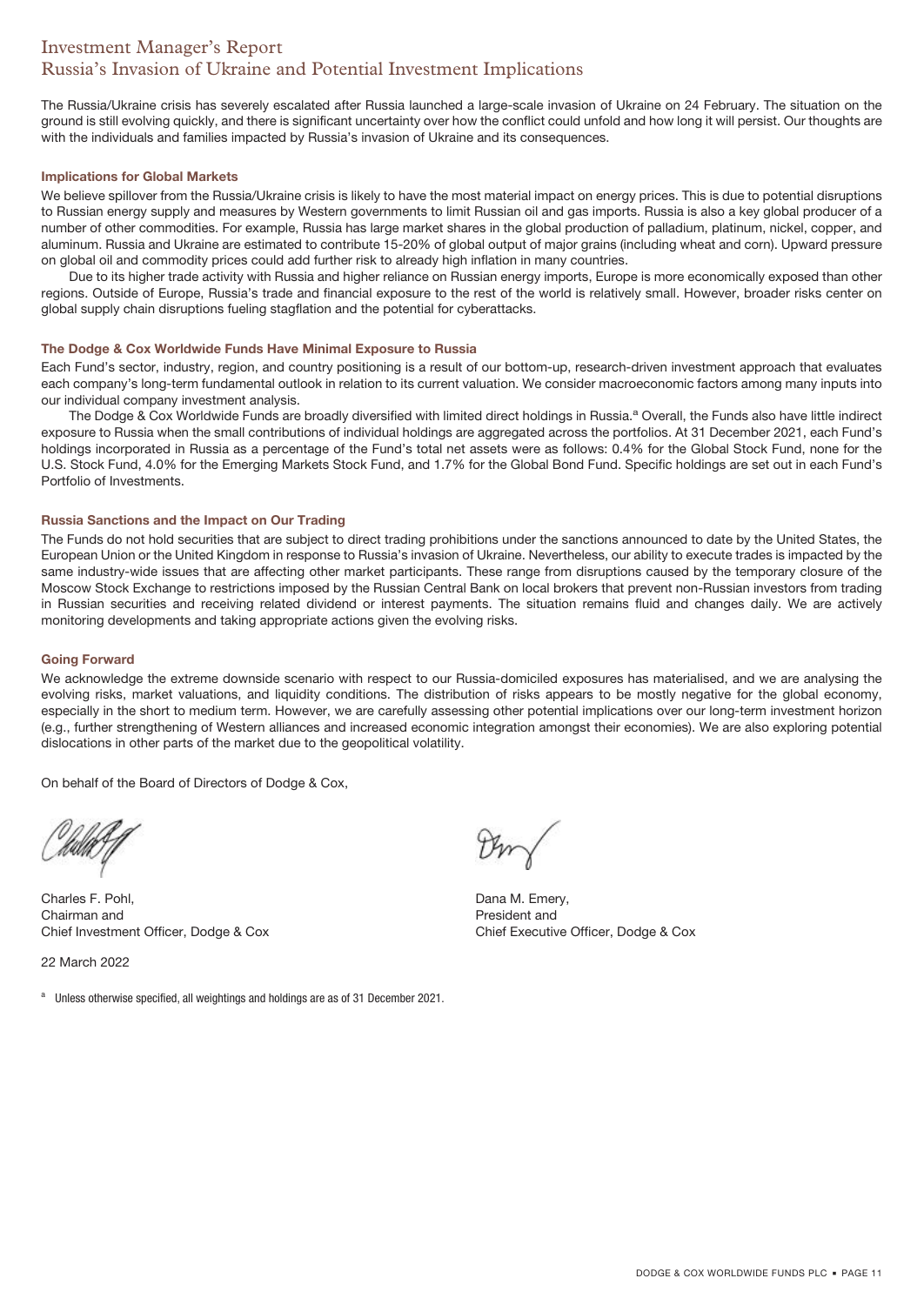# Investment Manager's Report Global Stock Fund

### **Market Commentary**

U.S. markets posted exceptionally strong results in 2021, with the S&P 500 Index up 29% on the back of unprecedented stimulus and a solid economy. With strong consumer balance sheets and easy access to credit, demand continues to remain elevated. In contrast, COVID-19 variants, supply chain disruptions, and labour market frictions are affecting supply. As a result, inflation has hit levels last seen in the 1980s, and the Federal Reserve accelerated its plans to raise interest rates in 2022.

Outside the United States, developed markets also posted solid results for the year (the MSCI EAFE Index appreciated 11%), as economic growth in most developed market countries rebounded to above pre-pandemic levels. However, the MSCI Emerging Markets Index declined 3%. China's stock market dropped 22% amid ongoing regulatory interventions by the government and concerns about a slowdown in economic growth. Internet-related companies in particular were impacted, with the CSI China Internet Index down 49%.

During the first half of 2021, the global value indices appreciated and outperformed their growth counterparts.<sup>a</sup> But in the second half of the year, value underperformed growth amid concerns about COVID-19 variants. Hence, while valuations remain above average for the market overall, wide valuation disparities remain between value and growth stocks. The MSCI World Value Index currently trades at 14.2 times forward earnings compared to a lofty 31.2 times for the MSCI World Growth Index.<sup>b</sup> This market divergence is so rare it now rounds to the 100th percentile of historical experience. The discount for stocks that benefit from rising rates also continues to be extremely wide. This valuation spread is particularly extraordinary given the remarkably low level of nominal and real interest rates and would appear to suggest a greater likelihood of rates staying lower for longer than we believe is warranted.

### **Investment Strategy**

These two wide valuation disparities provide attractive opportunities for active, value-oriented, bottom-up investment managers like Dodge & Cox. The Fund is overweight low-valuation stocks, which we believe are positioned to benefit from accelerating economic growth and higher interest rates. In contrast, the Fund is underweight high-priced growth stocks, which have benefitted from a low rate environment, and we believe are less attractive due to their high valuations and high expectations.

In 2021, we actively trimmed many of the Fund's holdings as they outperformed the overall market, particularly in the more cyclical parts of the market. However, the Fund remains overweight Financials and Energy. The Fund's Financials holdings are inexpensive, well capitalised, and could return meaningful amounts of capital to shareholders in 2022. Higher interest rates could further propel earnings growth.

In Energy, oil prices rose 51% in 2021, as demand continued to rebound from pandemic-induced lows, outpacing supply. Many energy companies have also improved capital discipline by restraining spending on oil and gas projects. The Fund's energy holdings trade at attractive valuations and generate substantial free cash flow. Hence, these investments also look poised to increase capital returns to shareholders at attractive yields.

As we trimmed strong outperformers throughout the year, we added to the Fund's Health Care and China Internet holdings<sup>c</sup>, which underperformed the market.

### Health Care

As investors rotated into the more economically sensitive parts of the market in 2021, Health Care underperformed, along with other more defensive parts of the market. The Fund reinvested capital into several attractive health care businesses, increasing the Fund's Health Care weighting from 14.0% to 19.8% by year end. Based on our value-oriented approach and analysis of the fundamentals, we added to large pharmaceutical franchises, such as GlaxoSmithKline, Sanofi, and Novartis.<sup>d</sup> These holdings now represent three of the Fund's five largest positions. These companies have leading franchises, low relative valuations, and various innovation-driven opportunities. We also started positions in the health care services company Fresenius Medical Care (leading dialysis provider) and two biopharmaceutical companies: Regeneron Pharmaceuticals and Incyte.

### Fresenius Medical Care

Fresenius (0.8% position) is the world's largest vertically integrated provider of dialysis products and services. This business benefits from highly concentrated market share, high barriers to entry, economies of scale, and strong recurring revenues. In recent years, its share price has underperformed due to missed earnings and headwinds from COVID-19 which appear more temporary in nature. The company is also now restructuring to reduce costs, while positioning itself to capitalise on the growing need for its dialysis services. Combined with a valuation of 15 times forward earnings, we believe Fresenius is an attractive investment over our three- to five-year investment horizon.

### Regeneron Pharmaceuticals

Regeneron is a biotech company focused on antibody treatments for ophthalmology, immunology, and cancer. Its antibody discovery platform has led to multiple commercial drugs, including two of the industry's most valuable blockbusters, Eylea (ophthalmology) and Dupixent (immunology). The company has also made substantial investments in understanding the genetic basis of disease, as well as in new technologies like RNAi (with Alnylam) and CRISPR (with Intellia). The company is still led by its founding duo, CEO Len Schleifer and CSO George Yancopoulos, who are significant shareholders. Both are MD/PhDs and their strategy to focus on long-term value creation through innovation has proven highly successful. We think Regeneron offers an opportunity to increase the Fund's exposure to innovation at an attractive price.

### Incyte

Incyte (1.0% position) is a U.S.-based biopharmaceutical company that discovers, develops, and commercialises proprietary therapeutics, largely focused on oncology. The company has a profitable legacy portfolio, and management has continued to reinvest profits from these franchises into its R&D pipeline. The team is working on avenues to extend its main Jakafi franchise beyond its patent expiry in 2027 and discover the next big drug to transform the company. In recent years, the company has improved R&D productivity and launched three new products, which could collectively generate \$1 billion in sales annually. In addition, the company's strong corporate governance and representation of long-term investors on the board align its interests with those of other long-term shareholders.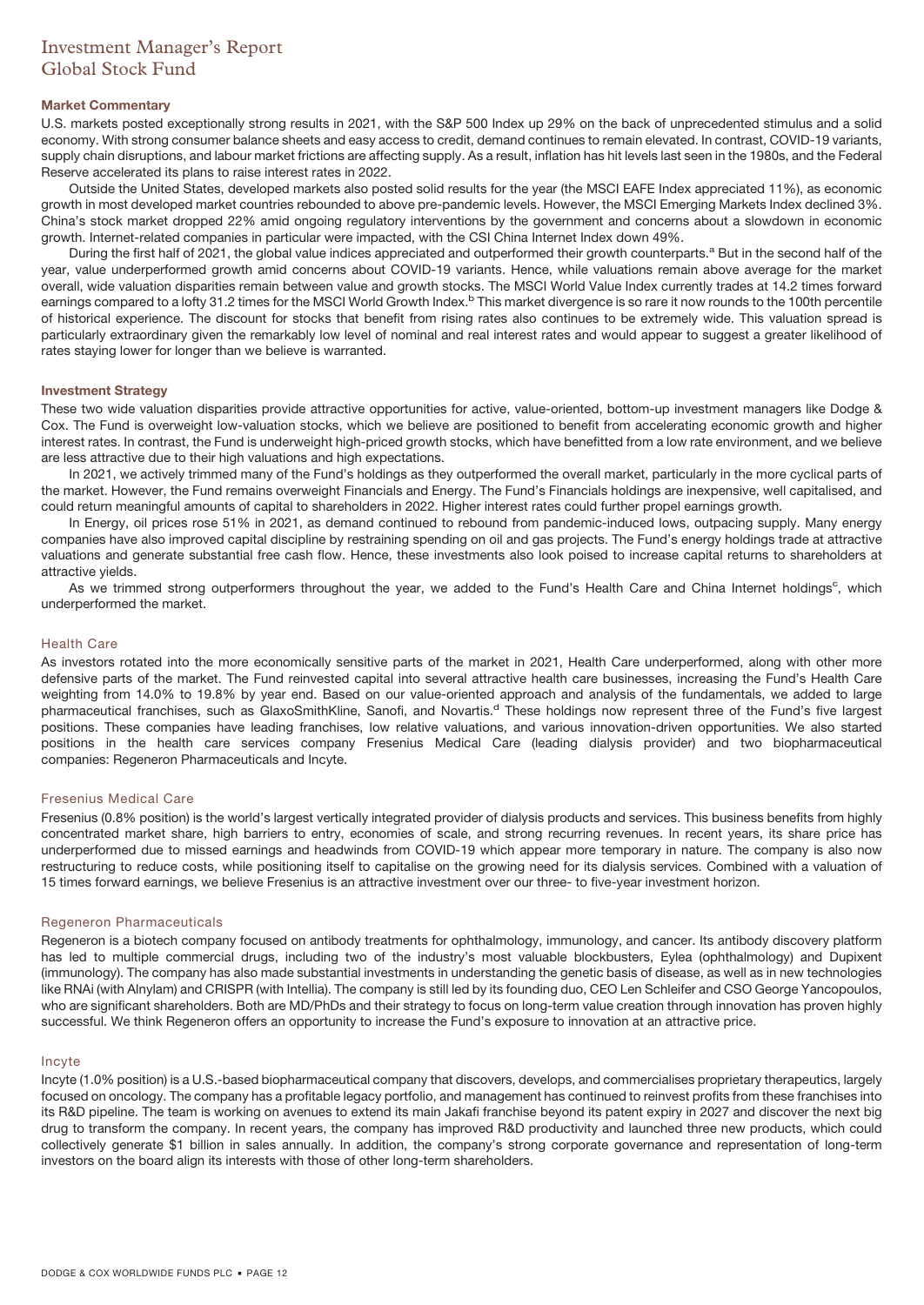# Investment Manager's Report Global Stock Fund

### China Internet

The Fund's China Internet holdings underperformed last year, after regulatory tightening in China increased in both pace and severity. More recently, these concerns were compounded by news of slowing economic growth in China, increasing competition, and accelerating plans to delist China ADRs from U.S. exchanges.

How do we evaluate investment merits in the face of uncertainties? By remaining disciplined in applying our bottom-up investment approach and focusing on valuation. We consider a range of possible scenarios based on our extensive research, which includes in-depth conversations with company management teams, internet industry experts, legal experts, and China policy experts. We revisit our investment theses and adjust our models, taking into account current valuations and what risks might already be priced in. Our Global Equity Investment Committee then weighs and debates a range of scenario forecasts against valuation and the potential investment opportunity relative to the overall portfolio. Valuation is an important input into this process. Notably, the Fund trimmed back its China Internet holdings in the prior year after strong outperformance and rising valuations. Today, the reverse is true. The CSI China Internet Index pulled back 62% last year off its February peak in a strong reaction to recent events. However, the actual financial impact of those events appears to be manageable. The government has also reached out to investors and the public to highlight the importance of innovation and expressed its continued support for private enterprise. With valuations near a five-year low, this would appear to be a very attractively valued part of the market relative to fundamentals. We believe this contrast positions the Fund well to offer attractive long-term investment potential.

This has resulted in net adds to China Internet in 2021, including Alibaba, Baidu, JD.com, and Naspers (which derives significant value from its underlying stake in Tencent). In addition, we recently started a position in NetEase, which develops and operates some of the most popular PC and mobile games in China. The Fund's China Internet holdings plus NetEase collectively comprised 6.4% of the Fund at the end of the year.

### **In Closing**

Going forward, we continue to be optimistic about the long-term outlook for the Fund. While timing is uncertain, we believe interest rates could increase further, which should benefit the Fund's portfolio. Even if interest rates do not rise, the Fund could still benefit if the currently wide valuation discount narrowed for stocks likely to benefit from rising rates. Finally, we believe the Fund is also well diversified and balanced across a range of investment themes. Over half of the Fund is invested in sectors and industries that benefit from innovation, in areas such as Media, Health Care, and Information Technology.

Thank you for your continued confidence in our firm. As always, we welcome your comments and questions.

On behalf of the Board of Directors of Dodge & Cox,

Charles F. Pohl, Chairman and Chief Investment Officer, Dodge & Cox

1 February 2022

Dana M. Emery, President and Chief Executive Officer, Dodge & Cox

a Generally, stocks that have lower valuations are considered "value" stocks, while those with higher valuations are considered "growth" stocks.

- b Unless otherwise specified, all weightings and characteristics are as of 31 December 2021.
- The Fund's China Internet holdings are Alibaba, Baidu, JD.com, Naspers, and Prosus.

<sup>d</sup> The use of specific examples does not imply that they are more or less attractive investments than the portfolio's other holdings.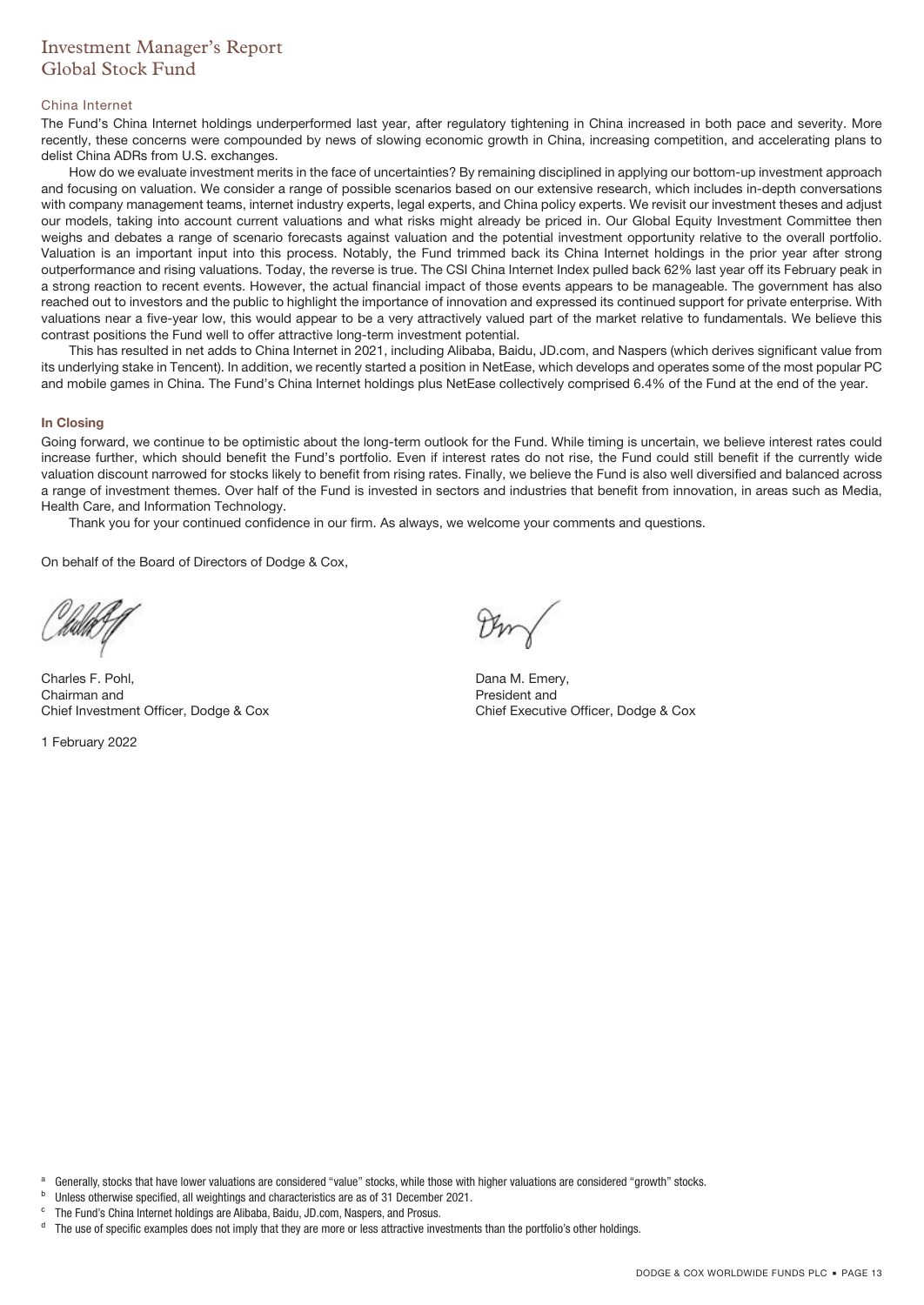# Investment Manager's Report Global Stock Fund

### **Average Annual Total Return**

| For periods ended 31 December 2021 | 1 Year % | 3 Years % | 5 Years % | 10 Years % | <b>Since</b><br>Inception $\%$ <sup>1</sup> |
|------------------------------------|----------|-----------|-----------|------------|---------------------------------------------|
| <b>Global Stock Fund</b>           |          |           |           |            |                                             |
| USD Accumulating Class             | 20.14    | 16.10     | 10.59     | 11.67      | 9.52                                        |
| USD Distributing Class             | 20.20    | N/A       | N/A       | N/A        | 15.80                                       |
| <b>GBP Accumulating Class</b>      | 21.37    | 13.80     | 8.52      | 13.21      | 11.30                                       |
| <b>GBP Distributing Class</b>      | 21.41    | 13.81     | 8.53      | N/A        | 11.95                                       |
| GBP Distributing Class (H)         | 19.42    | 14.05     | 8.67      | N/A        | 8.67                                        |
| <b>EUR Accumulating Class</b>      | 28.92    | 16.36     | 8.86      | 13.12      | 12.06                                       |
| <b>CAD Accumulating Class</b>      | 19.37    | 13.20     | 9.33      | 14.14      | 12.01                                       |
| MSCI World Index (in USD)          | 21.82    | 21.70     | 15.03     | 12.70      | 11.06                                       |

<sup>1</sup> USD Accumulating Class, GBP Accumulating Class, and EUR Accumulating Class inception date is 1 December 2009. USD Distributing Class inception date is 3 February 2020. GBP Distributing Class inception date is 13 February 2013. GBP Distributing Class (H) inception date is 3 January 2017. CAD Accumulating Class inception date is 1 October 2010. The MSCI World Index "Since Inception" return is measured from 1 December 2009.

Returns represent past performance and do not guarantee future results. Investment return and share price will fluctuate with market conditions, and investors may have a gain or loss when shares are sold. Fund performance changes over time and currently may be significantly lower than stated above. Visit the Fund's website at dodgeandcoxworldwide.com for current month-end performance figures.

The Fund's total returns include dividends and interest income and reflect the deduction of expenses charged to the Fund. Index returns include dividends but, unlike Fund returns, do not reflect fees or expenses. The MSCI World Index is a broad-based, unmanaged equity market index aggregated from 23 developed market country indices, including the United States and Canada. Results reflect dividends net of withholding taxes. MSCI makes no express or implied warranties or representations and shall have no liability whatsoever with respect to any MSCI data contained herein. The MSCI data may not be further redistributed or used as a basis for other indices or any securities or financial products. This report is not approved, reviewed or produced by MSCI. MSCI World is a service mark of MSCI Barra. References to the index are included for comparison purpose only.

### **2021 Performance Review**

The USD Accumulating Class underperformed the MSCI World by 1.7 percentage points in 2021.

### Key Detractors to Relative Results

- The Fund's stock selection in the Consumer Discretionary sector (down 23% compared to up 18% for the MSCI World sector) detracted. Alibaba underperformed.
- Weaker relative results in the Health Care sector (up 15% compared to up 20% for the MSCI World sector) hurt results. Novartis was a key detractor.
- In Communication Services, the Fund's average overweight position (14% versus 9%) and stock selection (up 10% compared to up 15% for the MSCI World sector) also detracted. Comcast, Charter Communications, and Baidu were among the detractors.
- The Fund's average overweight position in emerging markets (14% versus not held in the MSCI World), the worst-performing region globally, contributed to underperformance. Key detractors included Alibaba and Baidu (previously mentioned), as well as Itau Unibanco.
- Additional detractors included Credit Suisse and Mitsubishi Electric.

### Key Contributors to Relative Results

- An average overweight position in the Energy sector (7% versus 3%), and stock selection (up 69% compared to up 40% for the MSCI World sector) contributed significantly. Outperformers included Ovintiv, Suncor Energy, and Occidental Petroleum.
- The Fund's stronger relative results in the Materials sector (up 45% compared to up 16% for the MSCI World sector), notably Glencore and Nutrien, also helped.
- In Financials, the Fund's average overweight position (27% versus 14% for the MSCI World sector) also contributed meaningfully. Wells Fargo, Capital One Financial, and Charles Schwab were among the top contributors.
- Additional contributors included Dell Technologies and Johnson Controls International.

**Risks: The Fund is subject to market risk, meaning holdings in the Fund may decline in value for extended periods due to the financial prospects of individual companies, or due to general market and economic conditions. Additional risks may arise due to economic and political developments in the countries and regions where portfolio companies operate; these risks may be increased when investing in emerging markets. The Fund is also subject to currency risk. Please read the prospectus and key investor information documents for specific details regarding the Fund's risk profile.**

### **Additional Reporting**

**For further review of the Fund's performance and long-term investment strategy, please visit dodgeandcoxworldwide.com.**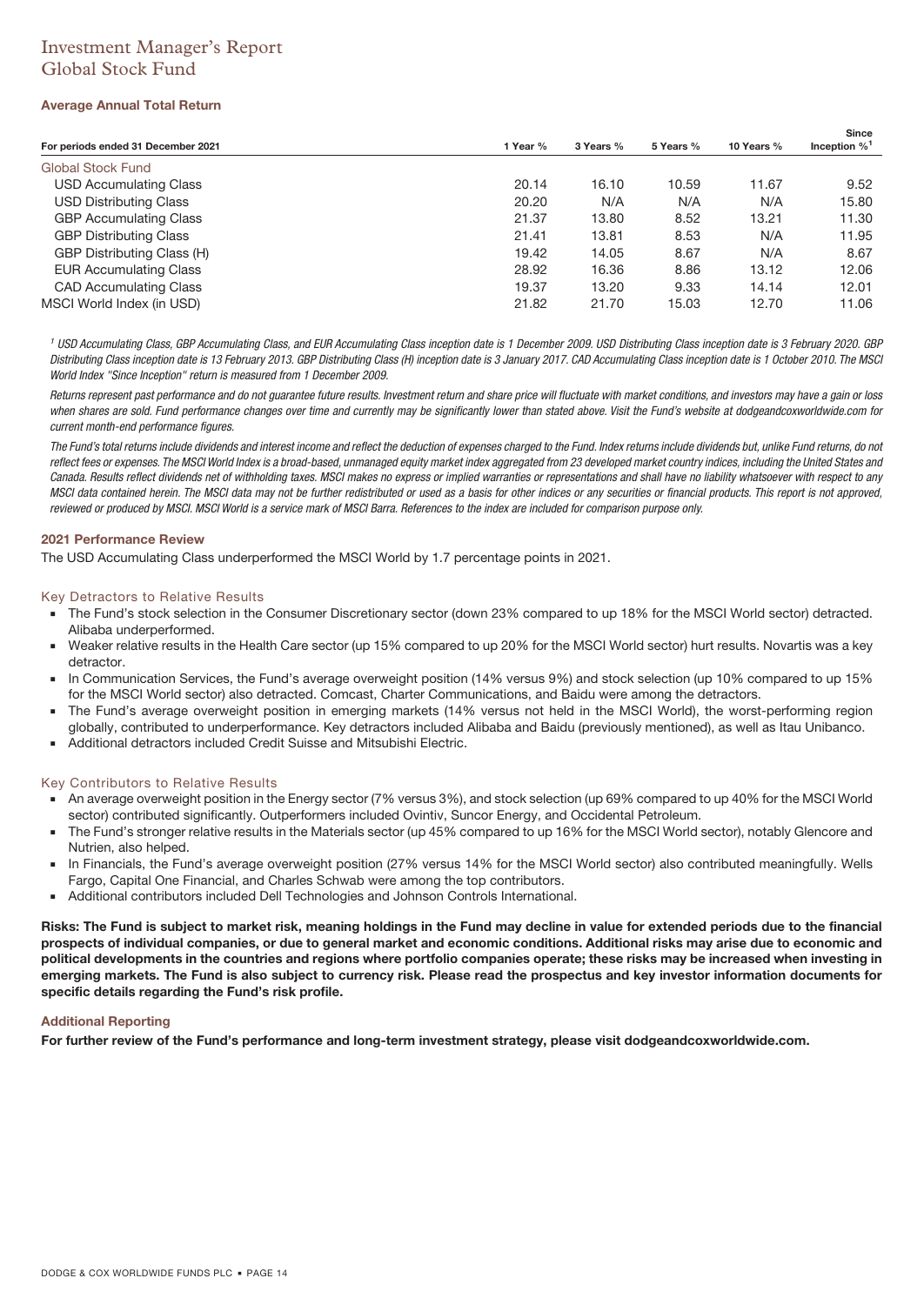# Investment Manager's Report U.S. Stock Fund

### **Market Commentary**

In 2021, the broad-based U.S. equity market posted exceptionally strong results: the S&P 500 was up 29%. However, it was a tale of two halves for the performance of value and growth stocks.<sup>a</sup>

During the first half of the year, U.S. value stocks appreciated significantly and outperformed growth stocks, reflecting investors' expectations for a sustained economic recovery. The successful rollout of COVID-19 vaccines, unprecedented fiscal and monetary stimulus, healthy consumer balance sheets, and tightening labour markets created optimism about U.S. economic growth and helped propel stock market returns. Cyclical sectors of the market that previously lagged (e.g., Energy, Financials, Industrials) outperformed.

In the second half of 2021, however, value stocks underperformed as COVID-19 variants disrupted the economic rebound in the United States. While absolute returns were positive, investors expressed concerns about rising prices and wages, fading fiscal stimulus, and looming monetary tightening by the Federal Reserve. Strong consumer balance sheets and easy access to credit have supported consumer demand, but supply chain bottlenecks and labour market frictions have constrained output and propelled prices higher. Inflation is now at levels last seen in the 1980s, and the Fed has accelerated its plans to raise interest rates in 2022.

#### **Investment Strategy**

In 2021, the Fund's absolute and relative performance was strong. While the U.S. equity market is fully valued in our opinion, the Fund's portfolio trades at a meaningful discount to both the broad-based and value indices (13.3 times forward earnings compared to 22.1 times for the S&P 500 and 16.9 times for the Russell 1000 Value).<sup>b</sup> With the Russell 1000 Growth Index trading at 31.6 times forward earnings, the valuation gap between U.S. value and growth stocks is exceptional, and widened further during the fourth quarter.

As a result of our bottom-up, disciplined decision-making process, the Fund is overweight low-valuation stocks, which we believe are attractive given the currently wide valuation disparities. The portfolio is composed mostly of companies with strong franchises that should benefit from long-term economic growth in our view. In addition, the Fund remains underweight higher-valuation growth stocks, which we believe are more at risk due to lofty expectations for future performance. The portfolio continues to look very different from its benchmark and maintains high active share: 84% versus the S&P 500.<sup>c</sup>

During 2021, we made gradual portfolio adjustments based on relative valuation changes. Many of the Fund's holdings in the Financials and Energy sectors performed strongly, and we sold JPMorgan Chase and trimmed American Express, APA, Bank of America, Capital One, and Baker Hughes.<sup>d</sup> Despite these trims, the Fund remains meaningfully overweight Financials and Energy. On 31 December, these two sectors comprised 30.8% of the Fund, compared to 13.4% of the S&P 500. The Fund's Financials holdings are inexpensive, well capitalised, and could return meaningful amounts of capital to shareholders in 2022. Higher interest rates could further propel earnings growth. In Energy, oil prices rose 51% in 2021 as demand continued to rebound from pandemic-induced lows and exceeded supply throughout the year. Many energy companies have improved capital allocation by restraining spending on traditional oil and gas projects and returning more capital to shareholders. At current commodity prices, the Fund's energy holdings trade at attractive valuations and generate substantial free cash flow, which can be used for increased returns to shareholders.

While we reduced our exposure to Financials and Energy throughout the year, we added substantially to the Fund's holdings in the Health Care and Communication Services sectors. We selectively increased the Fund's exposure to businesses with attractive valuations and durable franchises.

### Health Care

Our largest additions to the portfolio in 2021 were in Health Care. Pharmaceuticals broadly underperformed, along with other more defensive sectors of the market. In addition, stock prices were negatively impacted by concerns about potential U.S. drug pricing legislation and lower current and future growth expectations from lower diagnoses and treatment rates for non-COVID-19 conditions.

Based on our value-oriented approach and analysis of the fundamentals, we added to the Fund's positions in Alnylam Pharmaceuticals, Bristol-Myers Squibb, Gilead Sciences, Incyte, Novartis, and Sanofi, among others. These companies have leading franchises, low relative valuations, and innovation-driven opportunities. In addition, we also initiated two new positions in the sector: Elanco Animal Health and Regeneron Pharmaceuticals. In Biotechnology, we added most to Gilead Sciences, and the largest new position in the sector was Elanco Animal Health.

### Gilead Sciences

Gilead (1.9% position) is a biopharmaceutical company that develops and commercialises antiviral drugs for HIV, hepatitis B, hepatitis C, and influenza. While Gilead has a stable legacy HIV franchise, the company has struggled to build a pipeline capable of delivering the next set of products to drive its long-term growth. The HIV business will face pressure in the mid-2020s as patents expire. Since becoming Chairman and CEO in March 2019, Dan O'Day has made significant changes to the management team, and the company has invested aggressively to find products capable of generating growth outside of the legacy business. In September 2020, Gilead announced its acquisition of Immunomedics for \$21 billion. Immunomedics' most commercially promising asset is Trodelvy, a differentiated oncology drug that management hopes will become the cornerstone of Gilead's oncology franchise. At only nine times earnings, Gilead increases the Fund's exposure to innovation at an attractive price.

### Elanco Animal Health

Elanco is one of the four largest players in the highly attractive Animal Pharmaceuticals industry. As a result of its acquisition of Bayer's Animal Health division in August 2020, Elanco now has an enhanced portfolio with a balanced global revenue base and a stronger focus on the more profitable Companion Animal business. The company's scale in its sales and marketing functions is a competitive strength. In addition, we believe Elanco's research and development (R&D) results will improve, as Elanco's R&D budget is now comparable with industry leader Zoetis, after languishing at lower levels for many years. On 31 December, Elanco was a 0.8% position in the Fund.

### Communication Services

In Communication Services, the Fund's holdings have demonstrated strong cash flow generation, high recurring revenues and pricing power. In addition, their customers have utility-like demand for broadband services. Comcast and Charter Communications exemplify these attributes, and we added meaningfully to both holdings during the year.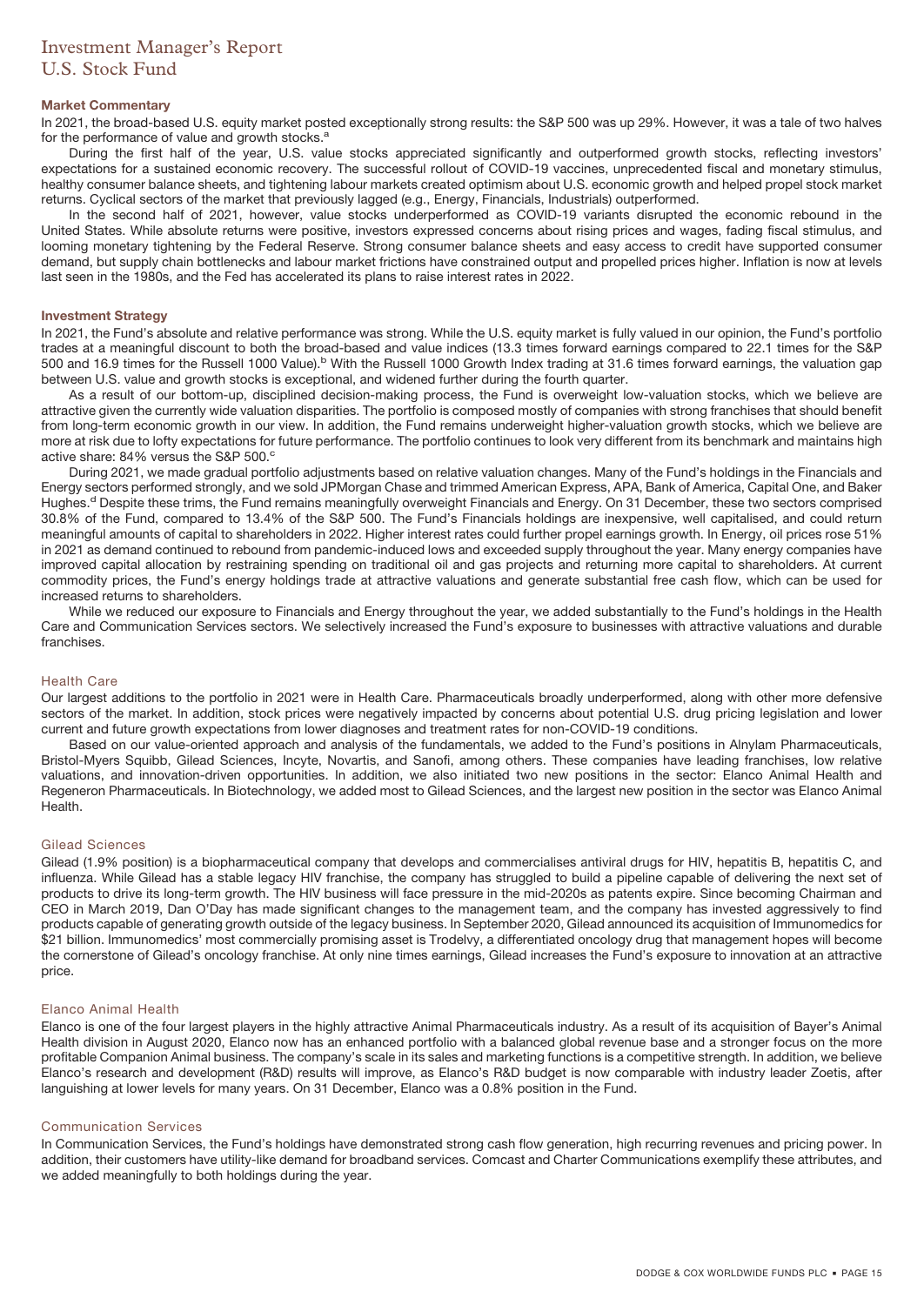# Investment Manager's Report U.S. Stock Fund

### Comcast

Comcast is the largest cable operator in the United States, has over 31 million internet subscribers, and is one of the leading U.S. media companies through its subsidiary, NBCUniversal. In the fourth quarter of 2021, Comcast underperformed after it reported a decline in new cable subscriber growth and increased competitive concerns about fiber and fixed wireless broadband. Despite these risks, we believe Comcast remains an attractive investment. Comcast owns a valuable portfolio of media intellectual property within NBCUniversal, and the company's cable and theme park businesses have stable long-term growth prospects. Comcast continues to execute its streaming strategy, and Peacock—the company's ad-based video on demand streaming product—continues to grow at a healthy pace. CEO Brian Roberts owns significant equity, and the company is focused on providing value to long-term shareholders through share buybacks and a 2.0% dividend yield. Trading at 14 times forward earnings, Comcast was a 2.8% position in the Fund at year end.

### Charter Communications

Charter (2.3% position) is the second-largest cable operator in the United States and has more than 27 million internet subscribers. Similar to Comcast, Charter also underperformed the market in the fourth quarter. We added to Charter based on its reasonable valuation and ability to generate cash flow, which has provided significant value to shareholders over the years via share repurchases. Over the last five years, Charter has returned over \$35 billion of capital to shareholders via share buybacks, and we believe substantial capital return will continue. Cable is a business with significant barriers to entry, healthy free cash flow generation, reasonable long-term growth prospects, and consistent pricing power.

### **In Closing**

We continue to be optimistic about the long-term outlook for the Fund. While value stocks performed well in 2021, value has been out of favour for over a decade and large valuation disparities remain. In the coming years, we believe the portfolio would benefit from higher interest rates and accelerating economic growth. The Fund is diversified and well balanced across a range of sectors and investment themes.

We believe patience, persistence, and a long-term investment horizon are essential to investment success. We encourage our shareholders to take a similar view.

Thank you for your continued confidence in our firm. As always, we welcome your comments and questions.

On behalf of the Board of Directors of Dodge & Cox,

Charles F. Pohl, Chairman and Chief Investment Officer, Dodge & Cox

1 February 2022

Dana M. Emery, President and Chief Executive Officer, Dodge & Cox

- <sup>a</sup> Generally, stocks that have lower valuations are considered "value" stocks, while those with higher valuations are considered "growth" stocks.
- <sup>b</sup> Unless otherwise specified, all weightings and characteristics are as of 31 December 2021.

Active share is a measure of how much an investment portfolio differs from its benchmark index, based on a scale of 0% (complete overlap with the index) to 100% (no overlap). Overlap for each security in the Fund is the lower of either its percentage weight in the Fund or its percentage weight in the index. Active share is calculated as 100% minus the sum of the overlapping security weights.

The use of specific examples does not imply that they are more or less attractive investments than the portfolio's other holdings.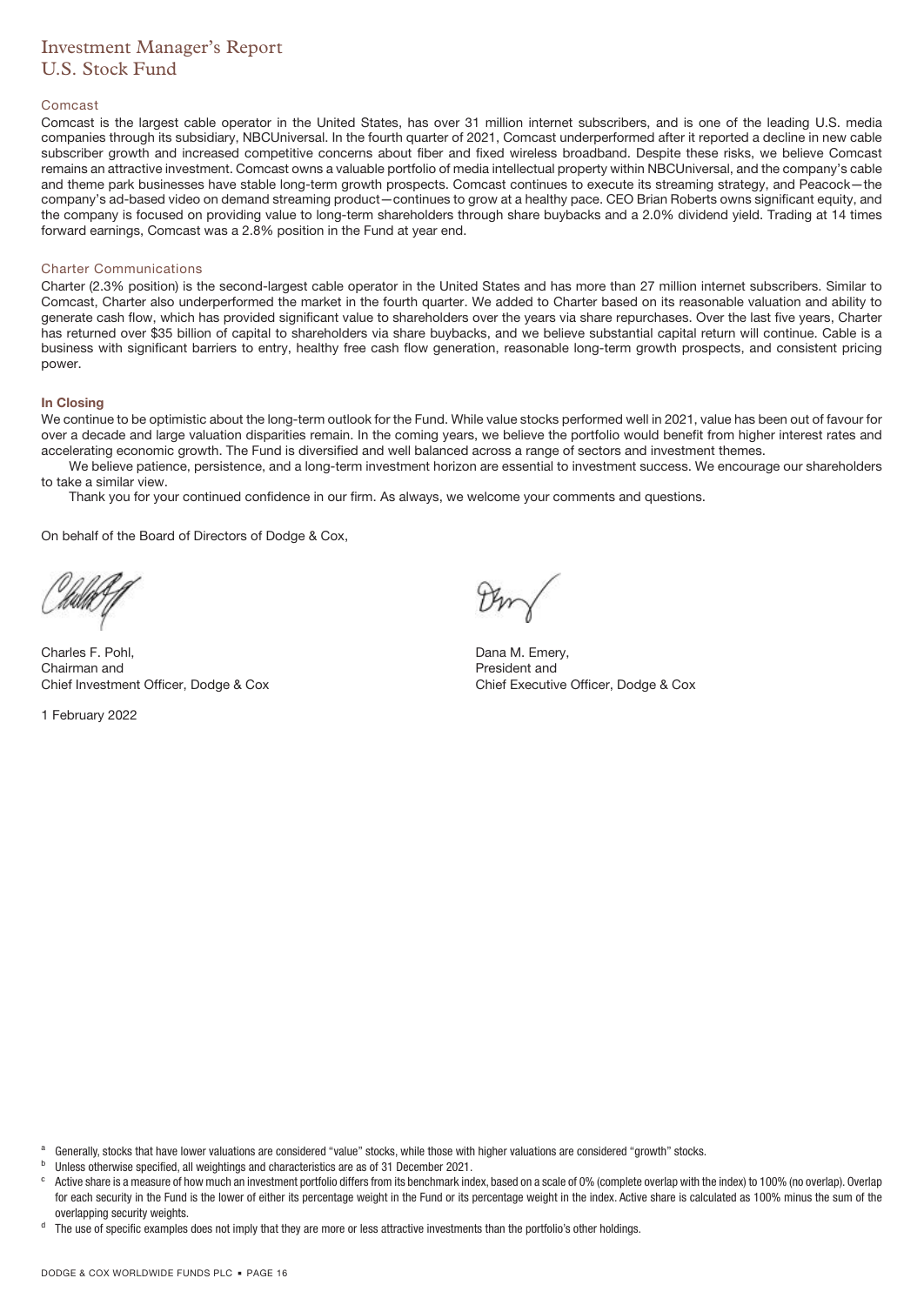# Investment Manager's Report U.S. Stock Fund

### **Average Annual Total Return**

| For periods ended 31 December 2021 | 1 Year % | 3 Years % | 5 Years % | 10 Years % | <b>Since</b><br>Inception $\%$ <sup>1</sup> |
|------------------------------------|----------|-----------|-----------|------------|---------------------------------------------|
| U.S. Stock Fund                    |          |           |           |            |                                             |
|                                    |          |           |           |            |                                             |
| <b>USD Accumulating Class</b>      | 31.29    | 19.88     | 13.34     | 14.96      | 13.47                                       |
| <b>USD Distributing Class</b>      | 31.27    | N/A       | N/A       | N/A        | 28.23                                       |
| <b>GBP Accumulating Class</b>      | 32.63    | 17.48     | 11.23     | 16.55      | 14.90                                       |
| <b>GBP Distributing Class</b>      | 32.65    | 17.50     | 11.24     | N/A        | 14.53                                       |
| GBP Distributing Class (H)         | 30.43    | 17.75     | 11.45     | N/A        | 11.45                                       |
| <b>EUR Accumulating Class</b>      | 40.89    | 20.14     | 11.57     | 16.44      | 14.81                                       |
| S&P 500 Index (in USD)             | 28.71    | 26.07     | 18.47     | 16.55      | 15.71                                       |

<sup>1</sup> USD Accumulating Class, GBP Accumulating Class, and EUR Accumulating Class inception date is 1 December 2010. USD Distributing Class inception date is 2 March 2020. GBP Distributing Class inception date is 2 December 2013. GBP Distributing Class (H) inception date is 3 January 2017. The S&P 500 Index "Since Inception" return is measured from 1 December 2010.

Returns represent past performance and do not quarantee future results. Investment return and share price will fluctuate with market conditions, and investors may have a gain or loss when shares are sold. Fund performance changes over time and currently may be significantly lower than stated above. Visit the Fund's website at dodgeandcoxworldwide.com for current month-end performance figures.

The Fund's total returns include dividends and interest income and reflect the deduction of expenses charged to the Fund. Index returns include dividends but, unlike Fund returns, do not reflect fees or expenses. The S&P 500 Index is a market capitalisation-weighted index of 500 large-capitalisation stocks commonly used to represent the U.S. equity market. S&P 500® is a trademark of S&P Global Inc. References to the index are included for comparison purposes only.

### **2021 Performance Review**

The USD Accumulating Class outperformed the S&P 500 by 2.6 percentage points in 2021.

### Key Contributors to Relative Results

- In Financials, the Fund's overweight position and holdings (up 48% versus up 35% for the S&P 500 sector) contributed significantly to results. Top performers included Wells Fargo, Capital One Financial, Charles Schwab, and Bank of America.
- The Fund's higher weighting in Energy added to results. Occidental Petroleum performed well.
- Stock selection in the Industrials sector was positive (holdings up 34% versus up 21% for the S&P 500 sector). Johnson Controls International was particularly strong.

### Key Detractors to Relative Results

- In Health Care, the Fund's holdings (up 15% versus up 26% for the S&P 500 sector) and higher weighting detracted. Bristol-Myers Squibb, Novartis, and Incyte lagged.
- In Communication Services, the Fund's overweight position and holdings (up 19% versus up 22% for the S&P 500 sector) hurt performance. Comcast and Charter Communications lagged.

**Risks: The Fund is subject to market risk, meaning holdings in the Fund may decline in value for extended periods due to the financial prospects of individual companies, or due to general market and economic conditions. Additional risks may arise due to economic and political developments in the countries and regions where portfolio companies operate. Please read the prospectus and key investor information documents for specific details regarding the Fund's risk profile**.

### **Additional Reporting**

**For further review of the Fund's performance and long-term investment strategy, please visit dodgeandcoxworldwide.com.**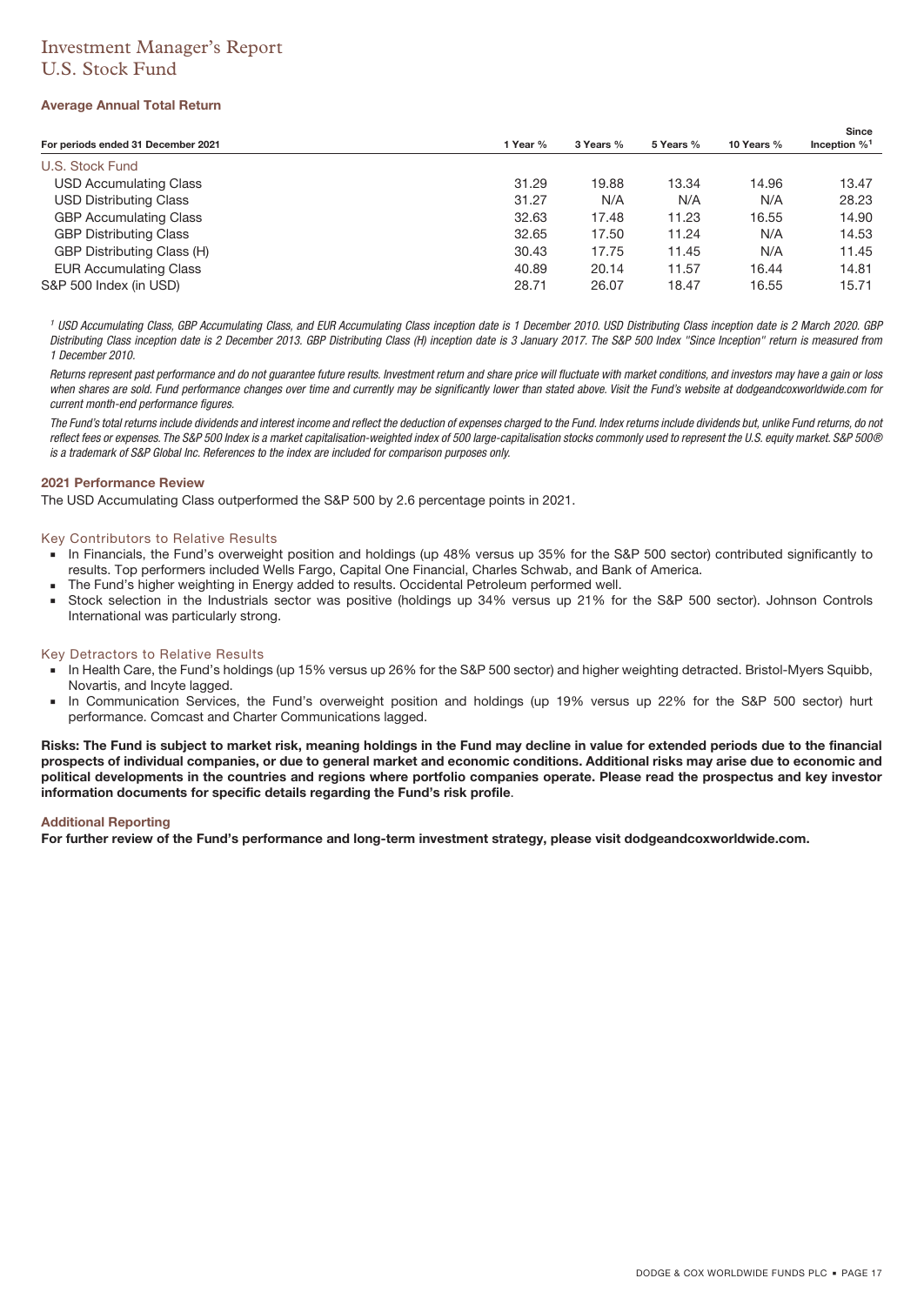# Investment Manager's Report Emerging Markets Stock Fund

Welcome to the Dodge & Cox Worldwide Funds plc — Emerging Markets Stock Fund. While this is our first strategy focused primarily on the developing world, we have decades of experience investing in emerging markets through other funds, first in the United States through the Dodge & Cox International Stock Fund in 2001, and later to non-U.S. investors through the Global Stock Fund (launched in 2009) and Global Bond Fund (launched in 2014).

The USD Accumulating Class of the Emerging Markets Stock Fund generated a total return of –9.4% from its inception on 11 May 2021 through 31 December 2021, compared to a return of –5.8% for the MSCI Emerging Markets Index. The Fund's overweight exposure to China Internet holdings, discussed below, hindered results. While we are disappointed in the Fund's short-term performance, we remain optimistic about the Fund's prospects over the long term.

### **Market Commentary**

In 2021, many countries made substantial progress in their attempts to recover from the COVID-19 pandemic. More than 4.7 billion people, or nearly 61 percent of the global population, have received at least one vaccine dose. Economic growth in most developed market countries has rebounded to above pre-pandemic levels. Developed equity markets posted strong returns overall, with the MSCI World Index appreciating 22% in 2021. However, the MSCI Emerging Markets declined 3%.

China's stock market, in particular, dropped 22% due to the government's increased regulations across multiple industries. Internet-related companies were especially impacted, and the CSI China Internet Index tumbled 49%. In addition, many of China's real estate developers are heavily indebted and face substantial challenges. The default of Evergrande Group, a major property company that the Fund has not held, heightened concerns about China's economy.

### **Investment Strategy**

At Dodge & Cox, we seek to capture the breadth of the investment opportunity set in emerging markets. On one end of the spectrum, the Fund has exposure to many of the large China Internet companies. We revisited our investment theses and reaffirmed our view that they remain attractive long-term investments, despite the changing regulatory environment. We recently added opportunistically to Alibaba, Baidu, and JD.com.<sup>a</sup> Three factors gave us the confidence to increase the Fund's exposure to these holdings. First, some of the government's actions are similar to other data privacy and anti-monopoly policies around the world. Second, important government officials have sought to clarify their agenda and stress the importance of private enterprise. Third, valuations remain attractive and embed more conservative growth and profitability assumptions than we expect over the long term.

Furthermore, we see Chinese mobile gaming companies as an attractive investment opportunity. China is the world's largest gaming market with \$49 billion in revenue, and these companies have the potential to participate more broadly in the growing global gaming market. Despite regulations that restrict the amount of time minors can spend online, we believe the underlying drivers of the market in China remain strong. China's GDP growth is expected to be above 5% in 2022, consumer disposable income growth remains robust, and there are few other entertainment options. The Fund's holdings in Naspers and Prosus derive significant value from their underlying stakes in Tencent, which is one of the world's largest video game publishers/platforms. Tencent is also a substantial investor in the broader gaming ecosystem, evidenced by its 40% stake in Epic Games.

Among smaller Fund holdings, we highlight Wuhu Sanqi Interactive Entertainment Network Technology Group. Based in China, Sanqi holds the third-largest market position among mobile games publishers and has a market cap of \$9 billion—less than 2% of Tencent's market cap.<sup>b</sup> The company's key games include Puzzles & Survival and Soul Land. We believe Sanqi is an attractive investment opportunity based on its valuation (18 times forward earnings), transition from a publishing model to a research and development model, and incentive structure that is aligned with long-term shareholders like Dodge & Cox.

The benefits of our broader investment universe also apply outside of China. The MSCI Emerging Markets encompasses approximately 1,400 securities in 25 countries. In comparison, our investable emerging markets universe includes approximately 4,000 companies in over 60 countries. Our expanded investment universe across the entire market cap spectrum provides opportunities for greater portfolio diversification and other opportunities to generate alpha. For example, our ability to invest in companies with smaller market capitalisations has enabled us to find what we believe are exciting investment opportunities in Consumer Staples and Utilities—parts of the market where we have historically found fewer large-cap investment opportunities in other Funds.

### Consumer Staples

In Consumer Staples, the Fund's holdings tend to have idiosyncratic investment stories based on their geographic exposure and franchise strength. For example, Vietnam Dairy and Saudia Dairy and Foodstuff (SADAFCO) are two market leaders that stand to benefit from increasing consumer disposable income.

Vietnam Dairy has approximately 54% dairy products market share in Vietnam. As a market leader, the company is well positioned to benefit from consumption growth. For example, average dairy consumption in Vietnam is currently only 20 liters per annum, which is well below Thailand (32) and Japan (69). The company's core strengths are in yogurt and drinking/condensed milks. We see further opportunities in the company's premium products (e.g., formula, ice cream, cheese), improvement in its local vertical integration, and growth opportunities in export markets.

SADAFCO is a leading food products company in the Middle East, with 85% of its sales in Saudi Arabia. The company has strong market share positions in its key product categories, such as ice cream (#1), milk (#2), and tomato paste (#1). Over the past five years, SADAFCO has demonstrated superior returns on capital—average annual return on invested capital of 19.5% compared to 6.7% for the MSCI Emerging Markets—and trades at a reasonable valuation. Furthermore, the company stands to benefit from favourable demographic trends that could provide an attractive avenue for expansion.

In addition, FEMSA (a Mexican multinational beverage and retail company) and Magnit (one of Russia's largest food retailers) are leveraging the strengths of their established franchises for superior competitive positioning. FEMSA operates OXXO, a leading chain of convenience stores in Mexico with strong growth prospects and good cash flow generation. The company also owns stakes in a leading Coca-Cola bottler, as well as Heineken and other growth assets outside Mexico. In Russia, Magnit benefits from its leading market position, brand recognition, and advantageous operating model. Magnit's strong free cash flow generation underpins a 10.8% dividend yield and supports further growth. On 31 December, the Fund held 22 consumer staples companies across 16 countries.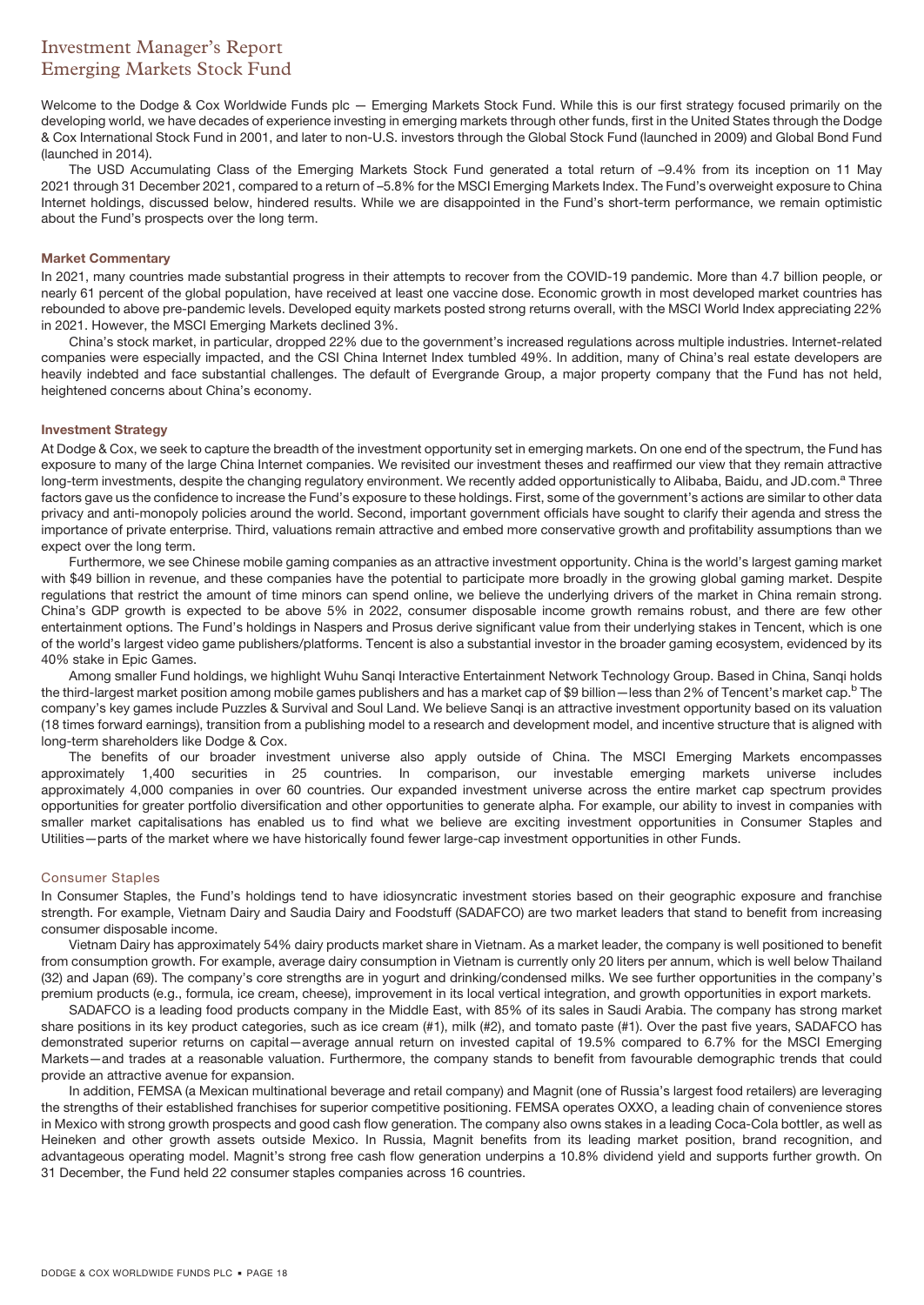# Investment Manager's Report Emerging Markets Stock Fund

#### Utilities

The Fund's broader universe has enabled us to find attractive investments in a wide range of companies—14 utilities companies across nine countries—from state-backed enterprises to dominant utilities in smaller markets to emerging market subsidiaries of large multinationals. This diverse portfolio of utilities trades at a lower valuation (e.g., 10.6 times forward earnings, 4.2% dividend yield) on average despite higher revenue growth according to sell-side estimates (6.0% long-term estimated earnings per share growth). In comparison, the MSCI Emerging Markets trades at 13.2 times forward earnings, a 2.9% dividend yield, and 6.2% long-term estimated earnings per share growth.

It is possible to discern a few themes among these diverse companies: strong franchises, low valuations, and positive exposure to the energy transition. Many of the Fund's utilities holdings are prominent local power distribution franchises with significant and defensible market shares and positive relationships with regulators. We believe they trade at attractive valuations, which are often backed by favourable demographic and economic trends. For example, one of the Fund's holdings is Tenaga Nasional, the largest electricity establishment in Malaysia. Despite the company's dominant market share and exposure to a high GDP growth economy (we estimate 5-6% annual GDP growth over our investment horizon), the company trades at a discounted valuation of 11.1 times forward earnings and a 4.3% dividend yield.

Because utilities typically operate within highly regulated frameworks, political uncertainty can also create pockets of opportunity for longterm investors. In Brazil, for example, investor concerns over the possible reelection of Lula da Silva has led to depressed prices for many utilities stocks. We've taken the opportunity to add Cia de Saneamento Basico do Estado de Sao Paulo (SABESP), which we believe has higher quality assets that should withstand regulatory changes and also trades at a compelling valuation versus its emerging market peers.

The Fund's utilities holdings are also positioned to benefit as the world continues to transition to cleaner energy sources. Engie Brasil's well-diversified power generation portfolio is already comprised of approximately 90% renewable energy assets, while Aboitiz Power was the first utility in Asia to issue a green bond. Furthermore, natural gas has been identified as a key bridge fuel in the shift away from fossil fuel dependence. We believe the Fund's positions in gas distributors (e.g., China Gas, Manahagar Gas) should benefit from this transition.

### **In Closing**

At Dodge & Cox, we launch new funds only when we see compelling investment opportunities and believe we have the ability to generate attractive, long-term returns for our shareholders. Going forward, emerging markets are generally expected to grow faster than developed markets. We remain excited about the broad range of companies in this portfolio and we welcome your interest in our Fund.

Investors should expect market volatility when investing in emerging markets, which is why we believe patience, persistence, and a longterm investment horizon are essential to investment success. We encourage our shareholders to take a similar view.

Thank you for your continued confidence in our firm. As always, we welcome your comments and questions.

On behalf of the Board of Directors of Dodge & Cox,

Charles F. Pohl, Chairman and Chief Investment Officer, Dodge & Cox

1 February 2022

Dana M. Emery, President and Chief Executive Officer, Dodge & Cox

The use of specific examples does not imply that they are more or less attractive investments than the portfolio's other holdings.

<sup>b</sup> Unless otherwise specified, all weightings and characteristics are as of 31 December 2021.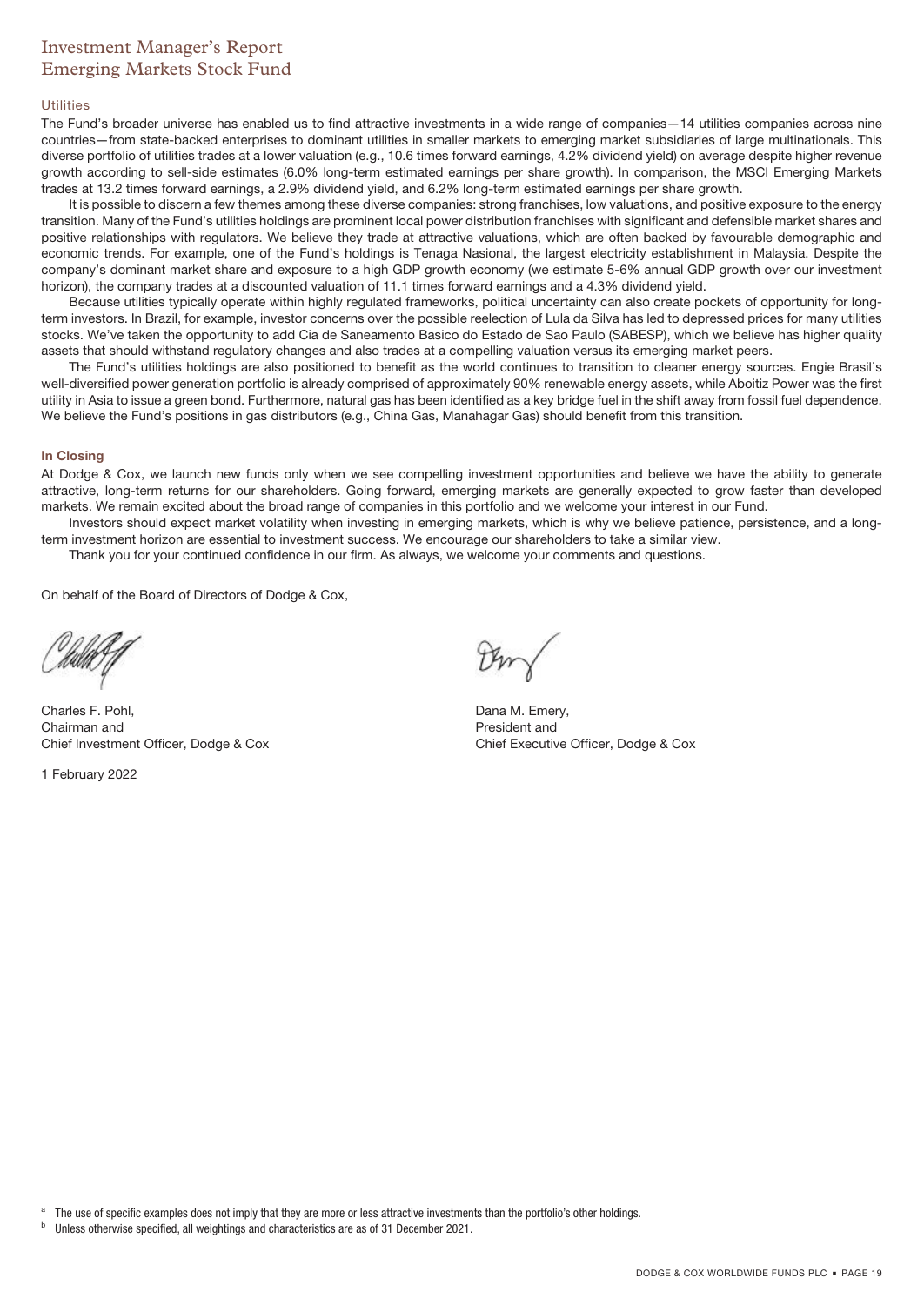# Investment Manager's Report Emerging Markets Stock Fund

### **Average Annual Total Return**

| For periods ended 31 December 2021   | Since<br>Inception $\%$ <sup>1</sup> |
|--------------------------------------|--------------------------------------|
| <b>Emerging Markets Stock Fund</b>   |                                      |
| <b>USD Accumulating Class</b>        | (9.40)                               |
| <b>GBP Accumulating Class</b>        | (5.40)                               |
| <b>GBP Distributing Class</b>        | (5.41)                               |
| <b>EUR Accumulating Class</b>        | (3.40)                               |
| MSCI Emerging Markets Index (in USD) | (5.80)                               |

<sup>1</sup> USD Accumulating Class, GBP Accumulating Class, GBP Distributing Class and EUR Accumulating Class inception date is 11 May 2021. The MSCI Emerging Markets Index "Since Inception" return is measured from 11 May 2021. Returns for less than one year are not annualised.

Returns represent past performance and do not guarantee future results. Investment return and share price will fluctuate with market conditions, and investors may have a gain or loss when shares are sold. Fund performance changes over time and currently may be significantly lower than stated above. Visit the Fund's website at dodgeandcoxworldwide.com for current month-end performance figures.

The Fund's total returns include dividends and interest income and reflect the deduction of expenses charged to the Fund. Index returns include dividends but, unlike Fund returns, do not reflect fees or expenses. The MSCI Emerging Markets Index captures large and mid cap representation across 27 Emerging Markets countries. Results reflect dividends net of withholding taxes. MSCI makes no express or implied warranties or representations and shall have no liability whatsoever with respect to any MSCI data contained herein. The MSCI data may not be further redistributed or used as a basis for other indices or any securities or financial products. This report is not approved, reviewed or produced by MSCI. MSCI Emerging Markets is a service mark of MSCI Barra. References to the index are included for comparison purpose only.

### Since Inception Performance Review

The USD Accumulating Class underperformed the MSCI Emerging Markets by 3.6 percentage points since inception.

### Key Detractors to Relative Results

- The Fund's Chinese internet holdings—especially Alibaba, Baidu, and Tencent (through our holdings in Naspers and Prosus, which derive significant value from underlying stakes in the Tencent business)—significantly hurt performance.
- Increased regulatory scrutiny and the default of Evergrande Group negatively impacted China's consumer and real estate sectors. As a result, the Fund's holdings in these sectors—especially New Oriental Education, Greentown Service Group, and Gree Electronics—meaningfully hindered performance. An underweight to Chinese and electric vehicle manufacturers also hurt performance.
- India was one of the best-performing countries in emerging markets since May. The Fund's holdings and underweight position, especially in commodities and Information Technology consulting companies, hurt relative results.
- Within the Financials sector, an underweight allocation to the Middle East, an overweight allocation to Brazil, and security selection within China also detracted from performance.
- Other sizeable detractors included the Fund's underweight position in Taiwan Semiconductor Manufacturing and overweight position in Grupo Televisa.

### Key Contributors to Relative Results

- In Materials, the Fund's underweight position and stock selection (down 2% compared to down 12% for the MSCI Emerging Markets sector) helped bolster returns. Owning Glencore and avoiding Vale were particularly impactful.
- Favourable security selection in the Health Care sector (down 9% compared to down 20% for the MSCI Emerging Markets sector) benefitted the Fund.
- The Fund's underweight position in South Korea and strong stock selection in South Korea, Brazil, and Europe also contributed to returns.

**Risks: The Fund is subject to market risk, meaning holdings in the Fund may decline in value for extended periods due to the financial prospects of individual companies, or due to general market and economic conditions. Additional risks may arise due to economic and political developments in the countries and regions where portfolio companies operate; these risks may be increased when investing in emerging markets. The Fund is also subject to currency risk. Please read the prospectus and key investor information documents for specific details regarding the Fund's risk profile.**

### **Additional Reporting**

**For further review of the Fund's performance and long-term investment strategy, please visit dodgeandcoxworldwide.com.**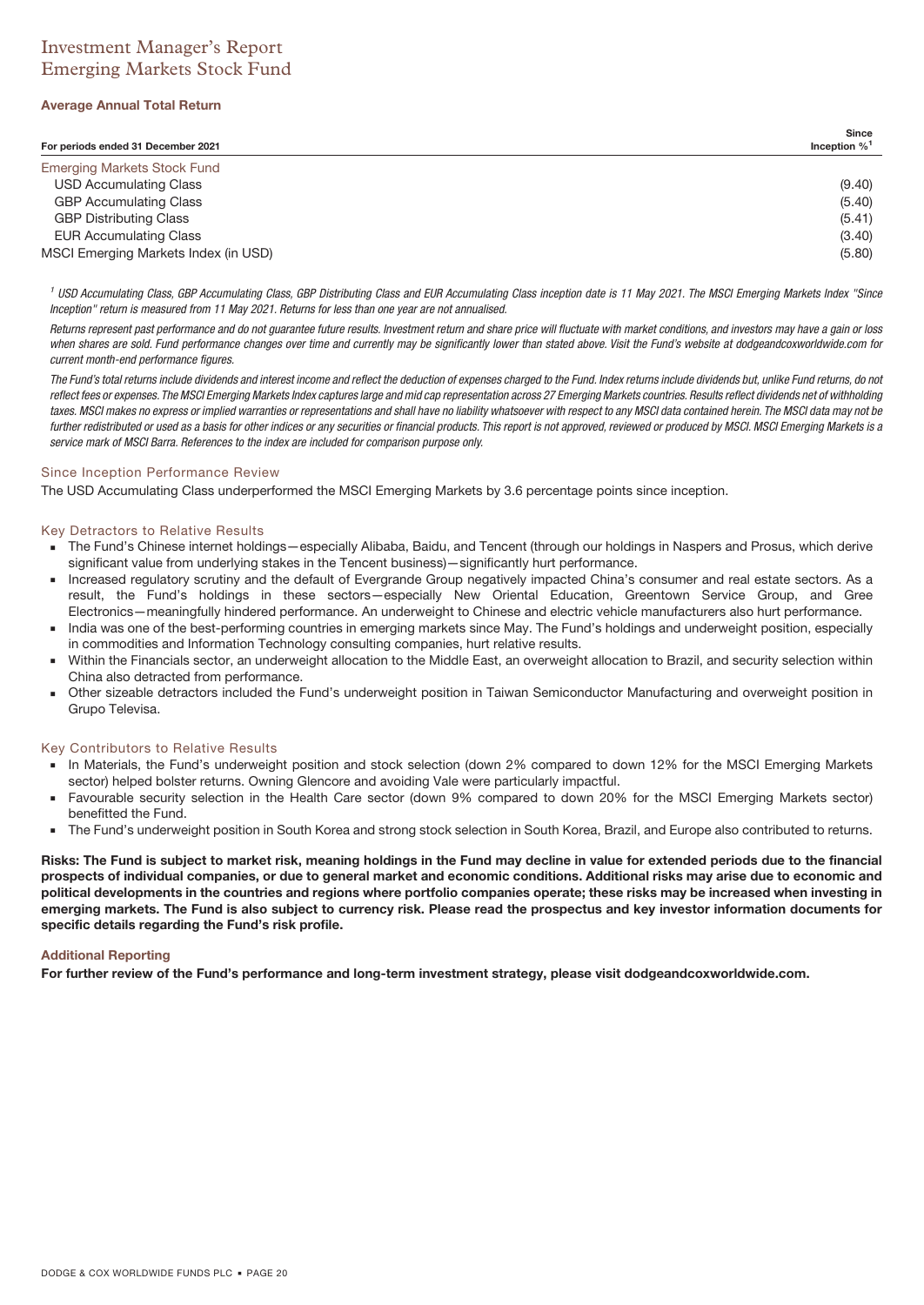# Investment Manager's Report Global Bond Fund

### **Market Commentary**

Throughout 2021, the ever-evolving COVID-19 pandemic dominated headlines, significantly impacted the global economy and financial markets, and posed challenges for government leaders around the world. Nonetheless, the global economic recovery was robust, as continued fiscal and monetary measures compounded advances on the health and scientific front. Market expectations for economic growth accelerated, particularly in developed countries where the rollout of vaccines progressed rapidly. However, the recovery in several emerging markets lost steam and became more challenging. Rising growth and continued supply chain constraints resulted in higher inflation around the world, leading to a pronounced pivot in monetary policy. As 2021 unfolded, several central banks began to unwind the array of extraordinary measures they implemented in 2020. These developments caused interest rates to rise in nearly every country, resulting in weak returns for global bonds.

Inflation was top of mind for investors, consumers, business leaders, and politicians around the globe. The first shifts in monetary policy occurred in several emerging markets, where inflation concerns were heightened due to lower central bank credibility, currency weakness, and political uncertainty. For example, the Central Bank of Brazil started the year with a 2.00% policy rate, which then rose to 9.25% by year end after several aggressive hikes that began in the first quarter. Developed market central banks were slower to act, but several started to raise rates in the second half of the year, as supply chain bottlenecks, rising commodity prices, tight labour markets, and increased demand for select goods and services drove higher-than-expected inflation. Norway's Norges Bank, the most hawkish within advanced economies, lifted its policy rate from zero to 0.50%.

The Federal Reserve pivoted forcefully in the fourth quarter, announcing plans to scale back the central bank's monthly bond purchases and phase them out entirely by March 2022. At the same time, the majority of Federal Open Market Committee members forecast at least three interest rate hikes in 2022, representing a significant shift from early fall when only half of the members expected at least one hike during the year. In turn, U.S. Treasury rates rose, with the 10-year ending at 1.51%, a 60 basis point<sup>a</sup> increase during the year. Reflecting expectations that longer-term inflation would remain anchored, the yield curve flattened (i.e., 30-year rates rose less than shorter-term rates).

The broad trade-weighted U.S. dollar appreciated during 2021, particularly in the second half of the year, as expectations for higher U.S. rates grew and pandemic fears led to demand for its "safe-haven" status. While the dollar appreciated against nearly all major currencies, its strength was more pronounced against developed market currencies (+5%) than versus emerging market currencies (+2%). However, as is often the case, the currency markets delivered widely divergent outcomes. The Chinese renminbi, a managed currency in a country that was one of the first to economically rebound from the pandemic lockdowns, appreciated 3%. Conversely, Turkey faced a myriad of political and economic challenges and its currency plummeted 44%.

Following a volatile 2020, credit markets were relatively quiet in 2021 as risk premiums remained largely flat and corporate fundamentals remained strong. The Energy and Transportation sectors—two of the sectors most impacted by the pandemic—generated some of the best returns as economic activity rebounded. Strongly rising oil prices (up 55% in 2021) also supported the Energy sector.

### **Investment Strategy**

In 2021, our investment team spent considerable time evaluating the shifting economic and policy landscape. We identified new opportunities across credit, currency, and interest rate markets and reduced holdings with less attractive risk-reward prospects, all while reexamining and reassessing the outlook for inflation and interest rates. While the rise in interest rates provided a tough headwind for generating fixed income returns, our broad investment universe and opportunistic approach helped us navigate the challenging environment. While many parts of the market look fully valued, our focus on security selection has enabled us to continue to identify attractive long-term investment opportunities in individual credits and countries.

We made many changes to our holdings within the credit<sup>b</sup> sector, particularly in the first half of the year, although the Fund's credit allocation (47%<sup>c</sup>) was essentially unchanged year over year. We were active in non-U.S. dollar markets, initiating positions in three new countries as we took advantage of cheaper currency and interest rate valuations. The Fund's overall non-U.S. dollar currency weighting increased by two percentage points, to 21%. Finally, given rising expectations for higher inflation and interest rates, we left the Fund's headline duration<sup>d</sup> unchanged, but adjusted its composition by lowering its exposure to U.S. rates and increasing its exposure to emerging market rates.

### Rates: Navigating the Start of Policy Normalisation

The outlook for inflation and interest rates evolved significantly during the year, sparking much debate in our Investment Committee meetings. During the year, we reduced the Fund's duration from a peak of 4.6 years in the first quarter to 3.9 years, primarily by reducing exposure to U.S. interest rates. On the other hand, we added incremental duration exposure to select emerging markets including Colombia, Peru, and South Africa. The Fund's duration is notably lower than that of most major global bond benchmarks, which embed a significant amount of interest rate risk and also feature low yields.

We lowered the Fund's U.S. duration exposure based on our expectations at the time that U.S. interest rates would rise above the level priced into the market. In the fourth quarter, we reduced exposure in the long end of the yield curve where the price impact from rising yields is highest. Looking forward, we believe that U.S. rates will continue to rise moderately and the U.S. economy will sustain above-trend growth over the next few years.

Interest rates in many emerging markets rose significantly in 2021. While political and economic risks and inflation concerns justified some of these moves, we believe they created some attractive entry points for long-term investors like us. We also initiated a 1.0% position in 10-year South African government bonds. Political risks in South Africa are elevated, debt levels are high, and inflation is rising. That said, we believe the elevated level of interest rates (~10%) reflects too much pessimism. And, we are encouraged by what we think is a reasonable fiscal outlook and a credible central bank. However, we have less conviction in the outlook for the South African rand, so we hedged the currency exposure to reduce expected volatility.

### Currency: When Will Dollar Dominance Fade?

2021 proved to be a challenging year for our thesis that the U.S. dollar would weaken, as the broad trade-weighted dollar rose 4%, continuing its decade-long trend of strengthening. Over our long-term investment horizon, we believe that the factors for a weaker dollar (e.g., valuation, narrowing divergence between the United States and other economies, fiscal and current account deficits, political risks) will outweigh factors pointing to a stronger dollar (e.g. pandemic safe-haven flows, yield advantage, robust economy). However, we expect that there will be wide divergences in performance across currencies. The Fund is invested in only 11 currencies outside the U.S. dollar.

One of the pillars of our investment approach is valuation discipline, which was evident in the changes to our currency positioning that we made during 2021. Early in the year, we exited the Fund's positions in Chilean and Swedish government bonds as we assessed peak valuations and less compelling risk-reward prospects going forward. In Chile, the potential for further peso appreciation appeared limited, especially in light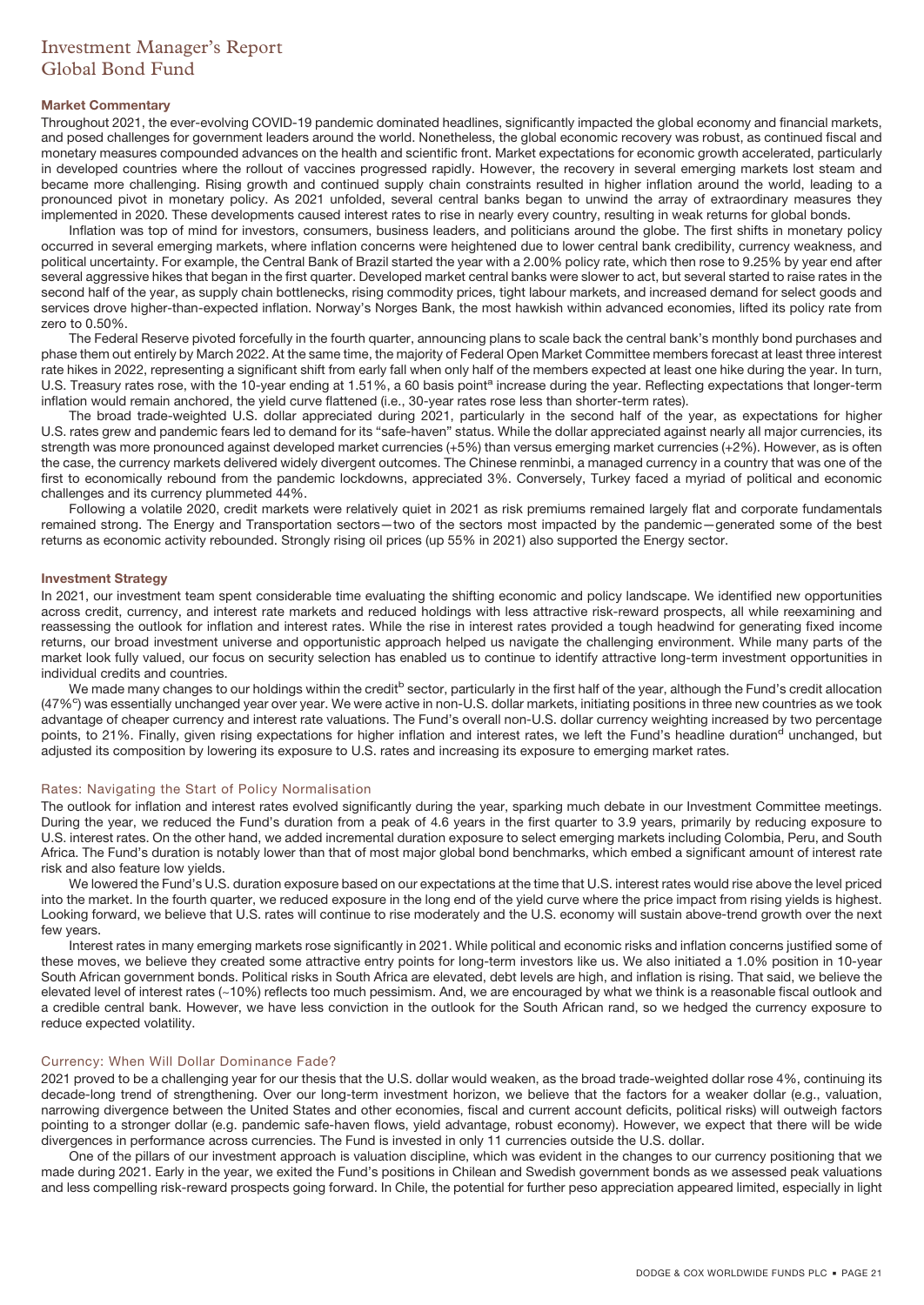# Investment Manager's Report Global Bond Fund

of political uncertainty associated with the rewriting of the Constitution and upcoming elections. Similarly, after a strong rally, the Swedish krona appeared more fairly valued with less upside potential. On the other hand, we identified pockets of value in several other currencies and increased the Fund's non-U.S. dollar exposure.

Following the sharp sell-off in the Japanese yen in November, we initiated a position in Japanese government bonds for the first time in the Fund's history. Despite the slightly negative yield on Japanese government bonds, we are optimistic about the potential for currency appreciation. The yen exposure also provides diversification benefits to the Fund, as it tends to perform relatively well in risk-off environments. We also added to the Fund's position in local Brazilian government bonds during the year. Given inflation, debt, and political risks, the Brazilian real has lagged behind other major currencies in the global recovery. However, progress on the virus and macroeconomic fronts is encouraging. In addition, growth remains resilient, fiscal dynamics are expected to stabilise, and the central bank is committed to anchoring inflation expectations.

### Credit: Focus on Security Selection

Credit valuations and the Fund's overall allocation to credit were relatively stable over the course of the year. However, we made numerous changes to individual holdings within the Credit sector. The Fund's 47% allocation reflects our enthusiasm for credit holdings relative to loweryielding developed-market government bonds. While credit valuations are near post-financial crisis highs, they reflect generally healthy balance sheets, strong profitability, and an expectation that the Fed (or other major central banks) is likely to support the market should tail risks materialise.

In typical fashion, our investment team focused on fundamental research, security selection, and valuation discipline throughout the year. Valuation considerations drove us to reduce or sell several positions in the first half of the year, particularly several longer-dated securities (e.g., AbbVie, CSX, Dow Chemical, Kraft) that had significant price risk should spreads revert wider.

After higher oil prices bolstered the performance of the Fund's energy holdings, we reduced our exposure by selling ConocoPhillips and trimming Kinder Morgan. Nonetheless, more than 9% of the Fund remains invested in energy-sensitive companies, where we still see value. Occidental Petroleum is a small position that suffered in 2020, but was a strong performer in 2021. The company has high-quality assets and it has also made significant progress in reducing debt and funding needs for the next few years. As we gradually reduced certain holdings in sectors that performed well as the global recovery progressed (e.g., Banks, Energy, Transportation), we re-allocated towards sectors that lagged (e.g., Communications, Consumer). As of the end of the year, the Fund held 50 credit issuers, down from 58 at the end of 2020.

### **In Closing**

As we look forward, we believe the Fund is well positioned to benefit from the ongoing economic recovery. While the low level of yields tempers our return expectations, we remain confident that our investment team will continue to uncover attractive investment opportunities. Thank you for your continued confidence in our firm. As always, we welcome your comments and questions.

On behalf of the Board of Directors of Dodge & Cox,

Charles F. Pohl, Chairman and Chief Investment Officer, Dodge & Cox

1 February 2022

Dana M. Emery, President and Chief Executive Officer, Dodge & Cox

a One basis point is equal to 1/100th of 1%.

**b** Credit securities refer to corporate bonds and government-related securities, as classified by Bloomberg.<br>
<sup>C</sup> Liniese otherwise aposified all weightings and oberateristics are as of 21 December 2021 and include a

<sup>c</sup> Unless otherwise specified, all weightings and characteristics are as of 31 December 2021 and include accrued interest.

Duration is a measure of a bond's (or a bond portfolio's) price sensitivity to changes in interest rates.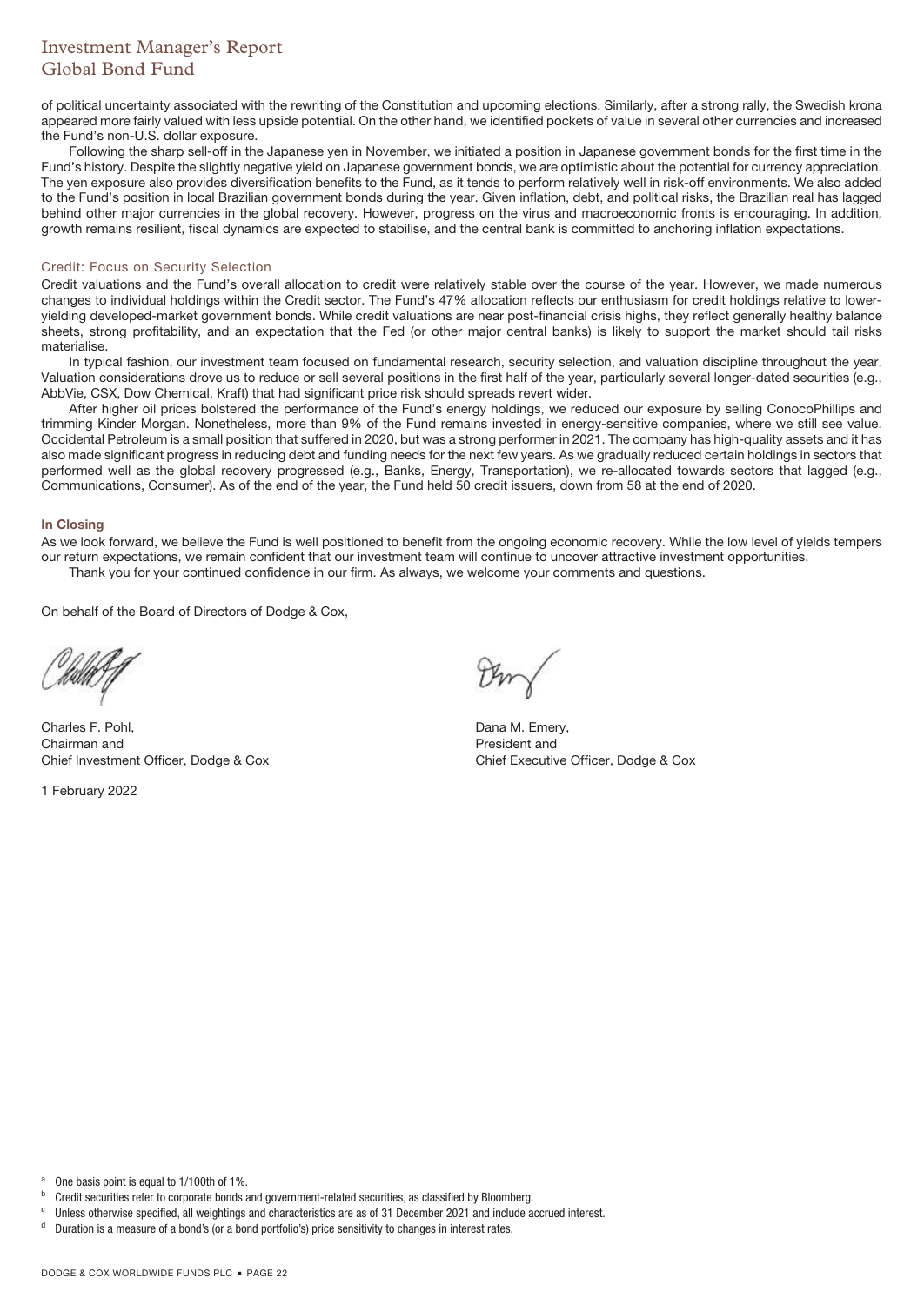# Investment Manager's Report Global Bond Fund

### **Average Annual Total Return**

| For periods ended 31 December 2021                         | 1 Year % | 3 Years % | 5 Years % | Since<br>Inception $\%$ <sup>1</sup> |
|------------------------------------------------------------|----------|-----------|-----------|--------------------------------------|
|                                                            |          |           |           |                                      |
| Global Bond Fund                                           |          |           |           |                                      |
| <b>USD Accumulating Class</b>                              | (0.68)   | 7.46      | 5.70      | 6.62                                 |
| <b>GBP Distributing Class</b>                              | 0.33     | 5.35      | 3.73      | 6.64                                 |
| GBP Distributing Class (H)                                 | (0.88)   | 6.27      | 4.37      | 2.70                                 |
| <b>EUR Accumulating Class</b>                              | 6.53     | 7.68      | 4.04      | 6.30                                 |
| EUR Accumulating Class (H)                                 | (1.53)   | 5.45      | 3.51      | 1.91                                 |
| <b>EUR Distributing Class</b>                              | 6.53     | 7.70      | 4.04      | 6.31                                 |
| EUR Distributing Class (H)                                 | (1.60)   | 5.43      | 3.51      | 1.91                                 |
| CHF Distributing Class (H)                                 | N/A      | N/A       | N/A       | (1.31)                               |
| Bloomberg Global Aggregate Bond Index (USD Hedged, in USD) | (1.39)   | 4.06      | 3.39      | 3.47                                 |

<sup>1</sup> USD Accumulating Class, GBP Distributing Class, GBP Distributing Class (H), EUR Accumulating Class, EUR Accumulating Class (H), EUR Distributing Class and EUR Distributing Class (H) inception date is 1 May 2014. CHF Distributing Class (H) inception date is 1 July 2021. The Bloomberg Global Aggregate Bond Index "Since Inception" return is measured from 1 May 2014.

Returns represent past performance and do not guarantee future results. Investment return and share price will fluctuate with market conditions, and investors may have a gain or loss when shares are sold. Fund performance changes over time and currently may be significantly lower than stated above. Visit the Fund's website at dodgeandcoxworldwide.com for current month-end performance figures.

The Fund's total returns include dividends and interest income and reflect the deduction of expenses charged to the Fund. Index returns include interest income but, unlike Fund returns, do not reflect fees or expenses. The Bloomberg Global Aggregate Bond Index is a widely recognised, unmanaged index of multi-currency, investment-grade debt securities. Bloomberg is a registered trademark of Bloomberg Finance L.P. and its affiliates. References to the index are included for comparison purposes only.

### **2021 Performance Review**

The USD Accumulating Class returned –0.7% in 2021.

#### Key Detractors

- The Fund's exposure to interest rates in the United States and a number of emerging market countries (e.g., Mexico, Brazil, Colombia) detracted from returns as government bond yields rose.
- The Fund's exposure to several emerging market currencies, including the Colombian peso and Polish zloty, detracted from returns.

### Key Contributors

- The Fund's high allocation to Corporate bonds (44%<sup>1</sup>) added to returns, led by energy-related holdings (e.g., Occidental Petroleum, Kinder Morgan, TC Energy).
- The Fund's holdings of certain government-related credit performed well, including Pemex and State of Illinois.

<sup>1</sup> Denotes positioning at the beginning of the period and includes accrued interest.

**Risks: The yields and market values of the instruments in which the Fund invests may fluctuate. Accordingly, an investment may be worth more or less than its original cost. Debt securities are subject to interest rate risk, credit risk, and prepayment and call risk, all of which could have adverse effects on the value of the Fund. A low interest rate environment creates an elevated risk of future negative returns. Financial intermediaries may restrict their market making activities for certain debt securities, which may reduce the liquidity and increase the volatility of such securities. Additional risks may arise due to economic and political developments in the countries and regions where portfolio issuers operate; these risks may be increased when investing in emerging markets. The Fund is also subject to currency risk. Please read the prospectus and key investor information documents for specific details regarding the Fund's risk profile.**

### **Additional Reporting**

**For further review of the Fund's performance and long-term investment strategy, please visit dodgeandcoxworldwide.com.**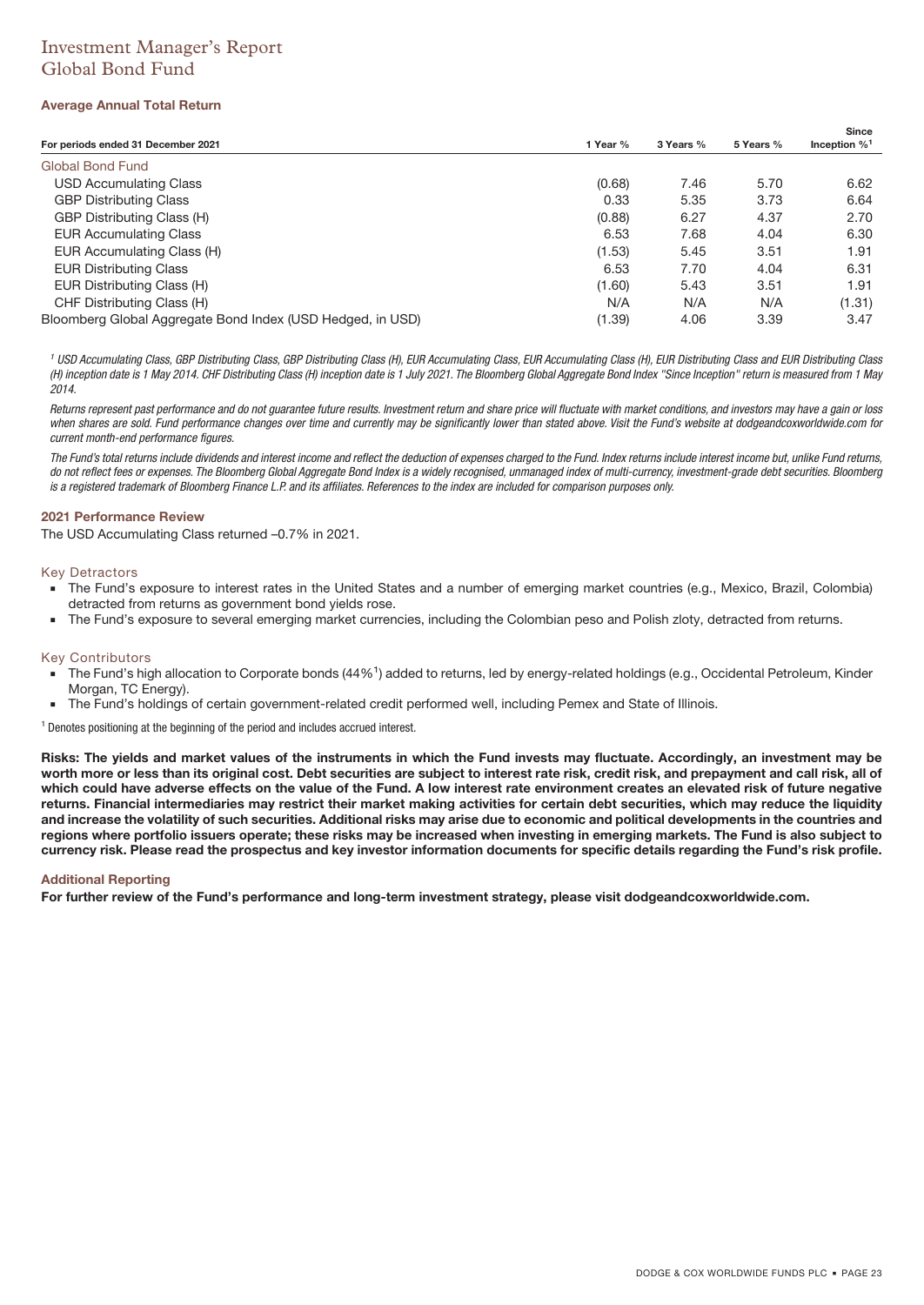# **Common Stocks: 94.7% [93.0% at 31 December 2020(a)]**

|                                                          |               | Fair          | $%$ of |
|----------------------------------------------------------|---------------|---------------|--------|
|                                                          | <b>Shares</b> | Value         | Fund   |
| Communication Services: 14.8% [12.0%]                    |               |               |        |
| Media & Entertainment: 14.0% [12.0%]                     |               |               |        |
| Alphabet, Inc., Class C (United States)                  | 66,624        | \$192,782,540 | 3.1    |
| Baidu, Inc. ADR (Cayman Islands/China)                   | 669,600       | 99,629,784    | 1.6    |
| Charter Communications, Inc., Class A<br>(United States) | 251,598       | 164,034,348   | 2.6    |
| Comcast Corp., Class A (United States)                   | 3,685,000     | 185,466,050   | 3.0    |
| DISH Network Corp., Class A                              |               |               |        |
| (United States)                                          | 949,200       | 30,792,048    | 0.5    |
| Fox Corp., Class A (United States)                       | 1,416,438     | 52,266,562    | 0.8    |
| Grupo Televisa SAB ADR (Mexico)                          | 4,871,710     | 45,647,923    | 0.7    |
| Meta Platforms, Inc., Class A                            |               |               |        |
| (United States)                                          | 221,100       | 74,366,985    | 1.2    |
| NetEase, Inc. ADR (Cayman                                |               |               |        |
| Islands/China)                                           | 314,100       | 31,969,098    | 0.5    |
| Television Broadcasts, Ltd. (Hong Kong)                  | 276,500       | 167,016       | 0.0    |
|                                                          |               | 877,122,354   | 14.0   |
| Telecommunication Services: 0.8% [nil]                   |               |               |        |
| T-Mobile U.S., Inc. (United States)                      | 416,400       | 48,294,072    | 0.8    |
|                                                          |               | 925,416,426   | 14.8   |
| Consumer Discretionary: 5.9% [7.1%]                      |               |               |        |
| Automobiles & Components: 1.0% [1.8%]                    |               |               |        |
| Honda Motor Co., Ltd. (Japan)                            | 2,227,200     | 62,545,272    | 1.0    |
| Consumer Services: 0.5% [nil]                            |               |               |        |
| Booking Holdings, Inc. (United States)                   | 13,100        | 31,429,913    | 0.5    |
| Retailing: 4.4% [5.3%]                                   |               |               |        |
| Alibaba Group Holding, Ltd. ADR                          |               |               |        |
| (Cayman Islands/China)                                   | 844,200       | 100,282,518   | 1.6    |
| JD.com, Inc. ADR (Cayman                                 |               |               |        |
| Islands/China)                                           | 770,355       | 53,978,775    | 0.9    |
| Naspers, Ltd., Class N (South Africa)                    | 174,607       | 27,086,822    | 0.4    |
| Prosus NV, Class N (Netherlands)                         | 1,033,250     | 86,497,363    | 1.4    |
| Qurate Retail, Inc., Series A                            |               |               |        |
| (United States)                                          | 1,065,209     | 8,095,588     | 0.1    |
|                                                          |               | 275,941,066   | 4.4    |
|                                                          |               | 369,916,251   | 5.9    |
| Consumer Staples: 3.0% [2.0%]                            |               |               |        |
| Food & Staples Retailing: 0.4% [0.5%]                    |               |               |        |
| Magnit PJSC (Russia)                                     | 378,000       | 27,400,292    | 0.4    |
| Food, Beverage & Tobacco: 2.6% [1.5%]                    |               |               |        |
| Anheuser-Busch InBev SA NV (Belgium)                     | 1,839,900     | 111,376,552   | 1.8    |
| Molson Coors Beverage Company,                           |               |               |        |
| Class B (United States)                                  | 1,097,600     | 50,873,760    | 0.8    |
|                                                          |               | 162,250,312   | 2.6    |
|                                                          |               |               |        |
|                                                          |               | 189,650,604   | 3.0    |
| Energy: 6.4% [6.5%]                                      |               |               |        |
| Occidental Petroleum Corp.<br>(United States)            | 4,334,600     |               |        |
| Occidental Petroleum Corp., Warrant                      |               | 125,660,054   | 2.0    |
| (United States)                                          | 423,012       | 5,334,181     | 0.1    |
| Ovintiv, Inc. (United States)                            | 2,843,975     | 95,841,958    | 1.5    |
| Schlumberger, Ltd.                                       |               |               |        |
| (Curacao/United States)                                  | 779,459       | 23,344,797    | 0.4    |
| Suncor Energy, Inc. (Canada)                             | 5,925,900     | 148,325,277   | 2.4    |
|                                                          |               | 398,506,267   | 6.4    |
| <b>Financials: 23.1% [26.1%]</b>                         |               |               |        |
| Banks: 12.4% [15.5%]                                     |               |               |        |
| Axis Bank, Ltd. (India)                                  | 9,922,283     | 90,746,016    | 1.4    |
| Banco Santander SA (Spain)                               | 37,305,611    | 124,516,108   | 2.0    |
| Barclays PLC (United Kingdom)                            | 32,571,300    | 82,442,469    | 1.3    |
| <b>BNP Paribas SA (France)</b>                           | 1,591,300     | 110,096,671   | 1.8    |
| Credicorp, Ltd. (Bermuda/Peru)                           | 540,300       | 65,954,421    | 1.1    |
| ICICI Bank, Ltd. (India)                                 | 10,675,961    | 106,392,450   | 1.7    |

|                                                                              | <b>Shares</b>          | Fair<br>Value             | % of<br>Fund |
|------------------------------------------------------------------------------|------------------------|---------------------------|--------------|
| Standard Chartered PLC (United                                               |                        |                           |              |
| Kingdom)                                                                     | 10,939,281             | \$66,393,975              | 1.1          |
| Wells Fargo & Co. (United States)                                            | 2,649,800              | 127,137,404               | 2.0          |
|                                                                              |                        | 773,679,514               | 12.4         |
| Diversified Financials: 7.5% [7.5%]                                          |                        |                           |              |
| Bank of New York Mellon Corp.                                                |                        |                           |              |
| (United States)                                                              | 807,200                | 46,882,176                | 0.7          |
| Capital One Financial Corp.                                                  |                        |                           |              |
| (United States)                                                              | 503,200                | 73,009,288                | 1.2          |
| Charles Schwab Corp. (United States)<br>Credit Suisse Group AG (Switzerland) | 1,198,000<br>8,412,731 | 100,751,800<br>81,597,111 | 1.6<br>1.3   |
| Jackson Financial, Inc., Class A                                             |                        |                           |              |
| (United States)                                                              | 1,078,992              | 45,134,235                | 0.7          |
| <b>UBS Group AG (Switzerland)</b>                                            | 5,537,700              | 99,391,159                | 1.6          |
| XP, Inc., Class A (Cayman                                                    |                        |                           |              |
| Islands/Brazil)                                                              | 851,047                | 24,459,091                | 0.4          |
|                                                                              |                        | 471,224,860               | 7.5          |
| Insurance: 3.2% [3.1%]                                                       |                        |                           |              |
| Aegon NV (Netherlands)                                                       | 6,689,606              | 33,457,588                | 0.6          |
| Aviva PLC (United Kingdom)                                                   | 14,921,800             | 82,890,137                | 1.3          |
| MetLife, Inc. (United States)                                                | 698,500                | 43,649,265                | 0.7          |
| Prudential PLC (United Kingdom)                                              | 2,183,989              | 37,675,981                | 0.6          |
|                                                                              |                        | 197,672,971               | 3.2          |
|                                                                              |                        | 1,442,577,345             | 23.1         |
| Health Care: 19.8% [14.0%]                                                   |                        |                           |              |
| Health Care Equipment & Services: 4.1% [3.2%]                                |                        |                           |              |
| Cigna Corp. (United States)                                                  | 382,298                | 87,787,090                | 1.4          |
| CVS Health Corp. (United States)                                             | 452,900                | 46,721,164                | 0.8          |
| Fresenius Medical Care AG & Co.                                              |                        |                           |              |
| (Germany)                                                                    | 789,400                | 51,136,760                | 0.8          |
| UnitedHealth Group, Inc. (United States)                                     | 139,269                | 69,932,536                | 1.1          |
|                                                                              |                        | 255,577,550               | 4.1          |
| Pharmaceuticals, Biotechnology & Life Sciences: 15.7% [10.8%]                |                        |                           |              |
| Alnylam Pharmaceuticals, Inc.<br>(United States)                             | 252,183                |                           | 0.7          |
| Bayer AG (Germany)                                                           | 738,946                | 42,765,193<br>39,559,083  | 0.6          |
| BioMarin Pharmaceutical, Inc.                                                |                        |                           |              |
| (United States)                                                              | 489,400                | 43,238,490                | 0.7          |
| GlaxoSmithKline PLC (United Kingdom)                                         | 10,979,900             | 238,770,372               | 3.8          |
| Incyte Corp. (United States)                                                 | 833,800                | 61,200,920                | 1.0          |
| Novartis AG (Switzerland)                                                    | 2,060,500              | 180,945,471               | 2.9          |
| Regeneron Pharmaceuticals, Inc.                                              |                        |                           |              |
| (United States)                                                              | 31,200                 | 19,703,424                | 0.3          |
| Roche Holding AG (Switzerland)                                               | 321,000                | 133,065,853               | 2.1          |
| Sanofi (France)                                                              | 2,225,025              | 224,389,980               | 3.6          |
|                                                                              |                        | 983,638,786               | 15.7         |
|                                                                              |                        | 1,239,216,336             | 19.8         |
| Industrials: 5.8% [7.3%]                                                     |                        |                           |              |
| Capital Goods: 3.8% [5.3%]                                                   |                        |                           |              |
| Carrier Global Corp. (United States)                                         | 324,800                | 17,617,152                | 0.3          |
| Johnson Controls International PLC                                           |                        |                           |              |
| (Ireland/United States)<br>Mitsubishi Electric Corp. (Japan)                 | 447,680                | 36,400,861                | 0.6<br>1.4   |
| Raytheon Technologies Corp.                                                  | 6,644,000              | 84,250,121                |              |
| (United States)                                                              | 1,122,200              | 96,576,532                | 1.5          |
|                                                                              |                        |                           |              |
| Transportation: 2.0% [2.0%]                                                  |                        | 234,844,666               | 3.8          |
| FedEx Corp. (United States)                                                  | 492,900                | 127,483,656               | 2.0          |
|                                                                              |                        |                           |              |
| Information Technology: 9.7% [10.4%]                                         |                        | 362,328,322               | 5.8          |
| Semiconductors & Semiconductor Equipment: 1.1% [1.2%]                        |                        |                           |              |
| Microchip Technology, Inc.                                                   |                        |                           |              |
| (United States)                                                              | 789,200                | 68,707,752                | 1.1          |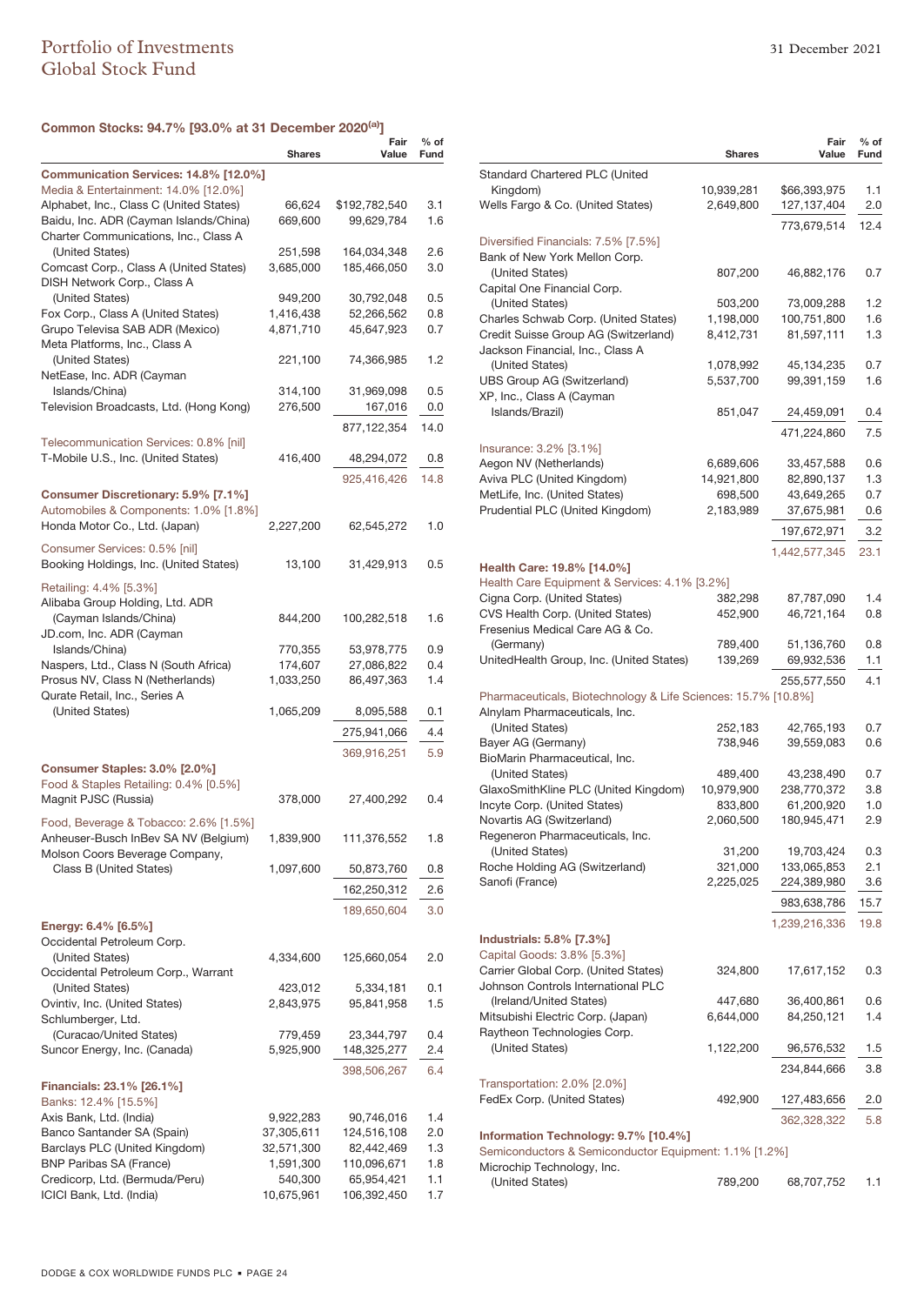# Portfolio of Investments 31 December 2021 Global Stock Fund

| <b>Common Stocks (continued)</b>                                              |                      |                          |                       |
|-------------------------------------------------------------------------------|----------------------|--------------------------|-----------------------|
|                                                                               | <b>Shares</b>        | Fair<br>Value            | $%$ of<br><b>Fund</b> |
| Software & Services: 5.4% [2.9%]                                              |                      |                          |                       |
| Cognizant Technology Solutions Corp.,                                         |                      |                          |                       |
| Class A (United States)                                                       | 611,200              | \$54,225,664             | 0.9                   |
| Fiserv, Inc. (United States)                                                  | 937,800              | 97,334,262               | 1.6                   |
| Micro Focus International PLC (United                                         |                      |                          |                       |
| Kingdom)                                                                      | 1,343,381            | 7,598,815                | 0.1                   |
| Microsoft Corp. (United States)                                               | 205,800              | 69,214,656               | 1.1                   |
| VMware, Inc., Class A (United States)                                         | 934,228              | 108,258,340              | 1.7                   |
|                                                                               |                      | 336,631,737              | 5.4                   |
| Technology, Hardware & Equipment: 3.2% [6.3%]                                 |                      |                          |                       |
| Cisco Systems, Inc. (United States)                                           | 696,900              | 44,162,553               | 0.7                   |
| Dell Technologies, Inc., Class C                                              |                      |                          |                       |
| (United States)                                                               | 1,219,122            | 68,478,083               | 1.1                   |
| HP, Inc. (United States)                                                      | 512,814              | 19,317,703               | 0.3                   |
| Juniper Networks, Inc. (United States)<br>TE Connectivity, Ltd. (Switzerland) | 952,000              | 33,995,920               | 0.5<br>0.6            |
|                                                                               | 223,000              | 35,978,820               |                       |
|                                                                               |                      | 201,933,079              | 3.2                   |
|                                                                               |                      | 607,272,568              | 9.7                   |
| Materials: 5.0% [6.8%]                                                        |                      |                          |                       |
| Celanese Corp. (United States)                                                | 396,400              | 66,618,984               | 1.1                   |
| Glencore PLC (Jersey/United Kingdom)                                          | 8,093,847            | 41,077,371               | 0.6                   |
| Holcim, Ltd. (Switzerland)                                                    | 860,625              | 43,798,800               | 0.7                   |
| LyondellBasell Industries NV, Class A                                         |                      |                          |                       |
| (Netherlands)                                                                 | 48,111               | 4,437,277                | 0.1                   |
| Mitsubishi Chemical Holdings Corp.                                            |                      |                          |                       |
| (Japan)<br>Nutrien, Ltd. (Canada)                                             | 4,730,900<br>920,000 | 35,045,458<br>69,184,000 | 0.6<br>1.1            |
| Teck Resources, Ltd., Class B (Canada)                                        | 1,731,200            | 49,893,184               | 0.8                   |
|                                                                               |                      |                          |                       |
|                                                                               |                      | 310,055,074              | 5.0                   |
| Real Estate: 1.2% [0.8%]                                                      |                      |                          |                       |
| CK Asset Holdings, Ltd. (Cayman                                               |                      |                          |                       |
| Islands/Hong Kong)                                                            | 4,502,700            | 28,381,698               | 0.5                   |
| Daito Trust Construction Co., Ltd.<br>(Japan)                                 | 279,100              | 31,885,563               | 0.5                   |
| Hang Lung Group, Ltd. (Hong Kong)                                             | 7,255,400            | 15,501,659               | 0.2                   |
|                                                                               |                      |                          |                       |
|                                                                               |                      | 75,768,920               | 1.2                   |
| <b>Total Common Stocks</b>                                                    |                      | 5,920,708,113            | 94.7                  |

# **Preferred Stocks: 2.5% [3.3%]**

|                                                                                                                             |               | Fair         | $%$ of |
|-----------------------------------------------------------------------------------------------------------------------------|---------------|--------------|--------|
|                                                                                                                             | <b>Shares</b> | Value        | Fund   |
| <b>Financials: 1.4% [1.8%]</b><br>Banks: 1.4% [1.8%]<br>Itau Unibanco Holding SA ADR (Brazil)                               | 22.481.505    | \$84.305.644 | 1.4    |
| Information Technology: 1.1% [1.5%]<br>Technology, Hardware & Equipment: 1.1% [1.5%]<br>Samsung Electronics Co., Ltd., Pfd. |               |              |        |
| (South Korea)                                                                                                               | 1,170,623     | 70,069,483   | 1.1    |
| <b>Total Preferred Stocks</b>                                                                                               |               | 154,375,127  | 2.5    |
| Short-Term Investments: 2.5% [3.6%]                                                                                         |               |              |        |

|                                                                   | <b>Par Value</b> | Fair<br>Value | $%$ of<br>Fund |
|-------------------------------------------------------------------|------------------|---------------|----------------|
| Repurchase Agreements: 2.5% [3.6%]                                |                  |               |                |
| Fixed Income Clearing Corporation <sup>(b)</sup>                  |                  |               |                |
| 0.00%, dated 31/12/21, due                                        |                  |               |                |
| 4/1/22, maturity value                                            |                  |               |                |
| \$157,991,880                                                     | \$157,991,880    | \$157,991,880 | 2.5            |
| <b>Total Short-Term Investments</b>                               |                  | 157,991,880   | 2.5            |
| <b>Total Investments Excluding</b><br><b>Financial Derivative</b> |                  |               |                |
| Instruments: 99.7% [99.9%]                                        |                  | 6.233.075.120 | 99.7           |

### **Financial Derivative Instruments: (0.2%) [(0.2%)]**

### Futures Contracts: 0.0% [0.1%]

| <b>Description</b>                              | Number of<br><b>Contracts</b> | <b>Expiration</b><br>Date | <b>Notional</b><br>Amount | <b>Unrealised</b><br>Gain (Loss) | $%$ of<br>Fund |
|-------------------------------------------------|-------------------------------|---------------------------|---------------------------|----------------------------------|----------------|
| Euro Stoxx 50 Index-Long Position               | 1.721                         | 18/3/22                   | \$84,007,467              | \$2,689,242                      | 0.0            |
| Yen Denominated Nikkei 225 Index-Long Position  | 450                           | 10/3/22                   | 56.382.031                | 198.458                          | 0.0            |
| Unrealised gain on futures contracts            |                               |                           |                           | 2.887.700                        | 0.0            |
| Net unrealised gain (loss) on futures contracts |                               |                           |                           | 2.887.700                        | 0.0            |

### Currency Forward Contracts: (0.2%) [(0.3%)]

| Sold      | Gain (Loss) | Fund  |
|-----------|-------------|-------|
|           |             |       |
|           |             |       |
| 2,746,728 | \$(33,475)  | (0.0) |
| 2.746.736 | (34,930)    | (0.0) |
| 3,671,418 | (45, 388)   | (0.0) |
| 3,671,417 | (46, 178)   | (0.0) |
| 3.644.087 | (48,095)    | (0.0) |
| 3,146,312 | (40, 897)   | (0.0) |
| 2.746.730 | (34, 455)   | (0.0) |
| 2.797.071 | (35, 474)   | (0.0) |
|           |             |       |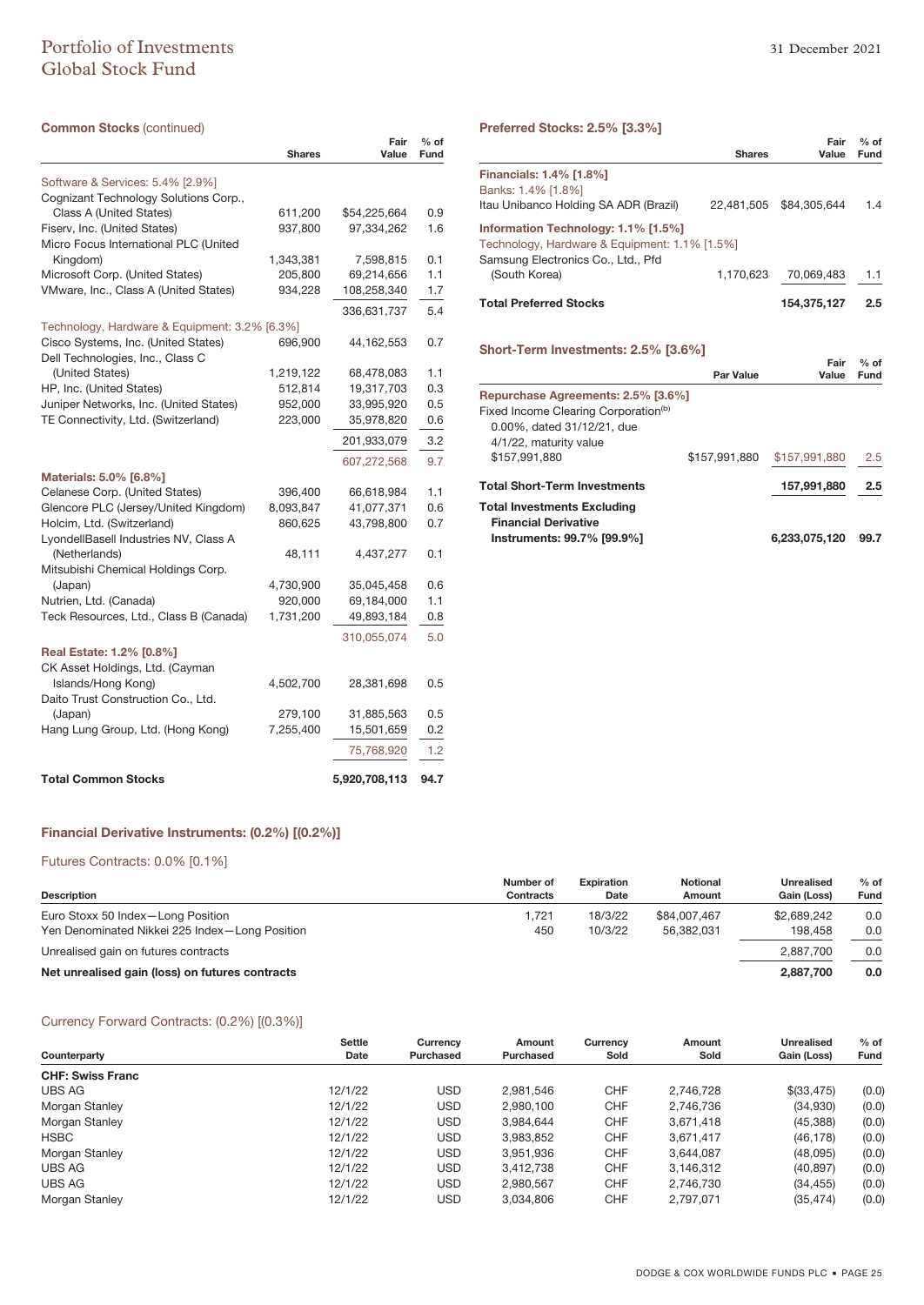# Portfolio of Investments 31 December 2021 Global Stock Fund

### Currency Forward Contracts (continued)

| Counterparty                                                                                   | <b>Settle</b><br>Date | Currency<br>Purchased | Amount<br>Purchased    | Currency<br>Sold | Amount<br>Sold | <b>Unrealised</b><br>Gain (Loss) | $%$ of<br>Fund |
|------------------------------------------------------------------------------------------------|-----------------------|-----------------------|------------------------|------------------|----------------|----------------------------------|----------------|
| <b>Barclays</b>                                                                                | 16/2/22               | <b>USD</b>            | 2,832,136              | <b>CHF</b>       | 2,603,432      | \$(28, 155)                      | (0.0)          |
| <b>Standard Chartered Bank</b>                                                                 | 16/2/22               | <b>USD</b>            | 2,831,995              | CHF              | 2,604,213      | (29, 153)                        | (0.0)          |
| <b>UBS AG</b>                                                                                  | 16/2/22               | <b>USD</b>            | 2,832,735              | <b>CHF</b>       | 2,603,139      | (27, 234)                        | (0.0)          |
| <b>UBS AG</b>                                                                                  | 16/2/22               | <b>USD</b>            | 2,830,968              | <b>CHF</b>       | 2,603,330      | (29, 210)                        | (0.0)          |
| <b>Barclays</b>                                                                                | 16/2/22               | <b>USD</b>            | 2,835,454              | <b>CHF</b>       | 2,603,400      | (24, 802)                        | (0.0)          |
| <b>UBS AG</b>                                                                                  | 16/2/22               | <b>USD</b>            | 2,833,435              | <b>CHF</b>       | 2,602,938      | (26, 313)                        | (0.0)          |
| <b>Barclays</b>                                                                                | 16/2/22               | <b>USD</b>            | 2,832,058              | <b>CHF</b>       | 2,603,329      | (28, 120)                        | (0.0)          |
| <b>Barclays</b>                                                                                | 16/2/22               | <b>USD</b>            | 2,833,265              | CHF              | 2,603,198      | (26, 768)                        | (0.0)          |
| <b>Barclays</b>                                                                                | 16/2/22               | <b>USD</b>            | 2,831,458              | <b>CHF</b>       | 2,603,823      | (29, 262)                        | (0.0)          |
| <b>UBS AG</b>                                                                                  | 16/2/22               | <b>USD</b>            | 2,832,180              | <b>CHF</b>       | 2,603,198      | (27, 854)                        | (0.0)          |
| <b>Barclays</b>                                                                                | 16/3/22               | <b>USD</b>            | 4,671,456              | CHF              | 4,300,408      | (56, 830)                        | (0.0)          |
| <b>HSBC</b>                                                                                    | 16/3/22               | <b>USD</b>            | 4,674,912              | <b>CHF</b>       | 4,300,409      | (53, 375)                        | (0.0)          |
| <b>Barclays</b>                                                                                | 16/3/22               | <b>USD</b>            | 4,677,550              | <b>CHF</b>       | 4,301,125      | (51, 524)                        | (0.0)          |
| <b>Barclays</b>                                                                                | 16/3/22               | <b>USD</b>            | 4,672,898              | CHF              | 4,300,408      | (55, 388)                        | (0.0)          |
| JPMorgan                                                                                       | 16/3/22               | <b>USD</b>            | 4,682,720              | <b>CHF</b>       | 4,305,426      | (51,083)                         | (0.0)          |
| <b>UBS AG</b>                                                                                  | 16/3/22               | <b>USD</b>            | 4,675,277              | <b>CHF</b>       | 4,300,409      | (53,010)                         | (0.0)          |
| <b>UBS AG</b>                                                                                  | 16/3/22               | <b>USD</b>            | 4,671,507              | <b>CHF</b>       | 4,300,407      | (56, 778)                        | (0.0)          |
| <b>UBS AG</b>                                                                                  | 16/3/22               | <b>USD</b>            | 4,674,936              | <b>CHF</b>       | 4,300,408      | (53, 350)                        | (0.0)          |
| <b>Standard Chartered Bank</b>                                                                 | 16/2/22               | <b>USD</b>            | 9,533,471              | <b>CHF</b>       | 8,700,000      | (24, 884)                        | (0.0)          |
| <b>CNH: Chinese Renminbi</b><br><b>HSBC</b>                                                    | 27/4/22               | <b>USD</b>            |                        | <b>CNH</b>       | 30,065,245     |                                  |                |
| <b>HSBC</b>                                                                                    | 27/4/22               | <b>USD</b>            | 4,318,168<br>4,253,713 | <b>CNH</b>       | 30,065,245     | (376, 935)<br>(441, 390)         | (0.0)<br>(0.0) |
| JPMorgan                                                                                       | 26/1/22               | <b>USD</b>            | 4,281,722              | <b>CNH</b>       | 30,183,999     | (459, 953)                       | (0.0)          |
| <b>HSBC</b>                                                                                    | 26/1/22               | <b>USD</b>            | 4,271,482              | <b>CNH</b>       | 30,184,000     | (470, 193)                       | (0.0)          |
| JPMorgan                                                                                       | 26/1/22               | <b>USD</b>            | 4,262,374              | <b>CNH</b>       | 30,184,001     | (479, 302)                       | (0.0)          |
| Goldman Sachs                                                                                  | 27/7/22               | <b>USD</b>            | 151,750                | <b>CNH</b>       | 1,125,000      | (22,908)                         | (0.0)          |
| <b>UBS AG</b>                                                                                  | 27/7/22               | <b>USD</b>            | 151,750                | <b>CNH</b>       | 1,125,000      | (22,908)                         | (0.0)          |
| Goldman Sachs                                                                                  | 27/7/22               | <b>USD</b>            | 24,373,873             | <b>CNH</b>       | 178,485,000    | (3,336,310)                      | (0.1)          |
| <b>HSBC</b>                                                                                    | 26/10/22              | <b>USD</b>            | 4,364,694              | <b>CNH</b>       | 31,500,000     | (498, 852)                       | (0.0)          |
| <b>HSBC</b>                                                                                    | 26/10/22              | <b>USD</b>            | 4,366,510              | <b>CNH</b>       | 31,500,000     | (497, 037)                       | (0.0)          |
| <b>HSBC</b>                                                                                    | 27/4/22               | <b>CNH</b>            | 15,000,000             | <b>USD</b>       | 2,091,029      | 251,428                          | 0.0            |
| JPMorgan                                                                                       | 27/4/22               | <b>CNH</b>            | 37,373,500             | <b>USD</b>       | 5,206,093      | 630,295                          | 0.0            |
| Goldman Sachs                                                                                  | 27/4/22               | <b>CNH</b>            | 37,373,500             | <b>USD</b>       | 5,192,206      | 644,182                          | 0.0            |
| <b>HSBC</b>                                                                                    | 27/7/22               | <b>CNH</b>            | 26,500,000             | <b>USD</b>       | 3,673,922      | 440,260                          | 0.0            |
| <b>HSBC</b>                                                                                    | 27/7/22               | <b>CNH</b>            | 26,500,000             | <b>USD</b>       | 3,675,961      | 438,222                          | 0.0            |
| <b>HSBC</b>                                                                                    | 16/3/22               | <b>USD</b>            | 6,777,108              | <b>CNH</b>       | 45,000,000     | (269, 701)                       | (0.0)          |
| <b>HSBC</b>                                                                                    | 16/3/22               | <b>USD</b>            | 6,782,420              | <b>CNH</b>       | 45,000,000     | (264, 390)                       | (0.0)          |
| Goldman Sachs                                                                                  | 27/4/22               | <b>USD</b>            | 4,255,857              | <b>CNH</b>       | 29,616,510     | (369, 170)                       | (0.0)          |
| Morgan Stanley                                                                                 | 26/1/22               | <b>USD</b>            | 11,249,438             | <b>CNH</b>       | 75,000,000     | (532, 489)                       | (0.0)          |
| Citibank                                                                                       | 27/4/22               | <b>USD</b>            | 17,296,428             | <b>CNH</b>       | 114,511,000    | (586, 047)                       | (0.0)          |
| <b>HSBC</b>                                                                                    | 22/6/22               | <b>USD</b>            | 14,971,595             | <b>CNH</b>       | 98,562,500     | (364, 546)                       | (0.0)          |
| <b>HSBC</b>                                                                                    | 22/6/22               | <b>USD</b>            | 14,971,822             | <b>CNH</b>       | 98,562,500     | (364, 318)                       | (0.0)          |
| JPMorgan                                                                                       | 20/7/22               | USD                   | 15,097,364             | <b>CNH</b>       | 100,060,801    | (444, 138)                       | (0.0)          |
| <b>HSBC</b>                                                                                    | 20/7/22               | <b>USD</b>            | 15,083,254             | <b>CNH</b>       | 100,060,801    | (458, 248)                       | (0.0)          |
| <b>HSBC</b>                                                                                    | 10/8/22               | <b>USD</b>            | 1,127,769              | <b>CNH</b>       | 7,500,000      | (35, 598)                        | (0.0)          |
| <b>HSBC</b>                                                                                    | 10/8/22               | <b>USD</b>            | 1,127,650              | <b>CNH</b>       | 7,500,000      | (35, 716)                        | (0.0)          |
| JPMorgan                                                                                       | 24/8/22               | <b>USD</b>            | 6,485,182              | <b>CNH</b>       | 43,000,000     | (178, 920)                       | (0.0)          |
| JPMorgan                                                                                       | 24/8/22               | <b>USD</b>            | 6,493,016              | <b>CNH</b>       | 43,000,000     | (171, 085)                       | (0.0)          |
| <b>UBS AG</b>                                                                                  | 24/8/22               | <b>USD</b>            | 28,289,565             | <b>CNH</b>       | 187,374,520    | (749, 571)                       | (0.1)          |
| <b>Bank of America</b>                                                                         | 28/9/22               | <b>USD</b>            | 25,463,312             | <b>CNH</b>       | 169,000,000    | (670, 701)                       | (0.0)          |
| JPMorgan                                                                                       | 19/10/22              | <b>USD</b>            | 14,315,084             | <b>CNH</b>       | 94,000,000     | (203, 725)                       | (0.0)          |
| <b>HSBC</b>                                                                                    | 19/10/22              | <b>USD</b>            | 14,311,597             | <b>CNH</b>       | 94,000,000     | (207, 213)                       | (0.0)          |
| <b>UBS AG</b>                                                                                  | 28/9/22               | <b>USD</b>            | 12,369,434             | <b>CNH</b>       | 81,000,000     | (156, 336)                       | (0.0)          |
| <b>HSBC</b>                                                                                    | 9/11/22               | <b>USD</b>            | 9,483,968              | <b>CNH</b>       | 62,322,000     | (131, 329)                       | (0.0)          |
| UBS AG                                                                                         | 9/11/22               | <b>USD</b>            | 9,496,107              | <b>CNH</b>       | 62,322,000     | (119, 190)                       | (0.0)          |
| <b>HSBC</b>                                                                                    | 7/12/22               | <b>USD</b>            | 6,002,183              | <b>CNH</b>       | 39,040,000     | (12, 179)                        | (0.0)          |
| <b>HSBC</b>                                                                                    | 7/12/22               | <b>USD</b>            | 6,001,353              | <b>CNH</b>       | 39,040,000     | (13,009)                         | (0.0)          |
| <b>GBP: British Pound</b>                                                                      |                       |                       |                        |                  |                |                                  |                |
| <b>State Street</b>                                                                            | 10/1/22               | <b>GBP</b>            | 13,587                 | <b>USD</b>       | 17,989         | 402<br>2,404,789                 | 0.0            |
| Unrealised gain on currency forward contracts<br>Unrealised loss on currency forward contracts |                       |                       |                        |                  |                |                                  | 0.0<br>(0.2)   |
| Net unrealised gain (loss) on currency forward contracts                                       |                       |                       |                        |                  |                |                                  | (0.2)          |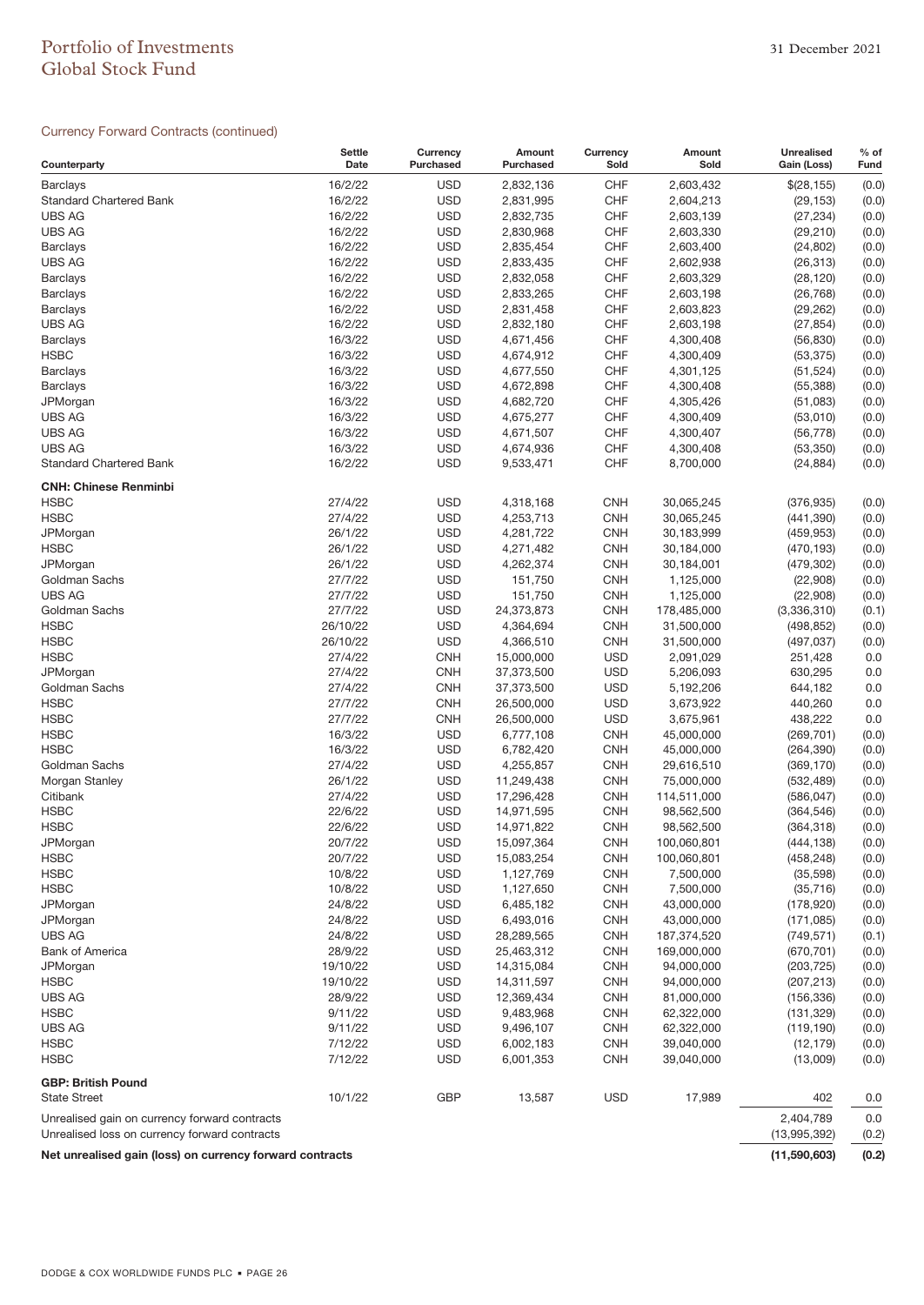# Portfolio of Investments 31 December 2021 Global Stock Fund

### Currency Forward Contracts—Share Class Hedging: 0.0% [0.0%]

| Counterparty                                                                 | <b>Settle</b><br>Date | Currency<br>Purchased | Amount<br>Purchased | Currency<br>Sold | Amount<br>Sold | <b>Unrealised</b><br>Gain (Loss) | $%$ of<br>Fund |
|------------------------------------------------------------------------------|-----------------------|-----------------------|---------------------|------------------|----------------|----------------------------------|----------------|
| <b>State Street</b>                                                          | 31/1/22               | <b>GBP</b>            | 13.092              | <b>USD</b>       | 17,556         | \$164                            | 0.0            |
| <b>State Street</b>                                                          | 31/1/22               | <b>GBP</b>            | 4.370.566           | <b>USD</b>       | 5,860,820      | 54,620                           | 0.0            |
| <b>State Street</b>                                                          | 31/1/22               | <b>GBP</b>            | 19.288              | <b>USD</b>       | 25,887         | 219                              | 0.0            |
| <b>State Street</b>                                                          | 31/1/22               | <b>GBP</b>            | 115.457             | <b>USD</b>       | 155,922        | 345                              | 0.0            |
| <b>State Street</b>                                                          | 31/1/22               | <b>GBP</b>            | 3.786               | <b>USD</b>       | 5,110          | 15                               | 0.0            |
| Unrealised gain on currency forward contracts—share class hedging            |                       |                       |                     |                  |                | 55,363                           | 0.0            |
| Net unrealised gain (loss) on currency forward contracts-share class hedging |                       |                       |                     |                  |                | 55,363                           | 0.0            |
| <b>Total Financial Derivative Instruments</b>                                |                       |                       |                     |                  |                | (8,647,540)                      | (0.2)          |
|                                                                              |                       |                       |                     |                  |                | Fair                             | $%$ of         |
|                                                                              |                       |                       |                     |                  |                | Value                            | Fund           |
| Total Investments: 99.5% [99.7%]                                             |                       |                       |                     |                  |                | \$6,224,427,580                  | 99.5           |
| Other Assets Less Liabilities: 0.5% [0.3%]                                   |                       |                       |                     |                  |                | 28.145.347                       | 0.5            |

**Net Assets Attributable To Redeemable Shareholders: 100.0% [100.0%] \$6,252,572,927 100.0**

(a) Amounts in brackets represent allocations at 31 December 2020.

(b) Repurchase agreement is collateralised by U.S. Treasury Notes 0.125%, 30/6/23-31/7/23. Total collateral value is \$161,151,772. The collateral is rated Aaa (Moody's longterm rating).

In determining a company's country designation, the Fund generally references the country of incorporation. In cases where the Fund considers the country of incorporation to be a "jurisdiction of convenience" chosen primarily for tax purposes or in other limited circumstances, the Fund uses the country designation of an appropriate broad-based market index. In those cases, two countries are listed—the country of incorporation and the country designated by an appropriate index, respectively.

**Other Assets Less Liabilities: 0.5% [0.3%] 28,145,347 0.5**

ADR: American Depositary Receipt

### **Analysis of Total Assets (unaudited)** *% of*

|                                                                     | <b>Total Assets</b> |
|---------------------------------------------------------------------|---------------------|
| Transferable securities admitted to official stock exchange listing | 96.6                |
| Short-term securities                                               | 2.5                 |
| Financial derivative instruments dealt in on a regulated market     | 0.1                 |
| Over-the-counter financial derivative instruments                   | 0.0                 |
| Other assets                                                        | 0.8                 |
|                                                                     | 100.0               |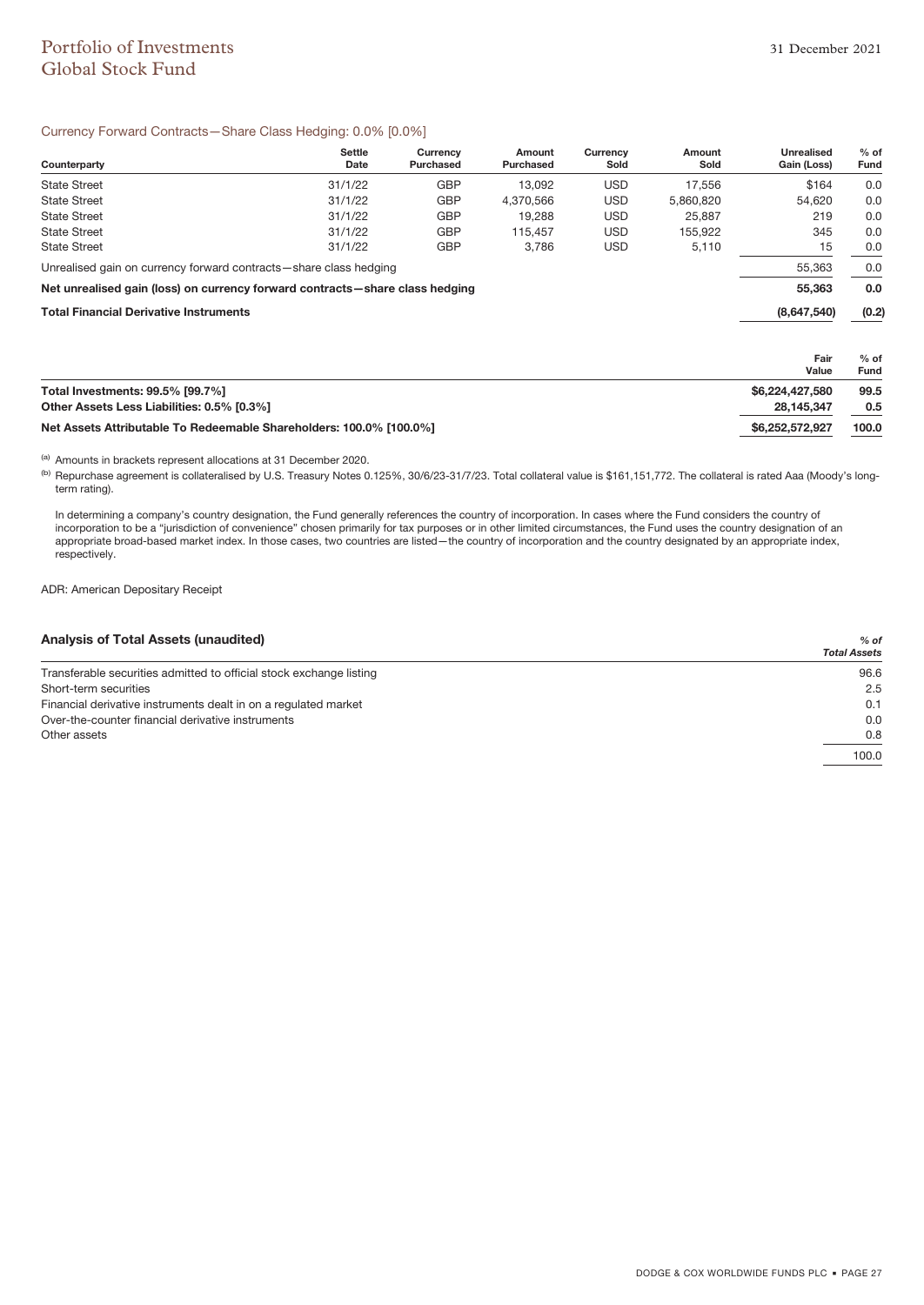### **Common Stocks: 95.7% [97.4% at 31 December 2020(a)]**

|                                          | <b>Shares</b>        | Fair<br>Value            | $%$ of<br>Fund |
|------------------------------------------|----------------------|--------------------------|----------------|
| Communication Services: 14.4% [12.7%]    |                      |                          |                |
| Media & Entertainment: 13.2% [12.4%]     |                      |                          |                |
| Alphabet, Inc., Class C                  | 46,141               | \$133,513,136            | 4.1            |
| Charter Communications, Inc., Class A    | 116,483              | 75,943,421               | 2.3            |
| Comcast Corp., Class A                   | 1,812,100            | 91,202,993               | 2.8            |
| DISH Network Corp., Class A              | 831,600              | 26,977,104               | 0.8            |
| Fox Corp., Class A<br>Fox Corp., Class B | 998,233              | 36,834,798<br>10,712,802 | 1.1<br>0.3     |
| Meta Platforms, Inc., Class A            | 312,600<br>151,300   | 50,889,755               | 1.6            |
| News Corp., Class A                      | 274,712              | 6,128,825                | 0.2            |
|                                          |                      | 432,202,834              | 13.2           |
| Telecommunication Services: 1.2% [0.3%]  |                      |                          |                |
| T-Mobile U.S., Inc.                      | 345,241              | 40,041,051               | 1.2            |
|                                          |                      | 472,243,885              | 14.4           |
| Consumer Discretionary: 2.4% [2.6%]      |                      |                          |                |
| Automobiles & Components: 0.7% [nil]     |                      |                          |                |
| Honda Motor Co., Ltd. ADR (Japan)        | 846,400              | 24,080,080               | 0.7            |
| Consumer Services: 1.1% [nil]            |                      |                          |                |
| Booking Holdings, Inc.                   | 15,400               | 36,948,142               | 1.1            |
| Retailing: 0.6% [2.6%]                   |                      |                          |                |
| Qurate Retail, Inc., Series A            | 982,100              | 7,463,960                | 0.2            |
| The Gap, Inc.                            | 613,000              | 10,819,450               | 0.4            |
|                                          |                      | 18,283,410               | 0.6            |
|                                          |                      | 79,311,632               | 2.4            |
| Consumer Staples: 1.0% [1.2%]            |                      |                          |                |
| Food, Beverage & Tobacco: 1.0% [1.2%]    |                      |                          |                |
| Anheuser-Busch InBev SA NV ADR           |                      |                          |                |
| (Belgium)                                | 118,599              | 7,181,169                | 0.2            |
| Molson Coors Beverage Company,           |                      |                          |                |
| Class B                                  | 565,600              | 26,215,560               | 0.8            |
|                                          |                      | 33,396,729               | 1.0            |
| Energy: 6.9% [8.2%]                      |                      |                          |                |
| Baker Hughes Co., Class A                | 1,023,597            | 24,627,744               | 0.8            |
| ConocoPhillips                           | 496,557              | 35,841,484               | 1.1            |
| Halliburton Co.                          | 240,043              | 5,489,783                | 0.2            |
| Hess Corp.<br>Occidental Petroleum Corp. | 223,744<br>2,295,500 | 16,563,768<br>66,546,545 | 0.5<br>2.0     |
| Occidental Petroleum Corp., Warrant      | 329,437              | 4,154,201                | 0.1            |
| Schlumberger, Ltd.                       |                      |                          |                |
| (Curacao/United States)                  | 1,035,600            | 31,016,220               | 0.9            |
| The Williams Companies, Inc.             | 1,678,000            | 43,695,120               | 1.3            |
|                                          |                      | 227,934,865              | 6.9            |
| <b>Financials: 23.9% [27.8%]</b>         |                      |                          |                |
| Banks: 6.7% [9.0%]                       |                      |                          |                |
| Bank of America Corp.                    | 1,475,100            | 65,627,199               | 2.0            |
| Truist Financial Corp.                   | 333,600              | 19,532,280               | 0.6            |
| Wells Fargo & Co.                        | 2,815,600            | 135,092,488              | 4.1            |
|                                          |                      | 220,251,967              | 6.7            |
| Diversified Financials: 13.8% [15.1%]    |                      |                          |                |
| American Express Co.                     | 189,900              | 31,067,640               | 0.9            |
| Bank of New York Mellon Corp.            | 1,280,600            | 74,377,248               | 2.3            |
| Capital One Financial Corp.              | 714,552              | 103,674,350              | 3.1            |
| Charles Schwab Corp.                     | 1,597,200            | 134,324,520              | 4.1            |
| Goldman Sachs Group, Inc.                | 162,400<br>534,610   | 62,126,120               | 1.9<br>1.5     |
| State Street Corp.                       |                      | 49,718,730               |                |
| Insurance: 3.4% [3.7%]                   |                      | 455,288,608              | 13.8           |
| Brighthouse Financial, Inc.              | 241,663              | 12,518,143               | 0.4            |
| Lincoln National Corp.                   | 149,200              | 10,184,392               | 0.3            |
| MetLife, Inc.                            | 1,425,400            | 89,073,246               | 2.7            |
|                                          |                      | 111,775,781              | 3.4            |
|                                          |                      |                          | 23.9           |
|                                          |                      | 787,316,356              |                |

|                                                                             | <b>Shares</b> | Fair<br>Value | $%$ of<br>Fund |
|-----------------------------------------------------------------------------|---------------|---------------|----------------|
| Health Care: 17.5% [15.3%]<br>Health Care Equipment & Services: 6.1% [6.1%] |               |               |                |
| Cigna Corp.                                                                 | 391,112       | \$89,811,049  | 2.7            |
| CVS Health Corp.                                                            | 362,500       | 37,395,500    | 1.1            |
| Medtronic PLC (Ireland/United States)                                       | 247,000       | 25,552,150    | 0.8            |
| UnitedHealth Group, Inc.                                                    | 95,000        | 47,703,300    | 1.5            |
|                                                                             |               | 200,461,999   | 6.1            |
| Pharmaceuticals, Biotechnology & Life Sciences: 11.4% [9.2%]                |               |               |                |
| Alnylam Pharmaceuticals, Inc.                                               | 166,267       | 28,195,558    | 0.9            |
| BioMarin Pharmaceutical, Inc.                                               | 329,700       | 29,128,995    | 0.9            |
| Bristol-Myers Squibb Co.                                                    | 1,123,700     | 70,062,695    | 2.1            |
| Elanco Animal Health, Inc.                                                  | 893,000       | 25,343,340    | 0.8            |
| Gilead Sciences, Inc.<br>GlaxoSmithKline PLC ADR (United                    | 879,500       | 63,860,495    | 1.9            |
| Kingdom)                                                                    | 722,500       | 31,862,250    | 1.0            |
| Incyte Corp.                                                                | 399,500       | 29,323,300    | 0.9            |
| Novartis AG ADR (Switzerland)                                               | 325,600       | 28,480,232    | 0.9            |
| Regeneron Pharmaceuticals, Inc.                                             | 17,700        | 11,177,904    | 0.3            |
| Roche Holding AG ADR (Switzerland)                                          | 463,000       | 23,932,470    | 0.7            |
| Sanofi ADR (France)                                                         | 691,566       | 34,647,456    | 1.0            |
|                                                                             |               | 376,014,695   | 11.4           |
|                                                                             |               | 576,476,694   | 17.5           |
| Industrials: 8.7% [9.3%]                                                    |               |               |                |
| Capital Goods: 6.0% [6.4%]                                                  |               |               |                |
| Carrier Global Corp.                                                        | 460,000       | 24,950,400    | 0.7            |
| Johnson Controls International PLC<br>(Ireland/United States)               | 1,099,087     | 89,366,764    | 2.7            |
| Otis Worldwide Corp.                                                        | 138,950       | 12,098,377    | 0.4            |
| Raytheon Technologies Corp.                                                 | 829,000       | 71,343,740    | 2.2            |
|                                                                             |               | 197,759,281   | 6.0            |
| Transportation: 2.7% [2.9%]                                                 |               |               |                |
| FedEx Corp.                                                                 | 344,500       | 89,101,480    | 2.7            |
|                                                                             |               | 286,860,761   | 8.7            |
| Information Technology: 19.9% [18.9%]                                       |               |               |                |
| Semiconductors & Semiconductor Equipment: 1.7% [2.2%]                       |               |               |                |
| Microchip Technology, Inc.                                                  | 660,202       | 57,477,186    | 1.7            |
| Software & Services: 8.3% [5.6%]                                            |               |               |                |
| Cognizant Technology Solutions Corp.,                                       |               |               |                |
| Class A                                                                     | 640,300       | 56,807,416    | 1.7            |
| Fiserv, Inc.                                                                | 749,146       | 77,753,863    | 2.4            |
| Micro Focus International PLC ADR                                           |               |               |                |
| (United Kingdom)                                                            | 657,467       | 3,662,091     | 0.1            |
| Microsoft Corp.                                                             | 214,000       | 71,972,480    | 2.2            |
| VMware, Inc., Class A                                                       | 529,662       | 61,377,233    | 1.9            |
|                                                                             |               | 271,573,083   | 8.3            |
| Technology, Hardware & Equipment: 9.9% [11.1%]                              |               |               |                |
| Cisco Systems, Inc.                                                         | 1,057,000     | 66,982,090    | 2.0            |
| Dell Technologies, Inc., Class C                                            | 643,414       | 36,140,564    | 1.1            |
| Hewlett Packard Enterprise Co.                                              | 2,484,719     | 39,184,019    | 1.2            |
| HP, Inc.                                                                    | 2,433,417     | 91,666,819    | 2.8            |
| II-VI, Inc.                                                                 | 149,378       | 10,206,999    | 0.3            |
| Juniper Networks, Inc.<br>TE Connectivity, Ltd. (Switzerland)               | 947,741       | 33,843,831    | 1.0<br>1.5     |
|                                                                             | 297,100       | 47,934,114    |                |
|                                                                             |               | 325,958,436   | 9.9            |
|                                                                             |               | 655,008,705   | 19.9           |
| Materials: 1.0% [1.4%]                                                      |               |               |                |
| Celanese Corp.<br>LyondellBasell Industries NV, Class A                     | 157,800       | 26,519,868    | 0.8            |
| (Netherlands)                                                               | 61,464        | 5,668,825     | 0.2            |
|                                                                             |               | 32,188,693    | 1.0            |
| <b>Total Common Stocks</b>                                                  |               | 3,150,738,320 | 95.7           |
|                                                                             |               |               |                |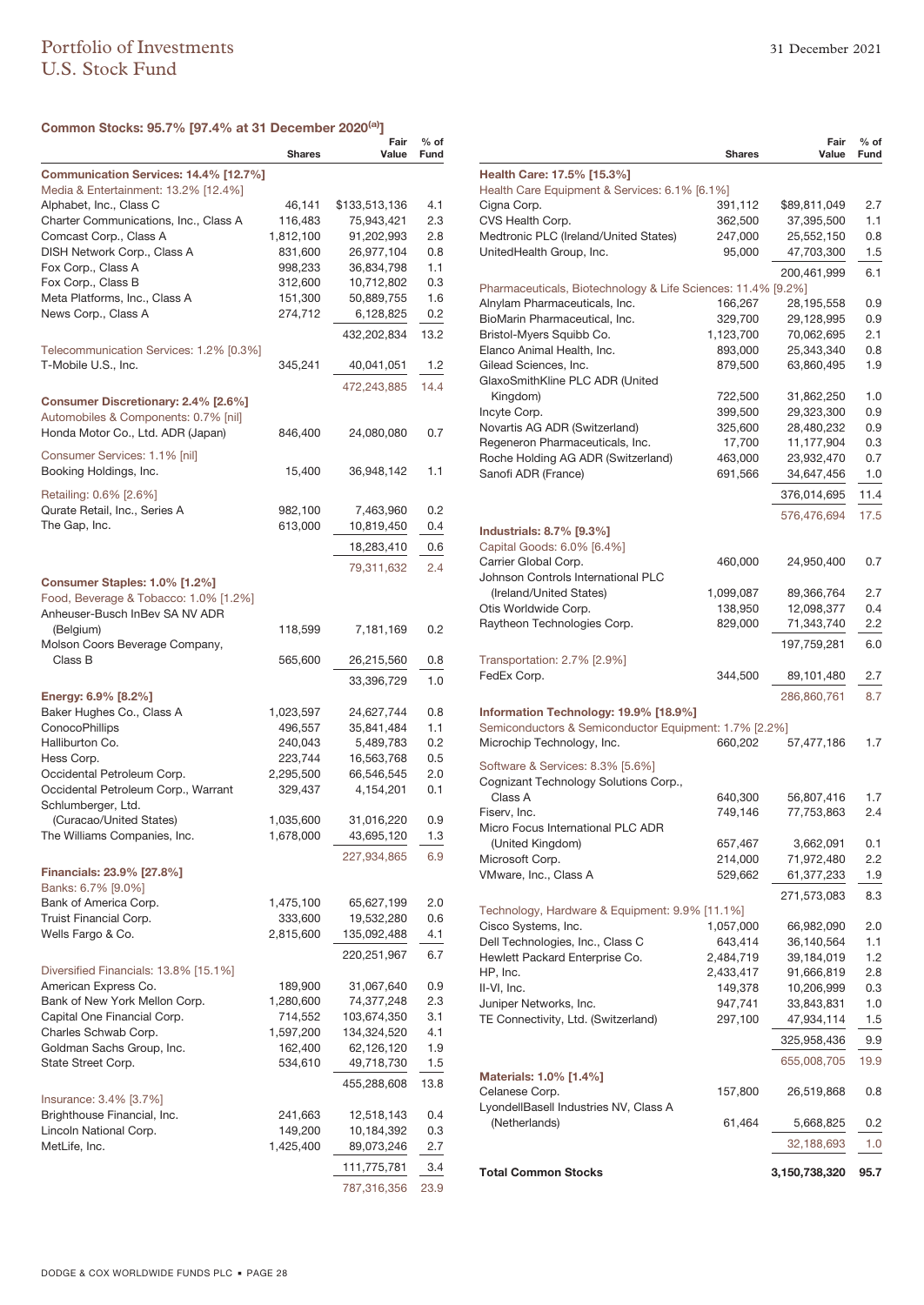# Portfolio of Investments 31 December 2021 U.S. Stock Fund

### **Short-Term Investments: 4.0% [2.1%]**

|                                                                                                                                                                 | <b>Par Value</b> | Fair<br>Value | $%$ of<br>Fund |
|-----------------------------------------------------------------------------------------------------------------------------------------------------------------|------------------|---------------|----------------|
| Repurchase Agreements: 4.0% [2.1%]<br>Fixed Income Clearing Corporation <sup>(b)</sup><br>0.00%, dated 31/12/21, due<br>4/1/22, maturity value<br>\$131,316,215 | \$131,316,215    | \$131,316,215 | 4.0            |
| <b>Total Short-Term Investments</b>                                                                                                                             |                  | 131,316,215   | 4.0            |
| <b>Total Investments Excluding</b><br><b>Financial Derivative</b><br>Instruments: 99.7% [99.6% $^{(c)}$ ]                                                       |                  | 3.282.054.535 | 99.7           |

### **Financial Derivative Instruments: 0.2% [0.1%]**

Futures Contracts: 0.2% [0.0%]

| <b>Description</b>                              | Number of<br>Contracts | <b>Expiration</b><br>Date | <b>Notional</b><br>Amount | Unrealised<br><b>Gain (Loss)</b> | $%$ of<br>Fund |
|-------------------------------------------------|------------------------|---------------------------|---------------------------|----------------------------------|----------------|
| E-mini S&P 500 Index-Long Position              | 418                    | 18/3/22                   | \$99.452.650              | \$5,551,018                      | 0.2            |
| Net unrealised gain (loss) on futures contracts |                        |                           |                           | 5.551.018                        | 0.2            |

#### Currency Forward Contracts: 0.0% [0.0%]

| Counterparty                                             | <b>Settle</b><br>Date | Currency<br>Purchased | Amount<br>Purchased | Currencv<br>Sold | Amount<br>Sold | Unrealised<br>Gain (Loss) | $%$ of<br>Fund |
|----------------------------------------------------------|-----------------------|-----------------------|---------------------|------------------|----------------|---------------------------|----------------|
| <b>GBP: British Pound</b>                                |                       |                       |                     |                  |                |                           |                |
| <b>State Street</b>                                      | 10/1/22               | GBP                   | 109.939             | USD              | 145.556        | \$3.250                   | 0.0            |
| Net unrealised gain (loss) on currency forward contracts |                       |                       |                     |                  |                | 3.250                     | 0.0            |

### Currency Forward Contracts—Share Class Hedging: 0.0% [0.1%]

| Counterparty                                                                 | <b>Settle</b><br>Date | Currency<br>Purchased | Amount<br>Purchased | Currency<br>Sold | Amount<br>Sold | Unrealised<br>Gain (Loss) | $%$ of<br>Fund |
|------------------------------------------------------------------------------|-----------------------|-----------------------|---------------------|------------------|----------------|---------------------------|----------------|
| <b>State Street</b>                                                          | 31/1/22               | <b>GBP</b>            | 120.124             | <b>USD</b>       | 161.079        | \$1,506                   | 0.0            |
| <b>State Street</b>                                                          | 31/1/22               | <b>GBP</b>            | 45.219.547          | <b>USD</b>       | 60,638,282     | 565.119                   | 0.0            |
| <b>State Street</b>                                                          | 31/1/22               | <b>GBP</b>            | 11.145              | <b>USD</b>       | 14.958         | 126                       | 0.0            |
| <b>State Street</b>                                                          | 31/1/22               | <b>GBP</b>            | 1.001.502           | <b>USD</b>       | 1,352,514      | 2,992                     | 0.0            |
| <b>State Street</b>                                                          | 31/1/22               | <b>GBP</b>            | 1,881               | <b>USD</b>       | 2,538          |                           | 0.0            |
| Unrealised gain on currency forward contracts-share class hedging            |                       |                       |                     |                  |                |                           | 0.0            |
| Net unrealised gain (loss) on currency forward contracts—share class hedging |                       |                       |                     |                  |                | 569,750                   | 0.0            |
| <b>Total Financial Derivative Instruments</b>                                |                       |                       |                     |                  | 6,124,018      | 0.2                       |                |

|                                                                     | Fair<br>Value   | $%$ of<br>Fund |
|---------------------------------------------------------------------|-----------------|----------------|
| Total Investments: 99.9% [99.7%]                                    | \$3,288,178,553 | 99.9           |
| Other Assets Less Liabilities: 0.1% [0.3%]                          | 2.663.105       | 0.1            |
| Net Assets Attributable To Redeemable Shareholders: 100.0% [100.0%] | \$3,290,841,658 | 100.0          |

(a) Amounts in brackets represent allocations at 31 December 2020.

(b) Repurchase agreement is collateralised by U.S. Treasury Note 0.75%, 31/12/23. Total collateral value is \$133,942,577. The collateral is rated Aaa (Moody's long-term rating).

(c) Amount includes 0.1% allocation to Preferred Stocks.

In determining a company's country designation, the Fund generally references the country of incorporation. In cases where the Fund considers the country of incorporation to be a "jurisdiction of convenience" chosen primarily for tax purposes or in other limited circumstances, the Fund uses the country designation of an appropriate broad-based market index. In those cases, two countries are listed—the country of incorporation and the country designated by an appropriate index, respectively. In the U.S. Stock Fund, a company's country designation is the United States unless otherwise noted.

ADR: American Depositary Receipt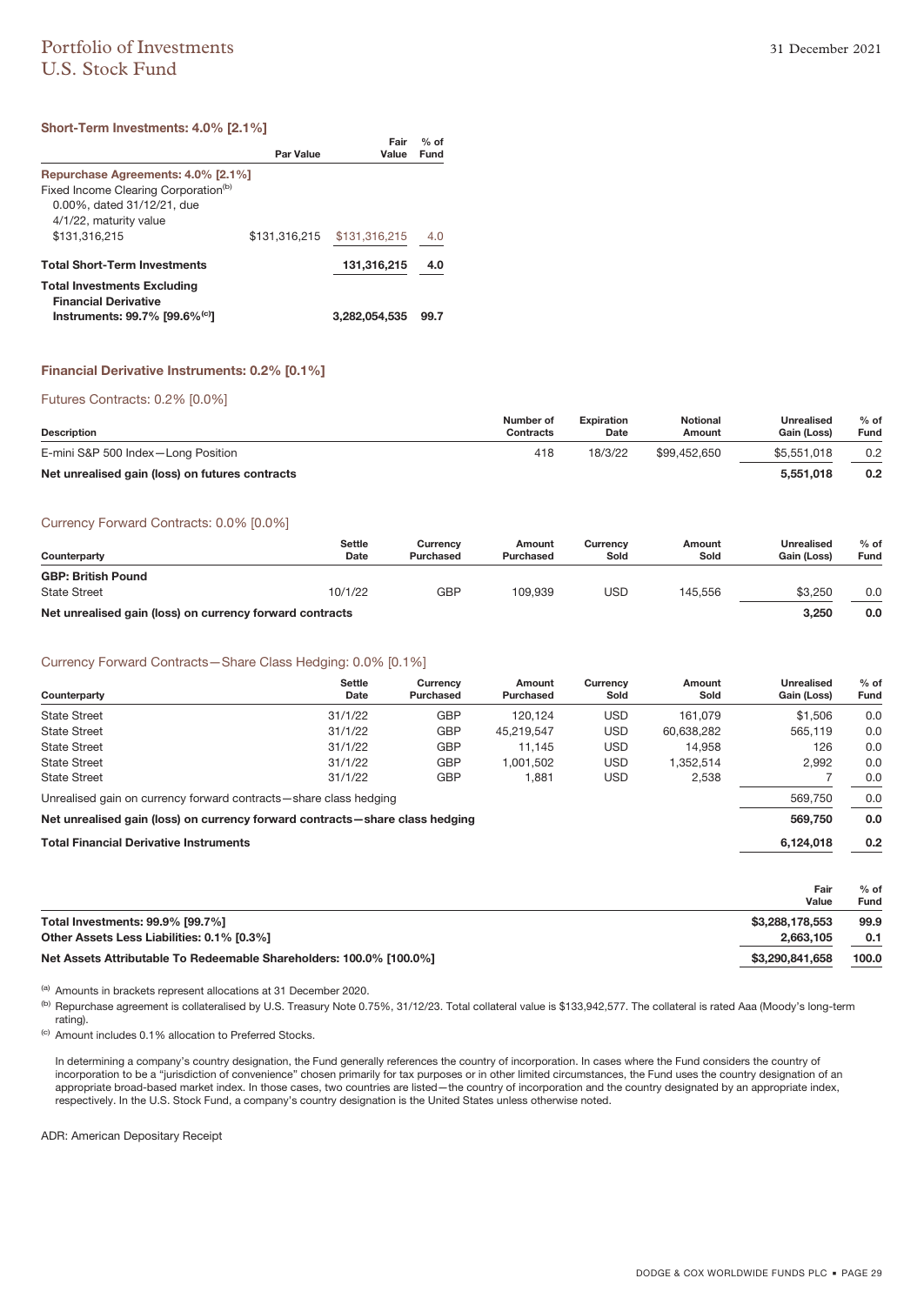# Portfolio of Investments 31 December 2021 U.S. Stock Fund

### **Analysis of Total Assets (unaudited)** *% of*

|                                                                     | <b>Total Assets</b> |
|---------------------------------------------------------------------|---------------------|
| Transferable securities admitted to official stock exchange listing | 95.3                |
| Short-term securities                                               | 4.0                 |
| Financial derivative instruments dealt in on a regulated market     | 0.2                 |
| Over-the-counter financial derivative instruments                   | 0.0                 |
| Other assets                                                        | 0.5                 |
|                                                                     | 100.0               |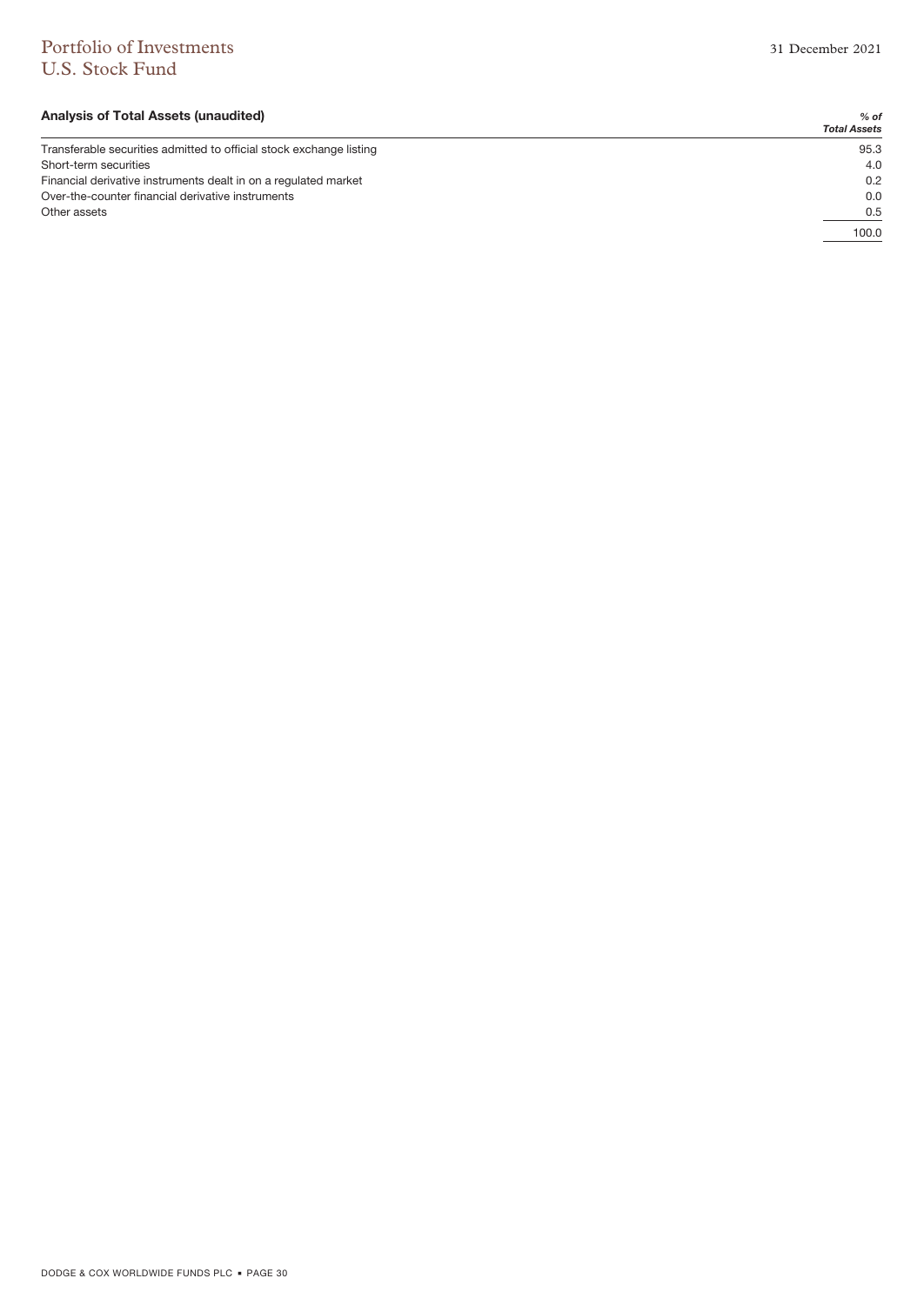### **Common Stocks: 88.5%**

| <b>Communication Services: 8.8%</b><br>Media & Entertainment: 7.2%<br>Astro Malaysia Holdings BHD (Malaysia)<br>39,086<br>\$8,913<br>0.0<br>Baidu, Inc. ADR (Cayman Islands/China)<br>2.9<br>4,386<br>652,593<br>Grupo Televisa SAB (Mexico)<br>1.4<br>171,586<br>321,878<br>IGG, Inc. (Cayman Islands/Hong Kong)<br>59,400<br>52,791<br>0.2<br>JOYY, Inc. ADR (Cayman Islands/China)<br>600<br>27,258<br>0.1<br>Megacable Holdings SAB de CV, Unit<br>(Mexico)<br>0.1<br>2,686<br>9,182<br>1.1<br>NetEase, Inc. ADR (Cayman Islands/China)<br>2,486<br>253,025<br>NEXON Co., Ltd. (Japan)<br>111,851<br>0.5<br>5,800<br>Sun TV Network, Ltd. (India)<br>0.2<br>4,802<br>32,274<br>Wuhu Sangi Interactive Entertainment<br>Network Technology Group Co., Ltd.,<br>Class A (China)<br>31,400<br>133,453<br>0.6<br>XD, Inc. (Cayman Islands/Hong Kong)<br>4,600<br>23,302<br>0.1<br>7.2<br>1,626,520<br>Telecommunication Services: 1.6%<br>America Movil SAB de CV, Series L (Mexico)<br>67,100<br>71,047<br>0.3<br>China Tower Corp., Ltd., Class H (China)<br>573,200<br>63,219<br>0.3<br>Millicom International Cellular SA SDR<br>(Luxembourg)<br>87,480<br>0.4<br>3,087<br>Safaricom PLC (Kenya)<br>287,986<br>96,717<br>0.4<br>Turkcell Iletisim Hizmetleri AS (Turkey)<br>24,835<br>34,655<br>0.2<br>1.6<br>353,118<br>1,979,638<br>8.8<br><b>Consumer Discretionary: 20.7%</b><br>Automobiles & Components: 0.9%<br>Fuyao Glass Industry Group Co., Ltd.,<br>Class H (China)<br>21,557<br>0.1<br>4,171<br>Hyundai Mobis Co., Ltd. (South Korea)<br>434<br>92,182<br>0.4<br>PT Astra International Tbk (Indonesia)<br>206,300<br>82,417<br>0.4<br>0.9<br>196,156<br>Consumer Durables & Apparel: 2.6%<br>Feng Tay Enterprise Co., Ltd. (Taiwan)<br>9,714<br>81,097<br>0.4<br>Gree Electric Appliances, Inc. of Zhuhai,<br>Class A (China)<br>33,186<br>193,296<br>0.9<br>Haier Smart Home Co., Ltd., Class H (China)<br>5,000<br>21,128<br>0.1<br>Midea Group Co., Ltd., Class A (China)<br>107,148<br>9,229<br>0.5<br>Pou Chen Corp. (Taiwan)<br>71,608<br>0.3<br>59,857<br>Suofeiya Home Collection Co., Ltd., Class A<br>29,500<br>(China)<br>103,012<br>0.4<br>577,289<br>2.6<br>Consumer Services: 2.0%<br>Afya, Ltd., Class A (Cayman<br><b>Islands/United States)</b><br>13,463<br>0.1<br>857<br>Galaxy Entertainment Group, Ltd. (Hong<br>Kong)<br>9,557<br>49,516<br>0.2<br>Haidilao International Holding, Ltd. (Cayman<br>Islands/China)<br>10,000<br>22,571<br>0.1<br>Huazhu Group, Ltd. (Cayman Islands/Hong<br>0.0<br>Kong)<br>2,860<br>10,692<br>HumanSoft Holding Co. KSCC (Kuwait)<br>5,785<br>61,674<br>0.3<br>Leejam Sports Co. JSC (Saudi Arabia)<br>1,700<br>49,221<br>0.2<br>New Oriental Education & Technology<br>Group, Inc. (Cayman Islands/Hong Kong)<br>0.3<br>34,657<br>72,269<br>Sands China, Ltd. (Cayman Islands/Hong<br>Kong)<br>17,657<br>41,122<br>0.2<br>Ser Educacional SA (Brazil)<br>7,400<br>13,929<br>0.1<br>Trip.com Group, Ltd. ADR (Cayman<br>Islands/China)<br>49,240<br>0.2<br>2,000<br>Yum China Holdings, Inc. (United States)<br>1,557<br>77,601<br>0.3<br>2.0<br>461,298 | <b>Shares</b> | Fair<br>Value | % of<br>Fund |
|----------------------------------------------------------------------------------------------------------------------------------------------------------------------------------------------------------------------------------------------------------------------------------------------------------------------------------------------------------------------------------------------------------------------------------------------------------------------------------------------------------------------------------------------------------------------------------------------------------------------------------------------------------------------------------------------------------------------------------------------------------------------------------------------------------------------------------------------------------------------------------------------------------------------------------------------------------------------------------------------------------------------------------------------------------------------------------------------------------------------------------------------------------------------------------------------------------------------------------------------------------------------------------------------------------------------------------------------------------------------------------------------------------------------------------------------------------------------------------------------------------------------------------------------------------------------------------------------------------------------------------------------------------------------------------------------------------------------------------------------------------------------------------------------------------------------------------------------------------------------------------------------------------------------------------------------------------------------------------------------------------------------------------------------------------------------------------------------------------------------------------------------------------------------------------------------------------------------------------------------------------------------------------------------------------------------------------------------------------------------------------------------------------------------------------------------------------------------------------------------------------------------------------------------------------------------------------------------------------------------------------------------------------------------------------------------------------------------------------------------------------------------------------------------------------------------------------------------------------------------------------------------------------------------------------------------------------------------------------------------------------------------------------------------------------------------------------------------------------------------------------|---------------|---------------|--------------|
|                                                                                                                                                                                                                                                                                                                                                                                                                                                                                                                                                                                                                                                                                                                                                                                                                                                                                                                                                                                                                                                                                                                                                                                                                                                                                                                                                                                                                                                                                                                                                                                                                                                                                                                                                                                                                                                                                                                                                                                                                                                                                                                                                                                                                                                                                                                                                                                                                                                                                                                                                                                                                                                                                                                                                                                                                                                                                                                                                                                                                                                                                                                                  |               |               |              |
|                                                                                                                                                                                                                                                                                                                                                                                                                                                                                                                                                                                                                                                                                                                                                                                                                                                                                                                                                                                                                                                                                                                                                                                                                                                                                                                                                                                                                                                                                                                                                                                                                                                                                                                                                                                                                                                                                                                                                                                                                                                                                                                                                                                                                                                                                                                                                                                                                                                                                                                                                                                                                                                                                                                                                                                                                                                                                                                                                                                                                                                                                                                                  |               |               |              |
|                                                                                                                                                                                                                                                                                                                                                                                                                                                                                                                                                                                                                                                                                                                                                                                                                                                                                                                                                                                                                                                                                                                                                                                                                                                                                                                                                                                                                                                                                                                                                                                                                                                                                                                                                                                                                                                                                                                                                                                                                                                                                                                                                                                                                                                                                                                                                                                                                                                                                                                                                                                                                                                                                                                                                                                                                                                                                                                                                                                                                                                                                                                                  |               |               |              |
|                                                                                                                                                                                                                                                                                                                                                                                                                                                                                                                                                                                                                                                                                                                                                                                                                                                                                                                                                                                                                                                                                                                                                                                                                                                                                                                                                                                                                                                                                                                                                                                                                                                                                                                                                                                                                                                                                                                                                                                                                                                                                                                                                                                                                                                                                                                                                                                                                                                                                                                                                                                                                                                                                                                                                                                                                                                                                                                                                                                                                                                                                                                                  |               |               |              |
|                                                                                                                                                                                                                                                                                                                                                                                                                                                                                                                                                                                                                                                                                                                                                                                                                                                                                                                                                                                                                                                                                                                                                                                                                                                                                                                                                                                                                                                                                                                                                                                                                                                                                                                                                                                                                                                                                                                                                                                                                                                                                                                                                                                                                                                                                                                                                                                                                                                                                                                                                                                                                                                                                                                                                                                                                                                                                                                                                                                                                                                                                                                                  |               |               |              |
|                                                                                                                                                                                                                                                                                                                                                                                                                                                                                                                                                                                                                                                                                                                                                                                                                                                                                                                                                                                                                                                                                                                                                                                                                                                                                                                                                                                                                                                                                                                                                                                                                                                                                                                                                                                                                                                                                                                                                                                                                                                                                                                                                                                                                                                                                                                                                                                                                                                                                                                                                                                                                                                                                                                                                                                                                                                                                                                                                                                                                                                                                                                                  |               |               |              |
|                                                                                                                                                                                                                                                                                                                                                                                                                                                                                                                                                                                                                                                                                                                                                                                                                                                                                                                                                                                                                                                                                                                                                                                                                                                                                                                                                                                                                                                                                                                                                                                                                                                                                                                                                                                                                                                                                                                                                                                                                                                                                                                                                                                                                                                                                                                                                                                                                                                                                                                                                                                                                                                                                                                                                                                                                                                                                                                                                                                                                                                                                                                                  |               |               |              |
|                                                                                                                                                                                                                                                                                                                                                                                                                                                                                                                                                                                                                                                                                                                                                                                                                                                                                                                                                                                                                                                                                                                                                                                                                                                                                                                                                                                                                                                                                                                                                                                                                                                                                                                                                                                                                                                                                                                                                                                                                                                                                                                                                                                                                                                                                                                                                                                                                                                                                                                                                                                                                                                                                                                                                                                                                                                                                                                                                                                                                                                                                                                                  |               |               |              |
|                                                                                                                                                                                                                                                                                                                                                                                                                                                                                                                                                                                                                                                                                                                                                                                                                                                                                                                                                                                                                                                                                                                                                                                                                                                                                                                                                                                                                                                                                                                                                                                                                                                                                                                                                                                                                                                                                                                                                                                                                                                                                                                                                                                                                                                                                                                                                                                                                                                                                                                                                                                                                                                                                                                                                                                                                                                                                                                                                                                                                                                                                                                                  |               |               |              |
|                                                                                                                                                                                                                                                                                                                                                                                                                                                                                                                                                                                                                                                                                                                                                                                                                                                                                                                                                                                                                                                                                                                                                                                                                                                                                                                                                                                                                                                                                                                                                                                                                                                                                                                                                                                                                                                                                                                                                                                                                                                                                                                                                                                                                                                                                                                                                                                                                                                                                                                                                                                                                                                                                                                                                                                                                                                                                                                                                                                                                                                                                                                                  |               |               |              |
|                                                                                                                                                                                                                                                                                                                                                                                                                                                                                                                                                                                                                                                                                                                                                                                                                                                                                                                                                                                                                                                                                                                                                                                                                                                                                                                                                                                                                                                                                                                                                                                                                                                                                                                                                                                                                                                                                                                                                                                                                                                                                                                                                                                                                                                                                                                                                                                                                                                                                                                                                                                                                                                                                                                                                                                                                                                                                                                                                                                                                                                                                                                                  |               |               |              |
|                                                                                                                                                                                                                                                                                                                                                                                                                                                                                                                                                                                                                                                                                                                                                                                                                                                                                                                                                                                                                                                                                                                                                                                                                                                                                                                                                                                                                                                                                                                                                                                                                                                                                                                                                                                                                                                                                                                                                                                                                                                                                                                                                                                                                                                                                                                                                                                                                                                                                                                                                                                                                                                                                                                                                                                                                                                                                                                                                                                                                                                                                                                                  |               |               |              |
|                                                                                                                                                                                                                                                                                                                                                                                                                                                                                                                                                                                                                                                                                                                                                                                                                                                                                                                                                                                                                                                                                                                                                                                                                                                                                                                                                                                                                                                                                                                                                                                                                                                                                                                                                                                                                                                                                                                                                                                                                                                                                                                                                                                                                                                                                                                                                                                                                                                                                                                                                                                                                                                                                                                                                                                                                                                                                                                                                                                                                                                                                                                                  |               |               |              |
|                                                                                                                                                                                                                                                                                                                                                                                                                                                                                                                                                                                                                                                                                                                                                                                                                                                                                                                                                                                                                                                                                                                                                                                                                                                                                                                                                                                                                                                                                                                                                                                                                                                                                                                                                                                                                                                                                                                                                                                                                                                                                                                                                                                                                                                                                                                                                                                                                                                                                                                                                                                                                                                                                                                                                                                                                                                                                                                                                                                                                                                                                                                                  |               |               |              |
|                                                                                                                                                                                                                                                                                                                                                                                                                                                                                                                                                                                                                                                                                                                                                                                                                                                                                                                                                                                                                                                                                                                                                                                                                                                                                                                                                                                                                                                                                                                                                                                                                                                                                                                                                                                                                                                                                                                                                                                                                                                                                                                                                                                                                                                                                                                                                                                                                                                                                                                                                                                                                                                                                                                                                                                                                                                                                                                                                                                                                                                                                                                                  |               |               |              |
|                                                                                                                                                                                                                                                                                                                                                                                                                                                                                                                                                                                                                                                                                                                                                                                                                                                                                                                                                                                                                                                                                                                                                                                                                                                                                                                                                                                                                                                                                                                                                                                                                                                                                                                                                                                                                                                                                                                                                                                                                                                                                                                                                                                                                                                                                                                                                                                                                                                                                                                                                                                                                                                                                                                                                                                                                                                                                                                                                                                                                                                                                                                                  |               |               |              |
|                                                                                                                                                                                                                                                                                                                                                                                                                                                                                                                                                                                                                                                                                                                                                                                                                                                                                                                                                                                                                                                                                                                                                                                                                                                                                                                                                                                                                                                                                                                                                                                                                                                                                                                                                                                                                                                                                                                                                                                                                                                                                                                                                                                                                                                                                                                                                                                                                                                                                                                                                                                                                                                                                                                                                                                                                                                                                                                                                                                                                                                                                                                                  |               |               |              |
|                                                                                                                                                                                                                                                                                                                                                                                                                                                                                                                                                                                                                                                                                                                                                                                                                                                                                                                                                                                                                                                                                                                                                                                                                                                                                                                                                                                                                                                                                                                                                                                                                                                                                                                                                                                                                                                                                                                                                                                                                                                                                                                                                                                                                                                                                                                                                                                                                                                                                                                                                                                                                                                                                                                                                                                                                                                                                                                                                                                                                                                                                                                                  |               |               |              |
|                                                                                                                                                                                                                                                                                                                                                                                                                                                                                                                                                                                                                                                                                                                                                                                                                                                                                                                                                                                                                                                                                                                                                                                                                                                                                                                                                                                                                                                                                                                                                                                                                                                                                                                                                                                                                                                                                                                                                                                                                                                                                                                                                                                                                                                                                                                                                                                                                                                                                                                                                                                                                                                                                                                                                                                                                                                                                                                                                                                                                                                                                                                                  |               |               |              |
|                                                                                                                                                                                                                                                                                                                                                                                                                                                                                                                                                                                                                                                                                                                                                                                                                                                                                                                                                                                                                                                                                                                                                                                                                                                                                                                                                                                                                                                                                                                                                                                                                                                                                                                                                                                                                                                                                                                                                                                                                                                                                                                                                                                                                                                                                                                                                                                                                                                                                                                                                                                                                                                                                                                                                                                                                                                                                                                                                                                                                                                                                                                                  |               |               |              |
|                                                                                                                                                                                                                                                                                                                                                                                                                                                                                                                                                                                                                                                                                                                                                                                                                                                                                                                                                                                                                                                                                                                                                                                                                                                                                                                                                                                                                                                                                                                                                                                                                                                                                                                                                                                                                                                                                                                                                                                                                                                                                                                                                                                                                                                                                                                                                                                                                                                                                                                                                                                                                                                                                                                                                                                                                                                                                                                                                                                                                                                                                                                                  |               |               |              |
|                                                                                                                                                                                                                                                                                                                                                                                                                                                                                                                                                                                                                                                                                                                                                                                                                                                                                                                                                                                                                                                                                                                                                                                                                                                                                                                                                                                                                                                                                                                                                                                                                                                                                                                                                                                                                                                                                                                                                                                                                                                                                                                                                                                                                                                                                                                                                                                                                                                                                                                                                                                                                                                                                                                                                                                                                                                                                                                                                                                                                                                                                                                                  |               |               |              |
|                                                                                                                                                                                                                                                                                                                                                                                                                                                                                                                                                                                                                                                                                                                                                                                                                                                                                                                                                                                                                                                                                                                                                                                                                                                                                                                                                                                                                                                                                                                                                                                                                                                                                                                                                                                                                                                                                                                                                                                                                                                                                                                                                                                                                                                                                                                                                                                                                                                                                                                                                                                                                                                                                                                                                                                                                                                                                                                                                                                                                                                                                                                                  |               |               |              |
|                                                                                                                                                                                                                                                                                                                                                                                                                                                                                                                                                                                                                                                                                                                                                                                                                                                                                                                                                                                                                                                                                                                                                                                                                                                                                                                                                                                                                                                                                                                                                                                                                                                                                                                                                                                                                                                                                                                                                                                                                                                                                                                                                                                                                                                                                                                                                                                                                                                                                                                                                                                                                                                                                                                                                                                                                                                                                                                                                                                                                                                                                                                                  |               |               |              |
|                                                                                                                                                                                                                                                                                                                                                                                                                                                                                                                                                                                                                                                                                                                                                                                                                                                                                                                                                                                                                                                                                                                                                                                                                                                                                                                                                                                                                                                                                                                                                                                                                                                                                                                                                                                                                                                                                                                                                                                                                                                                                                                                                                                                                                                                                                                                                                                                                                                                                                                                                                                                                                                                                                                                                                                                                                                                                                                                                                                                                                                                                                                                  |               |               |              |
|                                                                                                                                                                                                                                                                                                                                                                                                                                                                                                                                                                                                                                                                                                                                                                                                                                                                                                                                                                                                                                                                                                                                                                                                                                                                                                                                                                                                                                                                                                                                                                                                                                                                                                                                                                                                                                                                                                                                                                                                                                                                                                                                                                                                                                                                                                                                                                                                                                                                                                                                                                                                                                                                                                                                                                                                                                                                                                                                                                                                                                                                                                                                  |               |               |              |
|                                                                                                                                                                                                                                                                                                                                                                                                                                                                                                                                                                                                                                                                                                                                                                                                                                                                                                                                                                                                                                                                                                                                                                                                                                                                                                                                                                                                                                                                                                                                                                                                                                                                                                                                                                                                                                                                                                                                                                                                                                                                                                                                                                                                                                                                                                                                                                                                                                                                                                                                                                                                                                                                                                                                                                                                                                                                                                                                                                                                                                                                                                                                  |               |               |              |
|                                                                                                                                                                                                                                                                                                                                                                                                                                                                                                                                                                                                                                                                                                                                                                                                                                                                                                                                                                                                                                                                                                                                                                                                                                                                                                                                                                                                                                                                                                                                                                                                                                                                                                                                                                                                                                                                                                                                                                                                                                                                                                                                                                                                                                                                                                                                                                                                                                                                                                                                                                                                                                                                                                                                                                                                                                                                                                                                                                                                                                                                                                                                  |               |               |              |
|                                                                                                                                                                                                                                                                                                                                                                                                                                                                                                                                                                                                                                                                                                                                                                                                                                                                                                                                                                                                                                                                                                                                                                                                                                                                                                                                                                                                                                                                                                                                                                                                                                                                                                                                                                                                                                                                                                                                                                                                                                                                                                                                                                                                                                                                                                                                                                                                                                                                                                                                                                                                                                                                                                                                                                                                                                                                                                                                                                                                                                                                                                                                  |               |               |              |
|                                                                                                                                                                                                                                                                                                                                                                                                                                                                                                                                                                                                                                                                                                                                                                                                                                                                                                                                                                                                                                                                                                                                                                                                                                                                                                                                                                                                                                                                                                                                                                                                                                                                                                                                                                                                                                                                                                                                                                                                                                                                                                                                                                                                                                                                                                                                                                                                                                                                                                                                                                                                                                                                                                                                                                                                                                                                                                                                                                                                                                                                                                                                  |               |               |              |
|                                                                                                                                                                                                                                                                                                                                                                                                                                                                                                                                                                                                                                                                                                                                                                                                                                                                                                                                                                                                                                                                                                                                                                                                                                                                                                                                                                                                                                                                                                                                                                                                                                                                                                                                                                                                                                                                                                                                                                                                                                                                                                                                                                                                                                                                                                                                                                                                                                                                                                                                                                                                                                                                                                                                                                                                                                                                                                                                                                                                                                                                                                                                  |               |               |              |
|                                                                                                                                                                                                                                                                                                                                                                                                                                                                                                                                                                                                                                                                                                                                                                                                                                                                                                                                                                                                                                                                                                                                                                                                                                                                                                                                                                                                                                                                                                                                                                                                                                                                                                                                                                                                                                                                                                                                                                                                                                                                                                                                                                                                                                                                                                                                                                                                                                                                                                                                                                                                                                                                                                                                                                                                                                                                                                                                                                                                                                                                                                                                  |               |               |              |
|                                                                                                                                                                                                                                                                                                                                                                                                                                                                                                                                                                                                                                                                                                                                                                                                                                                                                                                                                                                                                                                                                                                                                                                                                                                                                                                                                                                                                                                                                                                                                                                                                                                                                                                                                                                                                                                                                                                                                                                                                                                                                                                                                                                                                                                                                                                                                                                                                                                                                                                                                                                                                                                                                                                                                                                                                                                                                                                                                                                                                                                                                                                                  |               |               |              |
|                                                                                                                                                                                                                                                                                                                                                                                                                                                                                                                                                                                                                                                                                                                                                                                                                                                                                                                                                                                                                                                                                                                                                                                                                                                                                                                                                                                                                                                                                                                                                                                                                                                                                                                                                                                                                                                                                                                                                                                                                                                                                                                                                                                                                                                                                                                                                                                                                                                                                                                                                                                                                                                                                                                                                                                                                                                                                                                                                                                                                                                                                                                                  |               |               |              |
|                                                                                                                                                                                                                                                                                                                                                                                                                                                                                                                                                                                                                                                                                                                                                                                                                                                                                                                                                                                                                                                                                                                                                                                                                                                                                                                                                                                                                                                                                                                                                                                                                                                                                                                                                                                                                                                                                                                                                                                                                                                                                                                                                                                                                                                                                                                                                                                                                                                                                                                                                                                                                                                                                                                                                                                                                                                                                                                                                                                                                                                                                                                                  |               |               |              |
|                                                                                                                                                                                                                                                                                                                                                                                                                                                                                                                                                                                                                                                                                                                                                                                                                                                                                                                                                                                                                                                                                                                                                                                                                                                                                                                                                                                                                                                                                                                                                                                                                                                                                                                                                                                                                                                                                                                                                                                                                                                                                                                                                                                                                                                                                                                                                                                                                                                                                                                                                                                                                                                                                                                                                                                                                                                                                                                                                                                                                                                                                                                                  |               |               |              |
|                                                                                                                                                                                                                                                                                                                                                                                                                                                                                                                                                                                                                                                                                                                                                                                                                                                                                                                                                                                                                                                                                                                                                                                                                                                                                                                                                                                                                                                                                                                                                                                                                                                                                                                                                                                                                                                                                                                                                                                                                                                                                                                                                                                                                                                                                                                                                                                                                                                                                                                                                                                                                                                                                                                                                                                                                                                                                                                                                                                                                                                                                                                                  |               |               |              |
|                                                                                                                                                                                                                                                                                                                                                                                                                                                                                                                                                                                                                                                                                                                                                                                                                                                                                                                                                                                                                                                                                                                                                                                                                                                                                                                                                                                                                                                                                                                                                                                                                                                                                                                                                                                                                                                                                                                                                                                                                                                                                                                                                                                                                                                                                                                                                                                                                                                                                                                                                                                                                                                                                                                                                                                                                                                                                                                                                                                                                                                                                                                                  |               |               |              |
|                                                                                                                                                                                                                                                                                                                                                                                                                                                                                                                                                                                                                                                                                                                                                                                                                                                                                                                                                                                                                                                                                                                                                                                                                                                                                                                                                                                                                                                                                                                                                                                                                                                                                                                                                                                                                                                                                                                                                                                                                                                                                                                                                                                                                                                                                                                                                                                                                                                                                                                                                                                                                                                                                                                                                                                                                                                                                                                                                                                                                                                                                                                                  |               |               |              |
|                                                                                                                                                                                                                                                                                                                                                                                                                                                                                                                                                                                                                                                                                                                                                                                                                                                                                                                                                                                                                                                                                                                                                                                                                                                                                                                                                                                                                                                                                                                                                                                                                                                                                                                                                                                                                                                                                                                                                                                                                                                                                                                                                                                                                                                                                                                                                                                                                                                                                                                                                                                                                                                                                                                                                                                                                                                                                                                                                                                                                                                                                                                                  |               |               |              |
|                                                                                                                                                                                                                                                                                                                                                                                                                                                                                                                                                                                                                                                                                                                                                                                                                                                                                                                                                                                                                                                                                                                                                                                                                                                                                                                                                                                                                                                                                                                                                                                                                                                                                                                                                                                                                                                                                                                                                                                                                                                                                                                                                                                                                                                                                                                                                                                                                                                                                                                                                                                                                                                                                                                                                                                                                                                                                                                                                                                                                                                                                                                                  |               |               |              |
|                                                                                                                                                                                                                                                                                                                                                                                                                                                                                                                                                                                                                                                                                                                                                                                                                                                                                                                                                                                                                                                                                                                                                                                                                                                                                                                                                                                                                                                                                                                                                                                                                                                                                                                                                                                                                                                                                                                                                                                                                                                                                                                                                                                                                                                                                                                                                                                                                                                                                                                                                                                                                                                                                                                                                                                                                                                                                                                                                                                                                                                                                                                                  |               |               |              |
|                                                                                                                                                                                                                                                                                                                                                                                                                                                                                                                                                                                                                                                                                                                                                                                                                                                                                                                                                                                                                                                                                                                                                                                                                                                                                                                                                                                                                                                                                                                                                                                                                                                                                                                                                                                                                                                                                                                                                                                                                                                                                                                                                                                                                                                                                                                                                                                                                                                                                                                                                                                                                                                                                                                                                                                                                                                                                                                                                                                                                                                                                                                                  |               |               |              |
|                                                                                                                                                                                                                                                                                                                                                                                                                                                                                                                                                                                                                                                                                                                                                                                                                                                                                                                                                                                                                                                                                                                                                                                                                                                                                                                                                                                                                                                                                                                                                                                                                                                                                                                                                                                                                                                                                                                                                                                                                                                                                                                                                                                                                                                                                                                                                                                                                                                                                                                                                                                                                                                                                                                                                                                                                                                                                                                                                                                                                                                                                                                                  |               |               |              |
|                                                                                                                                                                                                                                                                                                                                                                                                                                                                                                                                                                                                                                                                                                                                                                                                                                                                                                                                                                                                                                                                                                                                                                                                                                                                                                                                                                                                                                                                                                                                                                                                                                                                                                                                                                                                                                                                                                                                                                                                                                                                                                                                                                                                                                                                                                                                                                                                                                                                                                                                                                                                                                                                                                                                                                                                                                                                                                                                                                                                                                                                                                                                  |               |               |              |
|                                                                                                                                                                                                                                                                                                                                                                                                                                                                                                                                                                                                                                                                                                                                                                                                                                                                                                                                                                                                                                                                                                                                                                                                                                                                                                                                                                                                                                                                                                                                                                                                                                                                                                                                                                                                                                                                                                                                                                                                                                                                                                                                                                                                                                                                                                                                                                                                                                                                                                                                                                                                                                                                                                                                                                                                                                                                                                                                                                                                                                                                                                                                  |               |               |              |
|                                                                                                                                                                                                                                                                                                                                                                                                                                                                                                                                                                                                                                                                                                                                                                                                                                                                                                                                                                                                                                                                                                                                                                                                                                                                                                                                                                                                                                                                                                                                                                                                                                                                                                                                                                                                                                                                                                                                                                                                                                                                                                                                                                                                                                                                                                                                                                                                                                                                                                                                                                                                                                                                                                                                                                                                                                                                                                                                                                                                                                                                                                                                  |               |               |              |
|                                                                                                                                                                                                                                                                                                                                                                                                                                                                                                                                                                                                                                                                                                                                                                                                                                                                                                                                                                                                                                                                                                                                                                                                                                                                                                                                                                                                                                                                                                                                                                                                                                                                                                                                                                                                                                                                                                                                                                                                                                                                                                                                                                                                                                                                                                                                                                                                                                                                                                                                                                                                                                                                                                                                                                                                                                                                                                                                                                                                                                                                                                                                  |               |               |              |
|                                                                                                                                                                                                                                                                                                                                                                                                                                                                                                                                                                                                                                                                                                                                                                                                                                                                                                                                                                                                                                                                                                                                                                                                                                                                                                                                                                                                                                                                                                                                                                                                                                                                                                                                                                                                                                                                                                                                                                                                                                                                                                                                                                                                                                                                                                                                                                                                                                                                                                                                                                                                                                                                                                                                                                                                                                                                                                                                                                                                                                                                                                                                  |               |               |              |
|                                                                                                                                                                                                                                                                                                                                                                                                                                                                                                                                                                                                                                                                                                                                                                                                                                                                                                                                                                                                                                                                                                                                                                                                                                                                                                                                                                                                                                                                                                                                                                                                                                                                                                                                                                                                                                                                                                                                                                                                                                                                                                                                                                                                                                                                                                                                                                                                                                                                                                                                                                                                                                                                                                                                                                                                                                                                                                                                                                                                                                                                                                                                  |               |               |              |
|                                                                                                                                                                                                                                                                                                                                                                                                                                                                                                                                                                                                                                                                                                                                                                                                                                                                                                                                                                                                                                                                                                                                                                                                                                                                                                                                                                                                                                                                                                                                                                                                                                                                                                                                                                                                                                                                                                                                                                                                                                                                                                                                                                                                                                                                                                                                                                                                                                                                                                                                                                                                                                                                                                                                                                                                                                                                                                                                                                                                                                                                                                                                  |               |               |              |
|                                                                                                                                                                                                                                                                                                                                                                                                                                                                                                                                                                                                                                                                                                                                                                                                                                                                                                                                                                                                                                                                                                                                                                                                                                                                                                                                                                                                                                                                                                                                                                                                                                                                                                                                                                                                                                                                                                                                                                                                                                                                                                                                                                                                                                                                                                                                                                                                                                                                                                                                                                                                                                                                                                                                                                                                                                                                                                                                                                                                                                                                                                                                  |               |               |              |
|                                                                                                                                                                                                                                                                                                                                                                                                                                                                                                                                                                                                                                                                                                                                                                                                                                                                                                                                                                                                                                                                                                                                                                                                                                                                                                                                                                                                                                                                                                                                                                                                                                                                                                                                                                                                                                                                                                                                                                                                                                                                                                                                                                                                                                                                                                                                                                                                                                                                                                                                                                                                                                                                                                                                                                                                                                                                                                                                                                                                                                                                                                                                  |               |               |              |
|                                                                                                                                                                                                                                                                                                                                                                                                                                                                                                                                                                                                                                                                                                                                                                                                                                                                                                                                                                                                                                                                                                                                                                                                                                                                                                                                                                                                                                                                                                                                                                                                                                                                                                                                                                                                                                                                                                                                                                                                                                                                                                                                                                                                                                                                                                                                                                                                                                                                                                                                                                                                                                                                                                                                                                                                                                                                                                                                                                                                                                                                                                                                  |               |               |              |

|                                                                               | <b>Shares</b>   | Fair<br>Value        | % of<br>Fund |
|-------------------------------------------------------------------------------|-----------------|----------------------|--------------|
| Retailing: 15.2%                                                              |                 |                      |              |
| Alibaba Group Holding, Ltd. ADR (Cayman                                       |                 |                      |              |
| Islands/China)                                                                | 7,629           | \$906,249            | 4.0          |
| China Tourism Group Duty Free Corp., Ltd.,                                    |                 |                      |              |
| Class A (China)<br>China Yongda Automobiles Services                          | 2,343           | 80,862               | 0.3          |
| Holdings, Ltd. (Cayman Islands/Hong                                           |                 |                      |              |
| Kong)                                                                         | 14,500          | 19,414               | 0.1          |
| Cuckoo Homesys Co., Ltd. (South Korea)                                        | 1,427           | 47,042               | 0.2          |
| Detsky Mir PJSC (Russia)                                                      | 23,160          | 38,367               | 0.2          |
| JD.com, Inc., Class A (Cayman                                                 |                 |                      |              |
| Islands/China)                                                                | 20,079          | 705,561              | 3.1          |
| Naspers, Ltd., Class N (South Africa)<br>Prosus NV, Class N (Netherlands)     | 1,702<br>14,171 | 264,032<br>1,186,309 | 1.2<br>5.3   |
| PTG Energy PCL NVDR (Thailand)                                                | 131,014         | 59,078               | 0.3          |
| Vibra Energia SA (Brazil)                                                     | 3,771           | 14,465               | 0.1          |
| Vipshop Holdings, Ltd. ADR (Cayman                                            |                 |                      |              |
| Islands/China)                                                                | 6,300           | 52,920               | 0.2          |
| Zhongsheng Group Holdings, Ltd. (Cayman                                       |                 |                      |              |
| Islands/China)                                                                | 7,000           | 54,581               | 0.2          |
|                                                                               |                 | 3,428,880            | 15.2         |
|                                                                               |                 | 4,663,623            | 20.7         |
| <b>Consumer Staples: 6.4%</b>                                                 |                 |                      |              |
| Food & Staples Retailing: 2.7%                                                |                 |                      |              |
| BIM Birlesik Magazalar AS (Turkey)                                            | 1,274           | 5,904                | 0.0          |
| Grupo Comercial Chedraui SA de CV                                             |                 |                      |              |
| (Mexico)                                                                      | 6,200           | 12,851               | 0.1          |
| Magnit PJSC (Russia)                                                          | 6,927           | 502,121              | 2.2          |
| Wal-Mart de Mexico SAB de CV (Mexico)<br>X5 Retail Group NV GDR (Netherlands) | 3,143<br>300    | 11,700<br>7,786      | 0.1<br>0.0   |
| Yonghui Superstores Co., Ltd., Class A                                        |                 |                      |              |
| (China)                                                                       | 117,600         | 74,916               | 0.3          |
|                                                                               |                 | 615,278              | 2.7          |
| Food, Beverage & Tobacco: 3.6%                                                |                 |                      |              |
| Anadolu Efes Biracilik Ve Malt (Turkey)                                       | 3,351           | 7,503                | 0.0          |
| Anheuser-Busch InBev SA NV (Belgium)                                          | 6,035           | 365,323              | 1.6          |
| Arca Continental SAB de CV (Mexico)                                           | 1,829           | 11,614               | 0.0          |
| Century Pacific Food, Inc. (Philippines)                                      | 109,657         | 62,901               | 0.3          |
| China Feihe, Ltd. (Cayman Islands/China)                                      | 33,143          | 44,460               | 0.2          |
| Fomento Economico Mexicano SAB de CV<br>(Mexico)                              | 1,257           | 9,791                | 0.0          |
| GFPT Public Company Ltd., NVDR                                                |                 |                      |              |
| (Thailand)                                                                    | 106,571         | 40,817               | 0.2          |
| Grupo Nutresa SA (Colombia)                                                   | 2,050           | 14,437               | 0.1          |
| PT Indofood CBP Sukses Makmur Tbk                                             |                 |                      |              |
| (Indonesia)                                                                   | 99,186          | 60,535               | 0.3          |
| Saudia Dairy & Foodstuff Co. (Saudi Arabia)                                   | 600             | 26,358               | 0.1          |
| Vietnam Dairy Products JSC (Vietnam)                                          | 16,500          | 62,554               | 0.3          |
| WH Group, Ltd. (Cayman Islands/Hong<br>Kong)                                  | 183,232         | 114,908              | 0.5          |
|                                                                               |                 |                      |              |
| Household & Personal Products: 0.1%                                           |                 | 821,201              | 3.6          |
| Grape King Bio, Ltd. (Taiwan)                                                 | 2,286           | 13,212               | 0.1          |
|                                                                               |                 |                      |              |
|                                                                               |                 | 1,449,691            | 6.4          |
| <b>Energy: 5.5%</b><br>Bharat Petroleum Corp., Ltd. (India)                   | 8,575           | 44,469               | 0.2          |
| Ecopetrol SA (Colombia)                                                       | 16,443          | 10,631               | 0.0          |
| Geopark, Ltd. (Bermuda/United States)                                         | 986             | 11,290               | 0.1          |
| Hindustan Petroleum Corp., Ltd. (India)                                       | 15,538          | 61,067               | 0.3          |
| INPEX Corp. (Japan)                                                           | 14,600          | 127,313              | 0.6          |
| Lukoil PJSC (Russia)                                                          | 1,405           | 122,435              | 0.5          |
| MOL Hungarian Oil & Gas PLC, Class A                                          |                 |                      |              |
| (Hungary)                                                                     | 13,110          | 101,756              | 0.5          |
| Motor Oil (Hellas) Corinth Refineries SA<br>(Greece)                          | 6,173           | 96,634               | 0.4          |
|                                                                               |                 |                      |              |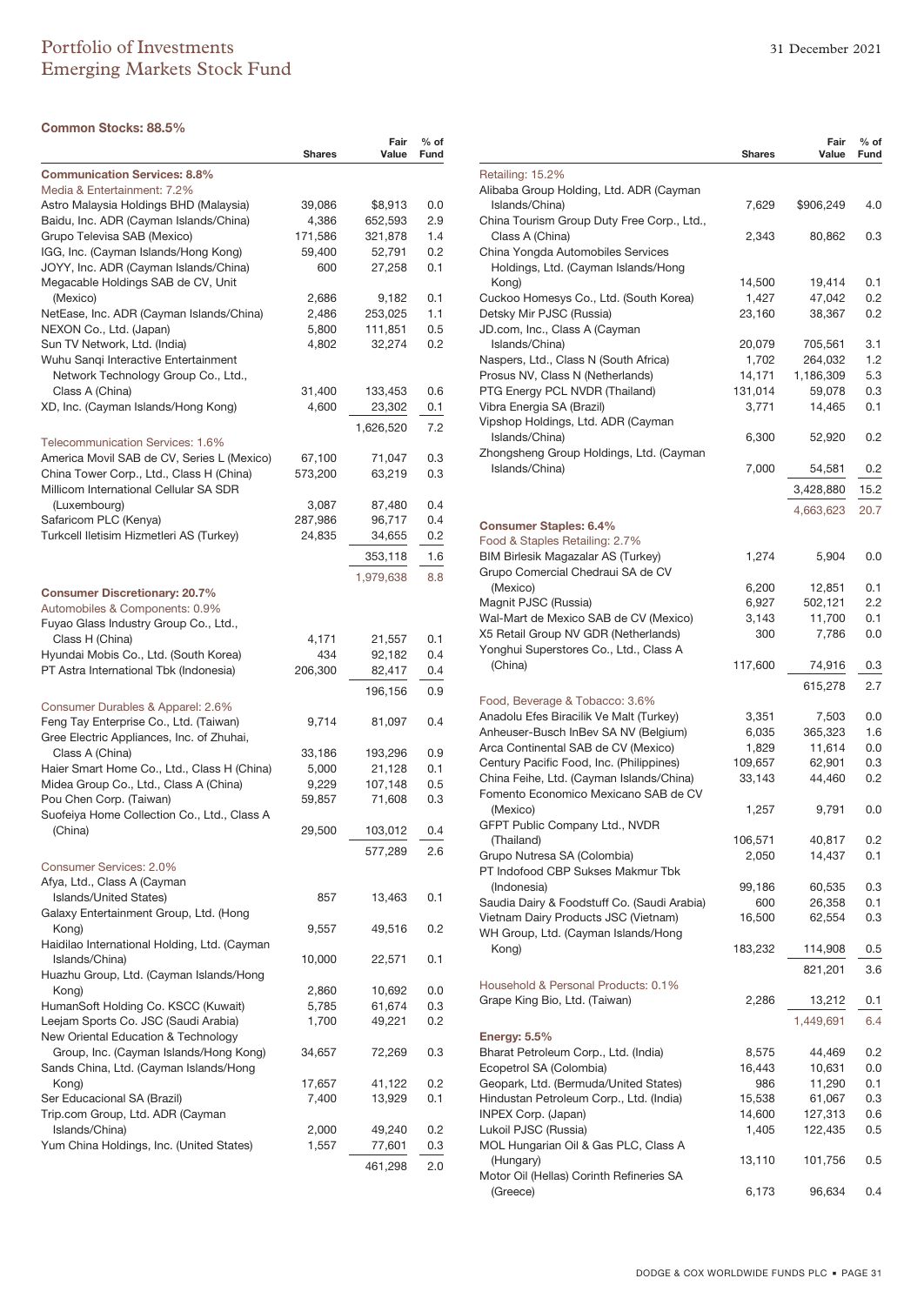# Portfolio of Investments 31 December 2021 Emerging Markets Stock Fund

### **Common Stocks** (continued)

|                                                                          | Shares           | Fair<br>Value      | % of<br>Fund |
|--------------------------------------------------------------------------|------------------|--------------------|--------------|
|                                                                          |                  |                    |              |
| National Energy Services Reunited Corp.<br>(United States)               | 8,957            | \$84,644           | 0.4          |
| Novatek PJSC (Russia)                                                    | 5,213            | 119,194            | 0.5          |
| Petroleo Brasileiro SA ADR (Brazil)                                      | 15,800           | 173,484            | $0.8\,$      |
| PT Indo Tambangraya Megah Tbk                                            |                  |                    |              |
| (Indonesia)                                                              | 58,014           | 83,192             | 0.4          |
| PT United Tractors Tbk (Indonesia)                                       | 59,714           | 92,749             | 0.4          |
| PTT Exploration & Production PCL NVDR                                    |                  |                    |              |
| (Thailand)                                                               | 13,500           | 47,540             | 0.2          |
| Semirara Mining & Power Corp. (Philippines)                              | 113,886<br>2,100 | 47,683             | 0.2          |
| TGS ADR, Class B (Argentina)                                             |                  | 9,324              | 0.0          |
|                                                                          |                  | 1,233,405          | 5.5          |
| Financials: 18.1%<br>Banks: 12.8%                                        |                  |                    |              |
| Axis Bank, Ltd. (India)                                                  | 34,367           | 314,309            | 1.4          |
| Banca Transilvania SA (Romania)                                          | 46,986           | 27,854             | 0.1          |
| Bank Polska Kasa Opieki SA (Poland)                                      | 1,042            | 31,531             | 0.1          |
| BDO Unibank, Inc. (Philippines)                                          | 37,839           | 89,565             | 0.4          |
| Brac Bank, Ltd. (Bangladesh)                                             | 83,714           | 53,929             | 0.2          |
| China Merchants Bank Co., Ltd., Class H                                  |                  |                    |              |
| (China)                                                                  | 12,700           | 98,619             | 0.4          |
| Commercial International Bank (Egypt) SAE                                |                  |                    |              |
| (Egypt)<br>Credicorp, Ltd. (Bermuda/Peru)                                | 31,200<br>2,457  | 105,238<br>299,926 | 0.5<br>1.3   |
| Equity Group Holdings PLC (Kenya)                                        | 199,171          | 95,053             | 0.4          |
| Grupo Financiero Banorte SAB de CV,                                      |                  |                    |              |
| Class O (Mexico)                                                         | 1,714            | 11,148             | 0.1          |
| Habib Bank, Ltd. (Pakistan)                                              | 29,342           | 19,387             | 0.1          |
| ICICI Bank, Ltd. (India)                                                 | 79,998           | 797,229            | 3.5          |
| IndusInd Bank, Ltd. (India)                                              | 4,955            | 59,181             | 0.3          |
| Intercorp Financial Services (Panama)                                    | 643              | 16,962             | 0.1          |
| JB Financial Group Co., Ltd. (South Korea)                               | 10,201           | 71,557             | 0.3          |
| Kasikornbank PCL NVDR (Thailand)<br>Military Commercial Joint Stock Bank | 12,457           | 52,887             | 0.2          |
| (Vietnam)                                                                | 83,025           | 105,284            | 0.5          |
| OTP Bank Nyrt. (Hungary)                                                 | 809              | 41,336             | 0.2          |
| Ping An Bank Co., Ltd., Class A (China)                                  | 18,900           | 48,993             | 0.2          |
| PT Bank Rakyat Indonesia (Persero) Tbk,                                  |                  |                    |              |
| Class B (Indonesia)                                                      | 436,678          | 125,872            | 0.6          |
| PT Bank Tabungan Negara (Persero) Tbk                                    |                  |                    |              |
| (Indonesia)                                                              | 895,686          | 108,680            | 0.5          |
| Shinhan Financial Group Co., Ltd. (South                                 |                  |                    |              |
| Korea)<br>TCS Group Holding PLC GDR, Class A                             | 3,501            | 107,953            | 0.5          |
| (Cyprus)                                                                 | 400              | 32,287             | 0.1          |
| Tisco Financial Group PCL NVDR (Thailand)                                | 23,300           | 66,934             | 0.3          |
| Vietnam Technological & Commercial Joint                                 |                  |                    |              |
| Stock Bank (Vietnam)                                                     | 46,000           | 100,921            | 0.5          |
|                                                                          |                  | 2,882,635          | 12.8         |
| Diversified Financials: 2.1%                                             |                  |                    |              |
| AEON Credit Service (M) BHD (Malaysia)                                   | 10,000           | 32,693             | 0.1          |
| Chailease Holding Co., Ltd. (Cayman                                      |                  |                    |              |
| Islands/Taiwan)                                                          | 15,449           | 146,677            | 0.6          |
| Grupo de Inversiones Suramericana SA                                     |                  |                    |              |
| (Colombia)                                                               | 2,270            | 16,733             | 0.1          |
| Jackson Financial, Inc., Class A<br>(United States)                      | 401              | 16,774             | 0.1          |
| Kaspi.kz JSC GDR (Kazakhstan)                                            | 287              | 33,292             | 0.1          |
| Noah Holdings, Ltd. ADR, Class A (Cayman                                 |                  |                    |              |
| Islands/China)                                                           | 2,629            | 80,684             | 0.4          |
| XP, Inc., Class A (Cayman Islands/Brazil)                                | 5,169            | 148,557            | 0.7          |
|                                                                          |                  | 475,410            | 2.1          |
| Insurance: 3.2%                                                          |                  |                    |              |
| BB Seguridade Participacoes SA (Brazil)                                  | 2,800            | 10,424             | 0.1          |
| China Pacific Insurance (Group) Co., Ltd.,                               |                  |                    |              |
| Class H (China)                                                          | 5,000            | 13,562             | 0.1          |

|                                                                                   | <b>Shares</b>    | Fair<br>Value     | $%$ of<br>Fund |
|-----------------------------------------------------------------------------------|------------------|-------------------|----------------|
| Korean Reinsurance Co. (South Korea)                                              | 9,592            | \$74,622          | 0.4            |
| Old Mutual, Ltd. (South Africa)                                                   | 117,863          | 96,894            | 0.4            |
| Ping An Insurance (Group) Co. of China Ltd.,                                      |                  |                   |                |
| Class H (China)<br>Prudential PLC (United Kingdom)                                | 19,643<br>16,044 | 141,449           | 0.6<br>1.2     |
| Sanlam, Ltd. (South Africa)                                                       | 25,355           | 276,775<br>94,451 | 0.4            |
|                                                                                   |                  |                   |                |
|                                                                                   |                  | 708,177           | 3.2            |
|                                                                                   |                  | 4,066,222         | 18.1           |
| <b>Health Care: 4.1%</b>                                                          |                  |                   |                |
| Health Care Equipment & Services: 1.8%<br>China Isotope & Radiation Corp. (China) | 8,000            | 22,571            | 0.1            |
| Hartalega Holdings BHD (Malaysia)                                                 | 21,000           | 28,884            | 0.1            |
| Shandong Pharmaceutical Glass Co., Ltd.,                                          |                  |                   |                |
| Class A (China)                                                                   | 15,500           | 107,031           | 0.5            |
| Sinocare, Inc., Class A (China)                                                   | 17,671           | 83,136            | 0.3            |
| Sinopharm Group Co., Ltd. (China)                                                 | 79,986           | 173,973           | 0.8            |
|                                                                                   |                  | 415,595           | 1.8            |
| Pharmaceuticals, Biotechnology & Life Sciences: 2.3%                              |                  |                   |                |
| Adcock Ingram Holdings, Ltd. (South Africa)                                       | 19,041           | 60,283            | 0.3            |
| Beijing Tong Ren Tang Chinese Medicine                                            |                  |                   |                |
| Co., Ltd. (Hong Kong)                                                             | 42,000           | 72,284            | 0.3            |
| Dr. Reddy's Laboratories, Ltd. (India)                                            | 1,531            | 101,036           | 0.5            |
| Guangzhou Baiyunshan Pharmaceutical<br>Holdings Co., Ltd., Class H (China)        | 21,714           | 62,517            | 0.3            |
| Hypera SA (Brazil)                                                                | 4,300            | 21,816            | 0.1            |
| Jiangsu Hengrui Medicine Co., Ltd., Class A                                       |                  |                   |                |
| (China)                                                                           | 12,305           | 98,150            | 0.4            |
| Zhejiang NHU Co., Ltd., Class A (China)                                           | 18,476           | 90,440            | 0.4            |
|                                                                                   |                  | 506,526           | 2.3            |
|                                                                                   |                  | 922,121           | 4.1            |
| Industrials: 3.8%                                                                 |                  |                   |                |
| Capital Goods: 2.2%                                                               |                  |                   |                |
| BizLink Holding, Inc. (Cayman                                                     |                  |                   |                |
| Islands/Taiwan)                                                                   | 6,000            | 56,435            | 0.2            |
| BOC Aviation, Ltd. (Singapore)                                                    | 7,400            | 54,189            | 0.2            |
| Chicony Power Technology Co., Ltd.                                                |                  |                   |                |
| (Taiwan)<br>Doosan Bobcat, Inc. (South Korea)                                     | 17,000<br>1,684  | 47,939<br>57,690  | 0.2<br>0.3     |
| Ferreycorp SAA (Peru)                                                             | 27,437           | 14,091            | 0.1            |
| Fosun International, Ltd. (Hong Kong)                                             | 39,886           | 43,019            | 0.2            |
| HEG, Ltd. (India)                                                                 | 1,400            | 33,750            | 0.1            |
| KOC Holding AS (Turkey)                                                           | 26,379           | 56,590            | 0.3            |
| Larsen & Toubro, Ltd. (India)                                                     | 3,334            | 85,073            | 0.4            |
| Xinjiang Goldwind Science & Technology                                            |                  |                   |                |
| Co., Ltd., Class H (China)                                                        | 24,400           | 47,626            | 0.2            |
|                                                                                   |                  | 496,402           | 2.2            |
| Transportation: 1.6%                                                              |                  |                   |                |
| Aramex PJSC (United Arab Emirates)                                                | 87,446           | 97,516            | 0.4            |
| Cebu Air, Inc. (Philippines)<br>Copa Holdings SA, Class A (Panama)                | 38,284<br>114    | 31,645<br>9,423   | 0.1<br>0.0     |
| Globaltrans Investment PLC GDR (Cyprus)                                           | 5,060            | 43,508            | 0.2            |
| Gulf Warehousing Co. (Qatar)                                                      | 11,500           | 14,329            | 0.1            |
| Hyundai Glovis Co., Ltd. (South Korea)                                            | 680              | 96,027            | 0.4            |
| International Container Terminal Services,                                        |                  |                   |                |
| Inc. (Philippines)                                                                | 13,700           | 53,733            | 0.2            |
| Movida Participacoes SA (Brazil)                                                  | 5,600            | 15,856            | 0.1            |
| Promotora y Operadora de Infraestructura                                          |                  |                   |                |
| SAB de CV (Mexico)                                                                | 1,552            | 12,110            | 0.1            |
|                                                                                   |                  | 374,147           | 1.6            |
|                                                                                   |                  | 870,549           | 3.8            |
| <b>Information Technology: 9.1%</b>                                               |                  |                   |                |
| Semiconductors & Semiconductor Equipment: 5.4%                                    |                  |                   |                |
| Nanya Technology Corp. (Taiwan)                                                   | 33,714           | 95,134            | 0.4            |
| Novatek Microelectronics Corp. (Taiwan)                                           | 5,643            | 109,472           | 0.5            |
|                                                                                   |                  |                   |                |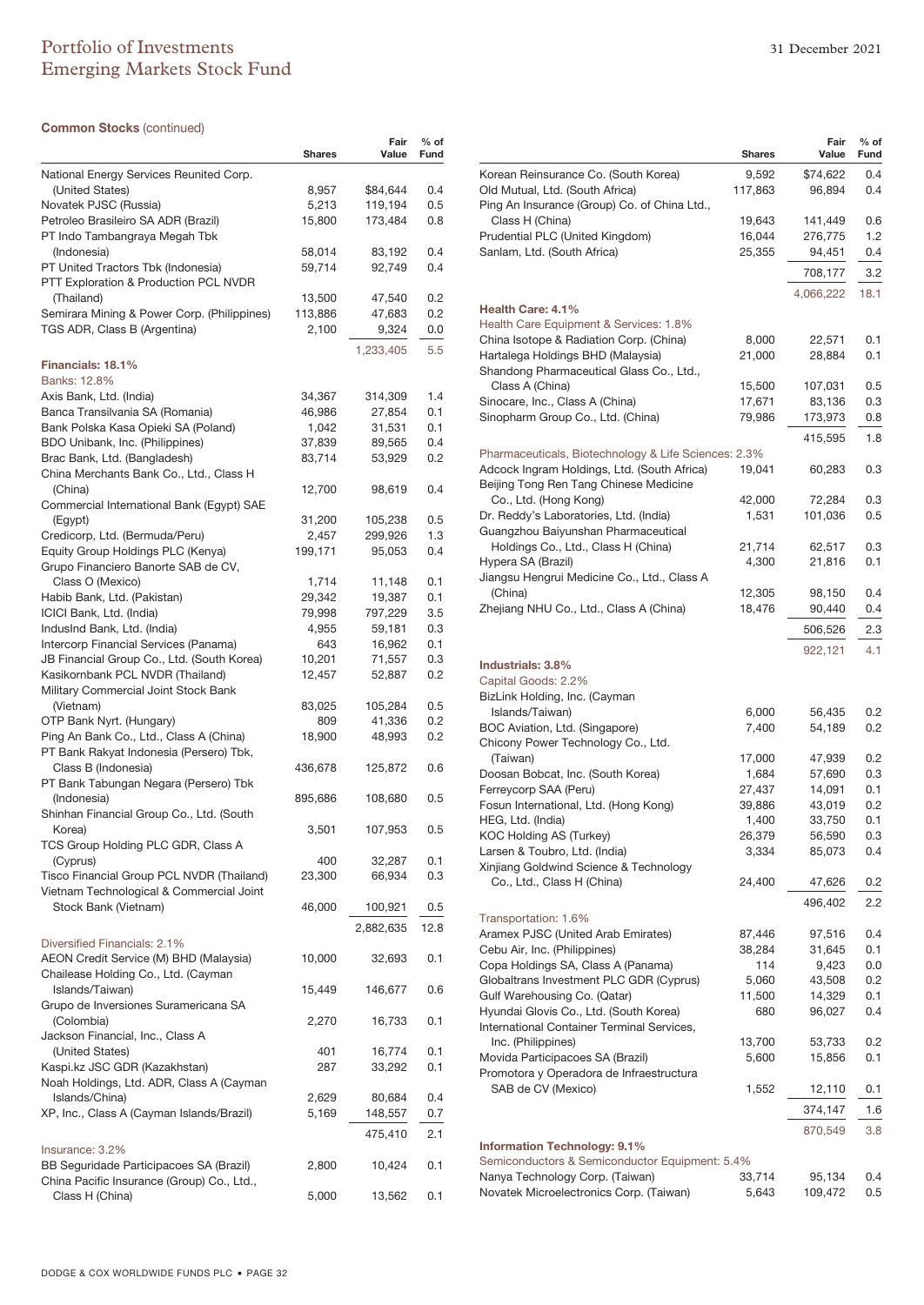# Portfolio of Investments 31 December 2021 Emerging Markets Stock Fund

### **Common Stocks** (continued)

|                                                                               | <b>Shares</b> | Fair<br>Value | % of<br>Fund |
|-------------------------------------------------------------------------------|---------------|---------------|--------------|
| Powertech Technology, Inc. (Taiwan)                                           | 29,286        | \$103,167     | 0.5          |
| SK hynix, Inc. (South Korea)                                                  | 1,114         | 121,885       | 0.5          |
| Taiwan Semiconductor Manufacturing Co.,                                       | 35,857        | 793,973       | 3.5          |
| Ltd. (Taiwan)                                                                 |               |               |              |
| Software & Services: 1.8%                                                     |               | 1,223,631     | 5.4          |
| Asseco Poland SA (Poland)<br>Chinasoft International, Ltd. (Cayman            | 2,651         | 56,858        | 0.3          |
| Islands/China)                                                                | 72,500        | 94,466        | 0.4          |
| Cielo SA (Brazil)                                                             | 35,671        | 14,527        | 0.1          |
| Hancom, Inc. (South Korea)                                                    | 5,990         | 133,178       | 0.6          |
| TravelSky Technology, Ltd., Class H (China)                                   | 56,400        | 94,897        | 0.4          |
|                                                                               |               | 393,926       | 1.8          |
| Technology, Hardware & Equipment: 1.9%                                        |               |               |              |
| Legend Holdings Corp., Class H (China)                                        | 66,714        | 98,562        | 0.4          |
| Lenovo Group, Ltd. (Hong Kong)                                                | 93,229        | 107,128       | 0.5          |
| Sterlite Technologies, Ltd. (India)                                           | 31,725        | 122,379       | $_{0.5}$     |
| Yageo Corp. (Taiwan)                                                          | 6,243         | 107,878       | $_{0.5}$     |
|                                                                               |               | 435,947       | 1.9          |
| Materials: 7.2%                                                               |               | 2,053,504     | 9.1          |
| Alpek SAB de CV, Class A (Mexico)                                             | 8,686         | 9,439         | 0.0          |
| Alrosa PJSC (Russia)                                                          | 31,200        | 50,743        | 0.2          |
| Anhui Conch Cement Co., Ltd., Class H                                         |               |               |              |
| (China)                                                                       | 15,500        | 77,425        | 0.4          |
| Cemex SAB de CV ADR (Mexico)                                                  | 57,086        | 387,043       | 1.7          |
| Glencore PLC (Jersey/United Kingdom)                                          | 137,633       | 698,506       | 3.1          |
| LB Group Co., Ltd., Class A (China)<br>Loma Negra Cia Industrial Argentina SA | 19,871        | 89,361        | 0.4          |
| ADR (Argentina)                                                               | 2,414         | 16,101        | 0.1          |
| Mondi PLC (United Kingdom)                                                    | 400           | 9,886         | 0.0          |
| Nine Dragons Paper Holdings, Ltd.                                             |               |               |              |
| (Bermuda/China)                                                               | 48,200        | 51,739        | 0.2          |
| PTT Global Chemical PCL NVDR (Thailand)                                       | 35,157        | 61,580        | 0.3          |
| Severstal PJSC (Russia)                                                       | 2,770         | 59,134        | 0.3          |
| UPL, Ltd. (India)                                                             | 10,220        | 102,969       | $_{0.5}$     |
|                                                                               |               | 1,613,926     | 7.2          |
| Real Estate: 2.9%                                                             |               |               |              |
| A-Living Smart City Services Co., Ltd.,                                       |               |               |              |
| Class H (China)<br>China Resources Land, Ltd. (Cayman                         | 18,179        | 31,007        | 0.1          |
| Islands/China)                                                                | 24,571        | 103,357       | 0.5          |
| Concentradora Fibra Danhos SA de CV REIT                                      |               |               |              |
| (Mexico)                                                                      | 8,457         | 9,537         | 0.0          |
| Corporacion Inmobiliaria Vesta SAB de CV                                      |               |               |              |
| (Mexico)<br>Country Garden Services Holdings Co., Ltd.                        | 5,143         | 10,308        | 0.0          |
| (Cayman Islands/China)                                                        | 2,000         | 11,978        | 0.1          |
| Emaar Development PJSC (United Arab                                           |               |               |              |
| Emirates)                                                                     | 126,627       | 150,684       | 0.7          |
| Greentown Service Group Co., Ltd.<br>(Cayman Islands/China)                   | 159,329       | 147,119       | 0.7          |
| Hang Lung Group, Ltd. (Hong Kong)                                             | 29,571        |               | 0.3          |
| Macquarie Mexico Real Estate Management                                       |               | 63,180        |              |
| SA de CV (Mexico)                                                             | 8,200         | 10,553        | 0.0          |
| Megaworld Corp. (Philippines)                                                 | 1,593,557     | 98,440        | 0.4          |
| Prologis Property Mexico SA de CV REIT                                        |               |               |              |
| (Mexico)                                                                      | 5,300         | 14,677        | 0.1          |
|                                                                               |               | 650,840       | 2.9          |
| Utilities: 1.9%                                                               |               |               |              |
| Aboitiz Power Corp. (Philippines)                                             | 96,486        | 56,197        | 0.3          |
| AES Andes SA (Chile)                                                          | 58,800        | 9,174         | 0.0          |
| Alupar Investimento SA (Brazil)                                               | 2,300         | 9,952         | 0.0          |
| China Gas Holdings, Ltd. (Bermuda/China)                                      | 23,543        | 48,912        | 0.2          |

|                                                                                       | Shares           | Fair<br>Value | $%$ of<br>Fund |
|---------------------------------------------------------------------------------------|------------------|---------------|----------------|
| Cia de Saneamento Basico do Estado de                                                 |                  |               |                |
| Sao Paulo ADR (Brazil)                                                                | 2,200            | \$16,148      | 0.1            |
| Cia de Saneamento do Parana (Brazil)                                                  | 3,200            | 11,015        | 0.1            |
| Enerjisa Enerji AS (Turkey)                                                           | 11,067           | 10,775        | 0.0            |
| Engie Brasil Energia SA (Brazil)                                                      | 1,500            | 10,351        | 0.0            |
| Engie Energia Chile SA (Chile)                                                        | 9,055            | 5,333         | 0.0            |
| Interconexion Electrica SA ESP (Colombia)                                             | 2,143            | 11,810        | 0.1            |
| KunLun Energy Co., Ltd. (Bermuda/China)                                               | 26,100           | 24,468        | 0.1            |
| Mahanagar Gas, Ltd. (India)                                                           | 5,070            | 58,908        | 0.3            |
| Tenaga Nasional BHD (Malaysia)<br>TPI Polene Power Public PCL NVDR                    | 38,657           | 86,668        | 0.4            |
| (Thailand)                                                                            | 504,629          | 62,827        | 0.3            |
|                                                                                       |                  | 422,538       | 1.9            |
| <b>Total Common Stocks</b>                                                            |                  | 19,926,057    | 88.5           |
| <b>Preferred Stocks: 9.2%</b>                                                         |                  |               |                |
|                                                                                       | <b>Shares</b>    | Fair<br>Value | $%$ of<br>Fund |
| <b>Consumer Staples: 0.2%</b>                                                         |                  |               |                |
| Food, Beverage & Tobacco: 0.0%                                                        |                  |               |                |
| Embotelladora Andina SA, Pfd, Class B (Chile)                                         | 4,200            | \$9,214       | 0.0            |
| Household & Personal Products: 0.2%                                                   |                  |               |                |
| Amorepacific Corp., Pfd (South Korea)<br>LG Household & Health Care, Ltd., Pfd (South | 491              | 30,062        | 0.1            |
| Korea)                                                                                | 15               | 7,772         | 0.1            |
|                                                                                       |                  |               |                |
|                                                                                       |                  | 37,834        | 0.2            |
|                                                                                       |                  | 47,048        | 0.2            |
| Financials: 2.6%                                                                      |                  |               |                |
| <b>Banks: 2.2%</b>                                                                    |                  |               |                |
| Itau Unibanco Holding SA ADR (Brazil)                                                 | 134,300          | 503,625       | 2.2            |
| Diversified Financials: 0.4%                                                          |                  |               |                |
| Korea Investment Holdings Co., Ltd., Pfd.                                             |                  |               |                |
| (South Korea)                                                                         | 1,560            | 85,139        | 0.4            |
|                                                                                       |                  | 588,764       | 2.6            |
| Industrials: 0.4%                                                                     |                  |               |                |
| Capital Goods: 0.4%                                                                   |                  |               |                |
| DL E&C Co., Ltd., Pfd (South Korea)                                                   | 834              | 48,820        | 0.2            |
| DL Holdings Co., Ltd., Pfd (South Korea)                                              | 1,345            | 41,853        | 0.2            |
|                                                                                       |                  | 90,673        | 0.4            |
| Information Technology: 6.0%                                                          |                  |               |                |
| Technology, Hardware & Equipment: 6.0%                                                |                  |               |                |
| Samsung Electro-Mechanics Co., Ltd., Pfd.                                             |                  |               |                |
| (South Korea)                                                                         | 1,174            | 103,045       | 0.5            |
| Samsung Electronics Co., Ltd., Pfd (South                                             |                  |               |                |
| Korea)                                                                                | 20,562           | 1,230,771     | 5.5            |
|                                                                                       |                  | 1,333,816     | 6.0            |
| <b>Total Preferred Stocks</b>                                                         |                  | 2,060,301     | 9.2            |
| <b>Short-Term Investments: 2.1%</b>                                                   |                  |               |                |
|                                                                                       | <b>Par Value</b> | Fair<br>Value | $%$ of<br>Fund |
|                                                                                       |                  |               |                |
| Repurchase Agreements: 2.1%<br>State Street Bank <sup>(a)</sup>                       |                  |               |                |
| 0.00%, dated 31/12/21, due 4/1/22,                                                    |                  |               |                |
| with total to 0.70                                                                    | 0.700070         | ሱ 470         |                |

| maturity value \$476,878            | \$476,878 \$476,878 2.1 |      |
|-------------------------------------|-------------------------|------|
| <b>Total Short-Term Investments</b> | 476.878 2.1             |      |
| <b>Total Investments Excluding</b>  |                         |      |
| <b>Financial Derivative</b>         |                         |      |
| Instruments: 99.8%                  | 22.463.236              | 99.8 |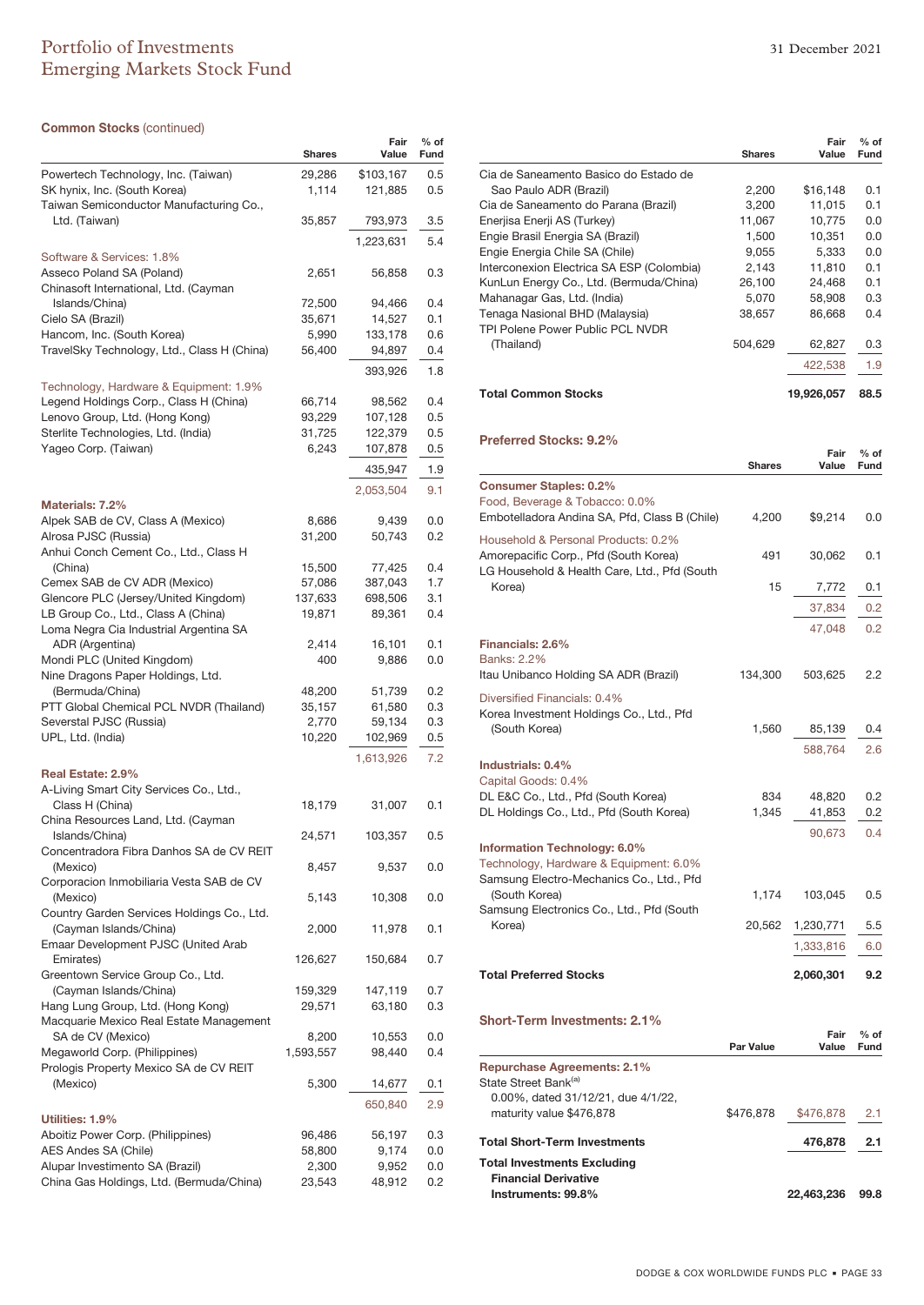# Portfolio of Investments 31 December 2021 Emerging Markets Stock Fund

### **Financial Derivative Instruments: 0.2%**

#### Futures Contracts: 0.0%

| <b>Description</b>                                | Number of<br>Contracts | <b>Expiration</b><br>Date | <b>Notional</b><br>Amount | Unrealised<br>Gain (Loss) | $%$ of<br>Fund |
|---------------------------------------------------|------------------------|---------------------------|---------------------------|---------------------------|----------------|
| MSCI Emerging Markets Index Futures-Long Position |                        | 18/3/22                   | \$429,205                 | \$1,820                   | 0.0            |
| Net unrealised gain (loss) on futures contracts   |                        |                           |                           | .820                      | 0.0            |

#### Currency Forward Contracts: 0.2%

| Counterparty                                             | <b>Settle</b><br>Date | Currency<br>Purchased | Amount<br>Purchased | Currency<br>Sold | Amount<br>Sold | <b>Unrealised</b><br>Gain (Loss) | $%$ of<br>Fund |
|----------------------------------------------------------|-----------------------|-----------------------|---------------------|------------------|----------------|----------------------------------|----------------|
| <b>KRW: South Korean Won</b>                             |                       |                       |                     |                  |                |                                  |                |
| Goldman Sachs                                            | 16/2/22               | <b>USD</b>            | 432.846             | <b>KRW</b>       | 486.000.000    | \$24,401                         | 0.1            |
| Goldman Sachs                                            | 16/2/22               | <b>KRW</b>            | 486.000.000         | <b>USD</b>       | 413,934        | (5, 489)                         | (0.0)          |
| THB: Thai Baht                                           |                       |                       |                     |                  |                |                                  |                |
| <b>HSBC</b>                                              | 9/2/22                | <b>USD</b>            | 238.920             | <b>THB</b>       | 7.520.000      | 13.854                           | 0.1            |
| <b>HSBC</b>                                              | 9/2/22                | THB                   | 2,515,000           | <b>USD</b>       | 78,664         | (3,392)                          | (0.0)          |
| <b>HSBC</b>                                              | 9/2/22                | THB                   | 2,425,000           | <b>USD</b>       | 73,351         | (774)                            | (0.0)          |
| <b>HSBC</b>                                              | 9/2/22                | THB                   | 2,580,000           | <b>USD</b>       | 75,838         | 1,379                            | 0.0            |
| Unrealised gain on currency forward contracts            |                       |                       |                     |                  |                | 39.634                           | 0.2            |
| Unrealised loss on currency forward contracts            |                       |                       |                     |                  |                | (9,655)                          | (0.0)          |
| Net unrealised gain (loss) on currency forward contracts |                       |                       |                     |                  |                | 29,979                           | 0.2            |
| <b>Total Financial Derivative Instruments</b>            |                       |                       |                     |                  |                | 31,799                           | 0.2            |

|                                                            | Fair<br>Value | $%$ of<br>Fund |
|------------------------------------------------------------|---------------|----------------|
| Total Investments: 100.0%                                  | \$22,495,035  | 100.0          |
| Other Assets Less Liabilities: 0.0%                        | 6.927         | 0.0            |
| Net Assets Attributable To Redeemable Shareholders: 100.0% | \$22,501.962  | 100.0          |

(a) Repurchase agreement is collateralised by U.S. Treasury Note 1.875%, 30/6/26. Total collateral value is \$486,461. The collateral is rated Aaa (Moody's long-term rating).

In determining a company's country designation, the Fund generally references the country of incorporation. In cases where the Fund considers the country of incorporation to be a "jurisdiction of convenience" chosen primarily for tax purposes or in other limited circumstances, the Fund uses the country designation of an appropriate broad-based market index. In those cases, two countries are listed—the country of incorporation and the country designated by an appropriate index, respectively.

ADR: American Depositary Receipt SDR: Swedish Depository Receipt

| <b>Analysis of Total Assets (unaudited)</b>                         | $%$ of<br><b>Total Assets</b> |
|---------------------------------------------------------------------|-------------------------------|
|                                                                     |                               |
| Transferable securities admitted to official stock exchange listing | 96.9                          |
| Short-term securities                                               | 2.1                           |
| Financial derivative instruments dealt in on a regulated market     | 0.0                           |
| Over-the-counter financial derivative instruments                   | 0.2                           |
| Other assets                                                        | 0.8                           |
|                                                                     | 100.0                         |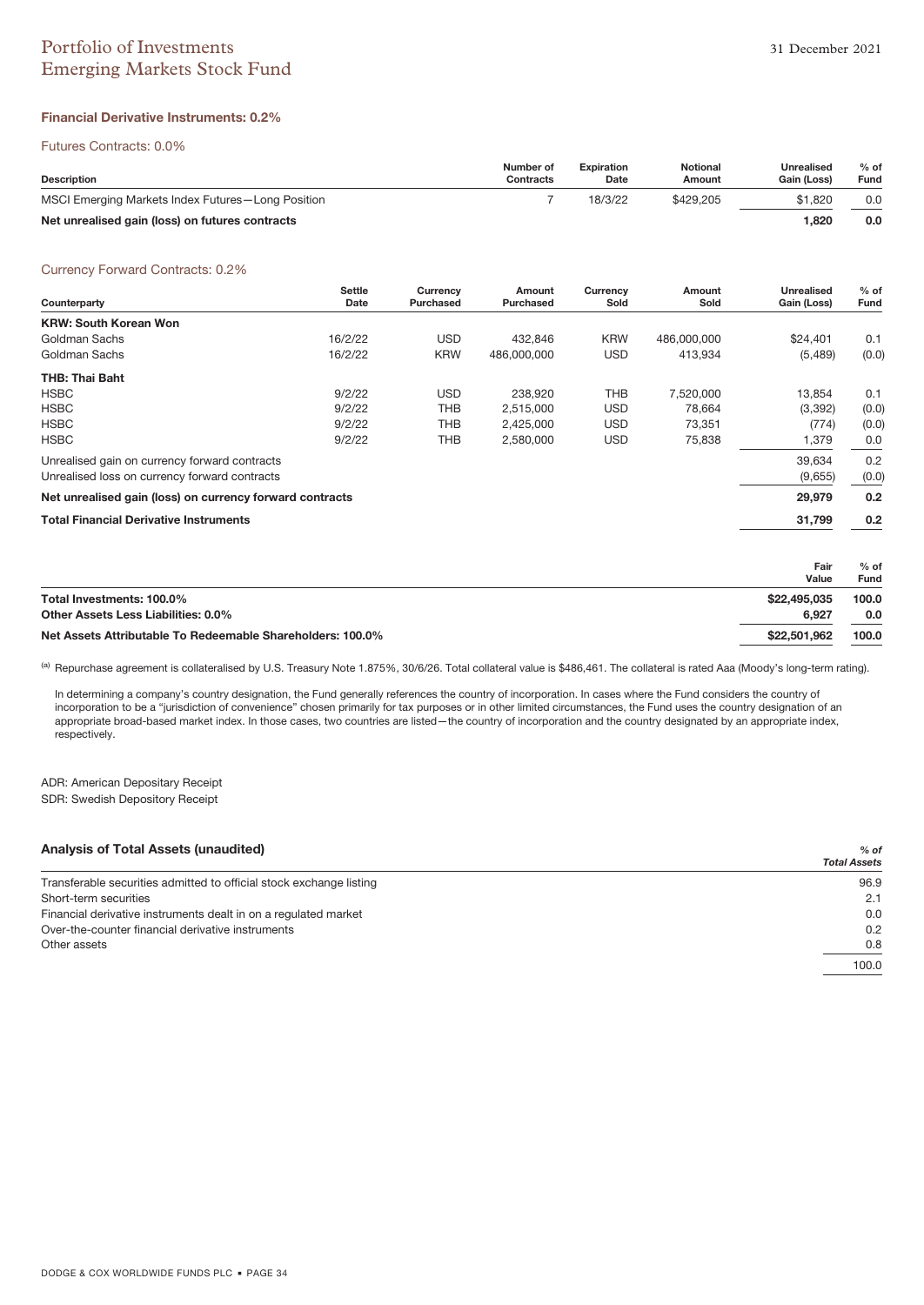### **Debt Securities: 104.3% [96.1% at 31 December 2020(a)]**

|                                           |            |                                  | Fair                   | $%$ of |
|-------------------------------------------|------------|----------------------------------|------------------------|--------|
|                                           |            | <b>Par Value</b>                 | Value                  | Fund   |
| Government: 32.8% [23.4%]                 |            |                                  |                        |        |
| <b>Brazil Government</b>                  |            |                                  |                        |        |
| (Brazil)                                  |            |                                  |                        |        |
| 10.00%, 1/1/25                            | BRL        | 43,732,000                       | \$7,726,380            | 1.2    |
| 10.00%, 1/1/27<br>Colombia Government     | BRL        | 44,784,000                       | 7,842,356              | 1.2    |
| (Colombia)                                |            |                                  |                        |        |
| 3.30%, 17/3/27 <sup>(b)</sup>             | COP        |                                  |                        | 0.5    |
| 7.25%, 18/10/34                           | COP        | 11,659,634,402<br>40,271,800,000 | 2,928,702<br>9,066,529 | 1.4    |
| India Government                          |            |                                  |                        |        |
| (India)                                   |            |                                  |                        |        |
| 5.63%, 12/4/26                            | INR        | 934,860,000                      | 12,497,174             | 2.0    |
| Indonesia Government                      |            |                                  |                        |        |
| (Indonesia)                               |            |                                  |                        |        |
| 8.25%, 15/5/36                            | IDR        | 244,099,000,000                  | 19,017,560             | 3.0    |
| Japan Government                          |            |                                  |                        |        |
| (Japan)                                   |            |                                  |                        |        |
| 0.10%, 20/12/24                           | JPY        | 868,150,000                      | 7,590,026              | 1.2    |
| Malaysia Government                       |            |                                  |                        |        |
| (Malaysia)                                |            |                                  |                        |        |
| 3.899%, 16/11/27                          | MYR        | 12,469,000                       | 3,088,640              | 0.5    |
| 4.893%, 8/6/38                            | MYR        | 17,860,000                       | 4,712,022              | 0.7    |
| <b>Mexico Government</b>                  |            |                                  |                        |        |
| (Mexico)                                  |            |                                  |                        |        |
| 2.00%, 9/6/22 <sup>(b)</sup>              | MXN        | 158,158,895                      | 7,698,578              | 1.2    |
| 5.75%, 5/3/26                             | MXN        | 67,508,000                       | 3,107,798              | 0.5    |
| 4.00%, 30/11/28 <sup>(b)</sup>            | <b>MXN</b> | 111,300,712                      | 5,800,759              | 0.9    |
| 8.00%, 7/11/47                            | <b>MXN</b> | 182,188,500                      | 8,817,708              | 1.4    |
| Norway Government                         |            |                                  |                        |        |
| (Norway)                                  |            |                                  |                        |        |
| 3.00%, 14/3/24                            | <b>NOK</b> | 50,154,000                       | 5,887,840              | 0.9    |
| Peru Government                           |            |                                  |                        |        |
| (Peru)                                    |            |                                  |                        |        |
| 6.15%, 12/8/32                            | PEN        | 26,529,000                       | 6,666,389              | 1.0    |
| <b>Poland Government</b>                  |            |                                  |                        |        |
| (Poland)                                  |            |                                  |                        |        |
| 3.25%, 25/7/25                            | <b>PLN</b> | 36,160,000                       | 8,813,195              | 1.4    |
| Russia Government                         |            |                                  |                        |        |
| (Russia)                                  |            |                                  |                        |        |
| 7.40%, 17/7/24                            | RUB        | 336,500,000                      | 4,406,951              | 0.7    |
| 7.65%, 10/4/30<br>South Africa Government | <b>RUB</b> | 496,373,000                      | 6,379,778              | 1.0    |
| (South Africa)                            |            |                                  |                        |        |
| 8.25%, 31/3/32                            | ZAR        | 114,000,000                      | 6,472,883              | 1.0    |
| South Korea Government                    |            |                                  |                        |        |
| (South Korea)                             |            |                                  |                        |        |
| 1.25%, 10/3/26                            | <b>KRW</b> | 7,440,000,000                    | 6,073,653              | 1.0    |
| <b>Thailand Government</b>                |            |                                  |                        |        |
| (Thailand)                                |            |                                  |                        |        |
| 1.25%, 12/3/28(b)                         | THB        | 199,579,536                      | 5,967,576              | 0.9    |
| U.S. Treasury Note/Bond                   |            |                                  |                        |        |
| (United States)                           |            |                                  |                        |        |
| 0.125%, 30/4/23                           | USD        | 9,000,000                        | 8,951,836              | 1.4    |
| 0.125%, 31/7/23                           | USD        | 10,000,000                       | 9,921,484              | 1.5    |
| 0.50%, 30/11/23                           | USD        | 18,900,000                       | 18,827,649             | 2.9    |
| 0.625%, 15/10/24                          | USD        | 22,265,000                       | 22,084,097             | 3.4    |
|                                           |            |                                  | 210,347,563            | 32.8   |
| Government-Related: 4.5% [5.6%]           |            |                                  |                        |        |
| Chicago Transit Authority RB              |            |                                  |                        |        |
| (United States)                           |            |                                  |                        |        |
| 6.899%, 1/12/40                           | <b>USD</b> | 1,090,000                        | 1,535,176              | 0.2    |
| Colombia Government International         |            |                                  |                        |        |
| (Colombia)                                |            |                                  |                        |        |
| 5.625%, 26/2/44                           | <b>USD</b> | 1,100,000                        | 1,064,932              | 0.2    |
| 5.00%, 15/6/45                            | USD        | 1,250,000                        | 1,128,125              | 0.2    |

|                                                  |            | <b>Par Value</b>     | Fair<br>Value        | $%$ of<br>Fund |
|--------------------------------------------------|------------|----------------------|----------------------|----------------|
| European Bank for Reconstruction & Development   |            |                      |                      |                |
| (Supranational)                                  |            |                      |                      |                |
| 5.15%, 16/2/24                                   | <b>INR</b> | 230,000,000          | \$3,080,656          | 0.5            |
| Petroleo Brasileiro SA                           |            |                      |                      |                |
| (Brazil)                                         |            |                      |                      |                |
| 6.625%, 16/1/34                                  | GBP        | 575,000              | 858,967              | 0.1            |
| 7.25%, 17/3/44                                   | USD        | 2,600,000            | 2,879,500            | 0.5            |
| 6.90%, 19/3/49                                   | USD        | 1,200,000            | 1,278,000            | 0.2            |
| 6.75%, 3/6/50                                    | USD        | 1,950,000            | 2,040,187            | 0.3            |
| <b>Petroleos Mexicanos</b>                       |            |                      |                      |                |
| (Mexico)                                         |            |                      |                      |                |
| 4.75%, 26/2/29                                   | <b>EUR</b> | 2,500,000            | 2,799,393            | 0.4            |
| 6.375%, 23/1/45<br>6.75%, 21/9/47                | USD<br>USD | 800,000<br>2,750,000 | 694,800<br>2,440,625 | 0.1<br>0.4     |
| 7.69%, 23/1/50                                   | USD        | 6,050,000            | 5,838,250            | 0.9            |
| State of Illinois GO                             |            |                      |                      |                |
| (United States)                                  |            |                      |                      |                |
| 5.10%, 1/6/33                                    | USD        | 2,600,000            | 3,005,299            | 0.5            |
|                                                  |            |                      |                      |                |
|                                                  |            |                      | 28,643,910           | 4.5            |
| Securitized: 25.4% [23.7%]                       |            |                      |                      |                |
| Asset Backed: 4.4% [3.9%]                        |            |                      |                      |                |
| Other: 0.8% [0.9%]                               |            |                      |                      |                |
| Rio Oil Finance Trust (Brazil)                   |            |                      |                      |                |
| 9.25%, 6/7/24                                    | USD        | 3,094,655            | 3,319,017            | 0.5            |
| 9.75%, 6/1/27<br>8.20%, 6/4/28                   | USD<br>USD | 136,623<br>1,275,725 | 156,434              | 0.0<br>0.3     |
|                                                  |            |                      | 1,443,164            |                |
|                                                  |            |                      | 4,918,615            | 0.8            |
| Student Loan: 3.6% [3.0%]                        |            |                      |                      |                |
| Navient Student Loan Trust (Private              |            |                      |                      |                |
| Loans) (United States)                           |            |                      |                      |                |
| Series 2017-A B,                                 |            |                      |                      |                |
| 3.91%, 16/12/58                                  | USD        | 450,000              | 453,887              | 0.1            |
| Navient Student Loan Trust                       |            |                      |                      |                |
| (United States)                                  |            |                      |                      |                |
| Series 2017-3A A3,                               |            |                      |                      |                |
| 1.153%, 26/7/66                                  | USD        | 6,947,000            | 6,964,358            | 1.1            |
| Series 2018-2A A3,                               |            |                      |                      | 0.9            |
| 0.853%, 25/3/67<br><b>SLM Student Loan Trust</b> | USD        | 5,717,000            | 5,669,038            |                |
| (United States)                                  |            |                      |                      |                |
| Series 2003-1 A5A,                               |            |                      |                      |                |
| 0.313%, 15/12/32                                 | <b>USD</b> | 1,879,613            | 1,799,707            | 0.3            |
| Series 2012-1 A3,                                |            |                      |                      |                |
| 1.052%, 25/9/28                                  | USD        | 2,175,316            | 2,155,666            | 0.3            |
| Series 2008-5 A4,                                |            |                      |                      |                |
| 1.824%, 25/7/23                                  | USD        | 3,367,741            | 3,381,655            | 0.5            |
| <b>SMB Private Education Loan Trust</b>          |            |                      |                      |                |
| (Private Loans) (United States)                  |            |                      |                      |                |
| Series 2017-B A2A,                               |            |                      |                      |                |
| 2.82%, 15/10/35                                  | USD        | 1,860,368            | 1,895,520            | 0.3            |
| Series 2017-B B                                  |            |                      |                      |                |
| 3.50%, 16/12/41                                  | USD        | 1,000,000            | 1,036,571            | 0.1            |
|                                                  |            |                      | 23,356,402           | 3.6            |
|                                                  |            |                      |                      |                |
|                                                  |            |                      | 28,275,017           | 4.4            |
| CMBS: 0.6% [0.8%]                                |            |                      |                      |                |
| Agency CMBS: 0.6% [0.8%]                         |            |                      |                      |                |
| Freddie Mac Military Housing Trust               |            |                      |                      |                |
| Multifamily (United States)                      |            |                      |                      |                |
| 4.492%, 25/11/55                                 | USD        | 3,389,496            | 4,198,454            | 0.6            |
|                                                  |            |                      | 4,198,454            | 0.6            |
|                                                  |            |                      |                      |                |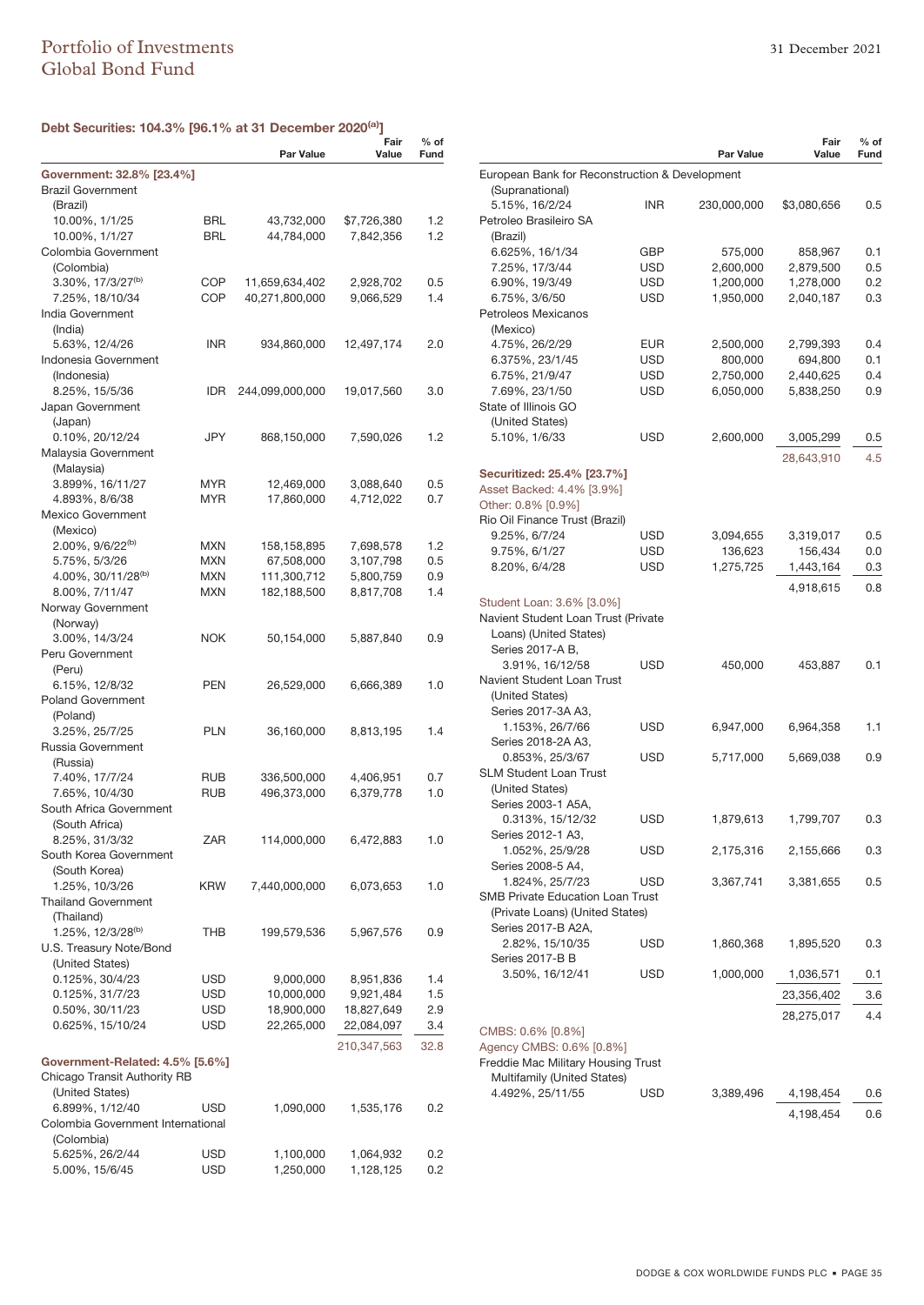# Portfolio of Investments 31 December 2021 Global Bond Fund

| Debt Securities (continued)                         |            |                         |                      |                |
|-----------------------------------------------------|------------|-------------------------|----------------------|----------------|
|                                                     |            | Par Value               | Fair<br>Value        | $%$ of<br>Fund |
| Mortgage-Related: 20.4% [19.0%]                     |            |                         |                      |                |
| Federal Agency CMO & REMIC: 1.1% [0.7%]             |            |                         |                      |                |
| Freddie Mac, 30 Year                                |            |                         |                      |                |
| (United States)                                     |            |                         |                      |                |
| Series 4319 MA,<br>4.50%, 15/3/44                   | USD        | 72,586                  | \$79,850             | 0.0            |
| Fannie Mae, 30 Year                                 |            |                         |                      |                |
| (United States)                                     |            |                         |                      |                |
| Trust 2004-W9 1A3,                                  |            |                         |                      |                |
| 6.05%, 15/2/44                                      | USD        | 125,428                 | 140,891              | 0.0            |
| Freddie Mac, 40 Year                                |            |                         |                      |                |
| (United States)                                     |            |                         |                      |                |
| Series T-59 1A1,                                    |            |                         |                      |                |
| 6.50%, 25/10/43                                     | USD        | 109,742                 | 125,723              | 0.0            |
| Ginnie Mae, 30 Year<br>(United States)              |            |                         |                      |                |
| Series 2010-169 JZ,                                 |            |                         |                      |                |
| 4.00%, 20/12/40                                     | USD        | 63,620                  | 66,791               | 0.0            |
| Ginnie Mae, 40 Year                                 |            |                         |                      |                |
| (United States)                                     |            |                         |                      |                |
| Series 2020-H12 FH,                                 |            |                         |                      |                |
| 0.624%, 20/7/70                                     | USD        | 2,725,073               | 2,748,522            | 0.5            |
| Series 2021-H19 FM,                                 |            |                         |                      |                |
| 0.87%, 20/12/71                                     | USD        | 3,414,000               | 3,494,416            | 0.6            |
|                                                     |            |                         | 6,656,193            | 1.1            |
| Federal Agency Mortgage Pass-Through: 19.3% [18.3%] |            |                         |                      |                |
| Freddie Mac Gold, 30 Year                           |            |                         |                      |                |
| (United States)                                     |            |                         |                      |                |
| 4.50%, 1/8/44<br>4.50%, 1/9/44                      | USD<br>USD | 61,051<br>77,584        | 67,375<br>85,579     | 0.0<br>0.0     |
| Fannie Mae, 20 Year                                 |            |                         |                      |                |
| (United States)                                     |            |                         |                      |                |
| 4.00%, 1/6/35                                       | USD        | 20,205                  | 21,967               | 0.0            |
| 4.00%, 1/10/31                                      | USD        | 83,944                  | 90,503               | 0.0            |
| Fannie Mae, Hybrid ARM                              |            |                         |                      |                |
| (United States)                                     |            |                         |                      |                |
| 1.83%, 1/8/44                                       | USD        | 11,786                  | 12,219               | 0.0            |
| Fannie Mae, 30 Year                                 |            |                         |                      |                |
| (United States)                                     |            |                         |                      |                |
| 4.50%, 1/4/39<br>2.00%, 1/9/50                      | USD<br>USD | 56,330<br>14,350,757    | 62,259<br>14,337,442 | 0.0<br>2.2     |
| 2.00%, 1/12/50                                      | <b>USD</b> | 2,514,936               | 2,518,956            | 0.4            |
| 2.00%, 1/1/51                                       | USD        | 1,795,175               | 1,798,039            | 0.3            |
| 2.50%, 1/12/50                                      | USD        | 2,472,118               | 2,545,704            | 0.4            |
| UMBS TBA, 30 Year                                   |            |                         |                      |                |
| (United States)                                     |            |                         |                      |                |
| 2.50%, 1/2/51 <sup>(c)</sup>                        | USD        | 81,636,000              | 83,080,969           | 12.9           |
| Freddie Mac Pool, 30 Year                           |            |                         |                      |                |
| (United States)                                     |            |                         |                      |                |
| 2.50%, 1/2/51<br>2.50%, 1/11/51                     | USD<br>USD | 14,635,868<br>4,261,268 | 15,071,918           | 2.4<br>0.7     |
|                                                     |            |                         | 4,377,724            |                |
|                                                     |            |                         | 124,070,654          | 19.3           |
|                                                     |            |                         | 130,726,847          | 20.4           |
|                                                     |            |                         | 163,200,318          | 25.4           |
| Corporate: 41.6% [43.4%]                            |            |                         |                      |                |
| Financials: 9.5% [11.0%]                            |            |                         |                      |                |
| Bank of America Corp.                               |            |                         |                      |                |
| (United States)                                     |            |                         |                      |                |
| 4.25%, 22/10/26                                     | USD        | 800,000                 | 882,722              | 0.1            |
| 4.183%, 25/11/27                                    | USD        | 2,775,000               | 3,036,247            | 0.5            |
| 6.11%, 29/1/37<br>Barclays PLC (United Kingdom)     | USD        | 1,400,000               | 1,883,243            | 0.3            |
| 4.836%, 9/5/28                                      | USD        | 1,400,000               | 1,542,209            | 0.2            |
| <b>BNP Paribas SA (France)</b>                      |            |                         |                      |                |
| 4.375%, 28/9/25                                     | <b>USD</b> | 2,625,000               | 2,844,001            | 0.4            |

|                                                                  |            | <b>Par Value</b> | Fair<br>Value | $%$ of<br>Fund |
|------------------------------------------------------------------|------------|------------------|---------------|----------------|
| 4.375%, 12/5/26                                                  | USD        | 2,025,000        | \$2,202,135   | 0.4            |
| 4.625%, 13/3/27                                                  | USD        | 950,000          | 1,052,994     | 0.2            |
| Boston Properties, Inc.                                          |            |                  |               |                |
| (United States)                                                  |            |                  |               |                |
| 3.25%, 30/1/31                                                   | <b>USD</b> | 1,275,000        | 1,335,816     | 0.2            |
| Citigroup, Inc. (United States)                                  |            |                  |               |                |
| 6.625%, 15/6/32                                                  | USD        | 500,000          | 663,298       | 0.1            |
| 6.499%, 30/10/40 <sup>(d)</sup>                                  | USD        | 5,003,500        | 5,588,909     | 0.9            |
| <b>HSBC Holdings PLC (United</b>                                 |            |                  |               |                |
| Kingdom)                                                         |            |                  |               |                |
| 6.50%, 2/5/36                                                    | USD        | 600,000          | 815,175       | 0.1            |
| 6.00%, 29/3/40                                                   | GBP        | 4,350,000        | 8,153,889     | 1.3            |
| JPMorgan Chase & Co.                                             |            |                  |               |                |
| (United States)                                                  |            |                  |               |                |
| 1.09%, 11/3/27                                                   | <b>EUR</b> | 2,800,000        | 3,279,059     | 0.5            |
| 4.25%, 1/10/27                                                   | USD        | 525,000          | 588,921       | 0.1            |
| 4.493%, 24/3/31                                                  | USD        | 575,000          | 665,395       | 0.1            |
| 2.522%, 22/4/31                                                  | USD        | 850,000          | 859,123       | 0.1            |
| 2.956%, 13/5/31                                                  | USD        | 2,150,000        | 2,226,053     | 0.4            |
| Lloyds Banking Group PLC (United                                 |            |                  |               |                |
| Kingdom)                                                         |            |                  |               |                |
| 4.65%, 24/3/26                                                   | USD        | 4,175,000        | 4,596,087     | 0.7            |
| NatWest Group PLC (United                                        |            |                  |               |                |
| Kingdom)                                                         |            |                  |               |                |
| 5.125%, 28/5/24                                                  | USD        | 550,000          | 593,001       | 0.1            |
| 1.642%, 14/6/27                                                  | USD        | 2,875,000        | 2,835,574     | 0.4            |
| Navient Corp. (United States)                                    |            |                  |               |                |
| 6.125%, 25/3/24                                                  | USD        | 4,600,000        | 4,904,750     | 0.8            |
| UniCredit SPA (Italy)<br>5.459%, 30/6/35                         | USD        | 5,375,000        | 5,856,234     | 0.9            |
| Wells Fargo & Co. (United States)                                |            |                  |               |                |
| 4.30%, 22/7/27                                                   | USD        | 1,925,000        | 2,144,703     | 0.3            |
| 2.572%, 11/2/31                                                  | USD        | 500,000          | 510,431       | 0.1            |
| 5.606%, 15/1/44                                                  | USD        | 1,000,000        | 1,353,156     | 0.2            |
| 4.65%, 4/11/44                                                   | USD        | 450,000          | 544,792       | 0.1            |
|                                                                  |            |                  |               |                |
|                                                                  |            |                  | 60,957,917    | 9.5            |
| Industrials: 28.6% [28.5%]<br>Altria Group, Inc. (United States) |            |                  |               |                |
| 5.95%, 14/2/49                                                   | USD        | 3,550,000        | 4,430,154     | 0.7            |
| Anheuser-Busch InBev SA/NV                                       |            |                  |               |                |
| (Belgium)                                                        |            |                  |               |                |
| 5.55%, 23/1/49                                                   | USD        | 825,000          | 1,141,353     | 0.2            |
| 4.60%, 1/6/60                                                    | USD        | 750,000          | 928,255       | 0.2            |
| AT&T, Inc. (United States)                                       |            |                  |               |                |
| 3.15%, 4/9/36                                                    | <b>EUR</b> | 4,275,000        | 5,775,863     | 0.9            |
| 5.25%, 1/3/37                                                    | USD        | 1,550,000        | 1,917,216     | 0.3            |
| Bayer AG (Germany)                                               |            |                  |               |                |
| 3.125%, 12/11/79 <sup>(d)</sup>                                  | EUR        | 6,900,000        | 7,973,482     | 1.2            |
| <b>British American Tobacco PLC</b>                              |            |                  |               |                |
| (United Kingdom)                                                 |            |                  |               |                |
| $3.75\%$ <sup>(d)</sup>                                          | <b>EUR</b> | 10,050,000       | 11,187,338    | 1.7            |
| Cemex SAB de CV (Mexico)                                         |            |                  |               |                |
| 7.375%, 5/6/27                                                   | USD        | 825,000          | 908,333       | 0.1            |
| 5.45%, 19/11/29                                                  | USD        | 2,425,000        | 2,597,781     | 0.4            |
| 5.20%, 17/9/30                                                   | <b>USD</b> | 2,515,000        | 2,700,481     | 0.4            |
| Charter Communications, Inc.                                     |            |                  |               |                |
| (United States)                                                  |            |                  |               |                |
| 4.50%, 1/5/32                                                    | USD        | 6,450,000        | 6,635,437     | 1.0            |
| 4.50%, 1/6/33                                                    | USD        | 5,850,000        | 5,968,346     | 0.9            |
| CVS Health Corp. (United States)                                 |            |                  |               |                |
| 4.78%, 25/3/38                                                   | USD        | 2,275,000        | 2,769,241     | 0.4            |
| 5.05%, 25/3/48                                                   | USD        | 375,000          | 490,289       | 0.1            |
| Elanco Animal Health, Inc.                                       |            |                  |               |                |
| (United States)                                                  |            |                  |               |                |
| 5.90%, 28/8/28                                                   | USD        | 6,675,000        | 7,743,000     | 1.2            |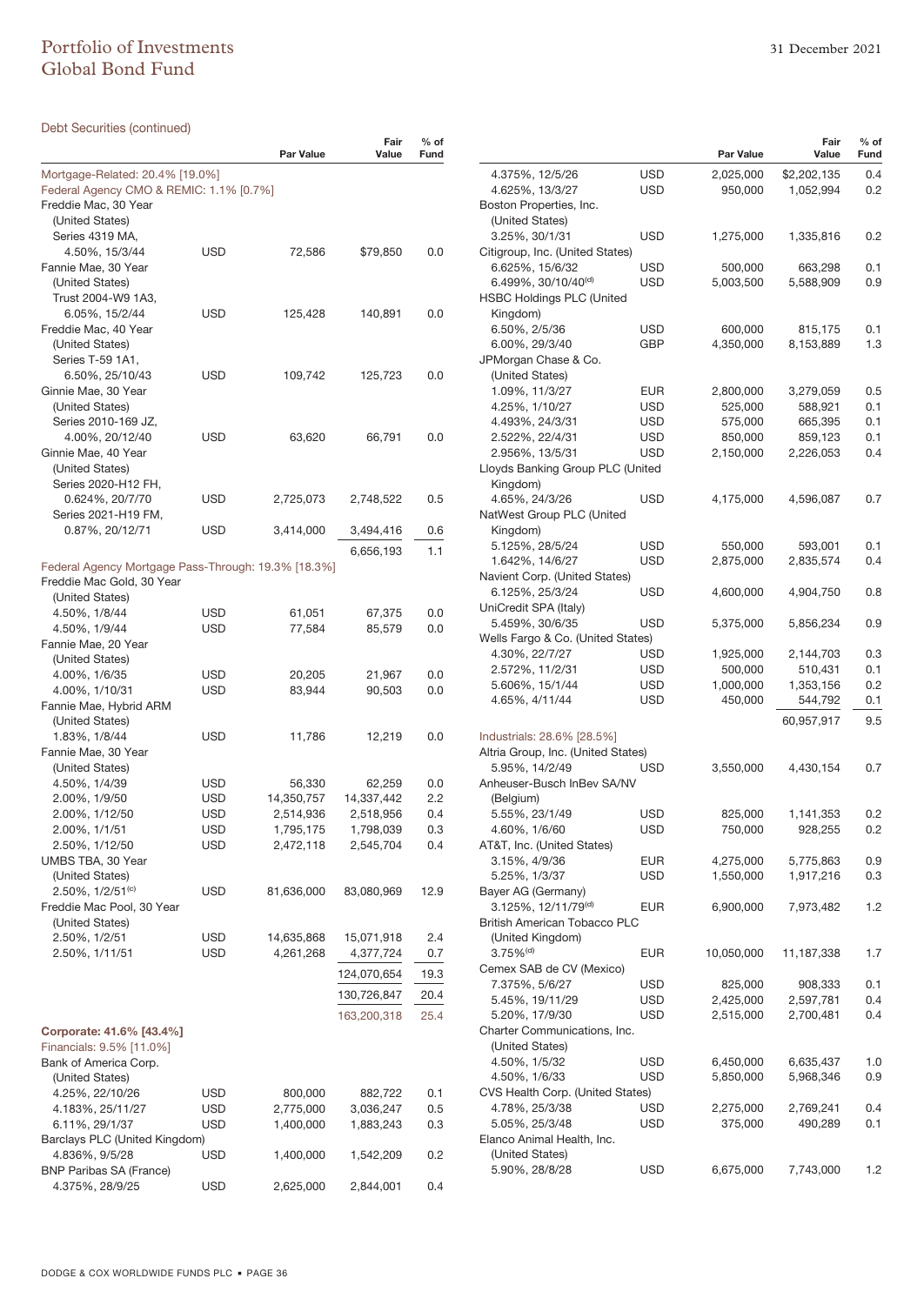# Portfolio of Investments 31 December 2021 Global Bond Fund

### Debt Securities (continued)

|                                          |            | Par Value  | Fair<br>Value | $%$ of<br>Fund |
|------------------------------------------|------------|------------|---------------|----------------|
|                                          |            |            |               |                |
| Ford Motor Credit Co. LLC <sup>(e)</sup> |            |            |               |                |
| (United States)                          |            |            |               |                |
| 4.375%, 6/8/23                           | USD        | 4,850,000  | \$5,046,037   | 0.8            |
| 4.063%, 1/11/24                          | USD        | 1,675,000  | 1,762,385     | 0.3            |
| 5.125%, 16/6/25                          | USD        | 1,375,000  | 1,495,313     | 0.2            |
| 3.375%, 13/11/25                         | USD        | 500,000    | 519,460       | 0.1            |
| 2.70%, 10/8/26                           | USD        | 625,000    | 630,469       | 0.1            |
| Grupo Televisa SAB (Mexico)              |            |            |               |                |
| 8.50%, 11/3/32                           | USD        | 1,230,000  | 1,766,587     | 0.3            |
| 6.125%, 31/1/46                          | USD        | 1,150,000  | 1,554,869     | 0.2            |
| 5.25%, 24/5/49                           | USD        | 825,000    | 1,034,030     | 0.2            |
| Holcim, Ltd. (Switzerland)               |            |            |               |                |
| 7.125%, 15/7/36                          | USD        | 500,000    | 732,700       | 0.1            |
| 4.75%, 22/9/46                           | USD        | 2,450,000  | 3,012,032     | 0.5            |
| Imperial Brands PLC (United              |            |            |               |                |
| Kingdom)                                 |            |            |               |                |
| 4.875%, 7/6/32                           | GBP        | 4,075,000  | 6,299,709     | 1.0            |
| Kinder Morgan, Inc. (United States)      |            |            |               |                |
| 6.95%, 15/1/38                           | USD        | 3,200,000  | 4,427,498     | 0.7            |
| 5.55%, 1/6/45                            | USD        | 675,000    | 853,417       | 0.1            |
| 5.05%, 15/2/46                           | USD        | 450,000    | 539,348       | 0.1            |
| Microchip Technology, Inc.               |            |            |               |                |
| (United States)                          |            |            |               |                |
| 0.983%, 1/9/24                           | USD        | 4,700,000  | 4,613,649     | 0.7            |
| Millicom International Cellular SA       |            |            |               |                |
| (Luxembourg)                             |            |            |               |                |
| 5.125%, 15/1/28                          | USD        | 5,962,500  | 6,174,765     | 1.0            |
| MTN Group, Ltd. (South Africa)           |            |            |               |                |
| 4.755%, 11/11/24                         | USD        | 1,525,000  | 1,591,337     | 0.3            |
| News Corp. (United States)               |            |            |               |                |
| 3.875%, 15/5/29                          | USD        | 2,850,000  | 2,878,500     | 0.5            |
| Occidental Petroleum Corp.               |            |            |               |                |
| (United States)                          |            |            |               |                |
| 6.60%, 15/3/46                           | USD        | 3,876,000  | 5,029,110     | 0.8            |
| Prosus NV <sup>(e)</sup> (Netherlands)   |            |            |               |                |
| 2.031%, 3/8/32                           | <b>EUR</b> | 10,000,000 | 11,261,235    | 1.8            |
| 3.832%, 8/2/51                           | USD        | 1,500,000  | 1,398,989     | 0.2            |
| QVC, Inc. <sup>(e)</sup> (United States) |            |            |               |                |
| 4.45%, 15/2/25                           | USD        | 3,000,000  | 3,165,000     | 0.5            |
| TC Energy Corp. (Canada)                 |            |            |               |                |
| 5.625%, 20/5/75 <sup>(d)</sup>           | USD        | 1,225,000  | 1,286,250     | 0.2            |
| 5.875%, 15/8/76 <sup>(d)</sup>           | USD        | 1,350,000  | 1,474,875     | 0.2            |
| 5.30%, 15/3/77 <sup>(d)</sup>            | <b>USD</b> | 7,675,000  | 7,934,031     | 1.2            |
| 5.50%, 15/9/79 <sup>(d)</sup>            | USD        | 1,725,000  | 1,841,437     | 0.3            |
| Telecom Italia SPA (Italy)               |            |            |               |                |
| 5.303%, 30/5/24                          | USD        | 1,450,000  | 1,526,067     | 0.2            |
| 7.20%, 18/7/36                           | USD        | 4,725,000  | 5,417,496     | 0.8            |
| 7.721%, 4/6/38                           | <b>USD</b> | 2,675,000  | 3,143,861     | 0.5            |

|                                                      |            | <b>Par Value</b> | Fair<br>Value | $%$ of<br>Fund |  |  |  |
|------------------------------------------------------|------------|------------------|---------------|----------------|--|--|--|
| The Williams Companies, Inc.                         |            |                  |               |                |  |  |  |
| (United States)                                      |            |                  |               |                |  |  |  |
| 5.75%, 24/6/44                                       | USD        | 3,475,000        | \$4,510,311   | 0.7            |  |  |  |
| T-Mobile U.S., Inc. (United States)                  |            |                  |               |                |  |  |  |
| 7.875%, 15/9/23                                      | USD        | 5,450,000        | 6,001,812     | 0.9            |  |  |  |
| 3.50%, 15/4/31                                       | USD        | 9,300,000        | 9,675,534     | 1.5            |  |  |  |
| Ultrapar Participacoes SA (Brazil)                   |            |                  |               |                |  |  |  |
| 5.25%, 6/10/26                                       | USD        | 550,000          | 580,943       | 0.1            |  |  |  |
| 5.25%, 6/6/29                                        | <b>USD</b> | 3,975,000        | 4,098,265     | 0.6            |  |  |  |
| VMware, Inc. (United States)                         |            |                  |               |                |  |  |  |
| 1.40%, 15/8/26                                       | USD        | 1,450,000        | 1,425,033     | 0.2            |  |  |  |
| Vodafone Group PLC (United                           |            |                  |               |                |  |  |  |
| Kingdom)                                             |            |                  |               |                |  |  |  |
| 7.00%, 4/4/79 <sup>(d)</sup>                         | USD        | 3,100,000        | 3,749,381     | 0.6            |  |  |  |
| $3.00\%$ , 27/8/80 <sup>(d)</sup>                    | EUR        | 2,100,000        | 2,408,781     | 0.4            |  |  |  |
|                                                      |            |                  | 184,027,085   | 28.6           |  |  |  |
| Utilities: 3.5% [3.9%]                               |            |                  |               |                |  |  |  |
| Dominion Energy, Inc.                                |            |                  |               |                |  |  |  |
| (United States)                                      |            |                  |               |                |  |  |  |
| 5.75%, 1/10/54 <sup>(d)</sup>                        | USD        | 4,351,000        | 4,642,361     | 0.7            |  |  |  |
| Enel SPA (Italy)                                     |            |                  |               |                |  |  |  |
| 8.75%, 24/9/73 <sup>(d)</sup>                        | USD        | 7,875,000        | 8,770,781     | 1.4            |  |  |  |
| NextEra Energy, Inc.                                 |            |                  |               |                |  |  |  |
| (United States)                                      |            |                  |               |                |  |  |  |
| 5.65%, 1/5/79 <sup>(d)</sup>                         | <b>USD</b> | 2,625,000        | 2,973,977     | 0.5            |  |  |  |
| The Southern Co. (United States)                     |            |                  |               |                |  |  |  |
| 4.00%, $15/1/51^{(d)}$                               | <b>USD</b> | 550,000          | 562,375       | 0.1            |  |  |  |
| 5.50%, 15/3/57 <sup>(d)</sup>                        | <b>USD</b> | 5,514,000        | 5,526,773     | 0.8            |  |  |  |
|                                                      |            |                  | 22,476,267    | 3.5            |  |  |  |
|                                                      |            |                  | 267,461,269   | 41.6           |  |  |  |
| <b>Total Debt Securities</b>                         |            |                  | 669,653,060   | 104.3          |  |  |  |
|                                                      |            |                  |               |                |  |  |  |
| Short-Term Investments: 5.4% [15.7%]                 |            |                  |               |                |  |  |  |
|                                                      |            |                  | Fair          | $%$ of         |  |  |  |
|                                                      |            | <b>Par Value</b> | Value         | Fund           |  |  |  |
| Repurchase Agreements: 5.4% [15.7%]                  |            |                  |               |                |  |  |  |
| Fixed Income Clearing Corporation <sup>(f)</sup>     |            |                  |               |                |  |  |  |
| 0.00%, dated 31/12/21, due 4/1/22,                   |            |                  |               |                |  |  |  |
| maturity value \$34,522,452                          |            | \$34,522,452     | \$34,522,452  | 5.4            |  |  |  |
| <b>Total Short-Term Investments</b>                  |            |                  | 34,522,452    | 5.4            |  |  |  |
| <b>Total Investments Excluding</b>                   |            |                  |               |                |  |  |  |
| <b>Financial Derivative</b>                          |            |                  |               |                |  |  |  |
| Instruments: 109.7% [111.8%]<br>704,175,512<br>109.7 |            |                  |               |                |  |  |  |

### **Financial Derivative Instruments: 0.9% [0.7%]**

### Futures Contracts: 0.0% [0.1%]

|                                                   | Number of        | <b>Expiration</b> | <b>Notional</b> | Unrealised  | $%$ of |
|---------------------------------------------------|------------------|-------------------|-----------------|-------------|--------|
| <b>Description</b>                                | <b>Contracts</b> | Date              | Amount          | Gain (Loss) | Fund   |
| Euro-Bund Future-Short Position                   | 185              | 8/3/22            | \$(36,094,366)  | \$596.747   | 0.1    |
| Long-Term U.S. Treasury Bond-Short Position       | 100              | 22/3/22           | (16,043,750)    | (168, 445)  | (0.0)  |
| UK-Gilt Future-Short Position                     | 120              | 29/3/22           | (20, 287, 007)  | (97, 889)   | (0.0)  |
| Ultra 10-Year U.S. Treasury Note-Short Position   | 89               | 22/3/22           | (13,032,937)    | (116, 273)  | (0.0)  |
| Ultra Long-Term U.S. Treasury Bond-Short Position | 91               | 22/3/22           | (17,938,375)    | (187,063)   | (0.1)  |
| Unrealised gain on futures contracts              |                  |                   |                 | 596.747     | 0.1    |
| Unrealised loss on futures contracts              |                  |                   |                 | (569, 670)  | (0.1)  |
| Net unrealised gain (loss) on futures contracts   |                  |                   |                 | 27,077      | 0.0    |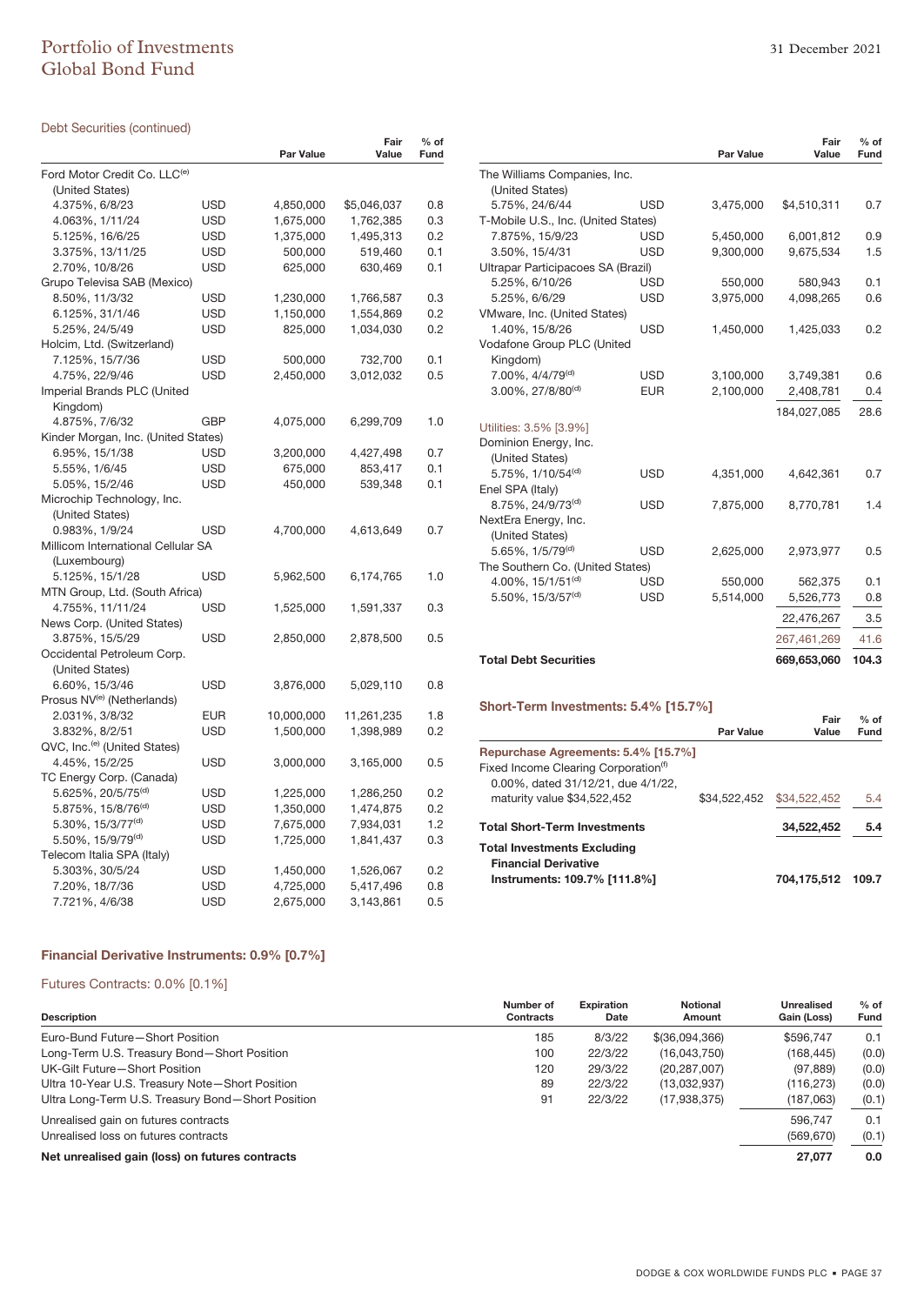# Portfolio of Investments 31 December 2021 Global Bond Fund

### Currency Forward Contracts: 0.2% [(0.2%)]

| Counterparty                                             | <b>Settle</b><br>Date | Currency<br><b>Purchased</b> | Amount<br>Purchased | Currency<br>Sold | Amount<br>Sold | <b>Unrealised</b><br>Gain (Loss) | $%$ of<br>Fund |
|----------------------------------------------------------|-----------------------|------------------------------|---------------------|------------------|----------------|----------------------------------|----------------|
| <b>CHF: Swiss Franc</b>                                  |                       |                              |                     |                  |                |                                  |                |
| <b>State Street</b>                                      | 10/1/22               | <b>CHF</b>                   | 17,837              | <b>USD</b>       | 19,308         | \$270                            | 0.0            |
| <b>State Street</b>                                      | 10/1/22               | <b>USD</b>                   | 18,867              | CHF              | 17,377         | (206)                            | (0.0)          |
| <b>EUR: Euro</b>                                         |                       |                              |                     |                  |                |                                  |                |
| <b>HSBC</b>                                              | 16/3/22               | <b>USD</b>                   | 10,439,980          | <b>EUR</b>       | 8,815,049      | 389,308                          | 0.1            |
| Goldman Sachs                                            | 16/3/22               | <b>USD</b>                   | 11,107,722          | <b>EUR</b>       | 9,419,630      | 367,723                          | 0.1            |
| <b>Bank of America</b>                                   | 16/3/22               | <b>USD</b>                   | 1,541,530           | <b>EUR</b>       | 1,326,873      | 28,666                           | 0.0            |
| <b>Bank of America</b>                                   | 16/3/22               | <b>USD</b>                   | 949,506             | <b>EUR</b>       | 819,600        | 15,021                           | 0.0            |
| <b>Standard Chartered Bank</b>                           | 15/6/22               | <b>USD</b>                   | 620,195             | <b>EUR</b>       | 545,705        | (3,521)                          | (0.0)          |
| <b>JPMorgan</b>                                          | 15/6/22               | <b>USD</b>                   | 699,228             | <b>EUR</b>       | 616,592        | (5,509)                          | (0.0)          |
| <b>Bank of America</b>                                   | 15/6/22               | <b>USD</b>                   | 20,712,782          | <b>EUR</b>       | 18,256,059     | (153, 074)                       | (0.0)          |
| <b>State Street</b>                                      | 10/1/22               | <b>EUR</b>                   | 17,087              | <b>USD</b>       | 19,214         | 242                              | 0.0            |
| <b>State Street</b>                                      | 10/1/22               | <b>USD</b>                   | 19,101              | <b>EUR</b>       | 16,930         | (176)                            | (0.0)          |
| <b>GBP: British Pound</b>                                |                       |                              |                     |                  |                |                                  |                |
| <b>HSBC</b>                                              | 16/3/22               | <b>USD</b>                   | 5,696,754           | <b>GBP</b>       | 4,117,542      | 125,149                          | 0.0            |
| <b>Bank of America</b>                                   | 16/3/22               | <b>USD</b>                   | 1,043,979           | <b>GBP</b>       | 770,783        | 1,003                            | 0.0            |
| <b>HSBC</b>                                              | 15/6/22               | <b>USD</b>                   | 635,298             | <b>GBP</b>       | 477,111        | (9,849)                          | (0.0)          |
| <b>Standard Chartered Bank</b>                           | 15/6/22               | <b>USD</b>                   | 8,599,438           | <b>GBP</b>       | 6,499,520      | (189, 178)                       | (0.0)          |
| <b>State Street</b>                                      | 10/1/22               | <b>GBP</b>                   | 3,619,808           | <b>USD</b>       | 4,792,518      | 107,022                          | 0.0            |
| <b>State Street</b>                                      | 10/1/22               | <b>USD</b>                   | 4,721,110           | <b>GBP</b>       | 3,574,337      | (116, 883)                       | (0.0)          |
| <b>State Street</b>                                      | 4/1/22                | <b>USD</b>                   | 173                 | <b>GBP</b>       | 129            | (1)                              | (0.0)          |
| <b>KRW: South Korean Won</b>                             |                       |                              |                     |                  |                |                                  |                |
| <b>State Street</b>                                      | 23/3/22               | <b>USD</b>                   | 5,781,551           | <b>KRW</b>       | 6,455,680,000  | 358,866                          | 0.0            |
| <b>State Street</b>                                      | 23/3/22               | <b>USD</b>                   | 745,155             | <b>KRW</b>       | 879,320,000    | 6,538                            | 0.0            |
| <b>THB: Thai Baht</b>                                    |                       |                              |                     |                  |                |                                  |                |
| JPMorgan                                                 | 22/6/22               | <b>USD</b>                   | 6,007,617           | <b>THB</b>       | 189,300,000    | 306,055                          | 0.0            |
| <b>ZAR: South Africa Rand</b>                            |                       |                              |                     |                  |                |                                  |                |
| <b>Bank of America</b>                                   | 11/1/23               | <b>USD</b>                   | 6,116,889           | ZAR              | 104,265,425    | (109, 220)                       | (0.0)          |
| Unrealised gain on currency forward contracts            |                       |                              |                     |                  |                | 1,705,863                        | 0.2            |
| Unrealised loss on currency forward contracts            |                       |                              |                     |                  |                | (587, 617)                       | (0.0)          |
| Net unrealised gain (loss) on currency forward contracts |                       |                              |                     |                  |                | 1,118,246                        | 0.2            |

### Currency Forward Contracts—Share Class Hedging: 0.7% [0.8%]

| Counterparty                                                                 | <b>Settle</b><br>Date | Currency<br><b>Purchased</b> | Amount<br>Purchased | Currency<br>Sold | Amount<br>Sold | <b>Unrealised</b><br>Gain (Loss) | $%$ of<br>Fund |
|------------------------------------------------------------------------------|-----------------------|------------------------------|---------------------|------------------|----------------|----------------------------------|----------------|
| <b>CHF: Swiss Franc</b>                                                      |                       |                              |                     |                  |                |                                  |                |
| <b>State Street</b>                                                          | 31/1/22               | <b>CHF</b>                   | 23,510              | <b>USD</b>       | 25,580         | \$239                            | 0.0            |
| <b>State Street</b>                                                          | 31/1/22               | <b>CHF</b>                   | 1,849,642           | <b>USD</b>       | 2,012,493      | 18,802                           | 0.0            |
| <b>EUR: Euro</b>                                                             |                       |                              |                     |                  |                |                                  |                |
| <b>State Street</b>                                                          | 31/1/22               | <b>EUR</b>                   | 64,395              | <b>USD</b>       | 72,890         | 464                              | 0.0            |
| <b>State Street</b>                                                          | 31/1/22               | <b>EUR</b>                   | 5,472               | <b>USD</b>       | 6,194          | 39                               | 0.0            |
| <b>State Street</b>                                                          | 31/1/22               | <b>EUR</b>                   | 20,298,162          | <b>USD</b>       | 22,976,099     | 145,834                          | 0.0            |
| <b>State Street</b>                                                          | 31/1/22               | <b>EUR</b>                   | 1,682,254           | <b>USD</b>       | 1,904,193      | 12,086                           | 0.0            |
| <b>State Street</b>                                                          | 31/1/22               | <b>USD</b>                   | 3,577               | <b>EUR</b>       | 3,159          | (21)                             | (0.0)          |
| <b>GBP: British Pound</b>                                                    |                       |                              |                     |                  |                |                                  |                |
| <b>State Street</b>                                                          | 31/1/22               | <b>GBP</b>                   | 1,104,084           | <b>USD</b>       | 1,480,508      | 13,839                           | 0.0            |
| <b>State Street</b>                                                          | 31/1/22               | <b>GBP</b>                   | 370,361,851         | <b>USD</b>       | 496,645,983    | 4,628,495                        | 0.7            |
| <b>State Street</b>                                                          | 31/1/22               | <b>GBP</b>                   | 129                 | <b>USD</b>       | 173            |                                  | 0.0            |
| <b>State Street</b>                                                          | 31/1/22               | <b>GBP</b>                   | 2,130               | <b>USD</b>       | 2,874          | 8                                | 0.0            |
| <b>State Street</b>                                                          | 31/1/22               | <b>GBP</b>                   | 574                 | <b>USD</b>       | 777            | 0                                | 0.0            |
| Unrealised gain on currency forward contracts-share class hedging            |                       |                              |                     |                  |                | 4,819,807                        | 0.7            |
| Unrealised loss on currency forward contracts-share class hedging            |                       |                              |                     |                  |                | (21)                             | (0.0)          |
| Net unrealised gain (loss) on currency forward contracts—share class hedging |                       |                              |                     |                  |                | 4,819,786                        | 0.7            |
| <b>Total Financial Derivative Instruments</b>                                | 5,965,109             | 0.9                          |                     |                  |                |                                  |                |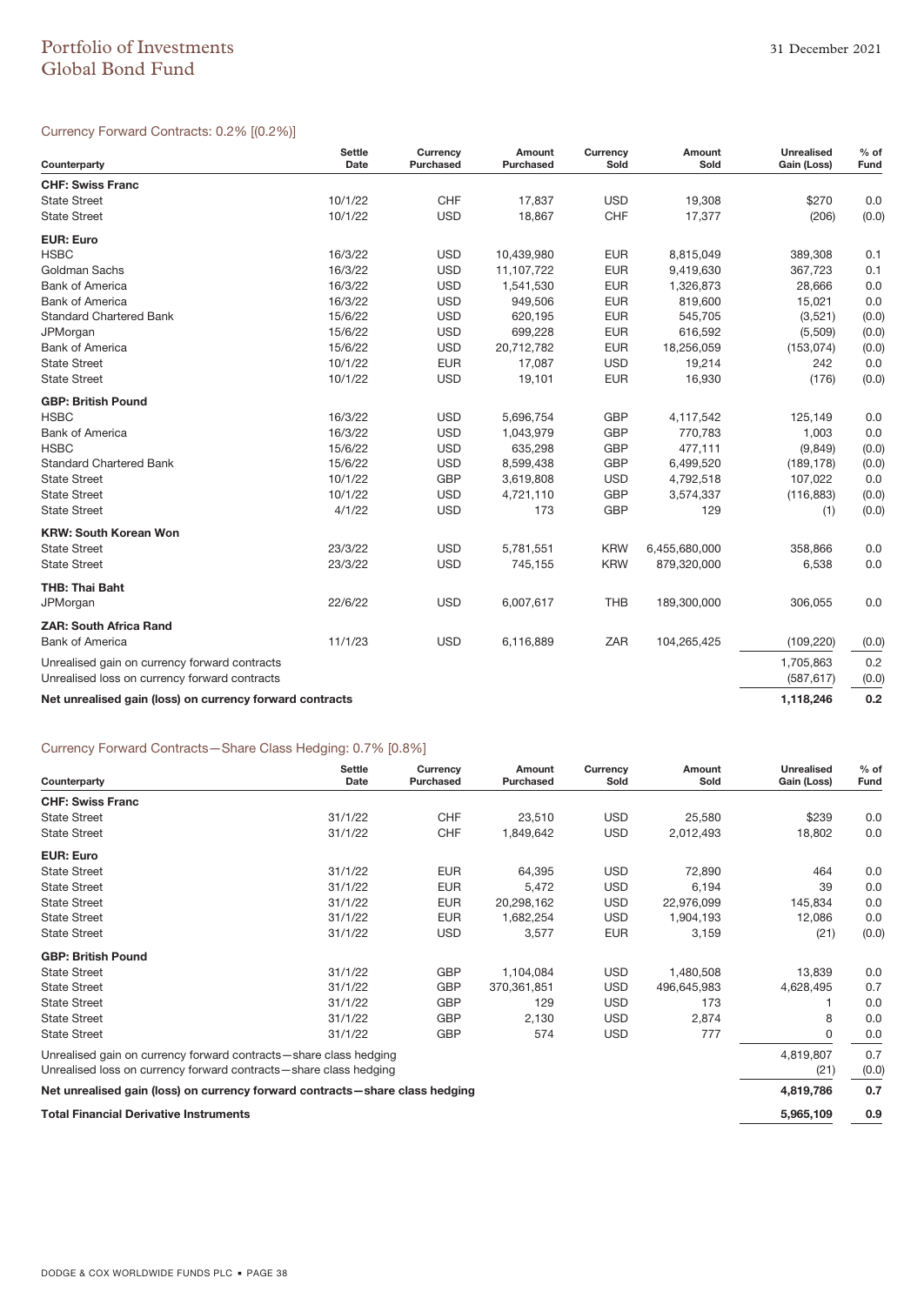|                                                                     | Fair          | $%$ of      |
|---------------------------------------------------------------------|---------------|-------------|
|                                                                     | Value         | <b>Fund</b> |
| Total Investments: 110.6% [112.5%]                                  | \$710,140,621 | 110.6       |
| Other Assets Less Liabilities: (10.6%) [(12.5%)]                    | (68.124.809)  | (10.6)      |
| Net Assets Attributable To Redeemable Shareholders: 100.0% [100.0%] | \$642,015,812 | 100.0       |
|                                                                     |               |             |

(a) Amounts in brackets represent allocations at 31 December 2020.

(b) Inflation-linked

(c) The security was purchased on a to-be-announced (TBA) when-issued basis.

 $<sup>(d)</sup>$  Hybrid security has characteristics of both a debt and equity security.</sup>

(e) Subsidiary (see below)

<sup>(f)</sup> Repurchase agreement is collateralised by U.S. Treasury Note 0.125%, 30/6/23. Total collateral value is \$35,212,995. The collateral is rated Aaa (Moody's long-term rating).

Debt securities are grouped by parent company unless otherwise noted. Actual securities may be issued by the listed parent company or one of its subsidiaries. In determining a parent company's country designation, the Fund generally references the country of incorporation.

ARM: Adjustable Rate Mortgage CMBS: Commercial Mortgage-Backed Security CMO: Collateralised Mortgage Obligation GO: General Obligation RB: Revenue Bond REMIC: Real Estate Mortgage Investment Conduit

### **Analysis of Total Assets (unaudited)** *% of*

| <b>Andreus of Total Associonational Property</b>                | 70 U L<br><b>Total Assets</b> |
|-----------------------------------------------------------------|-------------------------------|
| Transferable securities dealt in on a regulated market          | 82.0                          |
| Short-term securities                                           | 4.2                           |
| Financial derivative instruments dealt in on a regulated market | 0.1                           |
| Over-the-counter financial derivative instruments               | 0.8                           |
| Other assets                                                    | 12.9                          |
|                                                                 | 100.0                         |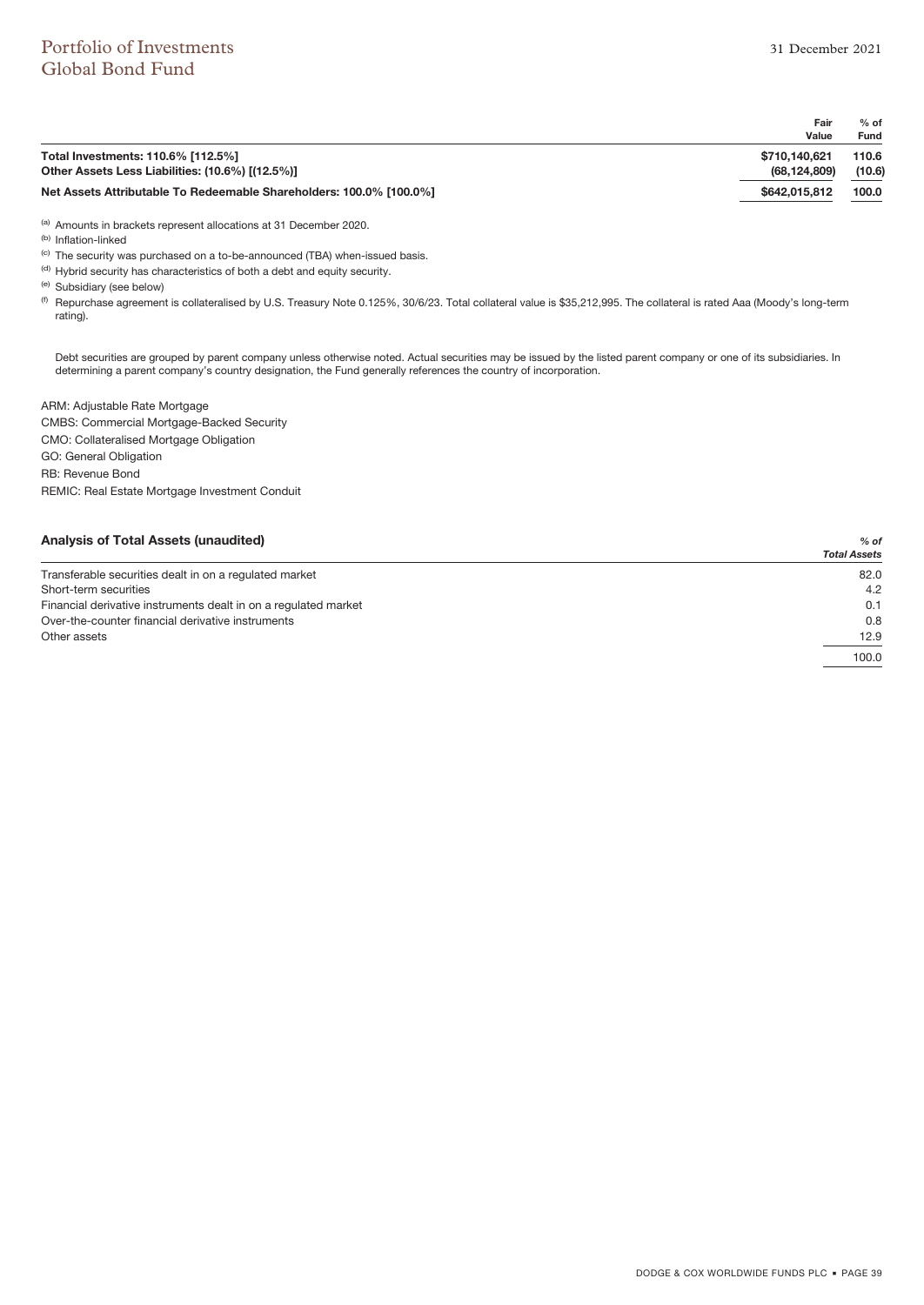## Statement of Financial Position

|                                                                                          |        | <b>Global Stock Fund</b> |                  | <b>U.S. Stock Fund</b> |                  | <b>Emerging Markets</b><br><b>Stock Fund*</b> | <b>Global Bond Fund</b> |                  | <b>Total Company</b> |                  |
|------------------------------------------------------------------------------------------|--------|--------------------------|------------------|------------------------|------------------|-----------------------------------------------|-------------------------|------------------|----------------------|------------------|
| U.S. Dollars (\$)                                                                        | Note   | 31 December 2021         | 31 December 2020 | 31 December 2021       | 31 December 2020 | 31 December 2021                              | 31 December 2021        | 31 December 2020 | 31 December 2021     | 31 December 2020 |
| <b>Current Assets</b>                                                                    |        |                          |                  |                        |                  |                                               |                         |                  |                      |                  |
| Cash                                                                                     | 1(1)   | \$11,562,918             | \$137,117        | \$3,726,878            | \$2,359          | \$10,458                                      | \$13,508,691            | \$2,841          | \$28,808,945         | \$142,317        |
| Cash held at broker                                                                      | 1(1)   | 16,444,327               | 23,194,623       | 74                     | 1,314,616        | 21,270                                        | 2,506,330               | 2,450,063        | 18,972,001           | 26,959,302       |
| <b>Financial assets at fair value:</b><br>Investments at fair value, excluding financial | 1(b)   |                          |                  |                        |                  |                                               |                         |                  |                      |                  |
| derivative instruments                                                                   |        | 6,233,075,120            | 4.384.148.169    | 3,282,054,535          | 2,122,742,766    | 22,463,236                                    | 704,175,512             | 610,806,526      | 10,241,768,403       | 7.117.697.461    |
| Unrealised gain on futures contracts                                                     | 1(d)   | 2,887,700                | 3,049,419        | 5,551,018              | 415,557          | 1,820                                         | 596,747                 | 486,822          | 9,037,285            | 3,951,798        |
| Unrealised gain on swaps                                                                 | 1(e,f) |                          | 7,409,310        |                        |                  |                                               |                         |                  |                      | 7,409,310        |
| Unrealised gain on currency                                                              |        |                          |                  |                        |                  |                                               |                         |                  |                      |                  |
| forward contracts                                                                        | 1(g,n) | 2,460,152                | 5,218,592        | 573,000                | 576,646          | 39,634                                        | 6,525,670               | 4,588,235        | 9,598,456            | 10,383,473       |
| Debtors:                                                                                 |        |                          |                  |                        |                  |                                               |                         |                  |                      |                  |
| Dividends receivable                                                                     |        | 6,466,244                | 4,853,396        | 2,018,274              | 2,002,149        | 69,595                                        |                         |                  | 8.554.113            | 6,855,545        |
| Interest receivable                                                                      |        |                          |                  |                        |                  |                                               | 6,414,057               | 4,867,574        | 6,414,057            | 4,867,574        |
| Receivable for investments sold                                                          |        |                          | 770,952          | 303,147                | 3,507,419        | 2,498                                         | 76,946,554              | 47,561,274       | 77,252,199           | 51,839,645       |
| Receivable for fund shares subscribed                                                    |        | 14,444,583               | 2,000,673        | 10,216,673             | 9,797,639        | 23,443                                        | 5,296,838               | 757,605          | 29,981,537           | 12,555,917       |
| Receivable from Investment Manager                                                       | 9      | 225,961                  | 128,940          | 195,047                | 160,245          | 54,886                                        | 244,814                 | 196,891          | 720,708              | 486,076          |
| <b>Total Assets</b>                                                                      |        | 6,287,567,005            | 4,430,911,191    | 3,304,638,646          | 2,140,519,396    | 22,686,840                                    | 816,215,213             | 671,717,831      | 10,431,107,704       | 7,243,148,418    |
| <b>Current Liabilities</b>                                                               |        |                          |                  |                        |                  |                                               |                         |                  |                      |                  |
| Cash received from broker                                                                | 1(1)   |                          | (3,370,000)      | (1,551,406)            | (610,000)        |                                               | (6,420,000)             | (10,530,000)     | (7,971,406)          | (14, 510, 000)   |
| Financial liabilities at fair value:                                                     | 1(b)   |                          |                  |                        |                  |                                               |                         |                  |                      |                  |
| Unrealised loss on futures contracts                                                     | 1(d)   |                          |                  |                        |                  |                                               | (569, 670)              | (289, 980)       | (569, 670)           | (289, 980)       |
| Unrealised loss on swaps                                                                 | 1(e,f) |                          | (6,322,166)      |                        |                  |                                               |                         |                  |                      | (6,322,166)      |
| Unrealised loss on currency                                                              |        |                          |                  |                        |                  |                                               |                         |                  |                      |                  |
| forward contracts                                                                        | 1(g,n) | (13,995,392)             | (18, 271, 132)   |                        | (1,069)          | (9,655)                                       | (587, 638)              | (1,065,160)      | (14, 592, 685)       | (19, 337, 361)   |
| Creditors, amounts falling due within one year:                                          |        |                          |                  |                        |                  |                                               |                         |                  |                      |                  |
| Payable for investments purchased                                                        |        | (1,010,821)              | (4, 109, 281)    |                        |                  | (2,858)                                       | (160, 538, 646)         | (112, 244, 518)  | (161, 552, 325)      | (116, 353, 799)  |
| Payable for fund shares redeemed                                                         |        | (6, 200, 113)            | (787, 496)       | (6,510,036)            | (3,420,858)      | $\overline{\phantom{a}}$                      | (19,050)                | (155, 627)       | (12, 729, 199)       | (4,363,981)      |
| Distribution payable                                                                     |        | (631, 114)               | (457, 919)       | (2, 181, 293)          | (3,007,492)      | (23, 497)                                     | (5, 119, 754)           | (141, 787)       | (7,955,658)          | (3,607,198)      |
| Investment management fee payable                                                        | 9      | (6, 107, 329)            | (4, 138, 808)    | (3, 197, 872)          | (2,326,607)      | (22, 959)                                     | (519, 590)              | (436, 251)       | (9,847,750)          | (6,901,666)      |
| Deferred capital gains tax                                                               |        | (6,458,794)              | (6,005,081)      |                        |                  | (22, 277)                                     | (147, 366)              | (445, 115)       | (6,628,437)          | (6, 450, 196)    |
| Other accrued expenses                                                                   |        | (590, 515)               | (408,001)        | (356, 381)             | (269, 562)       | (103, 632)                                    | (277, 687)              | (248, 188)       | (1,328,215)          | (925, 751)       |
| <b>Total Liabilities</b>                                                                 |        | (34, 994, 078)           | (43,869,884)     | (13,796,988)           | (9,635,588)      | (184, 878)                                    | (174, 199, 401)         | (125, 556, 626)  | (223, 175, 345)      | (179,062,098)    |
|                                                                                          |        |                          |                  |                        |                  |                                               |                         |                  |                      |                  |
| Net Assets Attributable<br>to Redeemable Shareholders                                    | 1(m)   | \$6,252,572,927          | \$4,387,041,307  | \$3,290,841,658        | \$2,130,883,808  | \$22,501,962                                  | \$642,015,812           | \$546,161,205    | \$10,207,932,359     | \$7,064,086,320  |
| Commenced operations on 11 May 2021.                                                     |        |                          |                  |                        |                  |                                               |                         |                  |                      |                  |

On behalf of the Board of Directors

r and the contract of the contract of the contract of the contract of the contract of the contract of the contract of the contract of the contract of the contract of the contract of the contract of the contract of the cont

Rau

Director

24 March 2022

The accompanying notes are an integral part of the financial statements.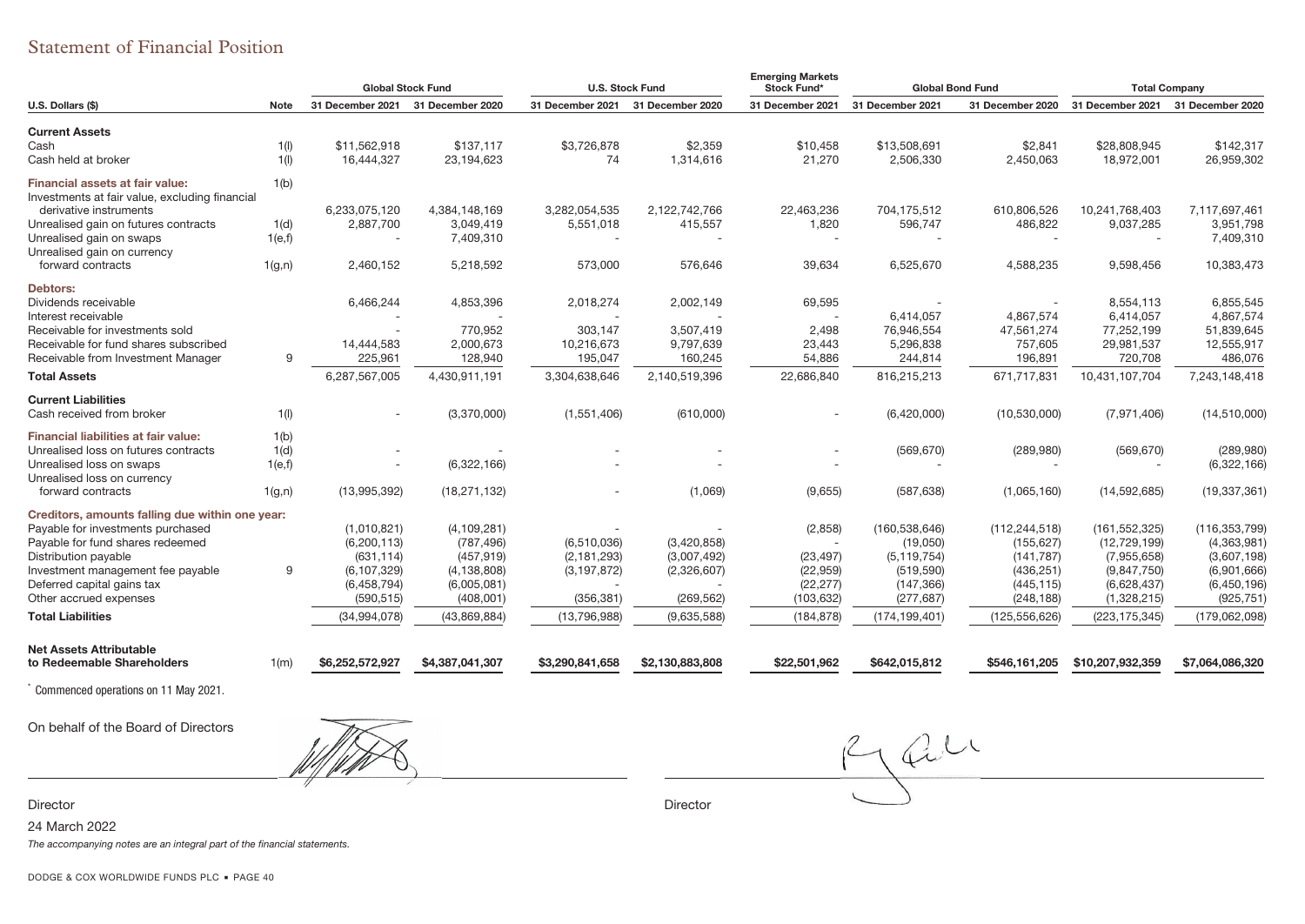# Statement of Comprehensive Income

|                                                         |         | <b>Global Stock Fund</b> |                                | <b>U.S. Stock Fund</b>   |                                | <b>Emerging Markets</b><br><b>Stock Fund</b>     | <b>Global Bond Fund</b>        |                          |
|---------------------------------------------------------|---------|--------------------------|--------------------------------|--------------------------|--------------------------------|--------------------------------------------------|--------------------------------|--------------------------|
| U.S. Dollars (\$)                                       | Note    | 31 December 2021         | vear ended<br>31 December 2020 |                          | year ended<br>31 December 2020 | year ended<br>31 December 2021* 31 December 2021 | year ended<br>31 December 2020 |                          |
| Income                                                  |         |                          |                                | 31 December 2021         |                                |                                                  |                                |                          |
| <b>Dividends</b>                                        | 1(j)    | \$103,181,067            | \$77,759,500                   | \$48,503,248             | \$54,274,625                   | \$364,213                                        | \$331,622                      | \$331,087                |
| Interest on cash and cash held at broker                | 1(j)    | (57, 388)                | 32,755                         | 5,686                    | 14,223                         | 113                                              | (25, 142)                      | 13,092                   |
| Interest on investments at fair value                   | 1(j)    | 72,064                   | 221,099                        |                          | 144,555                        |                                                  | 20,814,933                     | 17,253,572               |
|                                                         |         | 103,195,743              | 78,013,354                     | 48,508,934               | 54,433,403                     | 364,326                                          | 21,121,413                     | 17,597,751               |
| Net gain (loss) on investments at fair value            | 1(b,i)  |                          |                                |                          |                                |                                                  |                                |                          |
| Net realised gain (loss) on:                            |         |                          |                                |                          |                                |                                                  |                                |                          |
| Investments                                             |         | 420,056,723              | 2,911,722                      | 48,601,552               | 122,005,243                    | 180,482                                          | 5,366,765                      | 10,860,131               |
| <b>Futures contracts</b>                                | 1(d)    | 18,554,921               | 16,998,764                     | 7,207,969                | 3,739,393                      | (196, 380)                                       | 4,307,112                      | (2,603,310)              |
| Swaps                                                   | 1(e,f)  | (576, 029)               | (13, 220, 338)                 |                          |                                |                                                  |                                | (910, 216)               |
| Currency forward contracts                              | 1(g)    | (8,747,894)              | (4,202,696)                    | 48,591                   | 7,099                          | 211                                              | 1,516,026                      | (1,069,169)              |
| Currency forward contracts -                            |         |                          | 226,078                        |                          |                                |                                                  |                                |                          |
| share class hedging<br>Foreign currency transactions    | 1(g, n) | (146, 391)<br>(453, 054) | 159,122                        | (977, 865)<br>(248, 659) | 2,015,256<br>29,253            | (20, 309)                                        | (8,538,195)<br>(173, 537)      | 17,633,415<br>(183, 307) |
| Net change in unrealised gain (loss) on:                |         |                          |                                |                          |                                |                                                  |                                |                          |
| Investments                                             |         | 418,251,320              | 81,128,935                     | 611,584,429              | (132, 525, 142)                | (2,416,641)                                      | (34, 309, 576)                 | 30,657,822               |
| <b>Futures contracts</b>                                | 1(d)    | (161, 719)               | 1,867,688                      | 5,135,461                | (704, 991)                     | 1,820                                            | (169, 765)                     | (993, 345)               |
| Swaps                                                   | 1(e,f)  | (1,087,144)              | 5.326.894                      |                          |                                |                                                  |                                | (120, 682)               |
| Currency forward contracts                              | 1(g)    | 1,494,405                | (11,883,877)                   | (74, 866)                | 78,116                         | 29,979                                           | 2,147,000                      | (309, 718)               |
| Currency forward contracts -                            |         |                          |                                |                          |                                |                                                  |                                |                          |
| share class hedging                                     | 1(g, n) | 22,896                   | 24,524                         | 72,289                   | (182, 018)                     |                                                  | 267,956                        | (2,728,421)              |
| Foreign currency translation                            |         | (331, 599)               | 151,903                        | 1,998                    | 14,207                         | (239)                                            | (147, 136)                     | 110,964                  |
| Net gain (loss) on investments at fair value            |         | 846,876,435              | 79,488,719                     | 671,350,899              | (5,523,584)                    | (2, 421, 077)                                    | (29, 733, 350)                 | 50,344,164               |
| <b>Total Income (Loss)</b>                              |         | 950,072,178              | 157,502,073                    | 719,859,833              | 48,909,819                     | (2,056,751)                                      | (8,611,937)                    | 67,941,915               |
| <b>Expenses</b>                                         |         |                          |                                |                          |                                |                                                  |                                |                          |
| Management fees                                         |         | (47, 549)                |                                | (25,007)                 |                                | (179)                                            | (4,789)                        |                          |
| Investment management fees                              | 9       | (33, 215, 799)           | (22, 743, 531)                 | (16, 882, 192)           | (14,042,267)                   | (84, 667)                                        | (2,934,970)                    | (2, 194, 754)            |
| Depositary and administration fees                      |         | (2, 123, 248)            | (1,482,228)                    | (984, 368)               | (839, 284)                     | (49, 986)                                        | (339, 339)                     | (272, 189)               |
| Transfer agency fees                                    |         | (128, 123)               | (107, 924)                     | (325, 169)               | (281, 749)                     | (13, 396)                                        | (71, 511)                      | (56,001)                 |
| Professional services                                   |         | (119, 422)               | (108,002)                      | (111, 467)               | (98, 703)                      | (99,310)                                         | (119, 610)                     | (108, 688)               |
| Directors' fees<br>Other expenses                       | 9       | (39, 209)<br>(349, 467)  | (41, 999)<br>(281, 245)        | (39, 209)<br>(370, 353)  | (41, 999)<br>(325, 015)        | (21, 688)<br>(53, 679)                           | (39, 210)<br>(471, 107)        | (41,998)<br>(371, 802)   |
| <b>Total Operating Expenses, Before Reimbursement</b>   |         | (36,022,817)             | (24, 764, 929)                 | (18, 737, 765)           | (15,629,017)                   | (322, 905)                                       | (3,980,536)                    | (3,045,432)              |
| Expense reimbursement                                   | 9       | 1,146,226                | 874,843                        | 1,011,464                | 884,637                        | 224,126                                          | 1,339,063                      | 1,070,025                |
| <b>Total Operating Expenses, After Reimbursement</b>    |         | (34, 876, 591)           | (23,890,086)                   | (17, 726, 301)           | (14, 744, 380)                 | (98, 779)                                        | (2,641,473)                    | (1,975,407)              |
| <b>Operating Profit (Loss)</b>                          |         | 915,195,587              | 133,611,987                    | 702,133,532              | 34,165,439                     | (2, 155, 530)                                    | (11, 253, 410)                 | 65,966,508               |
| Finance costs (excluding fund share transactions)       |         |                          |                                |                          |                                |                                                  |                                |                          |
| Distributions to redeemable shareholders                | 1(j)    | (1,770,976)              | (2,737,128)                    | (5,345,769)              | (10,624,672)                   | (53, 716)                                        | (15, 362, 883)                 | (13, 192, 108)           |
| <b>Profit (Loss) After Distributions and Before Tax</b> |         | 913,424,611              | 130,874,859                    | 696,787,763              | 23,540,767                     | (2,209,246)                                      | (26, 616, 293)                 | 52,774,400               |
| Withholding tax                                         | 3       | (16, 245, 996)           | (17, 105, 331)                 | (12, 514, 816)           | (15, 112, 027)                 | (37, 755)                                        | (555, 905)                     | (332, 157)               |
| Capital gains tax                                       | 3       | (3,932,210)              | (1, 168, 996)                  |                          |                                | (29, 722)                                        | 238,193                        | (368, 899)               |
| Profit (Loss) After Distributions and Tax               |         | 893,246,405              | 112,600,532                    | 684,272,947              | 8,428,740                      | (2, 276, 723)                                    | (26, 934, 005)                 | 52,073,344               |
| Increase (Decrease) in Net Assets Attributable          |         |                          |                                |                          |                                |                                                  |                                |                          |
| to Redeemable Shareholders Resulting                    |         |                          |                                |                          |                                |                                                  |                                |                          |
| from Operations                                         |         | \$893,246,405            | \$112,600,532                  | \$684,272,947            | \$8,428,740                    | \$(2, 276, 723)                                  | \$(26, 934, 005)               | \$52,073,344             |

\* For the period from 11 May 2021, commencement of operations, to 31 December 2021.

The accompanying notes are an integral part of the financial statements.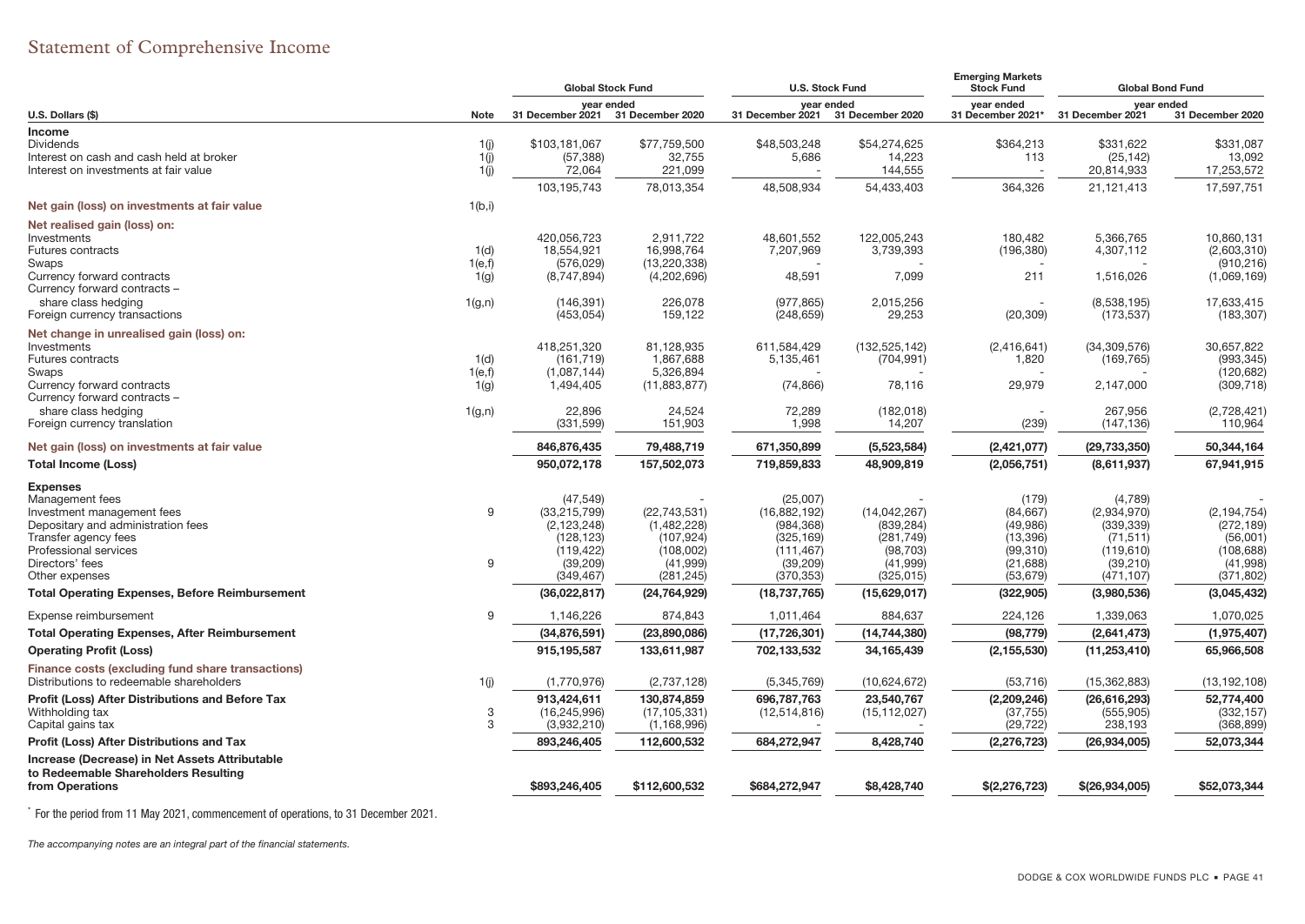# Statement of Comprehensive Income

|                                                         |             | <b>Total Company</b> |                  |  |
|---------------------------------------------------------|-------------|----------------------|------------------|--|
|                                                         |             | year ended           |                  |  |
| U.S. Dollars (\$)                                       | <b>Note</b> | 31 December 2021     | 31 December 2020 |  |
| <b>Income</b><br><b>Dividends</b>                       | 1(i)        | \$152,380,150        | \$132,365,212    |  |
| Interest on cash and cash held at broker                | 1(i)        | (76, 731)            | 60.070           |  |
| Interest on investments at fair value                   | 1(i)        | 20,886,997           | 17,619,226       |  |
|                                                         |             | 173,190,416          | 150,044,508      |  |
| Net gain (loss) on investments at fair value            | 1(b,i)      |                      |                  |  |
| Net realised gain (loss) on:                            |             |                      |                  |  |
| Investments                                             |             | 474,205,522          | 135,777,096      |  |
| <b>Futures contracts</b>                                | 1(d)        | 29,873,622           | 18,134,847       |  |
| Swaps                                                   | 1(e,f)      | (576, 029)           | (14, 130, 554)   |  |
| Currency forward contracts                              | 1(q)        | (7, 183, 066)        | (5,264,766)      |  |
| Currency forward contracts -                            |             |                      |                  |  |
| share class hedging                                     | 1(g,n)      | (9,662,451)          | 19,874,749       |  |
| Foreign currency transactions                           |             | (895,559)            | 5,068            |  |
| Net change in unrealised gain (loss) on:                |             |                      |                  |  |
| Investments                                             |             | 993,109,532          | (20, 738, 385)   |  |
| <b>Futures contracts</b>                                | 1(d)        | 4,805,797            | 169,352          |  |
| Swaps                                                   | 1(e,f)      | (1,087,144)          | 5,206,212        |  |
| Currency forward contracts                              | 1(g)        | 3,596,518            | (12, 115, 479)   |  |
| Currency forward contracts -                            |             |                      |                  |  |
| share class hedging                                     | 1(g,n)      | 363,141              | (2,885,915)      |  |
| Foreign currency translation                            |             | (476,976)            | 277,074          |  |
| Net gain (loss) on investments at fair value            |             | 1,486,072,907        | 124,309,299      |  |
| Total Income (Loss)                                     |             | 1,659,263,323        | 274,353,807      |  |
| <b>Expenses</b>                                         |             |                      |                  |  |
| Management fees                                         |             | (77, 524)            |                  |  |
| Investment management fees                              | 9           | (53, 117, 628)       | (38,980,552)     |  |
| Depositary and administration fees                      |             | (3,496,941)          | (2,593,701)      |  |
| Transfer agency fees                                    |             | (538,199)            | (445,674)        |  |
| Professional services                                   |             | (449,809)            | (315, 393)       |  |
| Directors' fees                                         | 9           | (139,316)            | (125,996)        |  |
| Other expenses                                          |             | (1,244,606)          | (978,062)        |  |
| <b>Total Operating Expenses, Before Reimbursement</b>   |             | (59,064,023)         | (43, 439, 378)   |  |
| Expense reimbursement                                   | 9           | 3,720,879            | 2,829,505        |  |
| <b>Total Operating Expenses, After Reimbursement</b>    |             | (55, 343, 144)       | (40,609,873)     |  |
| <b>Operating Profit (Loss)</b>                          |             | 1,603,920,179        | 233,743,934      |  |
| Finance costs (excluding fund share transactions)       |             |                      |                  |  |
| Distributions to redeemable shareholders                | 1(i)        | (22,533,344)         | (26, 553, 908)   |  |
| <b>Profit (Loss) After Distributions and Before Tax</b> |             | 1,581,386,835        | 207,190,026      |  |
| Withholding tax                                         | 3           | (29, 354, 472)       | (32, 549, 515)   |  |
| Capital gains tax                                       | 3           | (3,723,739)          | (1,537,895)      |  |
| <b>Profit (Loss) After Distributions and Tax</b>        |             | 1,548,308,624        | 173,102,616      |  |
| Increase (Decrease) in Net Assets Attributable          |             |                      |                  |  |
| to Redeemable Shareholders Resulting                    |             |                      |                  |  |
| from Operations                                         |             | \$1,548,308,624      | \$173,102,616    |  |

The accompanying notes are an integral part of the financial statements.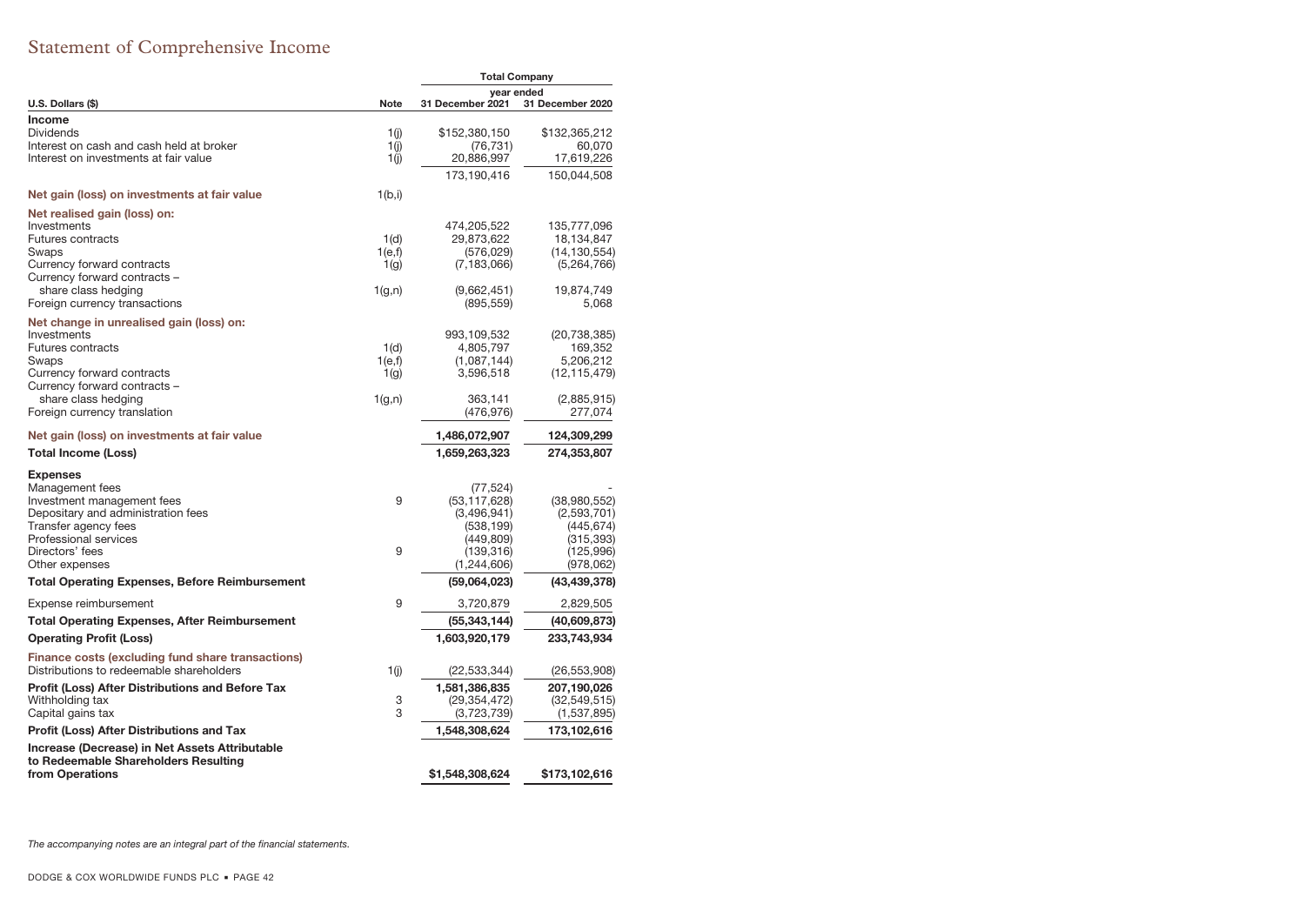### Statement of Changes in Net Assets Attributable to Redeemable Shareholders

|                                                                                                           |             | <b>Global Stock Fund</b>       |                                |                                  | <b>U.S. Stock Fund</b>         | <b>Emerging Markets</b><br><b>Stock Fund</b> | <b>Global Bond Fund</b>       |                               |                                     | <b>Total Company</b>                |
|-----------------------------------------------------------------------------------------------------------|-------------|--------------------------------|--------------------------------|----------------------------------|--------------------------------|----------------------------------------------|-------------------------------|-------------------------------|-------------------------------------|-------------------------------------|
|                                                                                                           |             | year ended                     |                                |                                  | vear ended                     | vear ended                                   | vear ended                    |                               |                                     | year ended                          |
| U.S. Dollars (\$)                                                                                         | <b>Note</b> | 31 December 2021               | 31 December 2020               | 31 December 2021                 | 31 December 2020               | 31 December 2021                             | 31 December 2021              | 31 December 2020              | 31 December 2021                    | 31 December 2020                    |
| Increase (decrease) in net assets<br>attributable to redeemable shareholders<br>resulting from operations |             | \$893,246,405                  | \$112,600,532                  | \$684,272,947                    | \$8,428,740                    | \$(2,276,723)                                | \$(26,934,005)                | \$52,073,344                  | \$1,548,308,624                     | \$173,102,616                       |
| <b>Fund Share Transactions</b><br>Proceeds from fund shares subscribed**<br>Cost of fund shares redeemed  | 5<br>5      | 854,388,484<br>(882, 103, 269) | 671,371,586<br>(1,234,950,882) | 1,713,002,546<br>(1,237,317,643) | 936,746,296<br>(1,913,659,545) | 24,778,685                                   | 198,498,527<br>(75, 709, 915) | 130,419,328<br>(20, 360, 505) | 3,790,668,242<br>(2, 195, 130, 827) | 1,738,537,210<br>(3, 168, 970, 932) |
| Net increase (decrease)<br>from fund share transactions                                                   |             | 972,285,215                    | (563, 579, 296)                | 475,684,903                      | (976, 913, 249)                | 24,778,685                                   | 122,788,612                   | 110,058,823                   | 1,595,537,415                       | (1,430,433,722)                     |
| Total increase (decrease) in net assets<br>attributable to redeemable shareholders                        |             | 1,865,531,620                  | (450, 978, 764)                | 1,159,957,850                    | (968, 484, 509)                | 22,501,962                                   | 95,854,607                    | 162,132,167                   | 3,143,846,039                       | (1, 257, 331, 106)                  |
| Net Assets Attributable to<br><b>Redeemable Shareholders</b>                                              |             |                                |                                |                                  |                                |                                              |                               |                               |                                     |                                     |
| Beginning of year                                                                                         |             | 4,387,041,307                  | 4,838,020,071                  | 2,130,883,808                    | 3,099,368,317                  |                                              | 546, 161, 205                 | 384,029,038                   | 7,064,086,320                       | 8,321,417,426                       |
| End of year                                                                                               |             | \$6,252,572,927                | \$4,387,041,307                | \$3,290,841,658                  | \$2,130,883,808                | \$22,501,962                                 | \$642,015,812                 | \$546,161,205                 | \$10,207,932,359                    | \$7,064,086,320                     |

 $\degree$  For the period from 11 May 2021, commencement of operations, to 31 December 2021.<br>\*\* Includes reinvestments of distributions to redeemable shareholders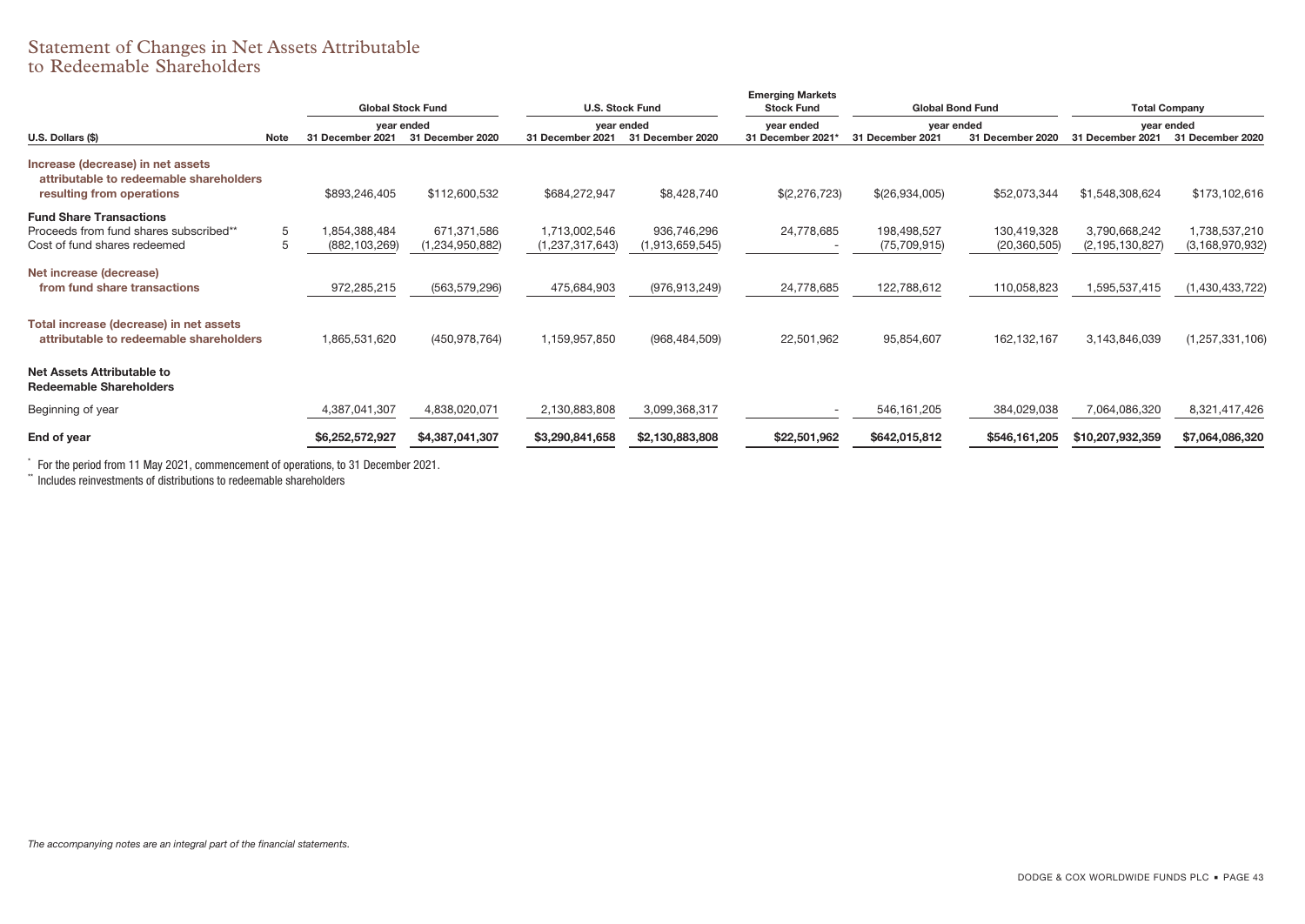# Statement of Cash Flows

|                                                     | <b>Global Stock Fund</b> |                  | <b>U.S. Stock Fund</b> |                  | <b>Emerging Markets</b><br><b>Stock Fund</b> |                  | <b>Global Bond Fund</b> | <b>Total Company</b><br>year ended |                    |
|-----------------------------------------------------|--------------------------|------------------|------------------------|------------------|----------------------------------------------|------------------|-------------------------|------------------------------------|--------------------|
|                                                     | year ended               |                  | year ended             |                  | year ended                                   | year ended       |                         |                                    |                    |
| U.S. Dollars (\$)                                   | 31 December 2021         | 31 December 2020 | 31 December 2021       | 31 December 2020 | 31 December 2021'                            | 31 December 2021 | 31 December 2020        | 31 December 2021                   | 31 December 2020   |
| Cash flows from operating activities                |                          |                  |                        |                  |                                              |                  |                         |                                    |                    |
| Increase (decrease) in net assets attributable to   |                          |                  |                        |                  |                                              |                  |                         |                                    |                    |
| redeemable shareholders resulting from operations   | \$893,246,405            | \$112,600,532    | \$684,272,947          | \$8,428,740      | \$(2,276,723)                                | \$(26,934,005)   | \$52,073,344            | \$1,548,308,624                    | \$173,102,616      |
| Adjustments for:                                    |                          |                  |                        |                  |                                              |                  |                         |                                    |                    |
| Dividends and interest                              | (103, 195, 743)          | (78,013,354)     | (48,508,934)           | (54, 433, 403)   | (364, 326)                                   | (21, 121, 413)   | (17, 597, 751)          | (173, 190, 416)                    | (150, 044, 508)    |
| Distributions to redeemable shareholders            | 1,770,976                | 2,737,128        | 5,345,769              | 10,624,672       | 53,716                                       | 15,362,883       | 13,192,108              | 22,533,344                         | 26,553,908         |
| Withholding tax                                     | 16,245,996               | 17,105,331       | 12,514,816             | 15,112,027       | 37,755                                       | 555,905          | 332,157                 | 29,354,472                         | 32,549,515         |
| Capital gains tax                                   | 3,932,210                | 1,168,996        |                        |                  | 29,722                                       | (238, 193)       | 368,899                 | 3,723,739                          | 1,537,895          |
| Changes in:                                         |                          |                  |                        |                  |                                              |                  |                         |                                    |                    |
| Cash held at broker                                 | 6,750,296                | (13,901,887)     | 1,314,542              | 1,943,541        | (21, 270)                                    | (56, 267)        | (1,579,536)             | 7,987,301                          | (13, 537, 882)     |
| Cash received from broker                           | (3,370,000)              | 2,320,000        | 941,406                | 610,000          |                                              | (4, 110, 000)    | 6,720,000               | (6,538,594)                        | 9,650,000          |
| Financial assets at fair value                      | (1,838,597,482)          | 432,776,296      | (1, 164, 443, 584)     | 992,669,337      | (22, 504, 690)                               | (95, 416, 346)   | (231, 729, 458)         | (3, 120, 962, 102)                 | 1,193,716,175      |
| Debtors, excluding dividends receivable,            |                          |                  |                        |                  |                                              |                  |                         |                                    |                    |
| interest receivable, and receivable                 |                          |                  |                        |                  |                                              |                  |                         |                                    |                    |
| for fund shares subscribed                          | 673.931                  | (486, 162)       | 3,169,470              | (3,591,432)      | (57, 384)                                    | (29, 433, 203)   | (47,682,606)            | (25, 647, 186)                     | (51,760,200)       |
| Financial liabilities at fair value                 | (10, 597, 906)           | 17,147,971       | (1,069)                | (308)            | 9,655                                        | (197, 832)       | 597,828                 | (10, 787, 152)                     | 17,745,491         |
| Creditors, excluding payable for fund               |                          |                  |                        |                  |                                              |                  |                         |                                    |                    |
| shares redeemed, distribution payable,              |                          |                  |                        |                  |                                              |                  |                         |                                    |                    |
| and deferred capital gains tax                      | (947, 425)               | 5,868,062        | 958,084                | (23, 209, 139)   | 129,449                                      | 48,406,966       | 112,526,112             | 48,547,074                         | 95,185,035         |
|                                                     |                          |                  |                        |                  |                                              |                  |                         |                                    |                    |
|                                                     | (1,034,088,742)          | 499,322,913      | (504, 436, 553)        | 948,154,035      | (24,964,096)                                 | (113, 181, 505)  | (112, 778, 903)         | (1,676,670,896)                    | 1,334,698,045      |
| Dividends and interest received                     | 85,336,899               | 62,481,119       | 35,977,993             | 40,671,273       | 256,976                                      | 19,019,025       | 16,754,923              | 140,590,893                        | 119,907,315        |
| Capital gains tax paid                              | (3,478,497)              | (245, 346)       |                        |                  | (7, 445)                                     | (59, 556)        | (26, 522)               | (3,545,498)                        | (271, 868)         |
| Net cash provided by (used in) operating activities | (952, 230, 340)          | 561,558,686      | (468, 458, 560)        | 988,825,308      | (24, 714, 565)                               | (94, 222, 036)   | (96,050,502)            | (1,539,625,501)                    | 1,454,333,492      |
|                                                     |                          |                  |                        |                  |                                              |                  |                         |                                    |                    |
| Cash flows from financing activities                |                          |                  |                        |                  |                                              |                  |                         |                                    |                    |
| Distributions to redeemable shareholders            | (1,597,781)              | (4,066,606)      | (6, 171, 968)          | (10, 187, 553)   | (30, 219)                                    | (10, 384, 916)   | (13, 126, 889)          | (18, 184, 884)                     | (27, 381, 048)     |
| Proceeds from fund shares subscribed**              | 1,841,944,574            | 677,910,903      | 1,712,583,512          | 936,775,545      | 24,755,242                                   | 193,959,294      | 129,792,665             | 3,773,242,622                      | 1,744,479,113      |
| Cost of fund shares redeemed                        | (876, 690, 652)          | (1,235,296,769)  | (1,234,228,465)        | (1,915,419,315)  |                                              | (75, 846, 492)   | (20, 209, 072)          | (2, 186, 765, 609)                 | (3, 170, 925, 156) |
| Net cash provided by (used in) financing activities | 963,656,141              | (561, 452, 472)  | 472,183,079            | (988, 831, 323)  | 24,725,023                                   | 107,727,886      | 96,456,704              | 1,568,292,129                      | (1,453,827,091)    |
|                                                     |                          |                  |                        |                  |                                              |                  |                         |                                    |                    |
| Net increase (decrease) in cash                     | 11,425,801               | 106,214          | 3,724,519              | (6,015)          | 10,458                                       | 13,505,850       | 406,202                 | 28,666,628                         | 506,401            |
| Cash at beginning of year                           | 137,117                  | 30,903           | 2,359                  | 8,374            |                                              | 2,841            | (403, 361)              | 142,317                            | (364, 084)         |
| Cash at end of year                                 | \$11,562,918             | \$137,117        | \$3,726,878            | \$2,359          | \$10,458                                     | \$13,508,691     | \$2,841                 | \$28,808,945                       | \$142,317          |
|                                                     |                          |                  |                        |                  |                                              |                  |                         |                                    |                    |

\* For the period from 11 May 2021, commencement of operations, to 31 December 2021.

\*\* Includes reinvestments of distributions to redeemable shareholders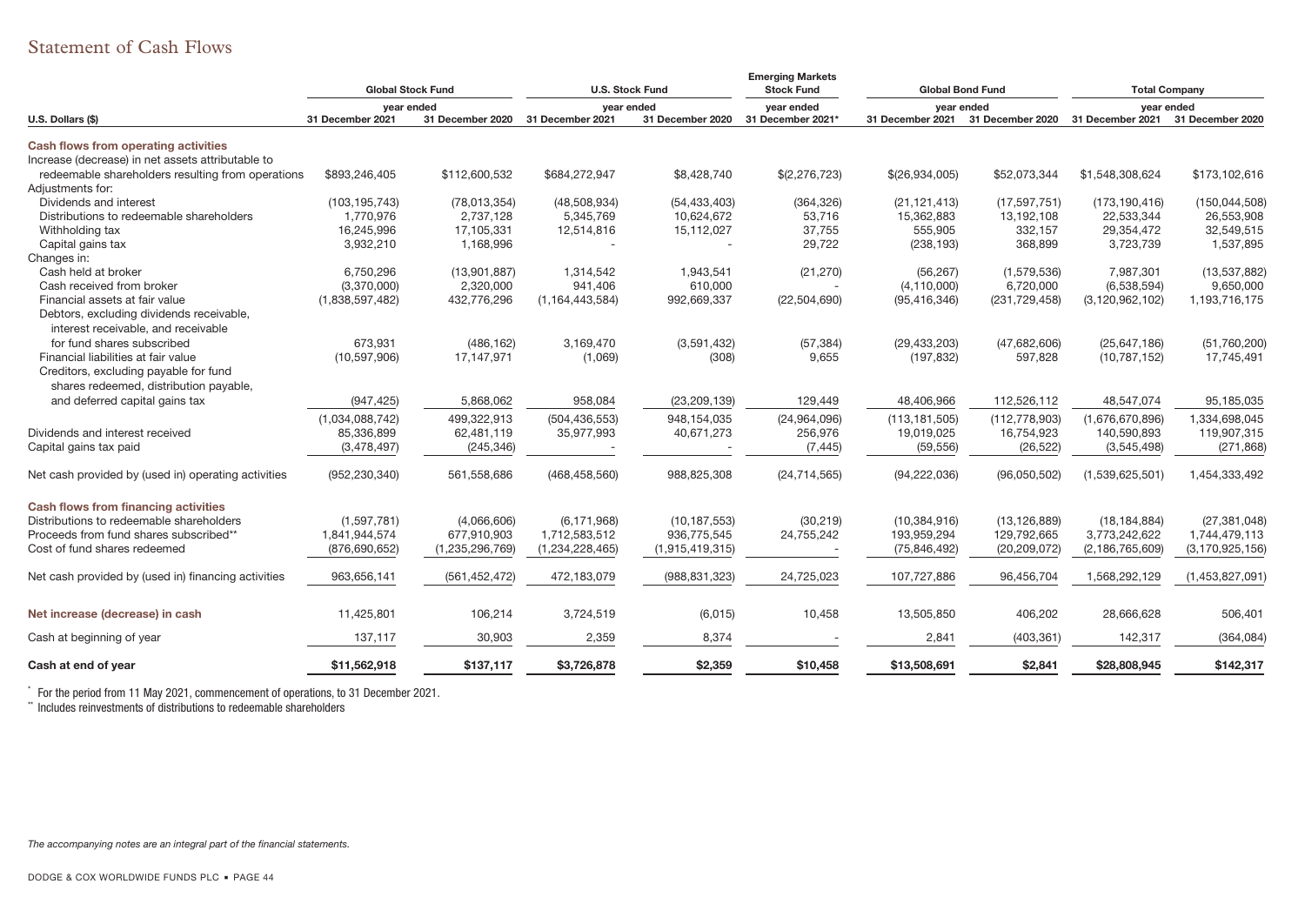### **1. Significant Accounting Policies**

The principal accounting policies applied in the preparation of these financial statements are set out below. These policies have been consistently applied to all years presented unless otherwise stated.

### (a) Basis of Preparation

The financial statements have been prepared in accordance with International Financial Reporting Standards ("IFRSs") as adopted by the European Union, the provisions of the Companies Act, the UCITS Regulations, and the Central Bank UCITS Regulations. They have been prepared under the historical cost convention as modified by the revaluation of financial assets and financial liabilities at fair value through profit or loss.

The financial statements have also been prepared on a going concern basis as the Directors have a reasonable expectation that the Funds comprising the Company have adequate resources to continue in operational existence for the foreseeable future.

The preparation of financial statements in conformity with IFRSs requires the Directors and their delegates to make certain accounting estimates and assumptions. Actual results may differ from those estimates and assumptions. It also requires the Directors and their delegates to exercise judgment in the process of applying the Company's accounting policies. Critical accounting estimates and judgments are set forth in Note 2.

#### (i) Standards, amendments, and interpretations effective 1 January 2021

There are no new standards, amendments or interpretations issued and effective for the financial year beginning 1 January 2021 that have a significant impact on the Company's financial statements.

### (ii) Standards, amendments, and interpretations effective after 1 January 2021 and not early adopted

A number of new standards, amendments, and interpretations are effective for financial years beginning after 1 January 2021, and have not been early adopted. None of these are expected to have a significant impact on the Company's financial statements.

### (b) Financial Instruments at Fair Value (i) Classification

All of the Company's financial instruments are either managed and evaluated on a fair value basis and/or held for trading. Consequently, they are classified as financial assets or financial liabilities at fair value.

### (ii) Recognition/Derecognition of Investments

Purchases and sales of investments are recognised on trade date, the date on which a Fund commits to purchase or sell the investment. Investments are initially recognised at fair value. Subsequent to initial recognition, all investments continue to be classified at fair value, and the changes in fair value are recognised as unrealised gain (loss) on investments in the Statement of Comprehensive Income.

Investments are derecognised when the rights to receive cash flows from the investments have expired or a Fund has transferred substantially all risks and rewards of ownership. Realised gains and losses on sales of investments are calculated based on the average cost of the investment in local currency and are recognised as realised gain (loss) on investments in the Statement of Comprehensive Income.

### (iii) Determination of Net Asset Value

For the purpose of determining dealing prices, the net asset value of each Fund and/or each share class is normally calculated as of the scheduled close of trading on the New York Stock Exchange ("NYSE"), usually 4 p.m. Eastern Time, on each Dealing Day as set out in the Prospectus.

### (iv) Fair Value Estimation

Fair value is the price that would be received to sell an asset or paid to transfer a liability in an orderly transaction between market participants. The fair value of financial assets and liabilities traded in active markets is generally based on quoted market prices at the close of trading on the reporting date. In circumstances where a price is not within the bid-ask spread, Dodge & Cox (the "Investment Manager") will determine the point within the bid-ask spread that is most representative of fair value. The fair value of financial assets and liabilities that are not traded in active markets is determined using valuation techniques.

Listed securities are generally valued using the official quoted close price or the last sale price on the exchange that is determined to be the primary market for the security. Debt securities and non-exchange traded derivatives are valued using prices received from independent pricing services which utilise dealer quotes, recent transaction data, pricing models, and other inputs to arrive at market-based valuations. Pricing models may consider quoted prices for similar securities, interest rates, cash flows (including prepayment speeds), and credit risk. Exchangetraded derivatives are valued at the settlement price determined by the relevant exchange. Currency forward contracts are valued based on the prevailing forward exchange rates of the underlying currencies. Other financial instruments for which market quotes are readily available are valued at fair value.

If market quotations or market-based valuations are not readily available or if normal valuation procedures produce valuations that are deemed unreliable or inappropriate under the circumstances existing at the time, the investment will be valued at such value as is certified with care and good faith as the probable realisable value of the investment by a competent professional person appointed by the Directors, in consultation with the Manager, and approved for such purpose by the Depositary, which may include the Investment Manager. The Investment Manager has established a pricing committee (the "Pricing Committee") that is comprised of representatives from Treasury, Legal, Compliance, and Operations. The Pricing Committee oversees the Investment Manager's valuation process, including determining the fair value of securities and other investments when necessary. The Pricing Committee considers relevant indications of value that are reasonably available to it in determining the fair value assigned to a particular security, such as the value of similar financial instruments, trading volumes, contractual restrictions on disposition, related corporate actions, and changes in economic conditions. In doing so, the Pricing Committee employs various methods for calibrating fair valuation approaches, including a regular review of key inputs and assumptions, backtesting, and review of any related market activity.

As trading in securities on most non-U.S. exchanges is normally completed before the close of the NYSE, the value of many non-U.S. securities can change by the time a Fund's securities are valued. To address these changes, the Funds may utilise adjustment factors provided by an independent pricing service to systematically value non-U.S. securities at fair value. These adjustment factors are based on statistical analyses of subsequent movements and changes in U.S. markets and financial instruments trading in U.S. markets that represent non-U.S. securities or baskets of securities.

Valuing securities through a fair value determination involves greater reliance on judgment than valuation of securities based on readily available market quotations. In some instances, lack of information and uncertainty as to the significance of information may lead to a conclusion that a prior valuation is the best indication of a security's value. When fair value pricing is employed, a Fund's value for a security may differ from quoted or published prices for the same security.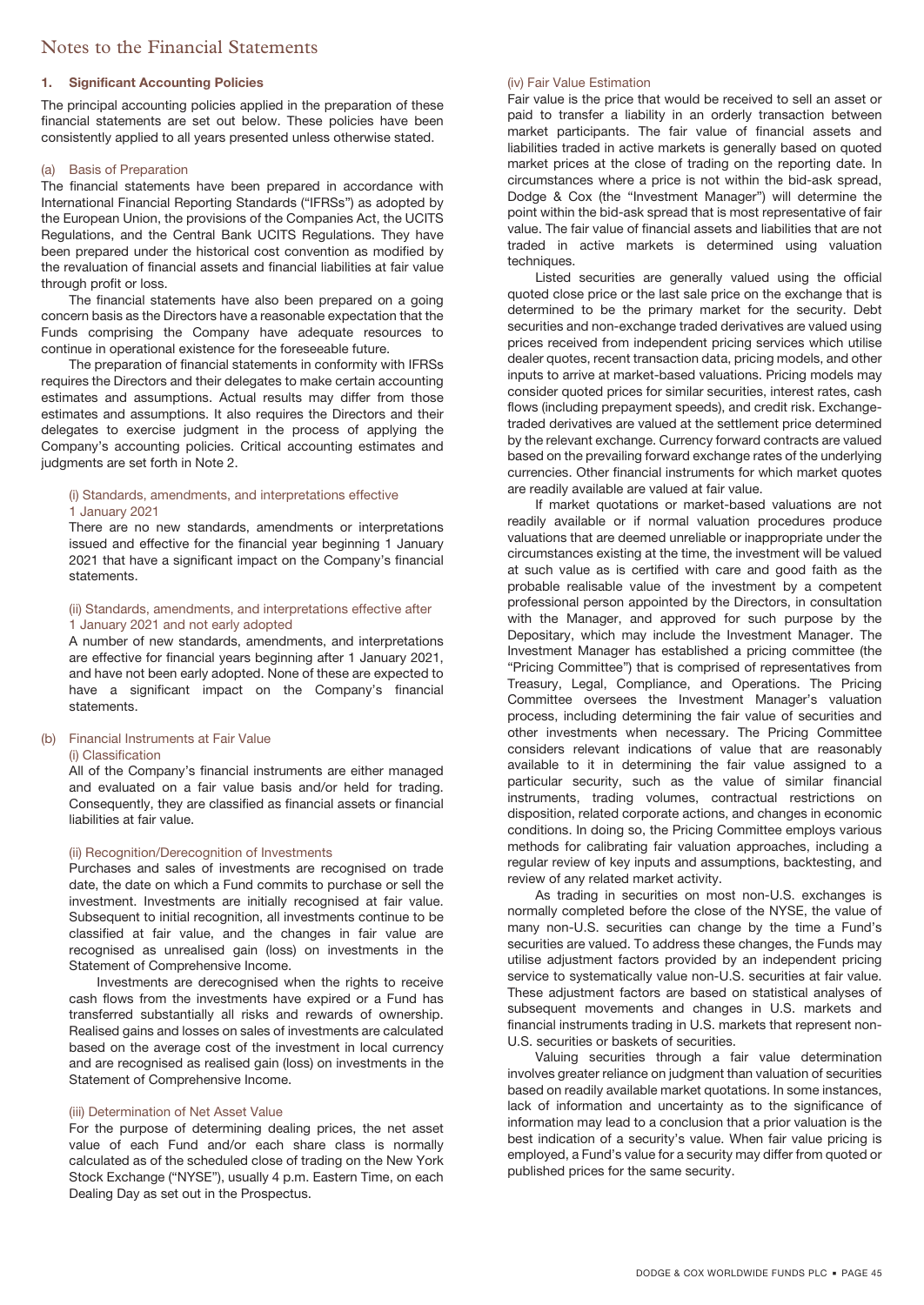### (c) Repurchase Agreements

Each Fund enters into repurchase agreements, which involve the purchase of securities from a counterparty. As part of the transaction, the counterparty agrees to repurchase the underlying securities at the same price, plus specified interest, and at an agreed-upon date. Repurchase agreements are secured by collateral, typically U.S. government or agency securities, as disclosed in each Fund's Portfolio of Investments. Repurchase agreements are used as shortterm cash management vehicles.

### (d) Futures Contracts

Futures contracts involve an obligation to purchase or sell (depending on whether a Fund has entered a long or short futures contract, respectively) an asset at a future date, at a price set at the time of the contract. Upon entering into a futures contract, a Fund is required to deposit an amount of cash or liquid assets (referred to as initial margin) in a segregated account with the clearing broker. Subsequent payments (referred to as variation margin) to and from the clearing broker are made on a daily basis based on changes in the market value of each futures contract. Changes in the market value of open futures contracts are recorded as unrealised gain (loss) in the Statement of Comprehensive Income. Realised gains and losses on futures contracts are recorded in the Statement of Comprehensive Income at the closing or expiration of the contracts. Cash deposited with or received from a clearing broker is recorded as cash held at/ (received from) broker in the Statement of Financial Position. Investments in futures contracts may involve certain risks, which may be different from, and potentially greater than, those of the underlying securities. To the extent a Fund uses futures contracts, it is exposed to additional volatility and potential losses resulting from leverage. Bond futures contracts are used in connection with the management of portfolio interest rate exposure. Equity index futures contracts are used to help maintain a more fully invested portfolio.

### (e) Interest Rate Swaps

Interest rate swaps are agreements that obligate two parties to exchange a series of cash flows at specified payment dates calculated by reference to specified interest rates, such as an exchange of floating rate payments for fixed rate payments. Upon entering into a centrally cleared interest rate swap, a Fund is required to post an amount of cash or liquid assets (referred to as initial margin) in a segregated account with the clearing broker. Subsequent payments (referred to as variation margin) to and from the clearing broker are made on a daily basis based on changes in the market value of each interest rate swap. Changes in the market value of open interest rate swaps are recorded as unrealised gain (loss) in the Statement of Comprehensive Income. Realised gains and losses on interest rate swaps are recorded in the Statement of Comprehensive Income, upon the exchange of cash flows on each specified payment date and upon the closing or expiration of the swaps. Cash deposited with a clearing broker is recorded as cash held at broker in the Statement of Financial Position. Investments in interest rate swaps may involve certain risks including unfavorable changes in interest rates, or a default or failure by the clearing broker or clearinghouse. Interest rate swaps are used in connection with the management of portfolio interest rate exposure.

### **Equity Total Return Swaps**

Equity total return swaps, over-the-counter derivatives ("OTC Derivatives"), are contracts that can create long or short economic exposure to an underlying equity security. Under such a contract, one party agrees to make payments to another based on the total return of a notional amount of the underlying security (including dividends and changes in market value), in return for periodic payments from the other party based on a fixed or variable interest rate applied to the same notional amount. Equity total return swaps can also be used to hedge against exposure to specific risks associated with a particular issuer or the underlying assets of a particular issuer. The value of equity total return swaps changes daily based on the value of the underlying equity security. Changes in the market value of equity total return swaps are recorded as unrealised gain (loss) in the Statement

of Comprehensive Income. Realised gains and losses on equity total return swaps are recorded in the Statement of Comprehensive Income upon exchange of cash flows for periodic payments and upon the closing or expiration of the swaps. Cash collateral pledged or held by the Funds for equity total return swaps is recorded as cash held at/(received from) broker in the Statement of Financial Position. Investments in equity total return swaps may include certain risks including unfavorable price movements in the underlying reference instrument(s), or a default or failure by the counterparty.

### (g) Currency Forward Contracts

Currency forward contracts, OTC Derivatives, represent an obligation to purchase or sell a specific currency at a future date at a price set at the time of the contract. Changes in the value of open contracts are recorded as unrealised gain (loss) in the Statement of Comprehensive Income. When a currency forward contract is closed, a Fund records a realised gain (loss) in the Statement of Comprehensive Income equal to the difference between the value at the time the contract was opened and the value at the time it was closed. Losses from these transactions may arise from unfavorable changes in currency values or if the counterparties do not perform under a contract's terms. Cash collateral pledged or held by the Funds for currency forward contracts is recorded as cash held at/(received from) broker in the Statement of Financial Position. Currency forward contracts are used to hedge direct and/or indirect currency exposure associated with certain portfolio positions, or as a substitute for direct investment in a market. In addition, currency forward contracts are used for share class hedging purposes.

### (h) To-Be-Announced Securities

The Global Bond Fund may purchase mortgage-related securities on a to-be-announced ("TBA") basis at a fixed price, with payment and delivery on a scheduled future date beyond the customary settlement period for such securities. The Global Bond Fund may choose to extend the settlement through a "dollar roll" transaction in which it sells the mortgage related securities to a dealer and simultaneously agrees to purchase similar securities for future delivery at a predetermined price. The Global Bond Fund accounts for TBA dollar rolls as purchase and sale transactions.

### (i) Foreign Currency Translation

Each Fund's (and the Company's) functional and presentation currency is the U.S. dollar. Foreign currency transactions are translated into the functional currency using the exchange rates prevailing at the dates of the transactions. Foreign currency assets and liabilities, including investments at fair value, are translated into the functional currency at the prevailing exchange rates as of the valuation date. Reported realised and unrealised gain (loss) on investments in the Statement of Comprehensive Income includes foreign currency gain (loss) related to investment transactions. Reported realised and unrealised gain (loss) on foreign currency transactions and translation in the Statement of Comprehensive Income include the following: disposing/holding of foreign currency, the difference between the trade and settlement dates on securities transactions and fund share transactions, the difference between the accrual and payment dates on dividends and interest, and currency losses on the purchase of foreign currency in certain countries that impose taxes on such transactions.

### (j) Income, Expenses, and Distributions

Dividend income and corporate action transactions are typically recorded on the ex-dividend date. Dividends characterised as return of capital are recorded as a reduction to the cost of investments and/or realised gain. Interest income is recognised using the effective interest method. Interest on cash and cash held at broker includes interest from cash balances. Interest on investments at fair value includes interest from debt securities and repurchase agreements.

Expenses are recorded on an accrual basis, with the exception of transaction costs relating to the purchase or sale of financial instruments which are charged as incurred. Certain expenses of the Company can be directly attributed to a specific Fund. Expenses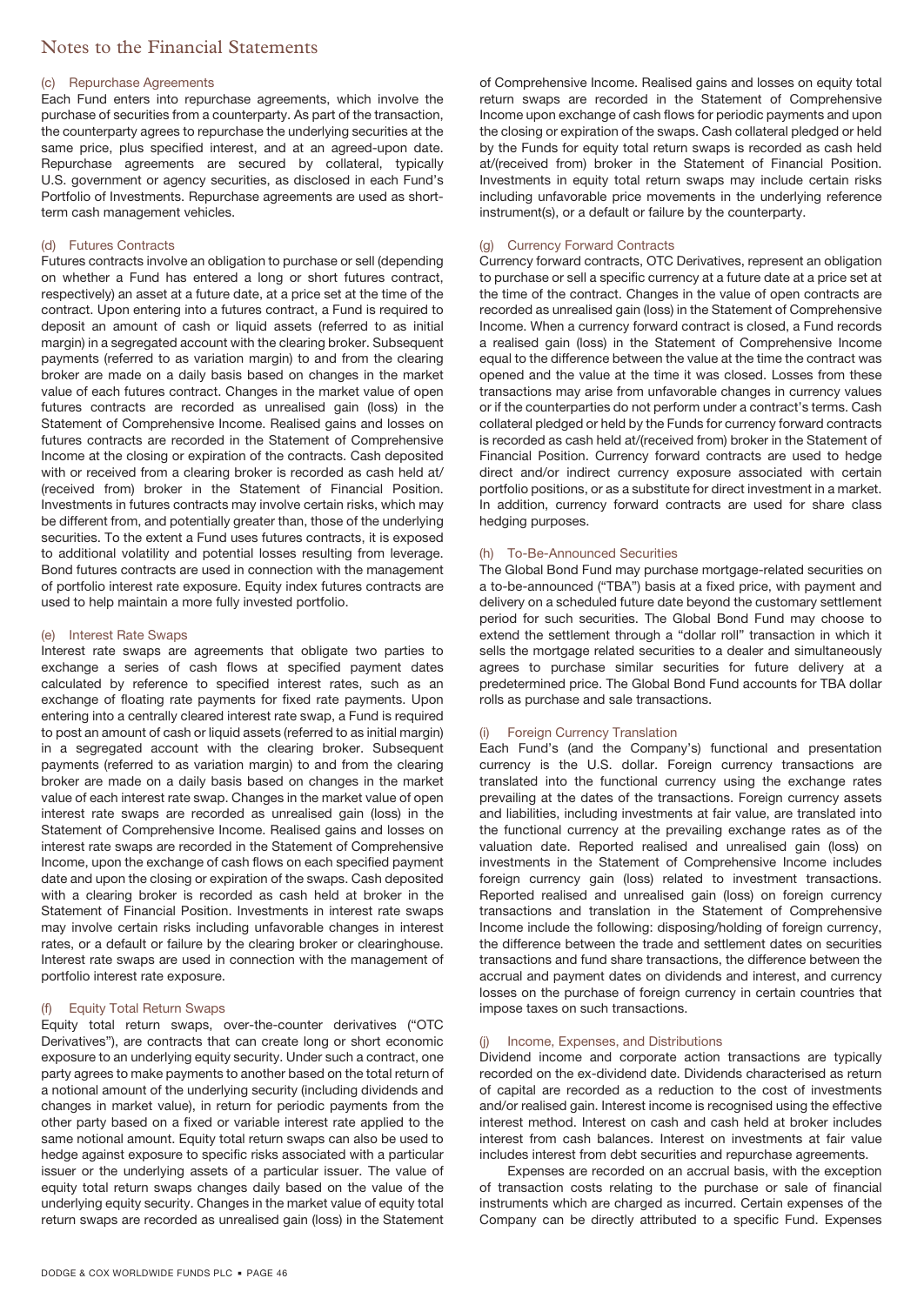which cannot be directly attributed are allocated among the Funds using methodologies determined by the nature of the expense.

Distributions from Distributing Share Classes are recorded on the ex-dividend date and reported as a finance cost in the Statement of Comprehensive Income. Details of the Company's distribution policy are set forth in Note 14.

### (k) Transaction Costs

Transaction costs are incremental costs that are directly attributable to the acquisition, issue or disposal of a financial asset or financial liability. An incremental cost is one that would not have been incurred if the entity had not acquired, issued or disposed of the financial instrument. When a financial asset or financial liability is recognised initially, the Company measures it at its fair value through profit or loss, plus costs that are directly attributable to the acquisition or issue of the financial asset or financial liability.

Transaction costs on the purchase or sale of financial assets or financial liabilities are expensed as incurred and included in net gain (loss) on investments at fair value in the Statement of Comprehensive Income. Separately identifiable transaction costs are disclosed in Note 12. Custody and subcustody transaction costs are included in depositary and administration fees in the Statement of Comprehensive Income and are not separately disclosed.

### (l) Cash and Bank Balances

Cash and bank balances are stated at face value and generally held with State Street Bank and Trust Company (United States). Bank overdrafts, if any, are classified as liabilities.

Cash held at broker includes margin cash and cash collateral posted or pledged by the Funds with respect to derivatives. Cash received from broker includes margin cash and cash collateral held by the Funds with respect to derivatives. Further information on cash held at broker and cash received from broker is set forth in Note 1(d)- (g).

### (m) Redeemable Shares

Redeemable shares can be redeemed at a shareholder's option and are classified as financial liabilities. Redeemable shares can be put back to a Fund on any Dealing Day for cash equal to a proportionate share of the net asset value of the relevant share class. The liability for redeemable shares is presented in the Statement of Financial Position as "net assets attributable to redeemable shareholders".

### (n) Hedged Share Classes

Hedged share classes, indicated by the inclusion of "(H)" in the name of the share class, seek to provide shareholders with performance returns similar to the share class denominated in a Fund's Base Currency. The Investment Manager may employ techniques, generally currency forward contracts, to minimise these share classes' exposure to changes in exchange rates between a Fund's Base Currency and the share class currency. While the Investment Manager may attempt to hedge against such currency exposure, there can be no guarantee that the value of the hedged share classes will not be affected by the value of a Fund's Base Currency relative to the share class currency. Any costs and gains or losses related to share class hedging transactions are borne by the relevant hedged share classes. The use of share class hedging strategies may substantially limit shareholders in hedged share classes from benefiting if the share class currency falls against a Fund's Base Currency. The costs of administering class-level hedging are included in other expenses in the Statement of Comprehensive Income.

### (o) Offsetting Financial Instruments

Financial assets and liabilities are offset and the net amount is reported in the Statement of Financial Position when there is a legally enforceable right to offset the recognised amounts and there is an intention to settle on a net basis or realise the asset and settle the liability simultaneously.

# **2. Critical Accounting Estimates and Judgments**

### Valuation

Valuation procedures may involve certain estimation methods and valuation models when market quotations or market-based valuations are not available or are unrepresentative. Detailed information on valuation procedures is set forth in Note 1(b)(iv).

### Functional Currency

The Directors consider the U.S. dollar the currency that most faithfully represents the economic effect of the underlying transactions, events, and conditions of each Fund. The U.S. dollar is the currency in which each Fund (and the Company) measures its performance and reports its results.

### **3. Taxation**

Under current Irish law and practice, the Company qualifies as an investment undertaking as defined in Section 739B of the Taxes Consolidation Act, 1997, as amended. Accordingly, it is not generally chargeable to Irish tax on its income or capital gains. However, Irish tax can arise on the happening of a chargeable event in the Company. A chargeable event includes any distribution payment to shareholders, any encashment, repurchase, redemption, transfer, or cancellation of shares, and the holding of shares at the end of each eight-year period beginning with the acquisition of such shares. No Irish tax will arise in respect of chargeable events in respect of a shareholder who is an Exempt Irish Resident or who is neither resident nor ordinarily resident in Ireland for tax purposes at the time of the chargeable event, provided, in each case, that an appropriate valid declaration in accordance with the provisions of the Taxes Consolidation Act, 1997 (as amended) is held by the Company.

The Funds are subject to taxes which may be imposed by certain countries in which the Funds invest. The Funds endeavor to record such taxes based on applicable tax law. Withholding taxes are incurred on certain dividends or receipts and are accrued at the time the associated dividend or interest income is recorded. Capital gains taxes are incurred upon the disposition of certain appreciated securities and accrued based on unrealised gains in those securities. The Funds file withholding tax reclaims in certain jurisdictions to recover a portion of amounts previously withheld. The Funds record a reclaim receivable based on, among other things, a jurisdiction's legal obligation to pay reclaims as well as payment history and market convention.

### **4. Exchange Rates**

The exchange rates used by the Funds for conversion to U.S. dollars, the functional currency, at 31 December were:

|                      | 31 December 2021 | 31 December 2020 |
|----------------------|------------------|------------------|
| Bangladeshi Taka     | 85.8000          | N/A              |
| Brazilian Real       | 5.5700           | 5.1942           |
| <b>British Pound</b> | 0.7388           | 0.7313           |
| Canadian Dollar      | 1.2650           | 1.2729           |
| Chilean Peso         | 852,0000         | 710.5000         |
| Chinese Renminbi     | 6.3575           | 6.5029           |
| Colombian Peso       | 4,066.0000       | 3,415.5000       |
| Egyptian Pound       | 15.7100          | N/A              |
| Euro                 | 0.8783           | 0.8186           |
| Hong Kong Dollar     | 7.7976           | 7.7525           |
| Hungarian Forint     | 324.4621         | N/A              |
| <b>Indian Rupee</b>  | 74.3357          | 73.0675          |
| Indonesian Rupiah    | 14,252.5000      | 14,050.0000      |
| Japanese Yen         | 115.0300         | 103.2550         |
| Kenyan Shilling      | 113.1500         | N/A              |
| Kuwaiti Dinar        | 0.3024           | N/A              |
| Malaysian Ringgit    | 4.1660           | 4.0225           |
| <b>Mexican Peso</b>  | 20.4755          | 19.8995          |
| New Taiwan Dollar    | 27.6670          | N/A              |
| Norwegian Krone      | 8.8066           | 8.5743           |
| Pakistani Rupee      | 176.5000         | N/A              |
| Peruvian Sol         | 3.9915           | N/A              |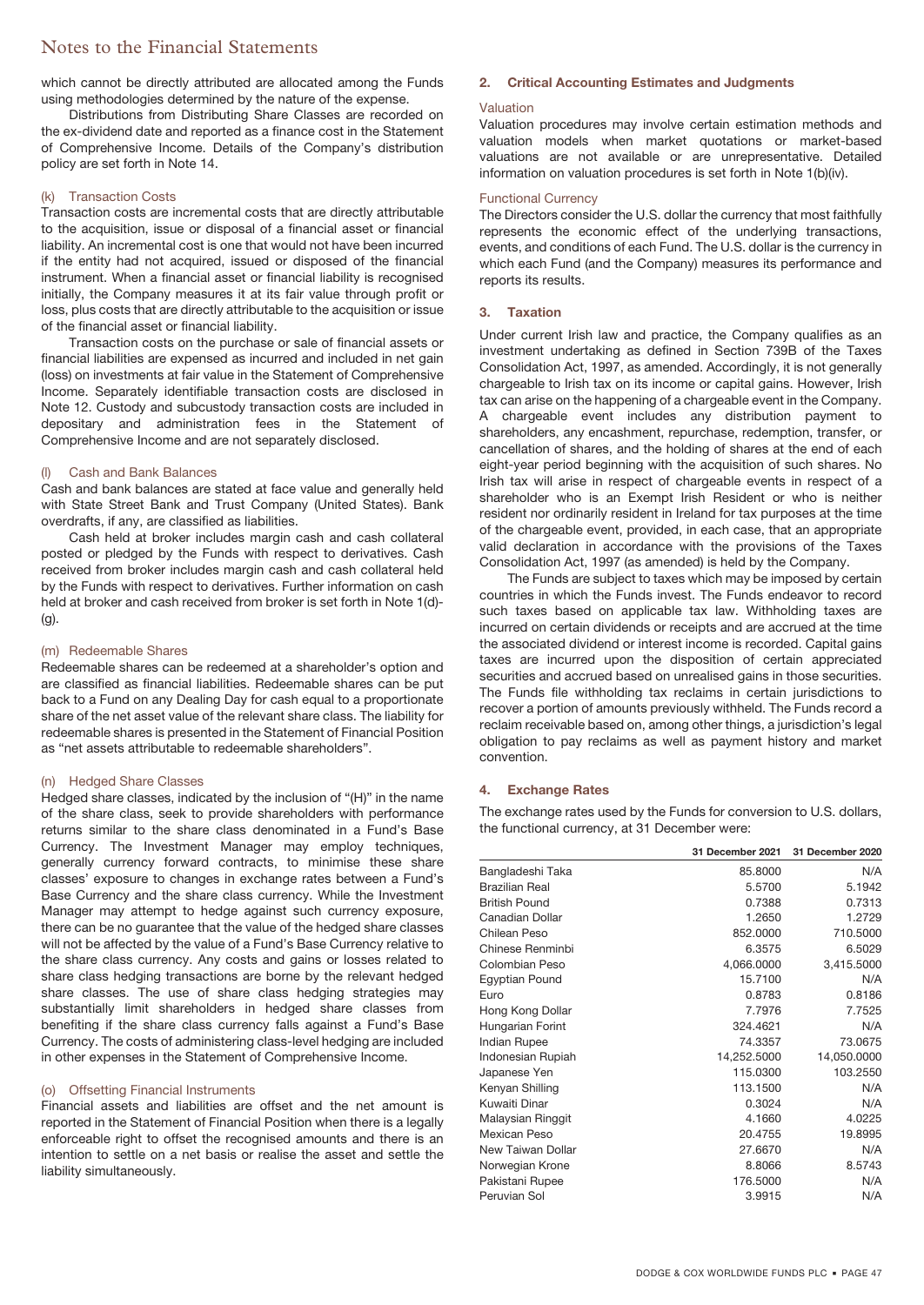|                             | 31 December 2021 | 31 December 2020 |
|-----------------------------|------------------|------------------|
| <b>Philippine Peso</b>      | 50.9925          | N/A              |
| Polish Zloty                | 4.0292           | 3.7357           |
| Qatari Riyal                | 3.6418           | N/A              |
| Romanian Leu                | 4.3468           | N/A              |
| Russian Ruble               | 75.0888          | 73.9463          |
| Saudi Riyal                 | 3.7544           | N/A              |
| South African Rand          | 15.9350          | 14.6950          |
| South Korean Won            | 1,188.7500       | 1,086.3000       |
| Swedish Krona               | 9.0362           | 8.2276           |
| Swiss Franc                 | 0.9112           | 0.8853           |
| Thai Baht                   | 33.4050          | 29.9600          |
| Turkish Lira                | 13.2290          | N/A              |
| United Arab Emirates Dirham | 3.6731           | N/A              |
| Vietnamese Dong             | 22.790.0000      | N/A              |

### **5. Share Capital**

### Redeemable Shares

The Directors are empowered to issue up to 500 billion shares of no par value in the Company at the net asset value per share on such terms as they see fit.

Each of the shares entitles the holder to participate equally on a pro rata basis in the net assets and dividends of a Fund attributable to such shares and to attend and vote at meetings of the Company and of the Fund represented by those shares except in cases where a dividend is declared prior to the holder's subscription into a Fund. No class of shares confers on the holder thereof any preferential or preemptive rights or any rights to participate in the profits and dividends of any other class of shares or any voting rights in relation to matters relating solely to any other class of shares.

The share capital of the Company is at all times equal to the net asset value of the Company. Net assets attributable to redeemable shareholders represent a liability carried at the redemption amounts that would be payable at the date of the Statement of Financial Position if the shareholders exercised the right to redeem the shares in a Fund. Net assets attributable to redeemable shareholders were as follows:

|                               |                        | 31 December 2021     |                        | 31 December 2020     | 31 December 2019       |                      |  |
|-------------------------------|------------------------|----------------------|------------------------|----------------------|------------------------|----------------------|--|
|                               | <b>Net Asset Value</b> | <b>NAV per Share</b> | <b>Net Asset Value</b> | <b>NAV per Share</b> | <b>Net Asset Value</b> | <b>NAV per Share</b> |  |
| <b>Global Stock Fund</b>      |                        |                      |                        |                      |                        |                      |  |
| <b>USD Accumulating Class</b> | \$2,113,704,052        | \$30.00              | \$897,187,668          | \$24.97              | \$1,110,791,945        | \$23.66              |  |
| <b>USD Distributing Class</b> | \$53,706,615           | \$13.00              | \$35,673,767           | \$10.92              |                        |                      |  |
| <b>GBP Accumulating Class</b> | £2,254,752,733         | £36.46               | £1,942,330,404         | £30.04               | £2,131,625,422         | £29.39               |  |
| <b>GBP Distributing Class</b> | £73,335,795            | £24.82               | £123,183,017           | £20.68               | £257,598,937           | £20.46               |  |
| GBP Distributing Class (H)    | £4,546,502             | £14.35               | £2,287,741             | £12.12               | £259,648               | £11.88               |  |
| <b>EUR Accumulating Class</b> | €740,193,922           | €39.58               | €454,770,393           | €30.70               | €441,190,659           | €31.68               |  |
| <b>CAD Accumulating Class</b> | C\$107,664,603         | C\$35.81             | C\$90,235,688          | C\$30.00             | C\$87,307,402          | C\$29.00             |  |
| U.S. Stock Fund               |                        |                      |                        |                      |                        |                      |  |
| <b>USD Accumulating Class</b> | \$944,254,267          | \$40.57              | \$581,581,353          | \$30.90              | \$899,033,091          | \$29.24              |  |
| <b>USD Distributing Class</b> | \$46,098,987           | \$15.40              | \$3,839,787            | \$11.79              |                        |                      |  |
| <b>GBP Accumulating Class</b> | £875,023,814           | £46.62               | £646,881,758           | £35.15               | £806,181,942           | £34.35               |  |
| <b>GBP Distributing Class</b> | £667,736,448           | £28.13               | £412,945,559           | £21.35               | £803,996,019           | £21.15               |  |
| GBP Distributing Class (H)    | £46,483,767            | £16.53               | £35,240,617            | £12.76               | £22,111,695            | £12.56               |  |
| <b>EUR Accumulating Class</b> | €131,196,548           | €46.21               | €39,255,426            | €32.80               | €34,059,615            | €33.81               |  |
| Emerging Markets Stock Fund   |                        |                      |                        |                      |                        |                      |  |
| <b>USD Accumulating Class</b> | \$8,714,935            | \$9.06               |                        |                      |                        |                      |  |
| <b>GBP Accumulating Class</b> | £3,406,307             | £9.46                |                        |                      |                        |                      |  |
| <b>GBP Distributing Class</b> | £3,406,286             | £9.35                |                        |                      |                        |                      |  |
| <b>EUR Accumulating Class</b> | €4,010,403             | €9.66                |                        |                      |                        |                      |  |
| <b>Global Bond Fund</b>       |                        |                      |                        |                      |                        |                      |  |
| <b>USD Accumulating Class</b> | \$73,458,902           | \$13.13              | \$67,565,035           | \$13.22              | \$55,728,033           | \$11.90              |  |
| <b>GBP Distributing Class</b> | £19,133,936            | £12.42               | £8,782,597             | £12.74               | £4,494,043             | £12.26               |  |
| GBP Distributing Class (H)    | £369,950,101           | £9.21                | £314,155,642           | £9.59                | £236,278,465           | £9.09                |  |
| <b>EUR Accumulating Class</b> | €7,817,073             | €15.98               | €5,748,633             | €15.00               | €3,568,557             | €14.71               |  |
| EUR Accumulating Class (H)    | €20,583,570            | €11.56               | €19,569,354            | €11.74               | €1,553,467             | €10.78               |  |
| <b>EUR Distributing Class</b> | €4,900,264             | €12.07               | €3,221,623             | €11.68               | €1,681,092             | €11.86               |  |
| EUR Distributing Class (H)    | €1,681,862             | €8.67                | €1,729,181             | €9.10                | €1,553,654             | €8.66                |  |
| CHF Distributing Class (H)    | CHF1,899,268           | CHF9.71              |                        |                      |                        |                      |  |

\* Emerging Markets Stock Fund commenced operations on 11 May 2021.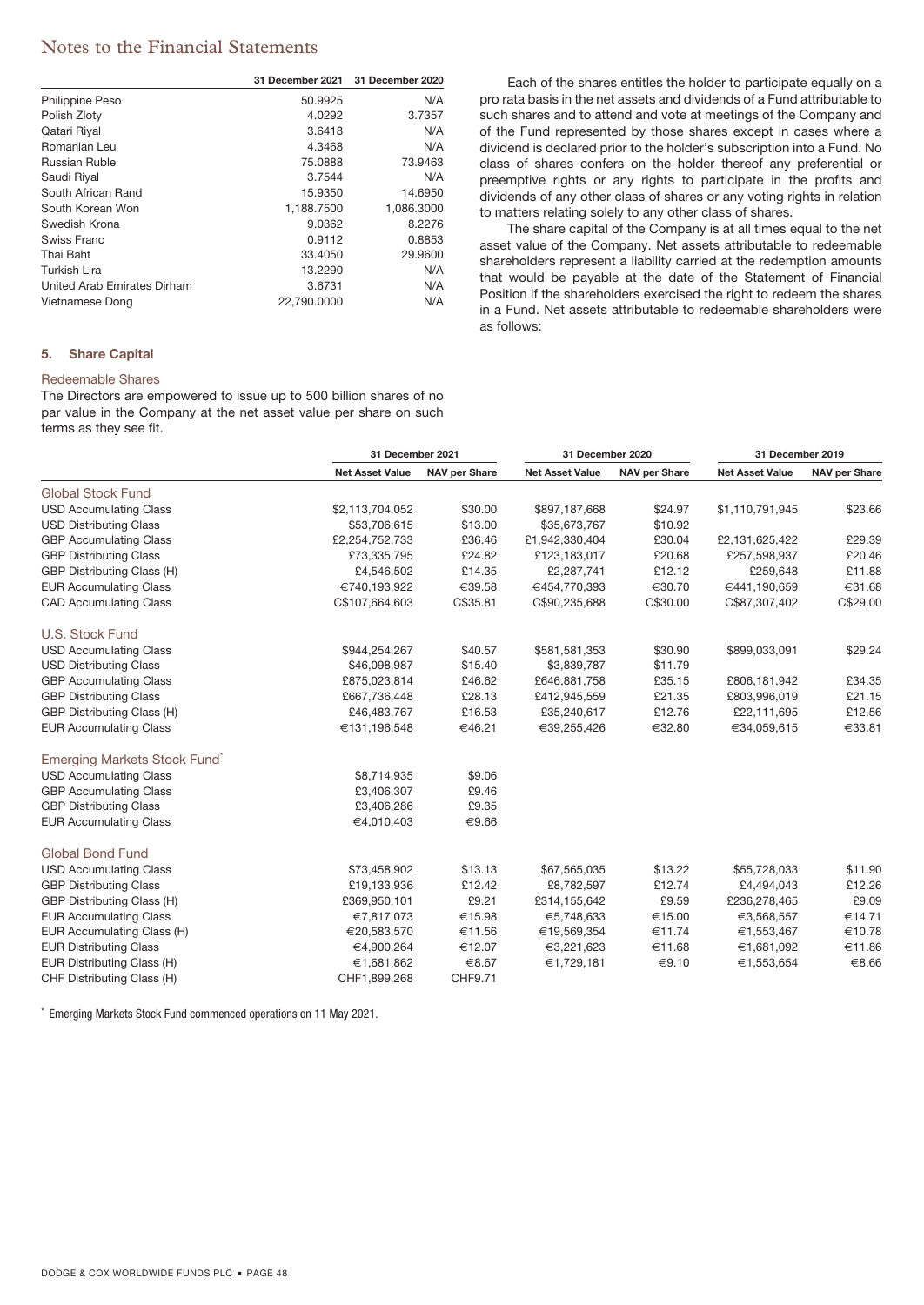The movements in the number of shares during the years ended 31 December 2021 and 31 December 2020 were as follows:

|                               | <b>Balance</b> at | <b>Shares</b> | <b>Shares</b>  | <b>Balance at</b> |
|-------------------------------|-------------------|---------------|----------------|-------------------|
|                               | 31 December 2020  | <b>Issued</b> | Redeemed       | 31 December 2021  |
| <b>Global Stock Fund</b>      |                   |               |                |                   |
| <b>USD Accumulating Class</b> | 35,929,417        | 43,749,886    | (9,224,820)    | 70,454,483        |
| <b>USD Distributing Class</b> | 3,267,220         | 3,962,529     | (3,097,409)    | 4,132,340         |
| <b>GBP Accumulating Class</b> | 64,660,628        | 3,489,669     | (6,316,939)    | 61,833,358        |
| <b>GBP Distributing Class</b> | 5,955,844         | 794,885       | (3,796,156)    | 2,954,573         |
| GBP Distributing Class (H)    | 188,685           | 175,880       | (47, 634)      | 316,931           |
| <b>EUR Accumulating Class</b> | 14,815,019        | 7,349,942     | (3,462,242)    | 18,702,719        |
| <b>CAD Accumulating Class</b> | 3,008,311         | 19,988        | (22, 167)      | 3,006,132         |
| U.S. Stock Fund               |                   |               |                |                   |
| <b>USD Accumulating Class</b> | 18,821,811        | 12,122,051    | (7,667,025)    | 23,276,837        |
| <b>USD Distributing Class</b> | 325,808           | 3,181,407     | (513, 369)     | 2,993,846         |
| <b>GBP Accumulating Class</b> | 18,403,904        | 10,672,166    | (10, 307, 432) | 18,768,638        |
| <b>GBP Distributing Class</b> | 19,338,821        | 12,278,920    | (7,882,001)    | 23,735,740        |
| GBP Distributing Class (H)    | 2,762,280         | 748,043       | (697, 716)     | 2,812,607         |
| <b>EUR Accumulating Class</b> | 1,196,812         | 2,835,519     | (1, 192, 966)  | 2,839,365         |
| Emerging Markets Stock Fund"  |                   |               |                |                   |
| <b>USD Accumulating Class</b> |                   | 962,429       |                | 962,429           |
| <b>GBP Accumulating Class</b> |                   | 360,000       |                | 360,000           |
| <b>GBP Distributing Class</b> |                   | 364,180       |                | 364,180           |
| <b>EUR Accumulating Class</b> |                   | 415,000       |                | 415,000           |
| <b>Global Bond Fund</b>       |                   |               |                |                   |
| <b>USD Accumulating Class</b> | 5,111,749         | 809,395       | (325,071)      | 5,596,073         |
| <b>GBP Distributing Class</b> | 689,574           | 1,151,744     | (300, 320)     | 1,540,998         |
| GBP Distributing Class (H)    | 32,753,069        | 12,097,117    | (4,669,116)    | 40,181,070        |
| <b>EUR Accumulating Class</b> | 383,315           | 242,908       | (137, 124)     | 489,099           |
| EUR Accumulating Class (H)    | 1,666,455         | 301,074       | (186, 840)     | 1,780,689         |
| <b>EUR Distributing Class</b> | 275,885           | 178,924       | (48, 861)      | 405,948           |
| EUR Distributing Class (H)    | 190,073           | 6,108         | (2,226)        | 193,955           |
| CHF Distributing Class (H)    |                   | 195,675       |                | 195,675           |

\* Includes reinvestments of distributions to redeemable shareholders<br>\*\* Emerging Markets Stock Fund commenced operations on 11 May 2021.

|                               | <b>Balance at</b><br>31 December 2019 | <b>Shares</b><br>Issued <sup>*</sup> | <b>Shares</b><br>Redeemed | <b>Balance</b> at<br>31 December 2020 |
|-------------------------------|---------------------------------------|--------------------------------------|---------------------------|---------------------------------------|
| <b>Global Stock Fund</b>      |                                       |                                      |                           |                                       |
| <b>USD Accumulating Class</b> | 46,947,993                            | 13,378,222                           | (24, 396, 798)            | 35,929,417                            |
| <b>USD Distributing Class</b> |                                       | 3,490,012                            | (222, 792)                | 3,267,220                             |
| <b>GBP Accumulating Class</b> | 72,538,653                            | 4,237,420                            | (12, 115, 445)            | 64,660,628                            |
| <b>GBP Distributing Class</b> | 12,590,887                            | 1,290,017                            | (7,925,060)               | 5,955,844                             |
| GBP Distributing Class (H)    | 21,863                                | 292,982                              | (126, 160)                | 188,685                               |
| <b>EUR Accumulating Class</b> | 13,927,014                            | 5,588,840                            | (4,700,835)               | 14,815,019                            |
| <b>CAD Accumulating Class</b> | 3,011,020                             | 25,954                               | (28, 663)                 | 3,008,311                             |
| U.S. Stock Fund               |                                       |                                      |                           |                                       |
| <b>USD Accumulating Class</b> | 30,742,937                            | 8,977,391                            | (20,898,517)              | 18,821,811                            |
| <b>USD Distributing Class</b> |                                       | 2,285,946                            | (1,960,138)               | 325,808                               |
| <b>GBP Accumulating Class</b> | 23,473,015                            | 9,541,921                            | (14,611,032)              | 18,403,904                            |
| <b>GBP Distributing Class</b> | 38,015,567                            | 9,151,762                            | (27,828,508)              | 19,338,821                            |
| GBP Distributing Class (H)    | 1,760,090                             | 2,741,222                            | (1,739,032)               | 2,762,280                             |
| <b>EUR Accumulating Class</b> | 1,007,369                             | 1,072,639                            | (883, 196)                | 1,196,812                             |
| <b>Global Bond Fund</b>       |                                       |                                      |                           |                                       |
| <b>USD Accumulating Class</b> | 4,681,541                             | 1,226,214                            | (796,006)                 | 5,111,749                             |
| <b>GBP Distributing Class</b> | 366,666                               | 471,116                              | (148, 208)                | 689,574                               |
| GBP Distributing Class (H)    | 25,997,751                            | 6,784,914                            | (29, 596)                 | 32,753,069                            |
| <b>EUR Accumulating Class</b> | 242,566                               | 208,913                              | (68, 164)                 | 383,315                               |
| EUR Accumulating Class (H)    | 144,160                               | 2,065,588                            | (543, 293)                | 1,666,455                             |
| <b>EUR Distributing Class</b> | 141,718                               | 152,482                              | (18, 315)                 | 275,885                               |
| EUR Distributing Class (H)    | 179,411                               | 18,057                               | (7, 395)                  | 190,073                               |

\* Includes reinvestments of distributions to redeemable shareholders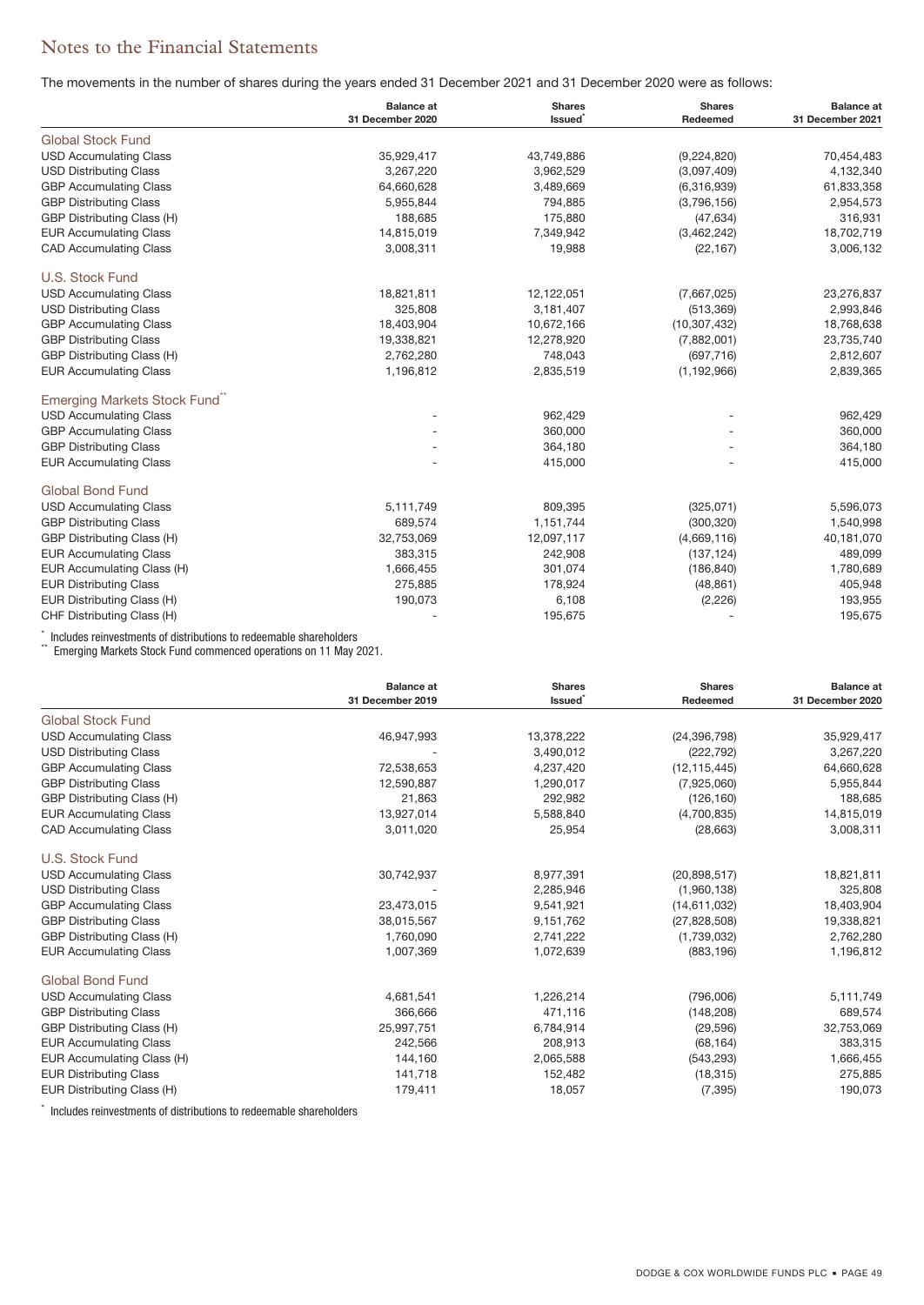The U.S. dollar equivalent amounts associated with the above share movements during the years ended 31 December 2021 and 31 December 2020 were as follows:

|                               | Year ended<br>31 December 2021 |                 | Year ended<br>31 December 2020 |                    |
|-------------------------------|--------------------------------|-----------------|--------------------------------|--------------------|
|                               | Subscriptions*                 | Redemptions     | Subscriptions*                 | <b>Redemptions</b> |
| <b>Global Stock Fund</b>      |                                |                 |                                |                    |
| <b>USD Accumulating Class</b> | \$1,296,005,856                | \$(271,009,107) | \$293,063,782                  | \$(480,597,795)    |
| <b>USD Distributing Class</b> | 48,901,976                     | (38,910,609)    | 35,925,695                     | (2,409,068)        |
| <b>GBP Accumulating Class</b> | 165,091,440                    | (294, 936, 839) | 124,556,189                    | (413, 149, 038)    |
| <b>GBP Distributing Class</b> | 26,012,749                     | (123, 118, 622) | 29,398,738                     | (186, 771, 038)    |
| GBP Distributing Class (H)    | 3,429,852                      | (894, 991)      | 3,330,895                      | (1,506,997)        |
| <b>EUR Accumulating Class</b> | 314,385,790                    | (152, 661, 038) | 184,652,637                    | (149, 934, 143)    |
| <b>CAD Accumulating Class</b> | 560,821                        | (572,063)       | 443,650                        | (582, 803)         |
| U.S. Stock Fund               |                                |                 |                                |                    |
| <b>USD Accumulating Class</b> | 445,420,231                    | (289, 552, 496) | 242,503,837                    | (511, 874, 560)    |
| <b>USD Distributing Class</b> | 45,452,645                     | (7,603,686)     | 19,629,902                     | (22, 714, 675)     |
| <b>GBP Accumulating Class</b> | 629,554,907                    | (602, 589, 164) | 378,456,601                    | (565, 459, 652)    |
| <b>GBP Distributing Class</b> | 439,927,453                    | (264, 135, 805) | 223,740,462                    | (761, 432, 900)    |
| GBP Distributing Class (H)    | 16,000,222                     | (14,789,816)    | 33,763,706                     | (21, 684, 479)     |
| <b>EUR Accumulating Class</b> | 136,647,088                    | (58, 646, 676)  | 38,651,788                     | (30, 493, 279)     |
| Emerging Markets Stock Fund"  |                                |                 |                                |                    |
| <b>USD Accumulating Class</b> | 9,500,000                      |                 |                                |                    |
| <b>GBP Accumulating Class</b> | 5,091,477                      |                 |                                |                    |
| <b>GBP Distributing Class</b> | 5,145,165                      |                 |                                |                    |
| <b>EUR Accumulating Class</b> | 5,042,043                      |                 |                                |                    |
| <b>Global Bond Fund</b>       |                                |                 |                                |                    |
| <b>USD Accumulating Class</b> | 10,667,472                     | (4,261,903)     | 15,145,361                     | (9,087,390)        |
| <b>GBP Distributing Class</b> | 19,771,187                     | (5, 145, 017)   | 7,862,586                      | (2,377,958)        |
| GBP Distributing Class (H)    | 154,821,291                    | (60, 530, 519)  | 76,701,348                     | (362, 865)         |
| <b>EUR Accumulating Class</b> | 4,413,809                      | (2,502,219)     | 3,522,716                      | (1, 131, 771)      |
| EUR Accumulating Class (H)    | 4,152,937                      | (2,557,589)     | 24,946,945                     | (7,096,663)        |
| <b>EUR Distributing Class</b> | 2,493,980                      | (689, 268)      | 2,061,818                      | (226, 897)         |
| EUR Distributing Class (H)    | 62,490                         | (23, 400)       | 178,554                        | (76, 961)          |
| CHF Distributing Class (H)    | 2,115,361                      |                 |                                |                    |

Includes reinvestments of distributions to redeemable shareholders

\*\* Emerging Markets Stock Fund commenced operations on 11 May 2021.

### Subscriber Shares

The subscriber share capital of the Company is €2 divided into 2 subscriber shares of no par value. The subscriber shares do not participate in the assets of any Fund nor do they form part of the net asset value of the Company. Holders of subscriber shares are not entitled to dividends or any surplus of assets over liabilities upon the winding-up of the Company. They are disclosed in the financial statements by way of this note only.

### **6. Soft Commission Arrangements**

The Investment Manager's objective in selecting broker-dealers and effecting portfolio transactions in securities is to seek best execution. The Investment Manager may receive research and brokerage services from broker-dealers with which it effects transactions. The research services received may be produced by the broker-dealer effecting the trade ("proprietary research"), or by a third party that is not involved in effecting the trade ("third party research"). The receipt of broker-dealer or third party research and information and related services permits the Investment Manager to supplement its own research and analysis and provides access to the views and information of individuals and the research staffs of other firms. The Investment Manager believes that the research and brokerage services provided by broker-dealers and their ability to achieve quality execution are important for, and assist the Investment Manager in fulfilling its overall responsibilities to, its clients, including the Company.

#### **7. Cross Liability**

The Company is an umbrella fund with segregated liability between sub-funds, and under Irish law the Company generally will not be liable as a whole to third parties and there generally will not be the potential for cross liability between the Funds. Notwithstanding the foregoing, there can be no assurance that, should an action be brought against the Company in the courts of another jurisdiction, the segregated nature of the Funds would necessarily be upheld. In addition, whether or not there is a cross-liability between Funds, proceedings involving a Fund could involve the Company as a whole, which could potentially affect the operations of all Funds.

### **8. Efficient Portfolio Management**

The Funds may employ investment techniques and instruments for efficient portfolio management purposes, subject to the conditions and within the limits laid down by the Central Bank and the Prospectus. Such investment techniques and instruments are used when the Investment Manager considers them to be economically appropriate in order to seek to reduce risk, reduce costs, or generate additional capital or income for the Funds with an appropriate level of risk. The Funds enter into repurchase agreements for efficient portfolio management purposes. During the year ended 31 December 2021, the Global Stock Fund, U.S. Stock Fund, Emerging Markets Stock Fund, and Global Bond Fund did not earn interest income arising from repurchase agreements (31 December 2020: \$221,099, \$144,555, n/a, and \$27,776, respectively). Transaction costs are embedded in the price of the instruments and are not separately identifiable.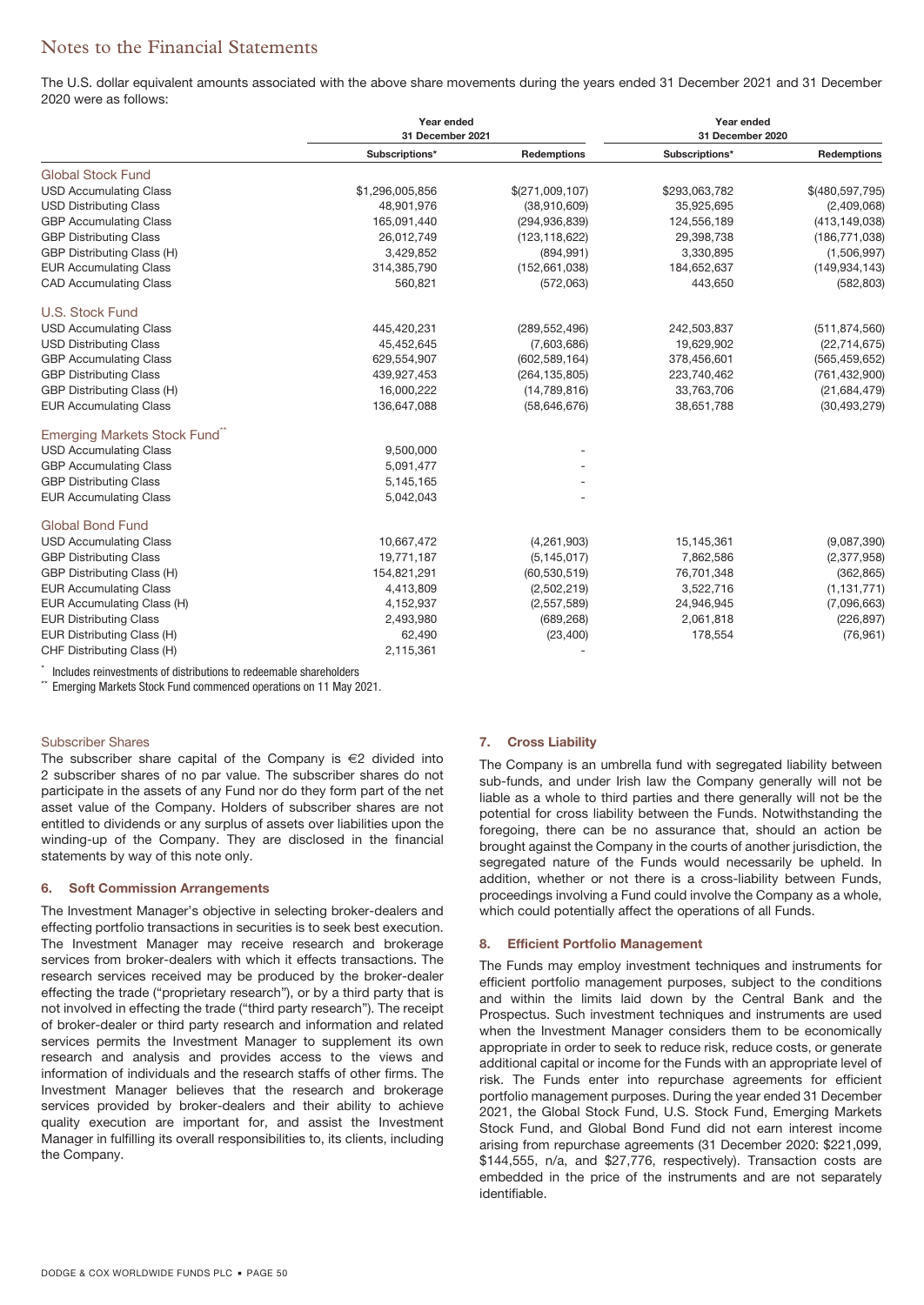#### **9. Transactions with Related Parties**

### Manager

With effect from 1 October 2021, KBA Consulting Management Limited has been appointed to act as manager of the Company. The Manager is entitled to receive out of the assets of the Funds an annual fee which will not exceed 0.005% of the net asset value of the Funds (plus any applicable taxes), subject to a minimum annual fee of €60,000 for the initial Fund and €20,000 for each additional Fund. The fee is accrued daily and paid monthly in arrears. The Manager is also entitled to be reimbursed its reasonable and vouched out-ofpocket costs and expenses incurred in the proper performance of its duties.

At 31 December 2021, the Funds had payables to the Manager for accrued management fees, which are included in other accrued expenses in the Statement of Financial Position.

### Investment Manager

Dodge & Cox has been appointed by the Manager to act as investment manager in respect of the Company and the Funds. The Company, on behalf of and out of the assets of each Fund, pays investment management fees, which are accrued daily and paid monthly in arrears at the annual rates set out below:

| <b>Fund</b>                        | % of average daily net asset value<br>of each class of each Fund |
|------------------------------------|------------------------------------------------------------------|
| Global Stock Fund                  | $0.60\%$                                                         |
| U.S. Stock Fund                    | $0.60\%$                                                         |
| <b>Emerging Markets Stock Fund</b> | $0.60\%$                                                         |
| Global Bond Fund                   | $0.50\%$                                                         |

At 31 December 2021, the Funds had payables to the Investment Manager for accrued investment management fees, which are reflected as investment management fee payable in the Statement of Financial Position.

During the year ended 31 December 2021, the Investment Manager voluntarily agreed to limit aggregate annual ordinary expenses of the Funds to the rates set out below:

| <b>Fund</b>                 | % of average daily net asset value<br>of each class of each Fund |
|-----------------------------|------------------------------------------------------------------|
| Global Stock Fund           | 0.63%                                                            |
| U.S. Stock Fund             | 0.63%                                                            |
| Emerging Markets Stock Fund | 0.70%                                                            |
| Global Bond Fund            | 0.45%                                                            |

As a result, during the year ended 31 December 2021, the Investment Manager reimbursed expenses to the Funds in the amounts disclosed in the Statement of Comprehensive Income. At 31 December 2021, the Funds had receivables from the Investment Manager for reimbursed expenses, which are reflected as receivable from the Investment Manager in the Statement of Financial Position.

At 31 December 2021, the Investment Manager owned 78% (31 December 2020: n/a) of the outstanding shares of the Emerging Markets Stock Fund and 7% (31 December 2020: 8%) of the outstanding shares of the Global Bond Fund.

#### **Directors**

The Constitution provides that the Directors shall be entitled to a fee by way of remuneration for their services at a rate to be determined from time to time by the Directors. It is expected that the aggregate amount of Directors' remuneration in any one year shall not exceed €130,000. In addition, all of the Directors are entitled to be reimbursed out of the assets of each Fund for their reasonable outof-pocket expenses incurred in discharging their duties as Directors.

The Company pays each non-affiliated Director an annual fee in consideration of agreeing to act as a director of the Company. The amounts earned by the non-affiliated Directors are reflected as directors' fees in the Statement of Comprehensive Income, of which \$0 (31 December 2020: \$0) was outstanding at 31 December 2021. The Directors affiliated with the Investment Manager do not receive Directors' fees.

Diana Strandberg resigned as a director of the Company with effect from 8 September 2021. At 8 September 2021, Diana Strandberg held 500,000 (31 December 2020: 500,000) USD Accumulating Class Shares in the Global Stock Fund and 309,587 (31 December 2020: 309,587) USD Accumulating Class Shares in the U.S. Stock Fund.

### **10. Significant Agreements**

#### Auditors' Remuneration

For the year ended 31 December 2021, remuneration for all work carried out for the Company by the statutory audit firm in relation to the audit of the Company's financial statements amounted to \$124,770 (2020: \$99,004), including out-of-pocket expenses. For the same period, remuneration for all non-audit work carried out for the Company by the statutory audit firm amounted to \$76,798 (2020: \$69,779). There were no other fees paid/payable to the statutory audit firm.

#### **11. Line of Credit**

The Company has a committed credit facility ("Line of Credit") with State Street Bank and Trust Company, to be utilised on a temporary basis in order to fund shareholder redemptions or for other short-term liquidity purposes. The maximum amount available on the Line of Credit is \$45,000,000, and the amount utilised by a Fund may not exceed 10% of the Fund's net assets. Each Fund pays an annual commitment fee on its pro-rata portion of the Line of Credit, which is included in other expenses in the Statement of Comprehensive Income. Interest on borrowings is charged at the prevailing rate. There were no borrowings on the Line of Credit during the year ended 31 December 2021 or 31 December 2020.

### **12. Transaction Costs**

In order to achieve its investment objective, a Fund incurs transaction costs in relation to trading activity on its portfolio. These costs may include broker commissions, settlement fees, stamp duties, and financial transaction taxes. During the year ended 31 December 2021, the Global Stock Fund, U.S. Stock Fund, Emerging Markets Stock Fund, and Global Bond Fund incurred separately identifiable transaction costs in the amounts of \$3,025,838 (2020: \$2,225,863), \$184,175 (2020: \$538,063), \$51,933 (2020: n/a), and \$8,367 (2020: \$10,633), respectively. For some financial instruments, such as debt securities, repurchase agreements, and currency forward contracts, transaction costs are embedded in the price of the instruments and are not separately identifiable.

#### **13. Risk Management Policies and Procedures**

In accordance with IFRS 7, the following is a description of how the Company manages risks associated with the use of financial instruments.

#### Policies and Procedures

The Board of Directors has put in place a risk management policy that outlines the identified areas of risks and the parties responsible for monitoring those risks. As the Company operates on a delegation model, the Directors place reliance upon the risk functions within the Manager as well as the Investment Manager's Risk Management Committee.

The Manager is responsible for ensuring that each Fund is managed within the guidelines set out by the Directors, each Fund's investment objective, and the provisions of the Prospectus. The Manager has overall responsibility for documenting the level of risk incurred by the Funds against its risk profile. In managing day-to-day risk, the Manager places certain reliance on the Investment Manager and its Risk Management Committee in respect of the Funds. On a quarterly basis, and more frequently as required, the Directors receive reports and presentations from the Manager and the Investment Manager detailing each Fund's risk profile and investment performance.

The main risks arising from the Company's use of financial instruments are market risk, liquidity risk, and credit risk. These risks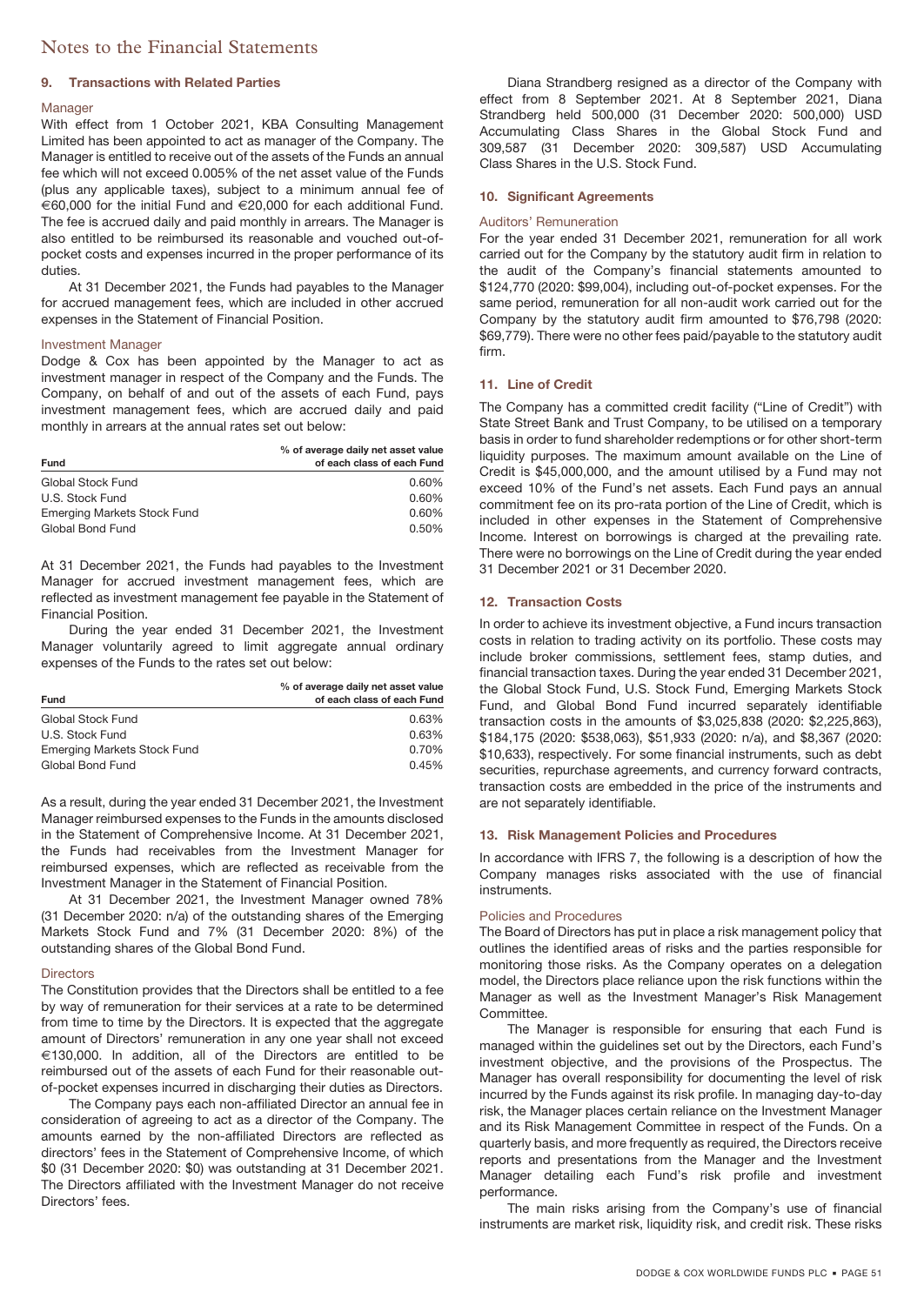are discussed in the following notes and qualitative and quantitative analyses are provided where relevant. Other risk considerations are set forth in the Prospectus.

### Global Exposure

Under the UCITS Regulations, the Investment Manager is required to employ a risk management process which enables it to accurately monitor and manage the global exposure of the Funds to financial derivative instruments ("FDI") (which are a subset of the financial instruments in which the Funds invest). The Investment Manager uses the commitment approach to measure the global exposure of the Funds. The commitment approach is a methodology that aggregates the underlying market or notional values of FDI. In accordance with the UCITS Regulations, global exposure of a Fund to FDI must not exceed 100% of a Fund's net asset value.

### Market Risk

Market risk is the risk that the fair value or future cash flows of a Fund's financial instruments will decline due to changes in market prices, and includes price risk, currency risk, and interest rate risk. The Investment Manager's strategy for managing market risk is driven by the investment objectives and policies of the Funds.

#### (i) Price Risk

Price risk is the risk that the fair value or future cash flows of a Fund's financial instruments will decline due to changes in market prices (other than those arising from currency risk or interest rate risk), whether those changes are caused by factors specific to the individual financial instruments or their issuers or by factors affecting all similar financial instruments traded in the market. The Funds are exposed to price risk arising from their investments in financial instruments.

The Investment Manager's risk management efforts are focused on mitigating the risk of a permanent loss of capital, rather than trying to mitigate the impact of shorter-term price movements. Indeed, short-term volatility can provide the opportunity to purchase or sell a security at attractive valuations. The Investment Manager attempts to mitigate the risk of a permanent loss of capital at both the individual security level and the portfolio level. At the individual security level, the Investment Manager follows a disciplined approach to security selection, involving:

**a strict price discipline.** The Investment Manager seeks to

invest in companies with valuations that do not fully reflect prospects for the company and where our analysis suggests the possibility of more positive developments.

- **independent research.** Each security is selected based on extensive bottom-up research and fundamental analysis.
- **long-term investment horizon.** Investments are selected based on their return potential over a three- to five-year time horizon. A longer time horizon focuses the research process on the investment's underlying fundamentals.
- **collective judgment.** Each Fund is managed by an investment committee which makes investment decisions after a thorough review process. A group decision-making process allows for the discussion, evaluation, and vetting of a broad set of issues and ideas, and reduces the reliance on any one person.
- **ongoing review.** Fund holdings are reviewed on an ongoing basis. Individual security positions are discussed weekly at investment committee meetings. An investment committee may decide to gradually increase or decrease positions based on new information or price changes.

At the portfolio level, the Investment Manager mitigates risk through diversification by investing in a portfolio of securities across various industry sectors and/or regions. The Investment Manager monitors compliance with investment restrictions, including restrictions on investment concentrations, as set forth in the Prospectus. Individual security and sector concentrations are disclosed in each Fund's Portfolio of Investments.

The Funds are actively managed using a bottom-up approach to security selection and do not intend to closely track a benchmark. However, the Investment Manager periodically reviews each Fund's performance, characteristics, and sector and/or regional diversification relative to its relevant benchmark index (the "Index"), and reports such information to the Manager and the Directors. The regional diversification of each Fund compared to the Index was as follows:

| <b>Global Stock Fund</b>           | 31 December 2021         |                         | 31 December 2020         |                         |  |
|------------------------------------|--------------------------|-------------------------|--------------------------|-------------------------|--|
| <b>Region Diversification* (%)</b> | <b>Global Stock Fund</b> | <b>MSCI World Index</b> | <b>Global Stock Fund</b> | <b>MSCI World Index</b> |  |
| <b>United States</b>               | 44.9                     | 69.0                    | 46.0                     | 66.1                    |  |
| Europe (excluding United Kingdom)  | 22.2                     | 14.1                    | 20.2                     | 14.9                    |  |
| Asia Pacific (excluding Japan)     | 9.5                      | 3.1                     | 8.3                      | 3.6                     |  |
| United Kingdom                     | 8.9                      | 4.1                     | 9.5                      | 4.3                     |  |
| Canada                             | 4.3                      | 3.3                     | 3.5                      | 3.1                     |  |
| Latin America                      | 3.5                      | 0.0                     | 4.0                      | 0.0                     |  |
| Japan                              | 3.4                      | 6.2                     | 3.7                      | 7.8                     |  |
| Africa                             | 0.4                      | 0.0                     | 1.1                      | 0.0                     |  |
| <b>Middle East</b>                 | 0.0                      | 0.2                     | 0.0                      | 0.2                     |  |

| U.S. Stock Fund                |                        | 31 December 2021         |                        | 31 December 2020         |
|--------------------------------|------------------------|--------------------------|------------------------|--------------------------|
| Non-U.S. Securities (%)        | <b>U.S. Stock Fund</b> | <b>S&amp;P 500 Index</b> | <b>U.S. Stock Fund</b> | <b>S&amp;P 500 Index</b> |
| Non-U.S. securities not in the |                        |                          |                        |                          |
| S&P 500 Index                  | 4.7                    | 0.0                      | 4.0                    | 0.0                      |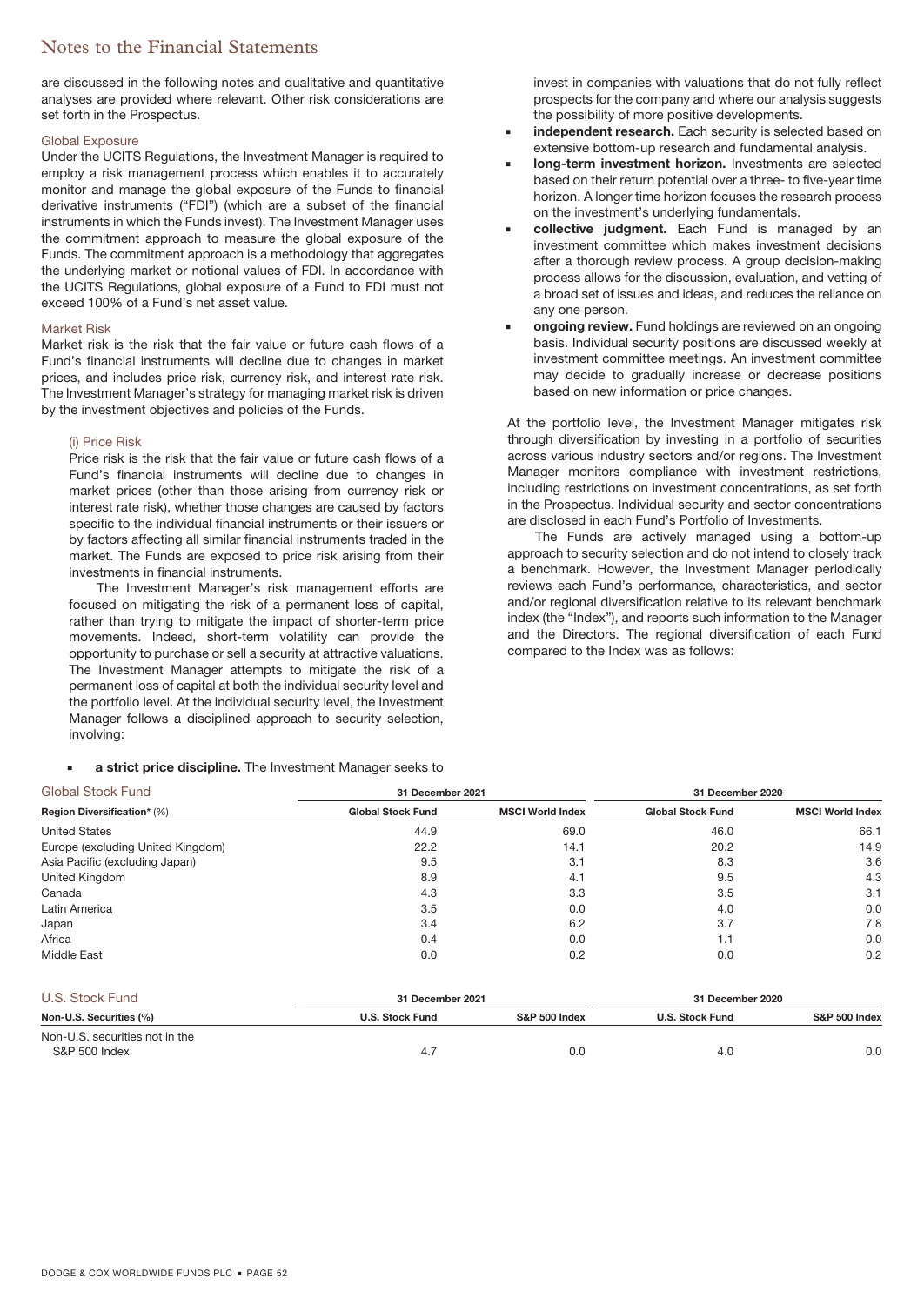#### Emerging Markets Stock Fund\*\* **31 December 2021**

| - -                       |                                       |                                       |
|---------------------------|---------------------------------------|---------------------------------------|
| Ten Largest Countries*(%) | <b>Emerging Markets Stock</b><br>Fund | <b>MSCI Emerging Markets</b><br>Index |
| China                     | 24.5                                  | 32.4                                  |
| South Korea               | 10.4                                  | 12.8                                  |
| India                     | 8.1                                   | 12.5                                  |
| Taiwan                    | 7.2                                   | 16.1                                  |
| Netherlands               | 5.3                                   | 0.0                                   |
| United Kingdom            | 4.4                                   | 0.0                                   |
| Brazil                    | 4.3                                   | 4.0                                   |
| Mexico                    | 4.1                                   | 2.0                                   |
| Russia                    | 4.0                                   | 3.6                                   |
| Hong Kong                 | 3.0                                   | 0.0                                   |
|                           |                                       |                                       |

| Global Bond Fund***                | 31 December 2021        |                                                           | 31 December 2020        |                                                           |  |
|------------------------------------|-------------------------|-----------------------------------------------------------|-------------------------|-----------------------------------------------------------|--|
| <b>Region Diversification*</b> (%) | <b>Global Bond Fund</b> | <b>Bloomberg Global</b><br>Aggregate<br><b>Bond Index</b> | <b>Global Bond Fund</b> | <b>Bloomberg Global</b><br>Aggregate<br><b>Bond Index</b> |  |
| <b>United States</b>               | 55.6                    | 38.0                                                      | 51.2                    | 35.9                                                      |  |
| Latin America                      | 16.0                    | 1.0                                                       | 15.7                    | 1.1                                                       |  |
| Europe (excluding United Kingdom)  | 14.1                    | 23.1                                                      | 13.3                    | 24.8                                                      |  |
| Asia Pacific (excluding Japan)     | 8.1                     | 13.1                                                      | 8.0                     | 12.1                                                      |  |
| United Kingdom                     | 6.7                     | 5.3                                                       | 6.5                     | 5.5                                                       |  |
| Canada                             | 2.0                     | 3.5                                                       | 2.1                     | 3.4                                                       |  |
| Africa                             | 1.3                     | 0.0                                                       | 0.2                     | 0.0                                                       |  |
| Japan                              | 1.2                     | 13.1                                                      | 0.0                     | 14.3                                                      |  |
| Supranational                      | 0.5                     | 2.2                                                       | 0.0                     | 2.1                                                       |  |
| Middle East                        | 0.0                     | 0.8                                                       | 0.0                     | 0.7                                                       |  |

The Funds may classify a company or an issuer in a different category than the Index. The Funds generally classify a company or a corporate issuer based on country of incorporation, but may designate a different country in certain circumstances. In the Emerging Markets Stock Fund, a company located in a developed market country may still be considered an "emerging markets issuer" if it has significant economic exposure to emerging markets.

Emerging Markets Stock Fund commenced operations on 11 May 2021.

\*\*\* Weights include accrued interest on debt securities.

The table below summarises the sensitivity of each Fund's net assets to price movements at 31 December. The analysis is based on the largest percentage decrease in day-over-day price levels of the Index during the years presented and assumes the Index movement is a reasonable proxy for a Fund's movement. An increase in day-over-day price levels of the Index of the same magnitude would have resulted in an equal but opposite effect on each Fund's net assets.

| <b>Global Stock Fund</b>                                                              | Year ended<br>31 December 2021 | Year ended<br>31 December 2020 |
|---------------------------------------------------------------------------------------|--------------------------------|--------------------------------|
| Largest day-over-day decrease in the MSCI World Index                                 | $(2.2\%)$                      | (9.9%                          |
| Effect on the Fund's net assets*                                                      | \$(137,556,604)                | \$(434,317,089)                |
| U.S. Stock Fund                                                                       | Year ended<br>31 December 2021 | Year ended<br>31 December 2020 |
| Largest day-over-day decrease in the S&P 500 Index                                    | $(2.6\%)$                      | $(12.0\%)$                     |
| Effect on the Fund's net assets*                                                      | \$(85,561,883)                 | \$(255,706,057)                |
| Emerging Markets Stock Fund**                                                         | Year ended<br>31 December 2021 |                                |
| Largest day-over-day decrease in the MSCI Emerging Markets Index                      | $(3.2\%)$                      |                                |
| Effect on the Fund's net assets*                                                      | \$(720,063)                    |                                |
| Global Bond Fund                                                                      | Year ended                     | Year ended                     |
|                                                                                       | 31 December 2021               | 31 December 2020               |
| Largest day-over-day decrease in the Bloomberg Global Aggregate Bond Index USD Hedged | $(0.5\%)$                      | (1.5%                          |
| Effect on the Fund's net assets*                                                      | \$(3,210,079)                  | \$(8, 192, 418)                |

\* This sensitivity analysis has limitations. It represents a hypothetical outcome that is not intended to be predictive. The effect on Fund net assets is calculated by applying the largest day-over-day decrease in the Index to Fund net assets at 31 December.

\*\* Emerging Markets Stock Fund commenced operations on 11 May 2021.

#### (ii) Currency Risk

Currency risk is the risk that the fair value or future cash flows of a Fund's financial instruments will decline due to changes in exchange rates. The Funds are exposed to currency risk to the extent that their assets and liabilities are not denominated in U.S. dollars, each Fund's Base Currency. The Funds have indirect exposure to currency risk to the extent they invest in securities of issuers exposed to currency risk.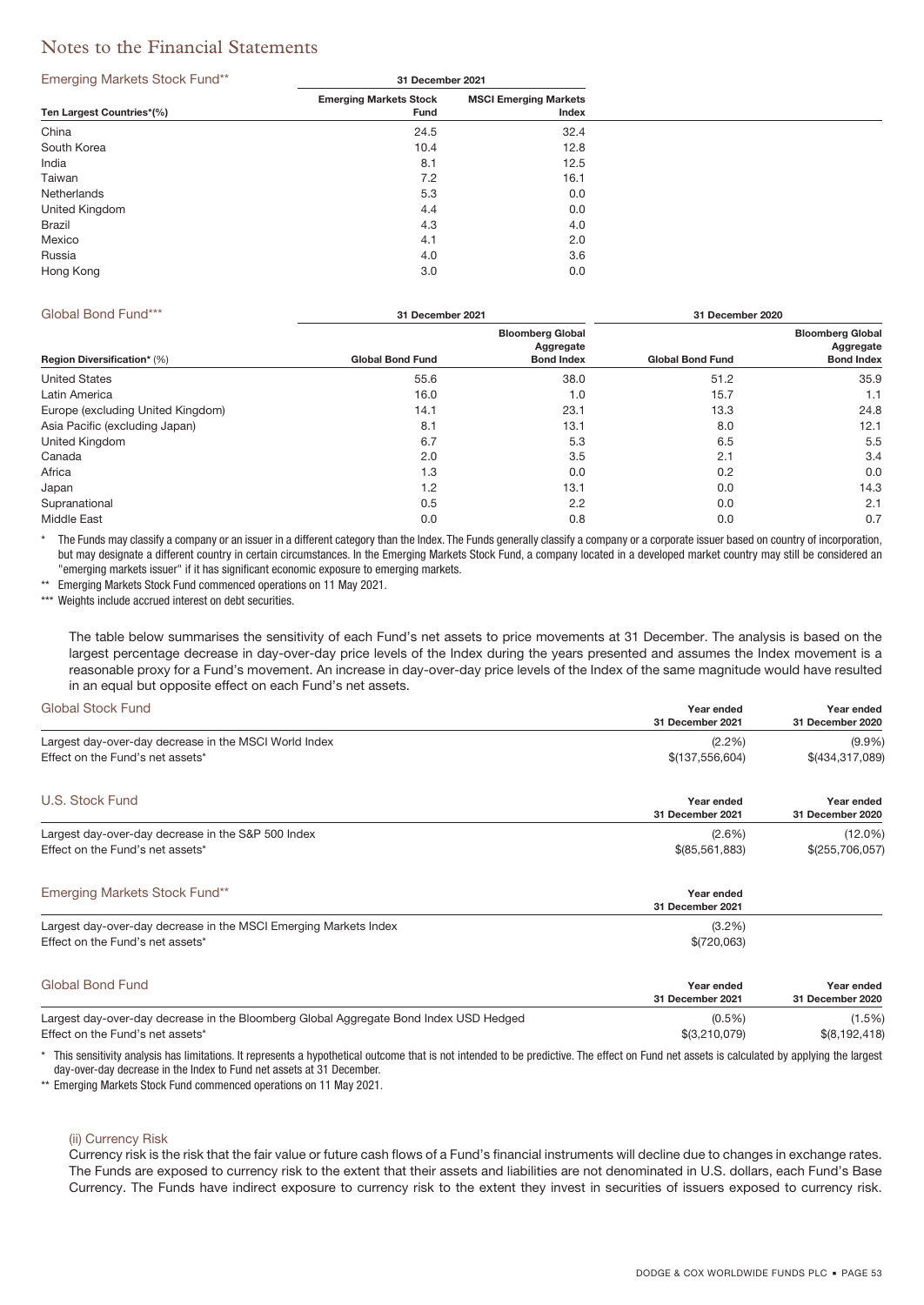Monetary assets and liabilities of a Fund include cash, receivable and payable balances, unrealised gain (loss) on currency forward contracts used for share class hedging, currency forward contracts used for investment purposes, and debt securities. Non-monetary assets of a Fund include equity securities.

The direct non-U.S. dollar currency exposures for the monetary and non-monetary assets and liabilities (net of any currency forward contracts used for hedging purposes) of each Fund were as follows:

| Global Stock Fund    |                                           | 31 December 2021                              |                                 |                                       | 31 December 2020                                 |                                               |                                        |                                |
|----------------------|-------------------------------------------|-----------------------------------------------|---------------------------------|---------------------------------------|--------------------------------------------------|-----------------------------------------------|----------------------------------------|--------------------------------|
| Currency             | <b>Net</b><br>Monetary<br><b>Exposure</b> | <b>Net</b><br>Non-Monetary<br><b>Exposure</b> | Total<br>Net<br><b>Exposure</b> | $%$ of<br><b>Net</b><br><b>Assets</b> | <b>Net</b><br><b>Monetary</b><br><b>Exposure</b> | Net<br><b>Non-Monetary</b><br><b>Exposure</b> | Total<br><b>Net</b><br><b>Exposure</b> | $%$ of<br>Net<br><b>Assets</b> |
| Euro                 | \$6.312.915                               | \$781,030,105                                 | \$787.343.020                   | 12.6%                                 | \$9.341.591                                      | \$448,087,771                                 | \$457.429.362                          | 10.4%                          |
| <b>British Pound</b> | 3,334,136                                 | 556.867.510                                   | 560,201,646                     | 9.0%                                  | 2.441.668                                        | 419,338,820                                   | 421,780,488                            | 9.6%                           |
| Swiss Franc          | $\overline{\phantom{0}}$                  | 435.175.809                                   | 435.175.809                     | 7.0%                                  | $\overline{\phantom{a}}$                         | 271.864.429                                   | 271.864.429                            | 6.2%                           |
| Chinese Renminbi     | $\overline{\phantom{a}}$                  | (292, 947, 351)                               | (292, 947, 351)                 | (4.7)%                                | $\overline{\phantom{a}}$                         | (188, 760, 096)                               | (188, 760, 096)                        | (4.3)%                         |
| Other (non-USD)      | 5,142,190                                 | 573,013,057                                   | 578.155.247                     | 9.2%                                  | 4,393,255                                        | 476.404.845                                   | 480.798.100                            | 11.0%                          |
| Total                |                                           | \$14,789,241 \$2,053,139,130 \$2,067,928,371  |                                 | 33.1%                                 |                                                  | \$16,176,514 \$1,426,935,769 \$1,443,112,283  |                                        | 32.9%                          |

### Emerging Markets Stock

| Fund <sup>*</sup> |                                                  | 31 December 2021                                     |                                 |                                |  |
|-------------------|--------------------------------------------------|------------------------------------------------------|---------------------------------|--------------------------------|--|
| Currency          | <b>Net</b><br><b>Monetary</b><br><b>Exposure</b> | <b>Net</b><br><b>Non-Monetary</b><br><b>Exposure</b> | Total<br>Net<br><b>Exposure</b> | $%$ of<br>Net<br><b>Assets</b> |  |
| Hong Kong Dollar  | \$2,498                                          | \$3,001,139                                          | \$3,003,637                     | 13.3%                          |  |
| South Korean Won  | 25,998                                           | 2,349,597                                            | 2,375,595                       | 10.6%                          |  |
| Indian Rupee      | $\overline{\phantom{a}}$                         | 1,791,135                                            | 1,791,135                       | 8.0%                           |  |
| Euro              | $\overline{\phantom{a}}$                         | 1,648,267                                            | 1,648,267                       | 7.3%                           |  |
| Other (non-USD)   | 37,984                                           | 9,334,316                                            | 9,372,300                       | 41.7%                          |  |
| Total             | \$66,480                                         | \$18.124.454                                         | \$18.190.934                    | 80.9%                          |  |

\* Emerging Markets Stock Fund commenced operations on 11 May 2021.

| Global Bond Fund      |                                           | 31 December 2021                              |                                        |                                |                                                  | 31 December 2020                              |                                        |                                       |
|-----------------------|-------------------------------------------|-----------------------------------------------|----------------------------------------|--------------------------------|--------------------------------------------------|-----------------------------------------------|----------------------------------------|---------------------------------------|
| Currency              | <b>Net</b><br>Monetary<br><b>Exposure</b> | <b>Net</b><br>Non-Monetary<br><b>Exposure</b> | Total<br><b>Net</b><br><b>Exposure</b> | $%$ of<br>Net<br><b>Assets</b> | <b>Net</b><br><b>Monetary</b><br><b>Exposure</b> | <b>Net</b><br>Non-Monetary<br><b>Exposure</b> | Total<br><b>Net</b><br><b>Exposure</b> | $%$ of<br><b>Net</b><br><b>Assets</b> |
| Mexican Peso          | \$25,554,114                              | \$-                                           | \$25.554.114                           | 4.0%                           | \$24,549,550                                     | \$-                                           | \$24,549,550                           | 4.5%                                  |
| Indonesian Rupiah     | 19.061.217                                | $\overline{\phantom{0}}$                      | 19.061.217                             | 3.0%                           | 18.793.258                                       | -                                             | 18.793.258                             | 3.4%                                  |
| <b>Brazilian Real</b> | 16,136,968                                | $\overline{\phantom{a}}$                      | 16,136,968                             | 2.5%                           | 8,426,790                                        |                                               | 8.426.790                              | 1.5%                                  |
| <b>Indian Rupee</b>   | 15.864.735                                | $\overline{\phantom{0}}$                      | 15.864.735                             | 2.5%                           | 10.898.441                                       | $\overline{\phantom{0}}$                      | 10.898.441                             | 2.0%                                  |
| Other (non-USD)       | 66,616,085                                |                                               | 66.616.085                             | 10.4%                          | 47,810,276                                       |                                               | 47,810,276                             | 8.8%                                  |
| Total                 | \$143,233,119                             | \$-                                           | \$143,233,119                          |                                | 22.4% \$110,478,315                              | \$-                                           | \$110,478,315                          | 20.2%                                 |

The U.S. Stock Fund invests only in U.S. dollar denominated securities, most of which are issued by U.S. corporations, and therefore has limited direct exposure to currency risk with respect to its monetary and non-monetary assets.

Unlike the Global Stock Fund, Emerging Markets Stock Fund and U.S. Stock Fund, the Global Bond Fund has significant monetary exposure to non-U.S. dollar currencies. The following table summarises the sensitivity of the Global Bond Fund's net assets to changes in exchange rates at 31 December. The analysis is based on a reasonably possible strengthening of the U.S. dollar against all other currencies to which the Fund is directly exposed. A weakening of the U.S. dollar of the same magnitude would have resulted in an equal but opposite effect on the Fund's net assets.

| Global Bond Fund                     | Year ended<br>31 December 2021 | Year ended<br>31 December 2020 |
|--------------------------------------|--------------------------------|--------------------------------|
| Reasonably possible strengthening of |                                |                                |
| the U.S. dollar                      | 10%                            | 10%                            |
| Effect on the Fund's net assets*     | \$(14,323,312)                 | \$(11,047,832)                 |

\* This sensitivity analysis has limitations. It represents a hypothetical outcome that is not intended to be predictive.

The Global Stock Fund maintained currency forward contracts to hedge direct and/or indirect currency exposure to the British pound, Chinese renminbi, Peruvian sol and Swiss franc. During the year ended 31 December 2021, these currency forward

contracts had U.S. dollar total values ranging from 5% to 7% (2020: 5% to 7%) of the Fund's net assets.

The Emerging Markets Stock Fund maintained currency forward contracts to hedge direct and/or indirect currency exposure to the South Korean won and Thai baht. During the period ended 31 December 2021, these currency forward contracts had U.S. dollar total values ranging from 0% to 3% (2020: n/a) of the Fund's net assets.

The Global Bond Fund maintained currency forward contracts to hedge direct and/or indirect currency exposure to the British pound, euro, Peruvian sol, South African rand, South Korean won, and Thai baht. During the year ended 31 December 2021, these currency forward contracts had U.S. dollar total values ranging from 8% to 13% (2020: 7% to 14%) of the Fund's net assets.

Currency exposure arises as a consequence of investment decisions made for each Fund and is monitored by the Investment Manager. Other than as described above, the Investment Manager did not actively hedge currency exposures arising from each Fund's investments.

### (iii) Interest Rate Risk

Interest rate risk is the risk that the fair value or future cash flows of a Fund's financial instruments will decline due to changes in market interest rates. The Global Bond Fund is exposed to interest rate risk through its investments in debt securities. Other Funds may have indirect exposure to interest rate risk to the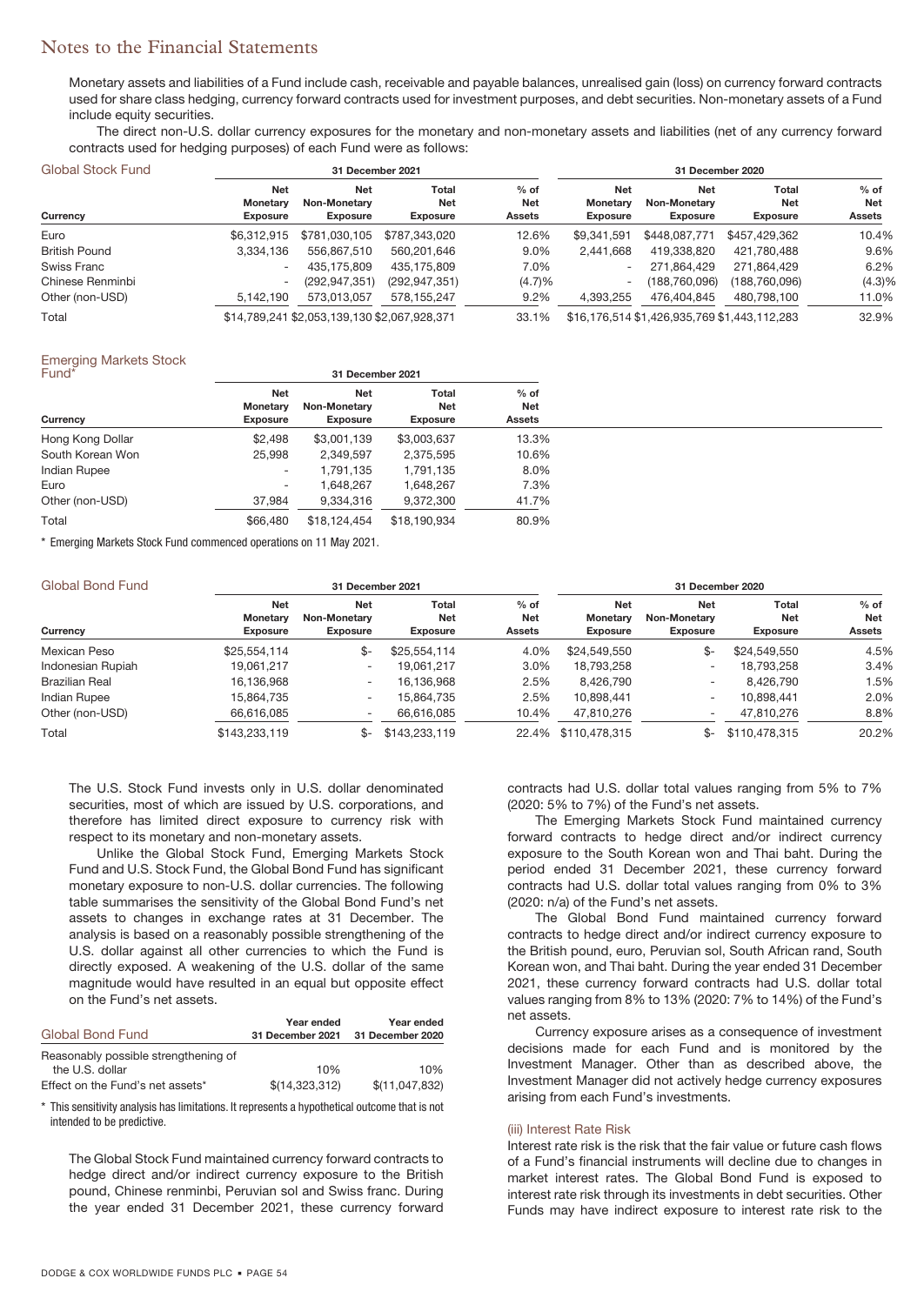extent they invest in securities of issuers exposed to interest rate risk. The following table summarises the Global Bond Fund's assets and liabilities by maturity date:

#### Global Bond Fund **31 December 2021 Maturity Date Less than 1 Year Maturity Date 1 - 5 Years Maturity Date Over 5 Years Non-Interest Bearing Total** Financial assets at fair value \$7,698,578 \$170,049,611 486,315,962 47,233,778 \$711,297,929 Financial liabilities at fair value - - - (1,157,308) (1,157,308) Other assets less other liabilities (68,124,809) (68,124,809) (68,124,809) Total \$7,698,578 \$170,049,611 \$486,315,962 \$(22,048,339) \$642,015,812 **31 December 2020 Maturity Date Less than 1 Year Maturity Date 1 - 5 Years Maturity Date Over 5 Years Non-Interest Bearing Total** Financial assets at fair value  $$ $90,166,994$   $$429,041,787$   $$96,672,802$   $$615,881,583$ Financial liabilities at fair value (1,355,140) (1,355,140) (1,355,140) (1,355,140) (1,355,140) (1,355,140) (1,355,140) (1,355,140) (1,355,140) (1,355,140) (1,355,140) (1,355,140) (1,355,140) (1,355,140) (1,355,140) (1,355 Other assets less other liabilities

Total \$- \$90,166,994 \$429,041,787 \$26,952,424 \$546,161,205

The Investment Manager manages the Global Bond Fund's duration, or exposure to interest rate risk, through security selection and the use of short bond futures contracts. During the year ended 31 December 2021, the Fund held short U.S. Treasury, euro government bond, and UK-Gilt futures contracts with U.S. dollar notional values ranging from 12% to 17% (2020: 15% to 30%) of the Fund's net assets.

The measure of duration for a portfolio indicates the approximate percentage change in its value if interest rates changed by 1%. Portfolios with longer durations tend to be more sensitive to changes in interest rates than those with shorter durations. The Global Bond Fund was positioned defensively with respect to interest rate risk, with a shorter relative duration than the Index. The duration of the Fund and the Index at 31 December were as follows:

| <b>Effective Duration (vears)</b> | 2021 | 2020 |
|-----------------------------------|------|------|
| Global Bond Fund                  | 3.9  | 4.1  |
| Bloomberg Global Aggregate        |      |      |
| Bond Index                        | 7.5  | 7.4  |

### Liquidity Risk

Liquidity risk is the risk that a Fund may not be able to generate sufficient cash resources to settle its obligations in full as they fall due or may only do so on terms that are materially disadvantageous. The Funds are exposed to liquidity risk primarily arising from daily cash redemptions of redeemable shares.

The Investment Manager seeks to manage liquidity risk by investing the majority of each Fund's assets in securities that can be readily sold under normal circumstances, such as securities traded on active markets with quoted prices. The Funds also invest in other instruments (e.g., repurchase agreements, currency forward contracts, futures contracts) whose par values or notional amounts are disclosed in the Funds' Portfolios of Investments. Each Fund has low exposure to liquidity risk arising from these other instruments because they have short maturities, are used on a limited basis, are centrally cleared or collateralised, and/or the Investment Manager reasonably believes the instruments could be converted to cash within a short period of time. Further information on central clearing and collateralisation is set forth under "Credit Risk".

The Funds have access to a Line of Credit to be utilised on a temporary basis to fund shareholder redemptions or for other shortterm liquidity purposes as set out in Note 11. In addition, under extraordinary circumstances in the event of high levels of redemptions, the Funds may use other liquidity management tools as permitted by the Central Bank and as set out in the Prospectus, including deferred redemptions, redemptions in specie, or temporary suspension of a Fund.

The Funds' non-derivative financial liabilities generally fall due within one to two months and primarily relate to security purchases awaiting settlement, redemptions of redeemable shares, and accrued expenses. Details of these amounts are disclosed in the Statement of Financial Position.

#### Credit Risk

Credit risk is the risk that the issuer of or counterparty to a Fund's financial instrument will fail to discharge its obligation or commitment and the Fund will bear a financial loss. The Global Bond Fund is exposed to credit risk arising from its investments in debt securities, and each Fund is exposed to credit risk arising from the counterparties with which it trades. The carrying value of financial assets best represents the Company's gross maximum exposure to credit risk at 31 December 2021.

The Investment Manager seeks to reduce the Global Bond Fund's credit risk with respect to issuers by investing in a diversified portfolio of debt securities in accordance with the Fund's investment objective and policies. At 31 December 2021, the Fund had exposure to all major sectors of the bond market and no credit issuer represented more than 2.5% (2020: 2.1%) of net assets. The credit quality diversification of the Fund at 31 December was as follows:

### Global Bond Fund

| Quality Diversification (% of Fund)* | 2021  | 2020 |
|--------------------------------------|-------|------|
| AAA                                  | 32.1  | 25.4 |
| AA                                   | 3.2   | 2.6  |
| А                                    | 5.9   | 9.0  |
| <b>BBB</b>                           | 36.4  | 43.0 |
| BB                                   | 26.8  | 16.5 |
| B                                    | 0.9   | 0.4  |
| CCC and below                        | 0.0   | 0.1  |
| Cash Equivalents                     | (5.3) | 3.0  |

\*The credit quality distribution shown for the Fund is based on the middle of Moody's, S&P, and Fitch ratings, which is the methodology used by Bloomberg in constructing its indices. If a security is rated by only two agencies, the lower of the two ratings is used. The credit quality of the investments in the portfolio does not apply to the stability or safety of the Fund or its shares. Weights include accrued interest on debt securities.

Credit risk may also arise on open securities and derivatives transactions. The Investment Manager attempts to mitigate such credit risk by only trading with counterparties it believes to be of good credit quality, by monitoring the financial stability of those counterparties, and by exchanging collateral with its OTC derivatives counterparties in respect of unrealised gains and losses, as described below. At 31 December 2021, the credit ratings (Moody's senior unsecured debt rating) of counterparties to the Funds' OTC Derivatives, ranged from A3 to Aa2 (2020: A1 to Aa2).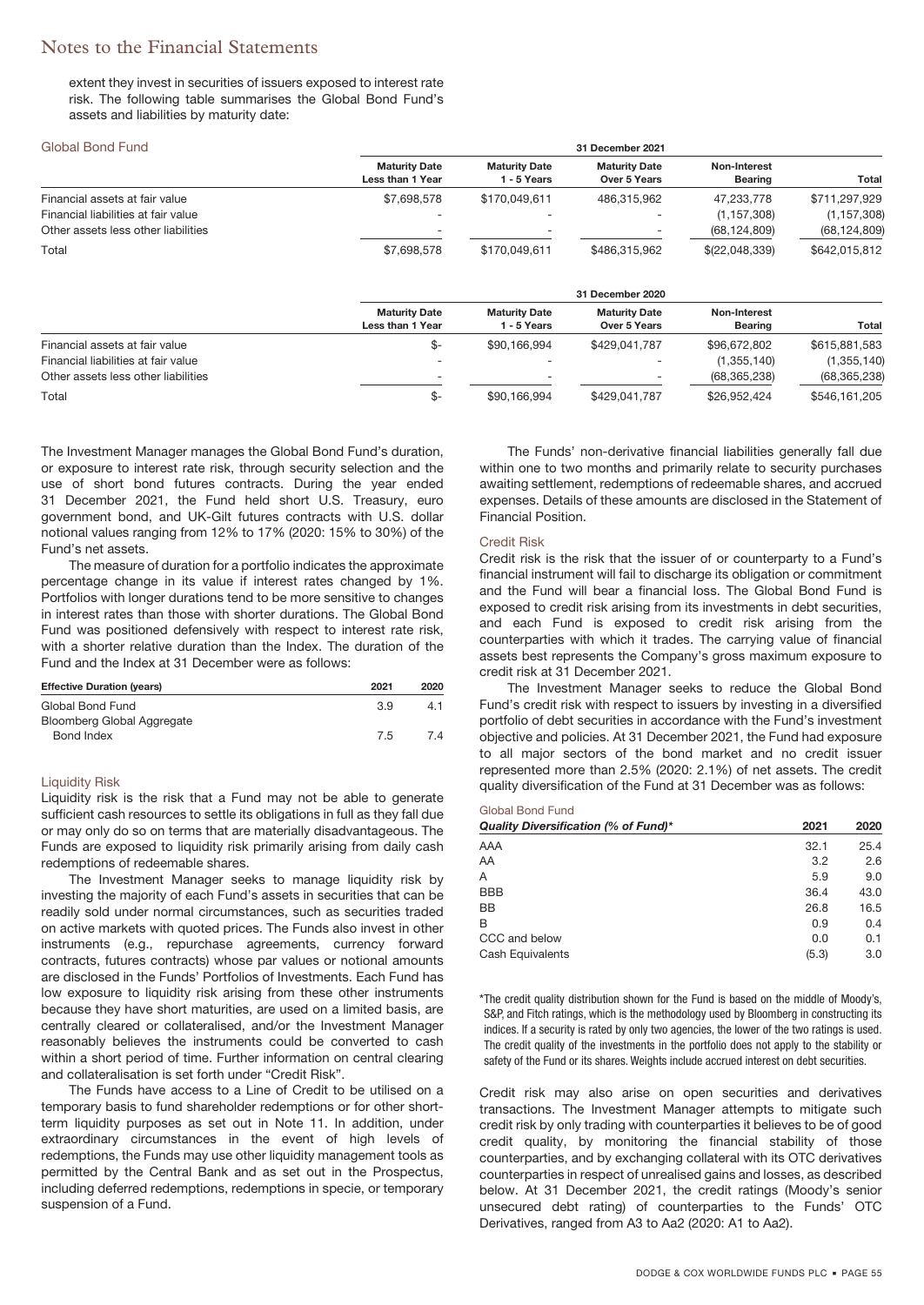The Funds' OTC Derivatives are entered into under master agreements. Under master agreements, in certain circumstances—e.g., when a default occurs—all outstanding transactions under the agreement may be terminated, the termination value is assessed, and only a single net amount is due or payable in settlement of all transactions. Each of the Funds' master agreements contains collateral terms requiring the parties to post collateral based on the net market value of all of the transactions thereunder, subject to a minimum exposure threshold. Gross unrealised gains and losses on OTC Derivatives at 31 December 2021, which are not offset in the Statement of Financial Position, are presented in the Funds' Portfolios of Investments. Cash collateral pledged or held by the Funds for OTC Derivatives is recorded as cash held at/(received from) broker in the Statement of Financial Position. At 31 December 2021, \$520,000 of cash collateral was held by the U.S. Stock Fund with respect to OTC Derivatives with State Street, and the following tables present the net counterparty exposures associated with OTC Derivatives for the Global Stock Fund, Emerging Markets Stock Fund and Global Bond Fund.

| <b>Global Stock Fund</b>  |                                                   | 31 December 2021                                       |                      |
|---------------------------|---------------------------------------------------|--------------------------------------------------------|----------------------|
| Counterparty              | <b>Fair Value</b><br>of OTC<br><b>Derivatives</b> | Cash collateral<br>Pledged/<br>(Received) <sup>1</sup> | <b>Net</b><br>Amount |
| <b>Bank of America</b>    | \$(670,701)                                       | \$600,000                                              | \$(70,701)           |
| <b>Barclays</b>           | (300, 849)                                        |                                                        | (300, 849)           |
| Citibank                  | (586, 047)                                        | 330,000                                                | (256, 047)           |
| Goldman Sachs             | (3,084,206)                                       | 3,030,000                                              | (54, 206)            |
| <b>HSBC</b>               | (3,410,297)                                       | 3,030,000                                              | (380, 297)           |
| JPMorgan                  | (1,357,911)                                       | 1,080,000                                              | (277, 911)           |
| Morgan Stanley            | (696, 376)                                        | 590,000                                                | (106, 376)           |
| <b>UBS</b>                | (1,430,581)                                       | 1,200,000                                              | (230, 581)           |
| State Street <sup>2</sup> | 55.765                                            |                                                        | 55,765               |
| <b>Standard Chartered</b> |                                                   |                                                        |                      |
| Bank                      | (54, 037)                                         |                                                        | (54, 037)            |
| Total                     | \$(11, 535, 240)                                  | \$9,860,000                                            | \$(1,675,240)        |

|                           |                                                   | 31 December 2020                                       |                      |  |  |
|---------------------------|---------------------------------------------------|--------------------------------------------------------|----------------------|--|--|
| Counterparty              | <b>Fair Value</b><br>of OTC<br><b>Derivatives</b> | Cash collateral<br>Pledged/<br>(Received) <sup>1</sup> | <b>Net</b><br>Amount |  |  |
| Bank of America           | \$(605,761)                                       | \$520,000                                              | \$(85,761)           |  |  |
| <b>Barclays</b>           | (578, 818)                                        | 530,000                                                | (48, 818)            |  |  |
| Citibank                  | (539, 774)                                        | 300,000                                                | (239, 774)           |  |  |
| <b>Credit Suisse</b>      | (326, 377)                                        | 270,000                                                | (56, 377)            |  |  |
| Goldman Sachs             | (3,270,661)                                       | 3,150,000                                              | (120, 661)           |  |  |
| <b>HSBC</b>               | (2, 179, 639)                                     | 2,160,000                                              | (19,639)             |  |  |
| JPMorgan                  | 559,217                                           | (559, 217)                                             |                      |  |  |
| Morgan Stanley            | (1,030,082)                                       | 850,000                                                | (180, 082)           |  |  |
| <b>UBS</b>                | (3, 185, 925)                                     | 3,100,000                                              | (85, 925)            |  |  |
| State Street <sup>2</sup> | (807, 576)                                        | 520,000                                                | (287, 576)           |  |  |
| Total                     | \$(11,965,396)                                    | \$10,840,783                                           | \$(1, 124, 613)      |  |  |

Emerging Markets

| Stock Fund*   | 31 December 2021                                  |                                                        |               |  |  |
|---------------|---------------------------------------------------|--------------------------------------------------------|---------------|--|--|
| Counterparty  | <b>Fair Value</b><br>of OTC<br><b>Derivatives</b> | Cash collateral<br>Pledged/<br>(Received) <sup>1</sup> | Net<br>Amount |  |  |
| Goldman Sachs | \$18,912                                          | \$-                                                    | \$18,912      |  |  |
| <b>HSBC</b>   | 11,067                                            | $\overline{\phantom{0}}$                               | 11,067        |  |  |
| Total         | \$29.979                                          | \$-                                                    | \$29.979      |  |  |

| <b>Global Bond Fund</b>   |                                                   | 31 December 2021                                       |                      |
|---------------------------|---------------------------------------------------|--------------------------------------------------------|----------------------|
| Counterparty              | <b>Fair Value</b><br>of OTC<br><b>Derivatives</b> | Cash collateral<br>Pledged/<br>(Received) <sup>1</sup> | <b>Net</b><br>Amount |
| <b>Bank of America</b>    | \$(217,604)                                       | \$217,604                                              | \$-                  |
| Goldman Sachs             | 367,723                                           | (367, 723)                                             |                      |
| <b>HSBC</b>               | 504,608                                           | (504, 608)                                             |                      |
| JPMorgan                  | 300,546                                           | (260,000)                                              | 40.546               |
| State Street <sup>2</sup> | 5,175,458                                         | (4,910,000)                                            | 265,458              |
| <b>Standard Chartered</b> |                                                   |                                                        |                      |
| Bank                      | (192, 699)                                        |                                                        | (192, 699)           |
| Total                     | \$5.938.032                                       | \$(5,824,727)                                          | \$113,305            |

|                           | 31 December 2020                                  |                                                        |                      |  |
|---------------------------|---------------------------------------------------|--------------------------------------------------------|----------------------|--|
| Counterparty              | <b>Fair Value</b><br>of OTC<br><b>Derivatives</b> | Cash collateral<br>Pledged/<br>(Received) <sup>1</sup> | <b>Net</b><br>Amount |  |
| <b>Bank of America</b>    | \$(164,409)                                       | \$164,409                                              | \$-                  |  |
| Citibank                  | (58, 944)                                         | 58.944                                                 |                      |  |
| Goldman Sachs             | (92, 438)                                         |                                                        | (92, 438)            |  |
| <b>HSBC</b>               | (453, 940)                                        | 270,000                                                | (183,940)            |  |
| JPMorgan                  | (243, 205)                                        |                                                        | (243, 205)           |  |
| State Street <sup>2</sup> | 4,536,011                                         | (4,536,011)                                            |                      |  |
| Total                     | \$3.523.075                                       | \$(4,042,658)                                          | \$ (519, 583)        |  |

<sup>1</sup> Cash collateral pledged/(received) in excess of OTC Derivative assets/liabilities, if any, is not presented.

<sup>2</sup> Includes share class hedging

\* Emerging Markets Stock Fund commenced operations on 11 May 2021.

The Funds' repurchase agreements are collateralised by U.S. government or agency securities, the fair value of which exceeds the principal amount of the repurchase transaction, including accrued interest, at all times. The collateral is held at the U.S. Federal Reserve in an account in the name of the Depositary. In the event of default by the counterparty, the Funds have the contractual right to liquidate the collateral securities and to apply the proceeds in satisfaction of the obligation. The fair values of the repurchase agreements and related collateral securities at 31 December 2021 are disclosed in the Funds' Portfolios of Investments. The Funds' repurchase agreements are fully collateralised.

Each of the Funds' futures contracts is settled through a clearinghouse. As outlined in Note 1, the Funds post initial margin upon entering into such contracts, and post or receive variation margin on a daily basis until the closing or expiration of the contracts. Cash deposited with or received from a clearing broker on those contracts is recorded as cash held at/(received from) broker in the Statement of Financial Position. Gross unrealised gains and losses on futures contracts at 31 December 2021 are disclosed in the Funds' Portfolios of Investments.

Securities and cash balances, excluding financial derivative instruments and cash held at broker, are held by the Depositary through its affiliate, State Street Bank and Trust Company (Moody's long-term deposit rating: Aa1) or through one of its sub-custodians. Securities are segregated from the assets of the Depositary, and ownership rights remain with the Company. The Funds' relationship with the Depositary exposes them to risk—bankruptcy or insolvency of the Depositary may cause a Fund's rights with respect to its cash balances and investments held by the Depositary to be delayed or limited. The Investment Manager selected the Depositary based on its reputation, size, and long-term experience in the industry. The parent company of the Depositary trades on the NYSE and is monitored by the Investment Manager's analyst team. The Depositary also contracts with various sub-custodians, and the Investment Manager relies on the policies and procedures in place at the Depositary to monitor the creditworthiness of its sub-custodians.

### Fair Value Hierarchy

Various inputs are used in determining (measuring) the fair value of each Fund's investments. Each Fund classifies fair value measurements using a fair value hierarchy that reflects the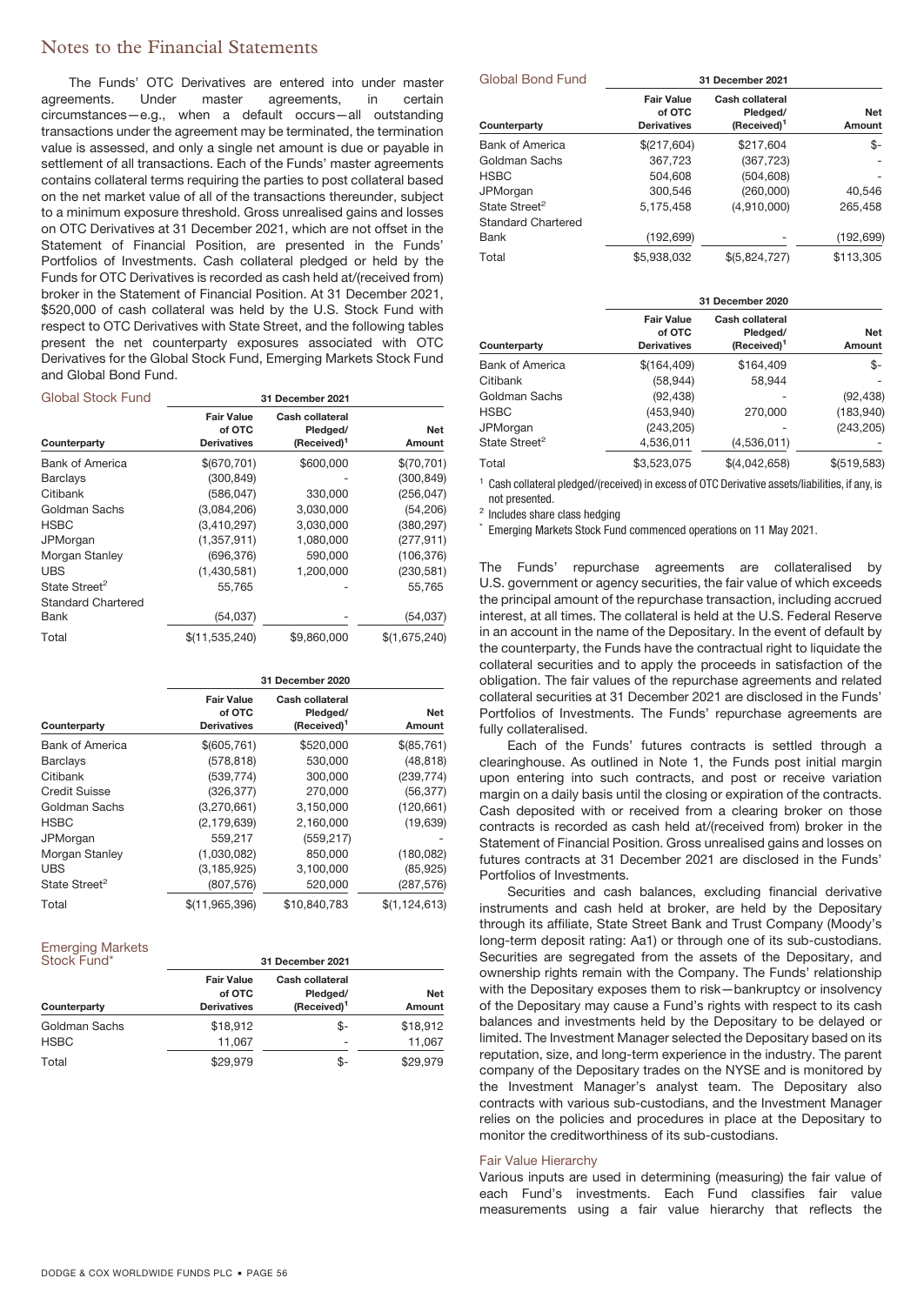significance of the inputs used in making the measurements. Assessing the significance of a fair value measurement requires judgment, considering factors specific to the investment. Such factors may be observable or unobservable. The determination of what constitutes "observable" also requires significant judgment by the Investment Manager. The Funds consider observable data to be market data that is readily available, regularly distributed or updated, reliable and verifiable, not proprietary, and provided by independent sources that are actively involved in the relevant market. The fair value hierarchy has the following levels as defined under IFRS 13:

Level 1: Quoted prices (unadjusted) in active markets for identical assets or liabilities that the entity can access at the measurement date;

Level 2: Inputs other than quoted prices included within Level 1 that are observable for the asset or liability, either directly or indirectly (including quoted prices for similar securities, market indices, interest rates, credit risk, forward exchange rates, etc.); and

Level 3: Unobservable inputs for the asset or liability.

Common and preferred stocks held by the Funds (on days when systematic fair valuation is not used) and futures contracts are Level 1 because they are typically traded on exchanges and obtain quoted prices daily. On days when systematic fair valuation is used, most non-U.S. dollar denominated common and preferred stocks move from Level 1 to Level 2. This is because systematic fair valuation adjusts the quoted prices of most non-U.S. dollar denominated securities by fair value factors, which take into account significant observable inputs. Debt securities, repurchase agreements, equity total return swaps, and currency forward contracts are Level 2 because they do not have quoted prices in active markets and are valued using various observable inputs.

The inputs or methodology used for valuing securities are not necessarily an indication of the risk associated with investing in those securities. The following table summarises the inputs used to value each Fund's investments.

| <b>Global Stock Fund</b>          | 31 December 2021         |                          |         | 31 December 2020 |                 |                    |
|-----------------------------------|--------------------------|--------------------------|---------|------------------|-----------------|--------------------|
| <b>Security Classifications</b>   | Level 1                  | Level 2                  | Level 3 | Level 1          | Level 2         | Level <sub>3</sub> |
| Common Stocks                     | \$4,925,571,062          | \$995,137,051            | \$-     | \$2,462,930,362  | \$1,617,523,809 | \$-                |
| <b>Preferred Stocks</b>           | 84,305,644               | 70,069,483               |         | 79,497,805       | 67,671,558      |                    |
| Repurchase Agreement              | $\overline{\phantom{0}}$ | 157.991.880              |         |                  | 156.524.635     |                    |
| <b>Futures Contracts</b>          | 2.887.700                |                          |         | 3.049.419        |                 |                    |
| Equity Total Return Swaps         | $\overline{\phantom{a}}$ | $\overline{\phantom{0}}$ |         |                  | 1.087.144       |                    |
| <b>Currency Forward Contracts</b> | $\overline{\phantom{0}}$ | (11,535,240)             |         |                  | (13,052,540)    |                    |
| Total                             | \$5,012,764,406          | \$1,211,663,174          | ዴ-      | \$2,545,477,586  | \$1,829,754,606 | \$-                |

| U.S. Stock Fund                   |                          | 31 December 2021 |         |                 | 31 December 2020 |                    |
|-----------------------------------|--------------------------|------------------|---------|-----------------|------------------|--------------------|
| <b>Security Classifications</b>   | Level 1                  | Level 2          | Level 3 | Level 1         | Level 2          | Level <sub>3</sub> |
| Common Stocks                     | \$3,150,738,320          | \$-              | \$-     | \$2,076,115,644 | \$-              | \$-                |
| <b>Preferred Stocks</b>           | $\overline{\phantom{0}}$ |                  |         | 2,009,826       |                  |                    |
| Repurchase Agreement              | $\overline{\phantom{a}}$ | 131,316,215      |         |                 | 44.617.296       |                    |
| <b>Futures Contracts</b>          | 5.551.018                |                  |         | 415.557         |                  |                    |
| <b>Currency Forward Contracts</b> | $\overline{\phantom{0}}$ | 573,000          |         |                 | 575.577          |                    |
| Total                             | \$3,156,289,338          | \$131.889.215    |         | \$2,078,541,027 | \$45,192,873     | \$-                |

| Emerging Markets Stock Fund*      | 31 December 2021         |             |                          |  |
|-----------------------------------|--------------------------|-------------|--------------------------|--|
| <b>Security Classifications</b>   | Level 1                  | Level 2     | Level 3                  |  |
| <b>Common Stocks</b>              | \$14,241,265             | \$5,684,792 | \$-                      |  |
| <b>Preferred Stocks</b>           | 503.625                  | 1.556.676   |                          |  |
| Repurchase Agreement              | $\overline{\phantom{a}}$ | 476.878     | $\overline{\phantom{a}}$ |  |
| <b>Futures Contracts</b>          | .820                     |             |                          |  |
| <b>Currency Forward Contracts</b> | $\overline{\phantom{a}}$ | 29.979      |                          |  |
| Total                             | \$14,746,710             | \$7,748,325 | \$-                      |  |

\* Emerging Markets Stock Fund commenced operations on 11 May 2021.

| Global Bond Fund                  |                          | 31 December 2021 |                          |           | 31 December 2020 |         |  |
|-----------------------------------|--------------------------|------------------|--------------------------|-----------|------------------|---------|--|
| <b>Security Classifications</b>   | Level 1                  | Level 2          | Level <sub>3</sub>       | Level 1   | Level 2          | Level 3 |  |
| <b>Debt Securities</b>            | -&                       | \$669,653,060    | ৬-                       |           | \$524,892,757    | \$-     |  |
| Repurchase Agreement              | $\overline{\phantom{a}}$ | 34,522,452       | $\overline{\phantom{0}}$ |           | 85.913.769       |         |  |
| <b>Futures Contracts</b>          | 27.077                   |                  |                          | 196.842   |                  |         |  |
| <b>Currency Forward Contracts</b> | $\overline{\phantom{a}}$ | 5.938.032        | $\overline{\phantom{0}}$ |           | 3.523.075        |         |  |
| Total                             | \$27,077                 | \$710.113.544    | ৬-                       | \$196.842 | \$614,329,601    | - \$    |  |

For financial reporting purposes, transfers between levels are deemed to have occurred at the end of the reporting period. For the year ended 31 December 2021, the value of transfers out of Level 2<br>into Level 1 for the Global Stock Fund was into Level 1 for the Global Stock Fund was \$619,988,833 (31 December 2020: out of Level 1 into Level 2 was \$721,354,446) and the value of transfers out of Level 1 into Level 2 for the Emerging Markets Stock Fund was \$7,241,468 (31 December 2020: n/a). There were no transfers between levels for the U.S. Stock

Fund or Global Bond Fund. Transfers between Level 1 and Level 2 relate to the use of systematic fair valuation. There were no transfers in or out of Level 3.

For assets and liabilities carried at amortised cost, their carrying values are a reasonable approximation of fair value.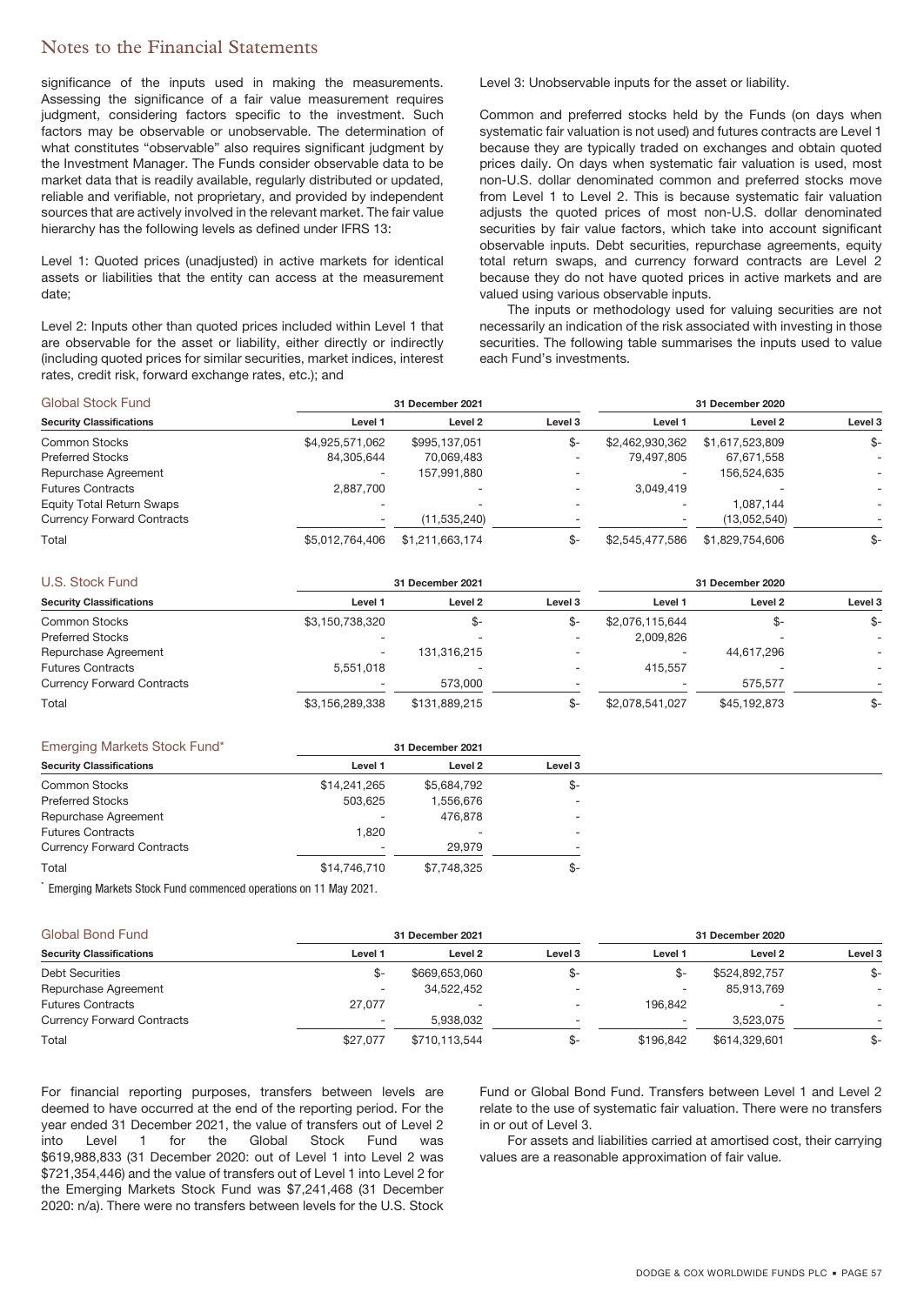### **14. Distribution Policy**

### Distributing Share Classes

For each distributing share class of each Fund, at the time of each dividend declaration:

- all, or some portion, of net investment income, if any, may be, but is not required to be, declared as a dividend; and
- all, or some portion, of realised and unrealised capital gains net of realised and unrealised capital losses may be, but is not required to be, declared as a dividend.

### Accumulating Share Classes

With respect to accumulating share classes, it is intended that, in the normal course of business, distributions will not be declared and that any net investment income and realised and unrealised capital gains net of realised and unrealised capital losses attributable to each accumulating share class will be accumulated daily in the respective net asset value per share of each respective class. For each Fund, if distributions are declared and paid with respect to accumulating share classes, such distributions may be made from the sources listed under "Distributing Share Classes".

### **15. Significant Events During the Year**

The following significant events have affected the Company during the year ended 31 December 2021:

- the impact of COVID-19 has continued to affect the economies of many nations, individual issuers, and global financial markets. The nature and extent of the impact is difficult to predict but may adversely affect the return on each Fund and its investments.
- the impact of Brexit and the terms of the future relationship between the UK and EU has continued to cause uncertainty in global financial markets. Volatility resulting from this uncertainty may adversely affect the return on each Fund and its investments. It is also possible there will be more divergence between UK and EU regulations post-Brexit, limiting what crossborder activities can take place. This may affect the Company's ability to market the Funds to UK investors in the medium to longer term. However, the Company has been granted permission under the UK government's temporary permissions regime, which will allow the Company to continue to use its passport to market the Funds into the UK for a limited period until the Company is granted authorisation from the UK regulators.
- a revised prospectus was noted by the Central Bank on 17 February 2021 and replaced the prospectus dated 3 February 2020. The prospectus was updated to reflect the approval by the Central Bank of the establishment of the Dodge & Cox Worldwide Funds plc – Emerging Markets Stock Fund.
- a revised prospectus was noted by the Central Bank on 8 March 2021 and replaced the prospectus dated 17 February 2021. The prospectus was updated to comply with certain disclosure requirements of the EU Sustainable Finance Disclosure Regulation applicable from 10 March 2021.
- the Emerging Markets Stock Fund was launched on 11 May 2021 with seed capital contributed by the Investment Manager.
- the CHF Distributing Class (H) of the Global Bond Fund was funded on 30 June 2021 by the Investment Manager.
- Lucinda Johns was appointed as a director of the Company and Diana Strandberg resigned as a director of the Company with effect from 8 September 2021.
- the Company appointed KBA Consulting Management Limited to act as management company on 1 October 2021. Shareholders had, prior to the appointment of the Manager, approved certain amendments to the Company's Constitution at the annual general meeting of the Company held on 11 June 2021 to allow the Company the flexibility to make such an appointment. Shareholders were notified of the appointment of the Manager by way of circular letter dated 2 September 2021. As advised in that circular letter, the appointment of the Manager

does not affect the responsibility for the management of the Fund's investments, which continue to be managed by Dodge & Cox as Investment Manager. A revised prospectus was noted by the Central Bank on 1 October 2021, replacing the prospectus dated 8 March 2021. The prospectus was updated to reflect the appointment of the Manager and some other general updates, including, for example, to reflect changes in Board composition.

 a revised prospectus was noted by the Central Bank on 10 December 2021 and replaced the prospectus dated 1 October 2021. The prospectus was updated to comply with certain disclosure requirements of Regulation (EU) 2020/852 on the establishment of a framework to facilitate sustainable investment (the "Taxonomy Regulation") applicable from 1 January 2022.

### **16. Significant Events Since Year End**

The following significant events have affected the Company since 31 December 2021:

- on 21 January 2022, there was an in specie redemption from the Global Stock Fund in the amount of \$1,720,003,851, or 27% of Fund net assets.
- on 22 February 2022 and 24 February 2022, there were redemptions from the Global Bond Fund in the amounts of \$61,128,000, or 10% of Fund net assets, and \$60,264,045, or 12% of Fund net assets, respectively.
- market disruptions associated with sanctions announced in response to Russia's invasion of Ukraine, and countermeasures adopted by the Russian government, have impacted the price and liquidity of Russian securities and the ability of participants to operate in the Russian market. Uncertainty exists as to the short and long-term implications of these measures. Such disruptions may adversely affect the return on each Fund and its investments.
- the impact of COVID-19 continues to affect the economies of many nations, individual issuers, and global financial markets, which may adversely affect the return on each Fund and its investments.

### **17. Approval of the Financial Statements**

The financial statements were approved by the Directors on 24 March 2022 for filing with the Central Bank and circulation to shareholders.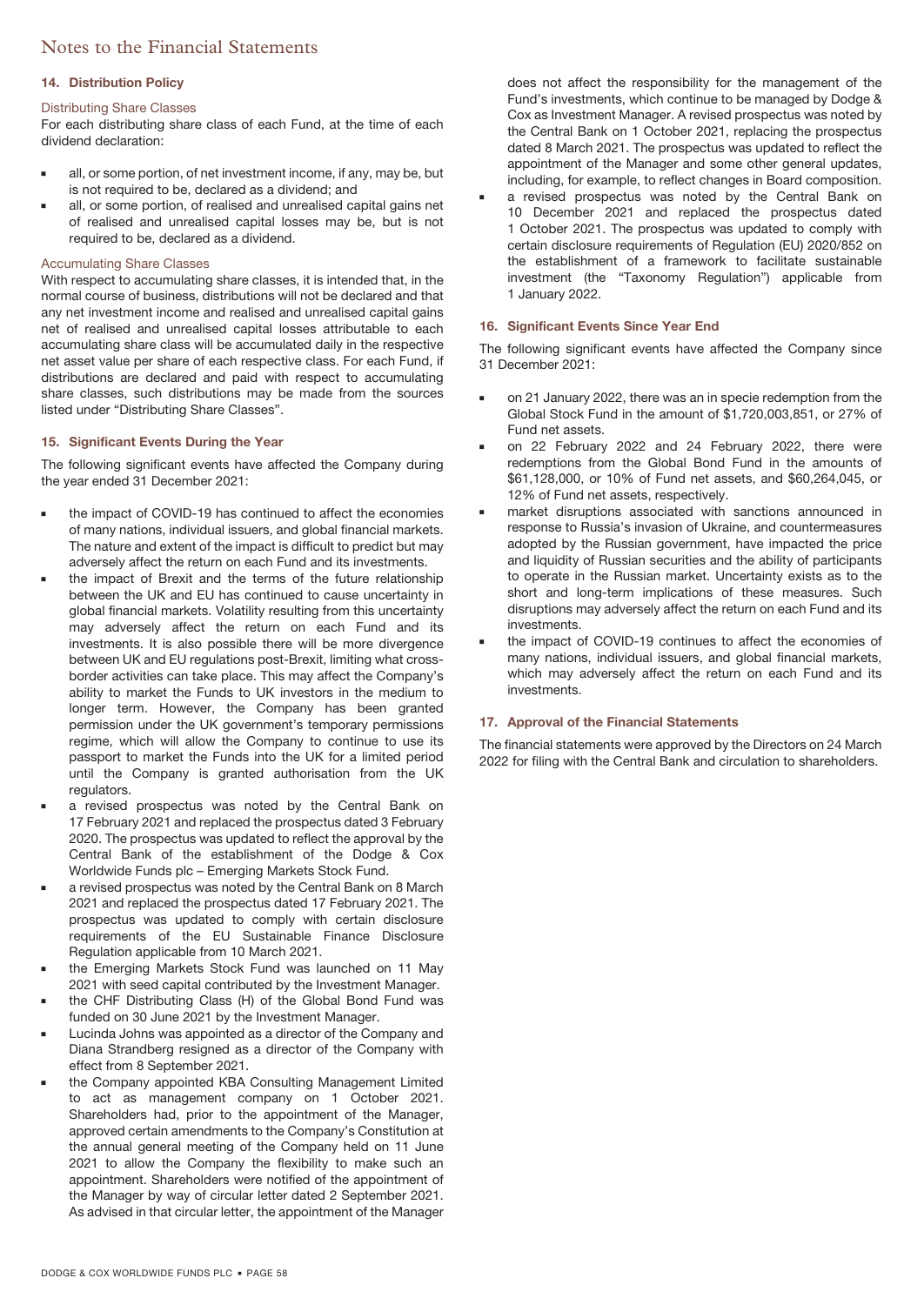# Portfolio Purchases and Sales (unaudited) For the year ended 31 December 2021 Global Stock Fund

### **Significant Purchases**

| Sanofi (France)                                        | \$125,331,918 |
|--------------------------------------------------------|---------------|
| Alibaba Group Holding, Ltd. ADR (Cayman Islands/China) | 122,757,711   |
| Fiserv, Inc. (United States)                           | 100,004,723   |
| Novartis AG (Switzerland)                              | 98,260,553    |
| GlaxoSmithKline PLC (United Kingdom)                   | 96,958,293    |
| Baidu, Inc. ADR (Cayman Islands/China)                 | 96,014,211    |
| Anheuser-Busch InBev SA NV (Belgium)                   | 92,945,144    |
| Roche Holding AG (Switzerland)                         | 79,319,693    |
| Incyte Corp. (United States)                           | 65,243,981    |
| Charter Communications, Inc., Class A (United States)  | 63,518,065    |
| Comcast Corp., Class A (United States)                 | 63,016,791    |
| T-Mobile U.S., Inc. (United States)                    | 56,014,536    |
| Itau Unibanco Holding SA ADR (Brazil)                  | 55,283,770    |
| Fresenius Medical Care AG & Co. (Germany)              | 53,571,502    |
| Cisco Systems, Inc. (United States)                    | 42,230,666    |
| Teck Resources, Ltd., Class B (Canada)                 | 42,017,876    |
| Standard Chartered PLC (United Kingdom)                | 41,454,694    |
| FedEx Corp. (United States)                            | 39,246,495    |
| Mitsubishi Chemical Holdings Corp. (Japan)             | 38,709,792    |
| Naspers, Ltd., Class N (South Africa)                  | 38,268,388    |
| Meta Platforms, Inc., Class A (United States)          | 35,365,128    |
| VMware, Inc., Class A (United States)                  | 35,184,826    |
| Wells Fargo & Co. (United States)                      | 33,607,445    |
| JD.com, Inc. ADR (Cayman Islands/China)                | 33,510,131    |
| Alphabet, Inc., Class C (United States)                | 32,780,815    |
| Suncor Energy, Inc. (Canada)                           | 32,466,189    |
| Credicorp, Ltd. (Bermuda/Peru)                         | 30,664,318    |
| NetEase, Inc. ADR (Cayman Islands/China)               | 30,217,791    |
| Jackson Financial, Inc., Class A (United States)       | 27,733,697    |
| UBS Group AG (Switzerland)                             | 27,262,701    |
| CK Asset Holdings, Ltd. (Cayman Islands/Hong Kong)     | 26,827,633    |
| Occidental Petroleum Corp. (United States)             | 26,186,263    |
| ICICI Bank, Ltd. (India)                               | 25,343,186    |
| Banco Santander SA (Spain)                             | 24,973,376    |
|                                                        |               |

### **Significant Sales**

| Glencore PLC (Jersey/United Kingdom)                       | \$149,461,748 |
|------------------------------------------------------------|---------------|
| Wells Fargo & Co. (United States)                          | 93,054,783    |
| Capital One Financial Corp. (United States)                | 91.085.041    |
| HP, Inc. (United States)                                   | 85,292,175    |
| Johnson Controls International PLC (Ireland/United States) | 55,764,234    |
| Hewlett Packard Enterprise Co. (United States)             | 53,343,766    |
| ICICI Bank, Ltd. (India)                                   | 52,711,533    |
| Microsoft Corp. (United States)                            | 48,390,335    |
| Bank of America Corp. (United States)                      | 47,246,080    |
| Nutrien, Ltd. (Canada)                                     | 47,125,684    |
| Carrier Global Corp. (United States)                       | 42,126,851    |
| TE Connectivity, Ltd. (Switzerland)                        | 40,056,542    |
| Bayerische Motoren Werke AG (Germany)                      | 38,457,434    |
| APA Corp. (United States)                                  | 36,827,495    |
| Roche Holding AG (Switzerland)                             | 34,990,947    |
| Schlumberger, Ltd. (Curacao/United States)                 | 32,841,994    |
| Booking Holdings, Inc. (United States)                     | 27,463,271    |
| ConocoPhillips (United States)                             | 27,085,902    |
| Banco Santander SA (Spain)                                 | 26,806,943    |
| Hess Corp. (United States)                                 | 26,284,029    |
| Alphabet, Inc., Class C (United States)                    | 24,886,064    |
| AstraZeneca PLC (United Kingdom)                           | 23,071,801    |
| Mitsubishi UFJ Financial Group, Inc. (Japan)               | 21,721,411    |
| Societe Generale SA (France)                               | 20,651,611    |
| LyondellBasell Industries NV, Class A (Netherlands)        | 19,342,625    |
| Suncor Energy, Inc. (Canada)                               | 18,794,406    |
| Baidu, Inc. ADR (Cayman Islands/China)                     | 17,729,732    |
| Bristol-Myers Squibb Co. (United States)                   | 16,842,638    |
| Charles Schwab Corp. (United States)                       | 16,098,632    |
| <b>BNP Paribas SA (France)</b>                             | 15,949,669    |
| Holcim, Ltd. (Switzerland)                                 | 15,170,455    |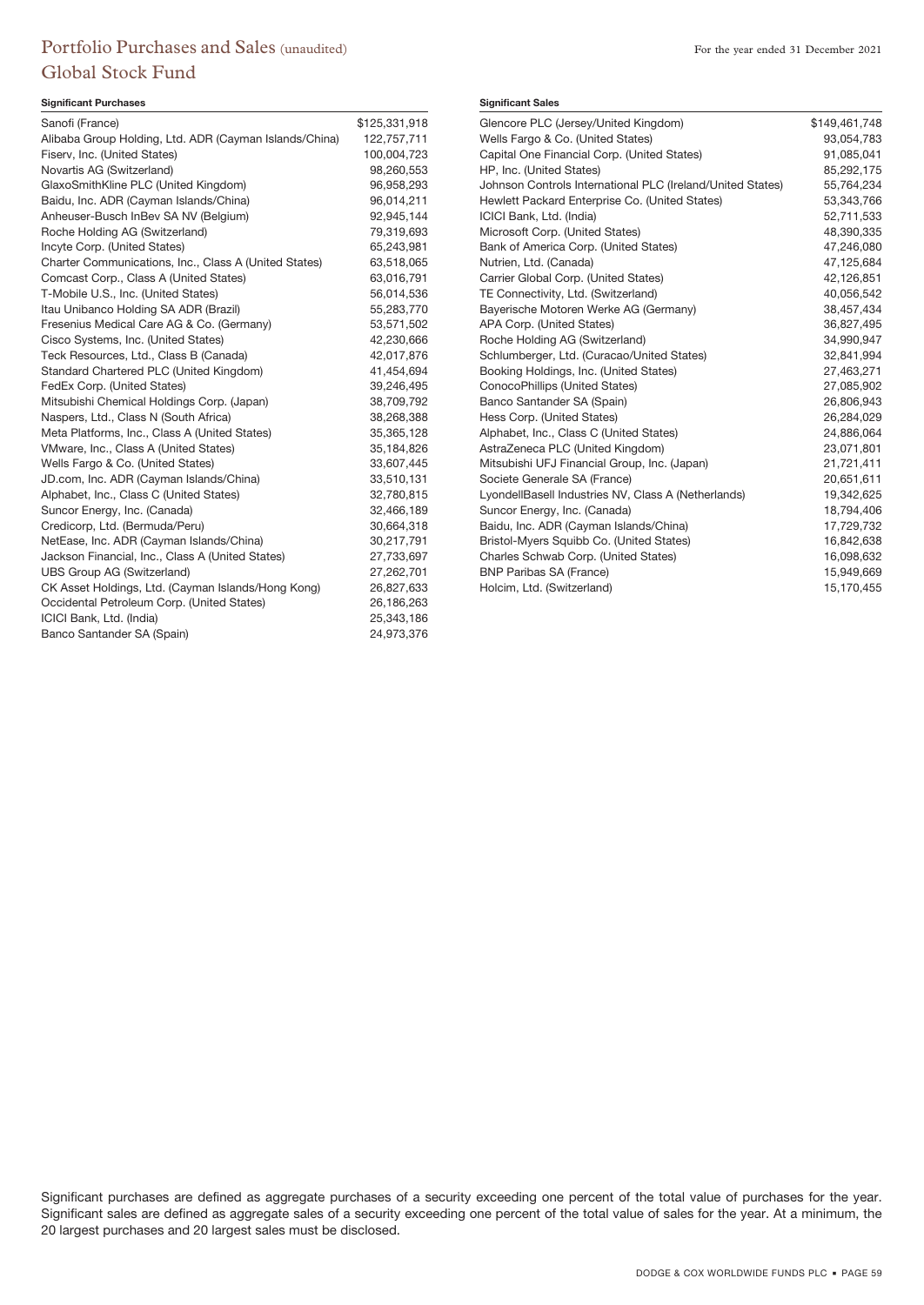# Portfolio Purchases and Sales (unaudited) For the year ended 31 December 2021 U.S. Stock Fund

### **Significant Purchases**

| T-Mobile U.S., Inc.<br>Meta Platforms, Inc., Class A<br>Gilead Sciences, Inc. | 37,689,081<br>28,610,185<br>28,434,310<br>28,110,315 |
|-------------------------------------------------------------------------------|------------------------------------------------------|
|                                                                               |                                                      |
|                                                                               |                                                      |
|                                                                               |                                                      |
| Elanco Animal Health, Inc.                                                    |                                                      |
| Incyte Corp.                                                                  | 25,533,331                                           |
| Comcast Corp., Class A                                                        | 25,494,795                                           |
| Honda Motor Co., Ltd. ADR (Japan)                                             | 25,311,116                                           |
| FedEx Corp.                                                                   | 25,110,681                                           |
| Charter Communications, Inc., Class A                                         | 24,941,078                                           |
| Cigna Corp.                                                                   | 21,991,967                                           |
| Bristol-Myers Squibb Co.                                                      | 18,875,683                                           |
| Cognizant Technology Solutions Corp., Class A                                 | 18,054,931                                           |
| The Williams Companies, Inc.                                                  | 17,212,037                                           |
| Cisco Systems, Inc.                                                           | 16,727,115                                           |
| VMware, Inc., Class A                                                         | 15,441,085                                           |
| Sanofi ADR (France)                                                           | 13,094,916                                           |
| State Street Corp.                                                            | 11,607,634                                           |
| Alphabet, Inc., Class C                                                       | 11,252,786                                           |
| Regeneron Pharmaceuticals, Inc.                                               | 10,536,134                                           |
| BioMarin Pharmaceutical, Inc.                                                 | 10,235,964                                           |
| Wells Fargo & Co.                                                             | 10,031,065                                           |
| Raytheon Technologies Corp.                                                   | 9,869,517                                            |
| Medtronic PLC (Ireland/United States)                                         | 9,819,266                                            |
| Alnylam Pharmaceuticals, Inc.                                                 | 9,408,632                                            |
| II-VI, Inc.                                                                   | 8,957,393                                            |
| Fox Corp., Class A                                                            | 8,627,561                                            |
| DISH Network Corp., Class A                                                   | 8,583,932                                            |
| Charles Schwab Corp.                                                          | 7,750,682                                            |
| Bank of New York Mellon Corp.                                                 | 7,526,348                                            |
| Goldman Sachs Group, Inc.                                                     | 7,396,809                                            |
| CVS Health Corp.                                                              | 7,165,739                                            |
| Capital One Financial Corp.                                                   | 6,952,311                                            |
| Microchip Technology, Inc.                                                    | 6,914,135                                            |
| Anheuser-Busch InBev SA NV ADR (Belgium)                                      | 6,889,910                                            |

#### **Significant Sales**

| JPMorgan Chase & Co.                                       | \$35,405,805 |
|------------------------------------------------------------|--------------|
| Capital One Financial Corp.                                | 31,104,987   |
| APA Corp.                                                  | 20,362,180   |
| Bank of America Corp.                                      | 17,778,970   |
| Microsoft Corp.                                            | 15,724,549   |
| American Express Co.                                       | 14,287,073   |
| Baker Hughes Co., Class A                                  | 13,195,902   |
| Truist Financial Corp.                                     | 9,179,794    |
| Goldman Sachs Group, Inc.                                  | 9,167,821    |
| HP, Inc.                                                   | 9,119,231    |
| LyondellBasell Industries NV, Class A (Netherlands)        | 7,736,346    |
| Halliburton Co.                                            | 7,675,904    |
| Hess Corp.                                                 | 7,301,198    |
| Microchip Technology, Inc.                                 | 7,046,864    |
| Hewlett Packard Enterprise Co.                             | 6,440,708    |
| Booking Holdings, Inc.                                     | 6,399,433    |
| Johnson Controls International PLC (Ireland/United States) | 6,121,285    |
| NOV, Inc.                                                  | 5,919,852    |
| Carrier Global Corp.                                       | 4,588,998    |
| Wells Fargo & Co.                                          | 3,952,359    |
| TE Connectivity, Ltd. (Switzerland)                        | 2,862,609    |
| Charles Schwab Corp.                                       | 2,853,710    |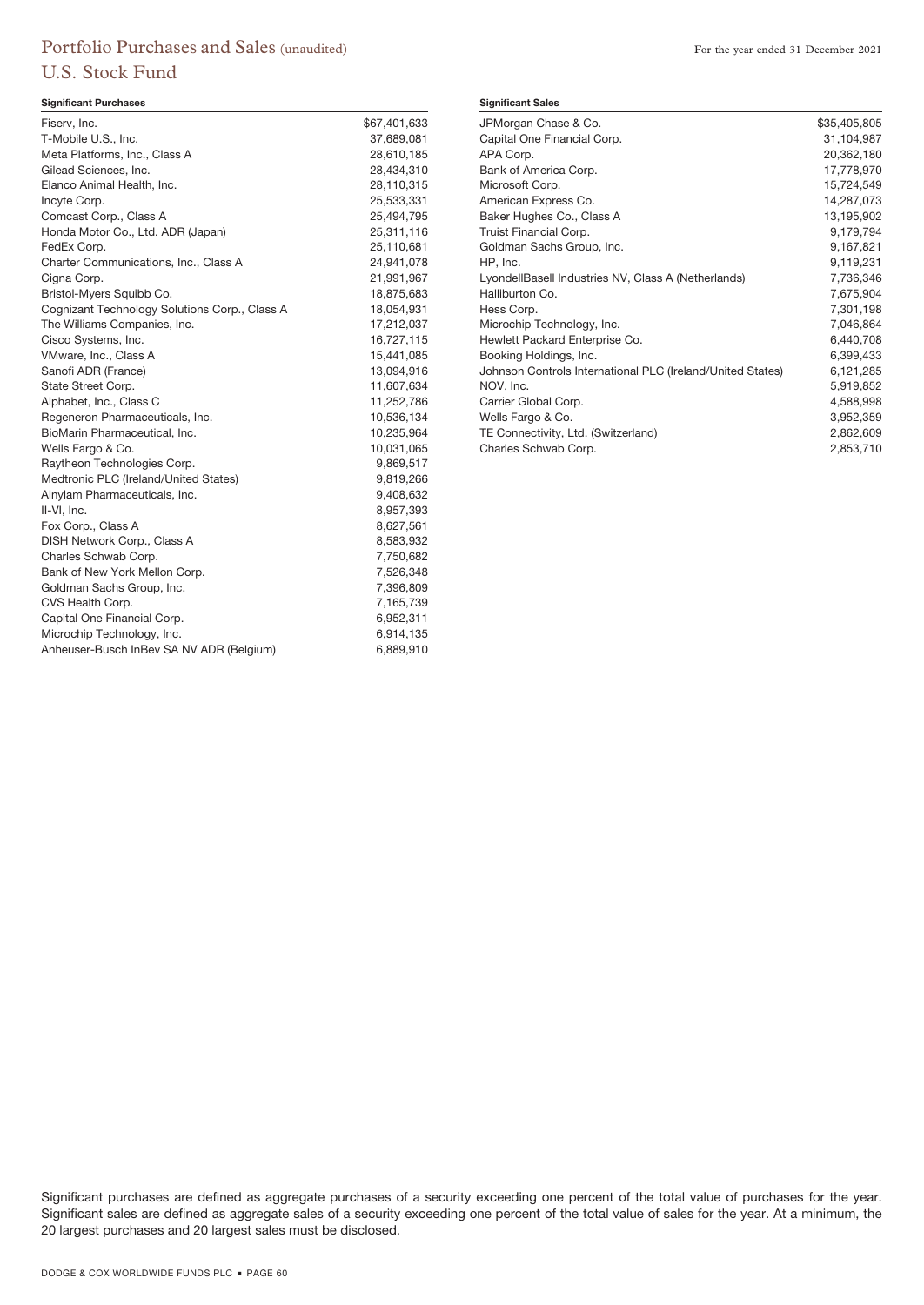# Portfolio Purchases and Sales (unaudited) For the period from 11 May 2021 to 31 December 2021 Emerging Markets Stock Fund

### **Significant Purchases**

| Alibaba Group Holding, Ltd. ADR (Cayman Islands/China)    | \$1,619,671 |
|-----------------------------------------------------------|-------------|
| Samsung Electronics Co., Ltd., Pfd (South Korea)          | 1,438,013   |
| Naspers, Ltd., Class N (South Africa)                     | 1,100,341   |
| ICICI Bank, Ltd. (India)                                  | 994,088     |
| Baidu, Inc. ADR (Cayman Islands/China)                    | 828,449     |
| Taiwan Semiconductor Manufacturing Co., Ltd. (Taiwan)     | 757,122     |
| Prosus NV, Class N (Netherlands)                          | 747,666     |
| JD.com, Inc., Class A (Cayman Islands/China)              | 741,960     |
| Itau Unibanco Holding SA ADR (Brazil)                     | 725,687     |
| Glencore PLC (Jersey/United Kingdom)                      | 677,127     |
| Magnit PJSC (Russia)                                      | 500,413     |
| Cemex SAB de CV ADR (Mexico)                              | 464,617     |
| Grupo Televisa SAB (Mexico)                               | 450,265     |
| Anheuser-Busch InBev SA NV (Belgium)                      | 407,420     |
| Prudential PLC (United Kingdom)                           | 341,522     |
| Axis Bank, Ltd. (India)                                   | 333,582     |
| Credicorp, Ltd. (Bermuda/Peru)                            | 329,331     |
| Gree Electric Appliances, Inc. of Zhuhai, Class A (China) | 301,119     |
| NetEase, Inc. ADR (Cayman Islands/China)                  | 266,773     |
| Sinopharm Group Co., Ltd. (China)                         | 263,976     |

### **Significant Sales**

| ICICI Bank, Ltd. (India)                                          | \$373,489 |
|-------------------------------------------------------------------|-----------|
| America Movil SAB de CV, Series L (Mexico)                        | 196,190   |
| China Longyuan Power Group Corp., Ltd., Class H (China)           | 139,968   |
| PT Indo Tambangraya Megah Tbk (Indonesia)                         | 108,091   |
| Samsung Electronics Co., Ltd., Pfd (South Korea)                  | 100,094   |
| Dare Power Dekor Home Co., Ltd., Class A (China)                  | 91,326    |
| Zhejiang Expressway Co., Ltd., Class H (China)                    | 89,853    |
| Chinasoft International, Ltd. (Cayman Islands/China)              | 68,504    |
| YiChang HEC ChangJiang Pharmaceutical Co., Ltd., Class H (China)  | 59,930    |
| Pou Chen Corp. (Taiwan)                                           | 53,852    |
| Nanya Technology Corp. (Taiwan)                                   | 51.496    |
| Prosus NV, Class N (Netherlands)                                  | 50,996    |
| Glencore PLC (Jersey/United Kingdom)                              | 44,675    |
| PhosAgro PJSC (Russia)                                            | 33,308    |
| Itau Unibanco Holding SA ADR (Brazil)                             | 32,317    |
| Baidu, Inc. ADR (Cayman Islands/China)                            | 32,111    |
| Fu Shou Yuan International Group, Ltd. (Cayman Islands/Hong Kong) | 31,701    |
| Jiangsu Hengrui Medicine Co., Ltd., Class A (China)               | 31,353    |
| LB Group Co., Ltd., Class A (China)                               | 31,156    |
| Chicony Power Technology Co., Ltd. (Taiwan)                       | 29,433    |
| Galaxy Entertainment Group, Ltd. (Hong Kong)                      | 27,885    |
| Novatek Microelectronics Corp. (Taiwan)                           | 27,460    |
| Fosun International, Ltd. (Hong Kong)                             | 24,799    |
| Sun TV Network, Ltd. (India)                                      | 24,186    |
| Grupo Televisa SAB (Mexico)                                       | 23,113    |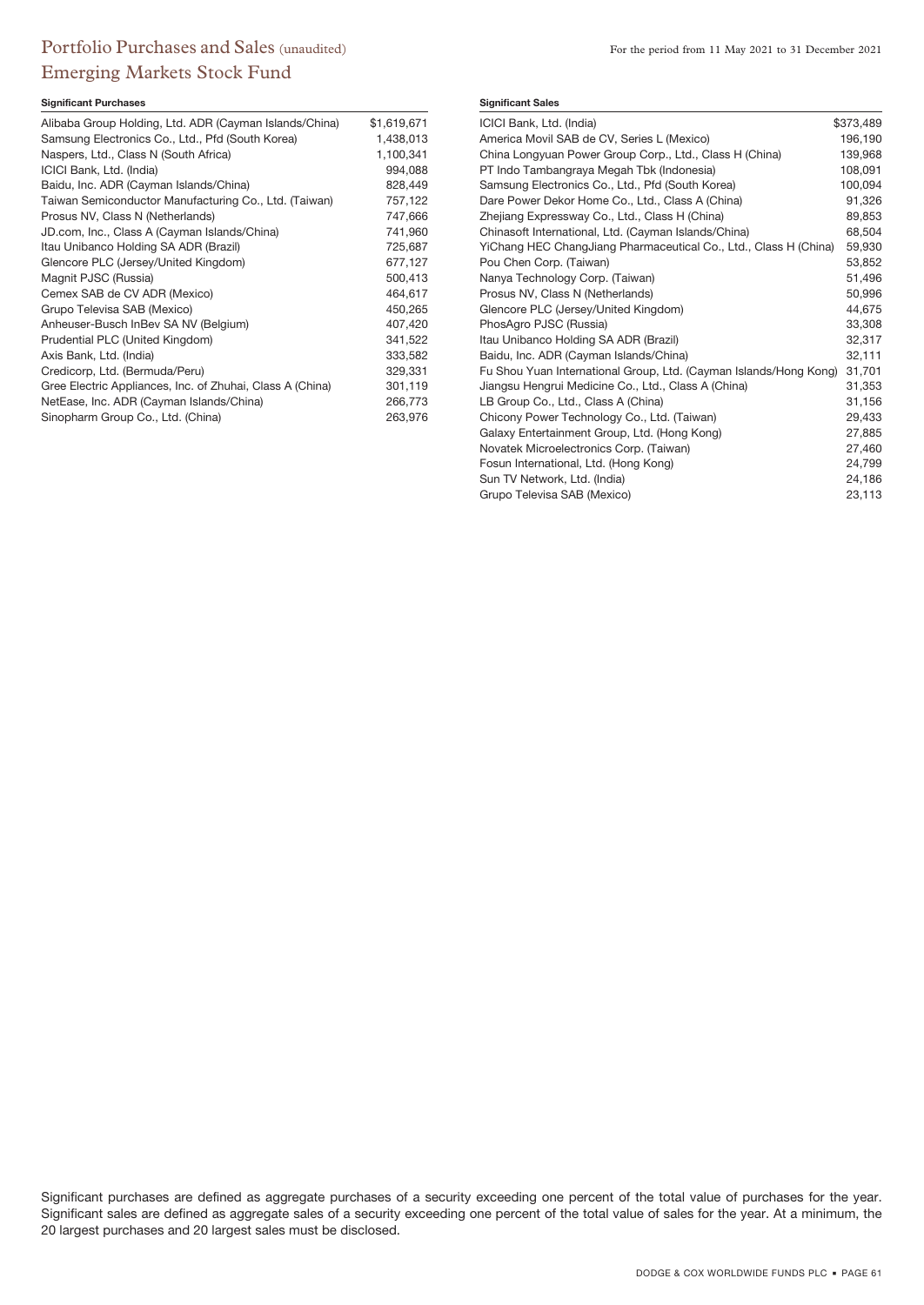# Portfolio Purchases and Sales (unaudited) For the year ended 31 December 2021 Global Bond Fund

### **Significant Purchases**

| <b>UMBS TBA (United States)</b>               |              |
|-----------------------------------------------|--------------|
| 2.50%, 1/2/51                                 | \$83,019,150 |
| <b>UMBS TBA (United States)</b>               |              |
| 2.50%, 15/12/51                               | 78,069,781   |
| <b>UMBS TBA (United States)</b>               |              |
| 2.50%, 15/1/51                                | 77,519,495   |
| <b>UMBS TBA (United States)</b>               |              |
| 2.50%, 15/10/51                               | 73,066,435   |
| <b>UMBS TBA (United States)</b>               |              |
| 2.50%, 15/7/50                                | 62,692,462   |
| <b>UMBS TBA (United States)</b>               |              |
| 2.50%, 15/9/51                                | 62,610,469   |
| <b>UMBS TBA (United States)</b>               |              |
| 2.50%, 25/6/51                                | 62,261,665   |
| <b>UMBS TBA (United States)</b>               |              |
| 2.50%, 15/4/51                                | 61,416,064   |
| <b>UMBS TBA (United States)</b>               |              |
| 2.50%, 15/5/50                                | 60,460,417   |
| U.S. Treasury Note/Bond (United States)       |              |
| 0.625%, 15/10/24                              | 22,108,298   |
| Freddie Mac Pool, 30 Year (United States)     |              |
| 2.50%, 1/2/51                                 | 21,032,168   |
| U.S. Treasury Note/Bond (United States)       |              |
| 0.50%, 30/11/23                               | 18,832,078   |
| U.S. Treasury Note/Bond (United States)       |              |
| 0.125%, 31/1/23                               | 17,005,391   |
| U.S. Treasury Note/Bond (United States)       |              |
| 0.125%, 30/4/23                               | 15,990,430   |
| U.S. Treasury Note/Bond (United States)       |              |
| 0.375%, 31/12/25                              | 15,976,250   |
| U.S. Treasury Note/Bond (United States)       |              |
| 0.75%, 31/3/26                                | 13,401,562   |
| India Government (India)                      |              |
| 5.63%, 12/4/26                                | 12,542,612   |
| <b>Brazil Government (Brazil)</b>             |              |
| 10.00%, 1/1/27                                | 11,826,187   |
| British American Tobacco PLC (United Kingdom) |              |
| 3.75%                                         | 11,665,644   |
| Colombia Government (Colombia)                |              |
| 7.25%, 18/10/34                               | 10,963,975   |

| <b>Significant Sales</b>                                    |              |
|-------------------------------------------------------------|--------------|
| <b>UMBS TBA (United States)</b>                             |              |
| 2.50%, 15/12/51                                             | \$77,687,925 |
| <b>UMBS TBA (United States)</b>                             |              |
| 2.50%, 15/1/51                                              | 76,946,554   |
| <b>UMBS TBA (United States)</b>                             |              |
| 2.50%, 15/10/51                                             | 73,355,414   |
| <b>UMBS TBA (United States)</b>                             |              |
| 2.50%, 15/9/51                                              | 62,974,231   |
| <b>UMBS TBA (United States)</b>                             |              |
| 2.50%, 15/7/50                                              | 62,862,012   |
| <b>UMBS TBA (United States)</b>                             |              |
| 2.50%, 25/6/51                                              | 62,825,353   |
| <b>UMBS TBA (United States)</b>                             |              |
| 2.50%, 15/4/51                                              | 60,567,618   |
| <b>UMBS TBA (United States)</b>                             |              |
| 2.50%, 15/5/50                                              | 60,272,600   |
| <b>UMBS TBA (United States)</b>                             |              |
| 2.50%, 1/2/51                                               | 33,715,323   |
| Fannie Mae Pool, 30 Year (United States)                    |              |
| 2.00%, 1/3/50                                               | 24,882,280   |
| U.S. Treasury Note/Bond (United States)<br>0.125%, 31/1/23  |              |
|                                                             | 16,995,195   |
| U.S. Treasury Note/Bond (United States)<br>0.375%, 31/12/25 |              |
| U.S. Treasury Note/Bond (United States)                     | 15,780,078   |
| 0.75%, 31/3/26                                              | 13,460,244   |
| India Government (India)                                    |              |
| 8.24%, 15/2/27                                              | 12,295,433   |
| U.S. Treasury Note/Bond (United States)                     |              |
| 0.25%, 31/10/25                                             | 12,213,133   |
| Freddie Mac Pool, 30 Year (United States)                   |              |
| 2.5%, 6/1/50                                                | 9,377,727    |
| Brazil Government (Brazil)                                  |              |
| 6.00%, 15/8/24                                              | 8,347,493    |
| U.S. Treasury Note/Bond (United States)                     |              |
| 0.375%, 15/4/24                                             | 7,993,438    |
| U.S. Treasury Note/Bond (United States)                     |              |
| 0.125%, 31/12/22                                            | 7,500,879    |
| Charter Communications, Inc. (United States)                |              |
| 6.484%, 23/10/45                                            | 7,466,406    |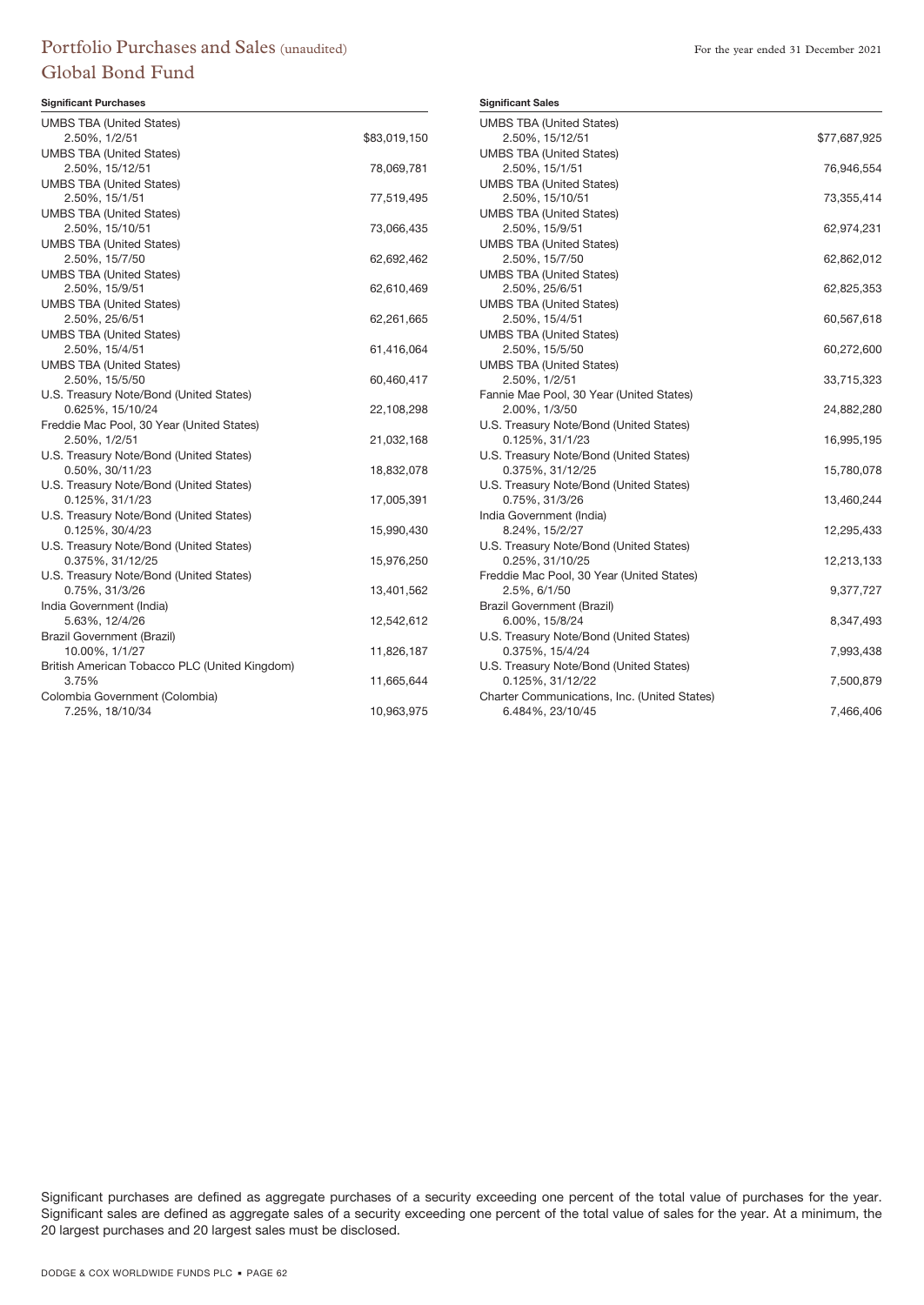# Total Expense Ratios (unaudited)

### **Total Expense Ratios**

The total expense ratio ("TER") is the sum of all costs charged to each share class as a percentage of the average net assets of the share class.

|                                   | TER                                    |
|-----------------------------------|----------------------------------------|
|                                   | for the year ended<br>31 December 2021 |
| <b>Global Stock Fund</b>          |                                        |
| <b>USD Accumulating Class</b>     | 0.63%                                  |
| <b>USD Distributing Class</b>     | 0.63%                                  |
| <b>GBP Accumulating Class</b>     | 0.63%                                  |
| <b>GBP Distributing Class</b>     | 0.63%                                  |
| <b>GBP Distributing Class (H)</b> | 0.63%                                  |
| <b>EUR Accumulating Class</b>     | 0.63%                                  |
| <b>CAD Accumulating Class</b>     | 0.63%                                  |
| U.S. Stock Fund                   |                                        |
| <b>USD Accumulating Class</b>     | 0.63%                                  |
| <b>USD Distributing Class</b>     | 0.63%                                  |
| <b>GBP Accumulating Class</b>     | 0.63%                                  |
| <b>GBP Distributing Class</b>     | 0.63%                                  |
| GBP Distributing Class (H)        | 0.63%                                  |
| <b>EUR Accumulating Class</b>     | 0.63%                                  |
| Emerging Markets Stock Fund       |                                        |
| <b>USD Accumulating Class</b>     | 0.70%                                  |
| <b>GBP Accumulating Class</b>     | 0.70%                                  |
| <b>GBP Distributing Class</b>     | 0.70%                                  |
| <b>EUR Accumulating Class</b>     | 0.70%                                  |
| <b>Global Bond Fund</b>           |                                        |
| <b>USD Accumulating Class</b>     | 0.45%                                  |
| <b>GBP Distributing Class</b>     | 0.45%                                  |
| GBP Distributing Class (H)        | 0.45%                                  |
| <b>EUR Accumulating Class</b>     | 0.45%                                  |
| EUR Accumulating Class (H)        | 0.45%                                  |
| <b>EUR Distributing Class</b>     | 0.45%                                  |
| EUR Distributing Class (H)        | 0.45%                                  |
| CHF Distributing Class (H)**      | 0.45%                                  |

\* Emerging Markets Stock Fund commenced operations on 11 May 2021. TER presented is for the period 11 May 2021 to 31 December 2021, annualised.

\*\* The CHF Distributing (H) Class of the Global Bond Fund commenced operations on 1 July 2021. TER presented is for the period 1 July 2021 to 31 December 2021, annualised.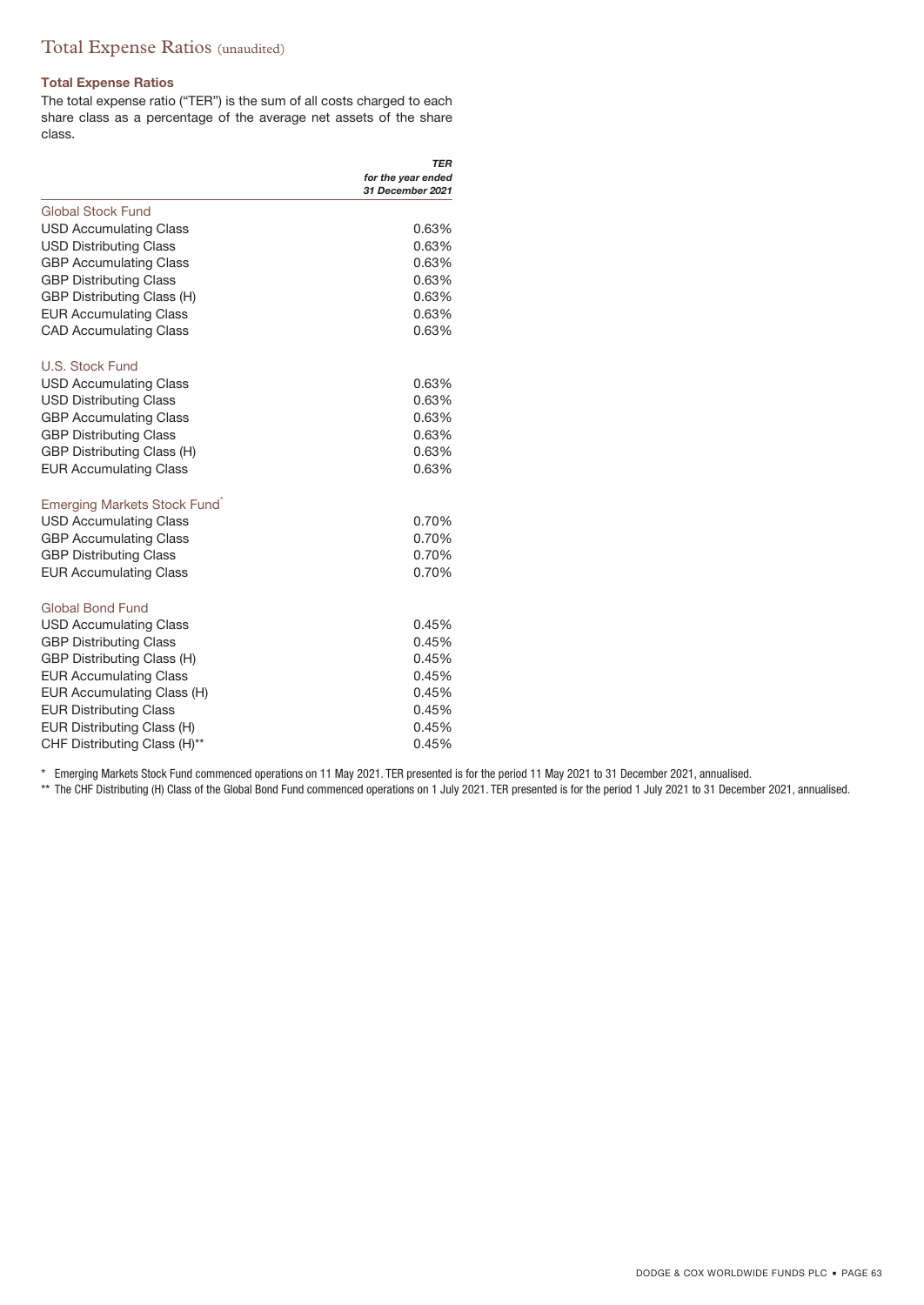# Remuneration Disclosure (unaudited)

The Manager has designed and implemented a remuneration policy (the "Policy") in line with the provisions of S.I. 257 of 2013 European Union (Alternative Investment Fund Managers) Regulations 2013 (the "AIFM Regulations"), S.I. 352 of 2011 European Communities (Undertakings for Collective Investment in Transferable Securities) Regulations 2011 (as amended) (the "UCITS Regulations") and of the ESMA Guidelines on sound remuneration policies under the UCITS Directive and AIFMD (the "ESMA Guidelines"). The Policy is designed to ensure that the remuneration of key decision makers is aligned with the management of short and long-term risks, including the oversight and where appropriate the management of sustainability risks in line with the Sustainable Finance Disclosure Regulations.

The Manager's remuneration policy applies to its identified staff whose professional activities might have a material impact on the Company's risk profile and so covers senior management, risk takers, control functions and any employees receiving total remuneration that takes them into the same remuneration bracket as senior management and risk takers and whose professional activities have a material impact on the risk profile of the Company. The Manager's policy is to pay identified staff a fixed component with the potential for identified staff to receive a variable component. It is intended that the fixed component will represent a sufficiently high proportion of the total remuneration of the individual to allow the Manager to operate a fully flexible policy, with the possibility of not paying any variable component. When the Manager pays a variable component as performance related pay certain criteria, as set out in the Manager's remuneration policy, must be adhered to. The various remuneration components are combined to ensure an appropriate and balanced remuneration package that reflects the relevant staff rank and professional activity as well as best market practice. The Manager's remuneration policy is consistent with, and promotes, sound and effective risk management and does not encourage risk-taking which is inconsistent with the risk profile of the funds it manages.

These disclosures are made in respect of the remuneration policies of the Manager. The disclosures are made in accordance with the ESMA Guidelines.

Total remuneration (in EUR) paid to the identified staff of the Manager fully or partly involved in the activities of the Company that have a material impact on the Company's risk profile during the financial year to 31 December 2021:

| <b>EUR</b> |
|------------|
| 1.232.664  |
|            |
|            |
| 110.724    |
|            |
| 1.343.388  |
|            |

No of identified staff – 16

Neither the Manager nor the Company pays any fixed or variable remuneration to identified staff of the Investment Manager.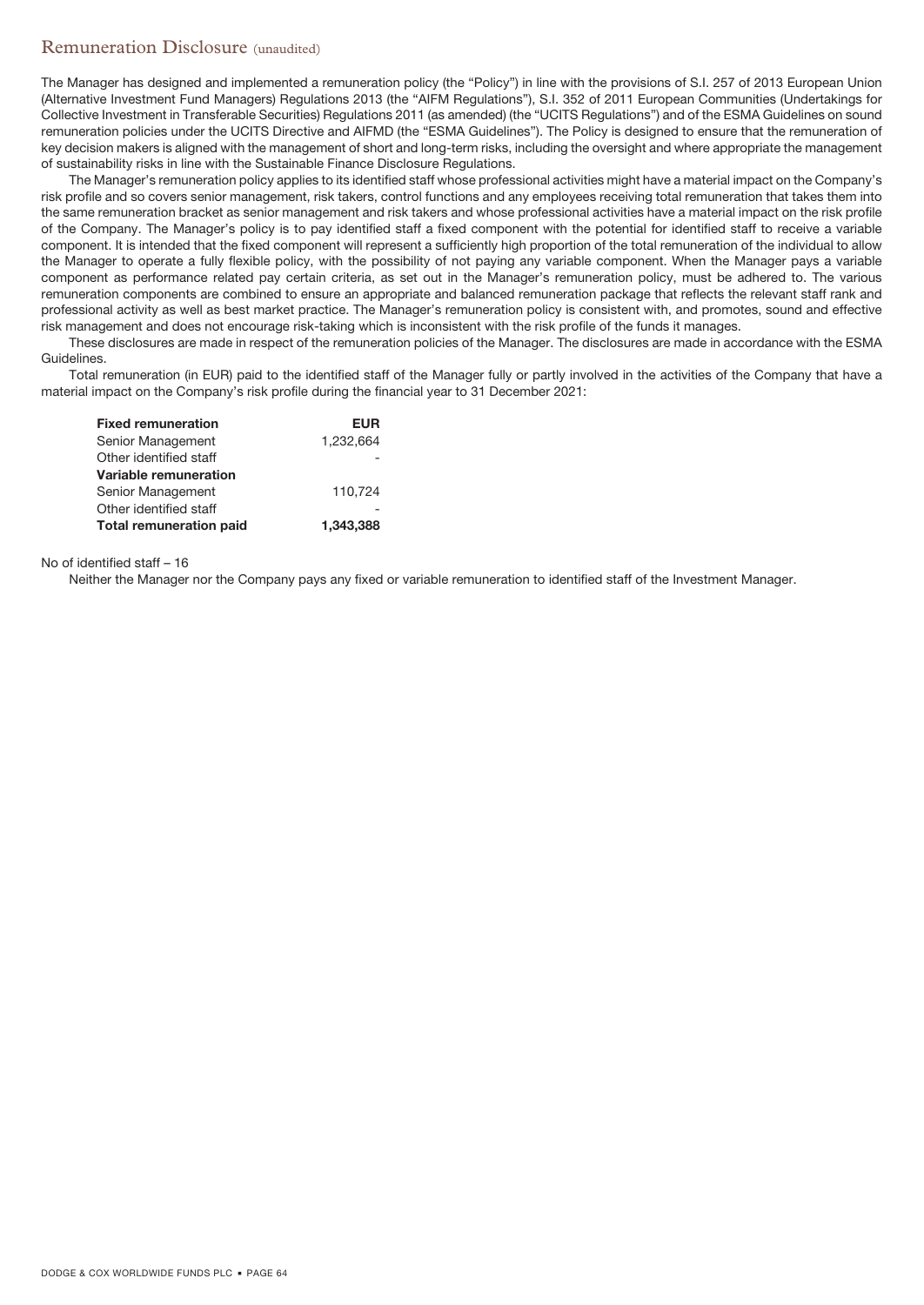# Taxonomy Regulation (unaudited)

Regulation (EU) 2020/852 of the European Parliament and of the Council of 18 June 2020 on the establishment of a framework to facilitate sustainable investment, and amending Regulation (EU) 2019/2088 (the "Taxonomy Regulation") establishes an EU-wide framework or criteria for environmentally sustainable economic activities in respect of six environmental objectives. The Taxonomy Regulation requires that any financial product which does not promote environmental characteristics (i.e. a financial product which is not subject to Article 8 (1) of SFDR) or which does not invest in an economic activity that contributes to an environmental objective or has a reduction of carbon emissions as its objective (i.e. a financial product which is not subject to Article 9(1), (2) or (3) of SFDR) must include a statement that the underlying investments of that financial product do not take into account the EU criteria for environmentally sustainable economic activities.

On the basis that each Fund is not a financial product which is subject to either Article 8 or Article 9 of SFDR, the following statement, which is in prescribed form, applies to each Fund and to its underlying investments: "The investments underlying this financial product do not take into account the EU criteria for environmentally sustainable economic activities".

For further information in relation to the investment objectives and policies of the Funds please refer to the current prospectus for the Company.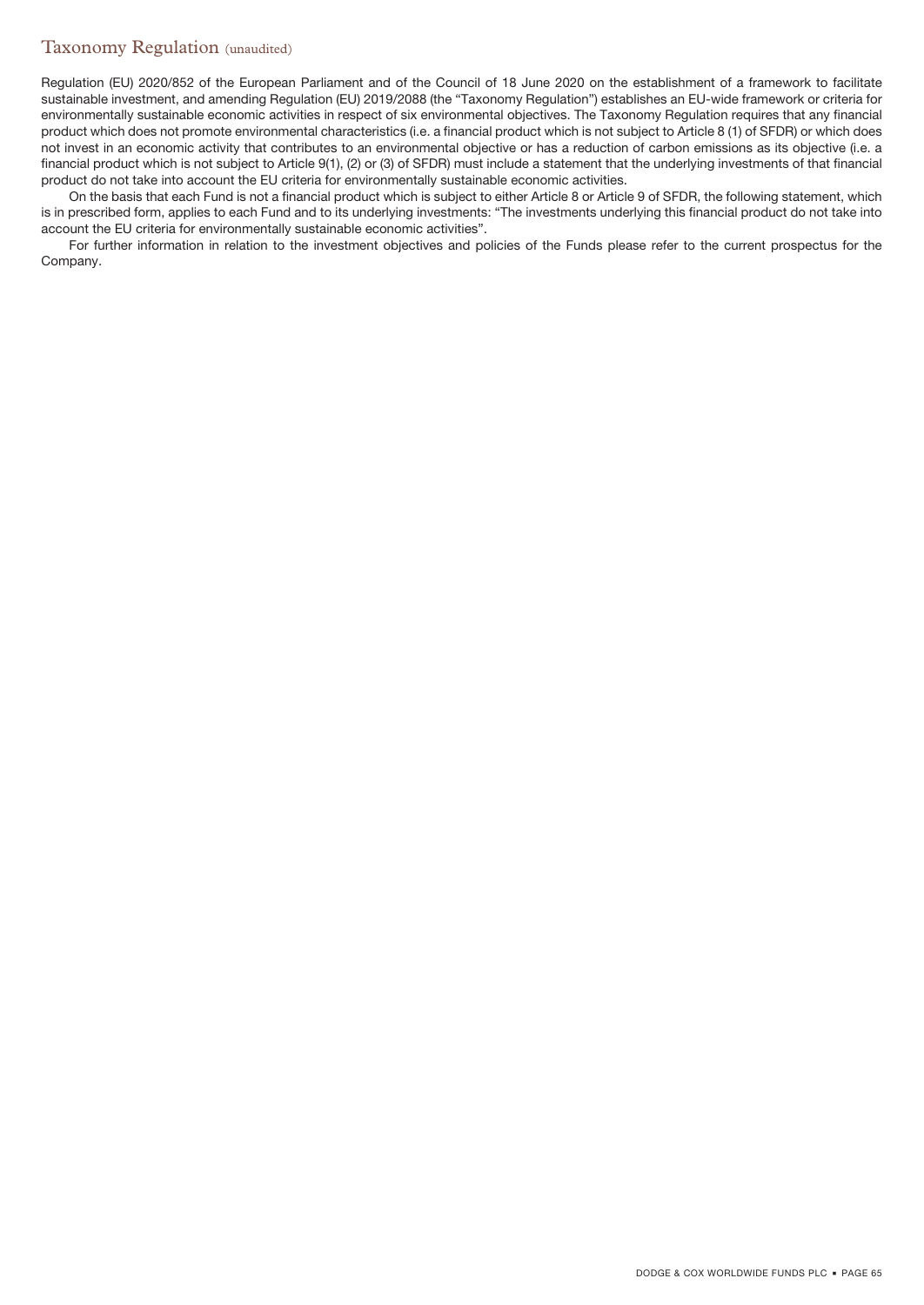# Securities Financing Transactions (unaudited)

Article 13 of Regulation (EU) 2015/2365 on transparency of securities financing transactions ("SFTs") and of reuse and amending Regulation (EU) No 648/2012 requires UCITS investment companies to provide the following information on the use made of SFTs and total return swaps. At 31 December 2021, the SFTs and total return swaps held by the Funds consisted of the following instruments:

### **Repurchase Agreements**

| <b>Global Stock Fund</b>              |                                                                                                                                                                                            |
|---------------------------------------|--------------------------------------------------------------------------------------------------------------------------------------------------------------------------------------------|
| Market Value                          | \$157,991,880                                                                                                                                                                              |
| % of Net Assets                       | 2.5%                                                                                                                                                                                       |
| Counterparty Name                     | Fixed Income Clearing Corporation                                                                                                                                                          |
| Counterparty Country of Establishment | <b>United States</b>                                                                                                                                                                       |
| <b>Maturity Date</b>                  | 4/1/22                                                                                                                                                                                     |
| Settlement                            | <b>Bilateral</b>                                                                                                                                                                           |
| <b>Collateral Description</b>         | Repurchase agreement is collateralised by U.S. Treasury Notes 0.125%, 30/6/23-31/7/23. Total<br>collateral value is \$161,151,772. The collateral is rated Aaa (Moody's long-term rating). |

### U.S. Stock Fund

| Market Value                          | \$131,316,215                                                                                        |
|---------------------------------------|------------------------------------------------------------------------------------------------------|
| % of Net Assets                       | 4.0%                                                                                                 |
| Counterparty Name                     | Fixed Income Clearing Corporation                                                                    |
| Counterparty Country of Establishment | <b>United States</b>                                                                                 |
| Maturity Date                         | 4/1/22                                                                                               |
| Settlement                            | <b>Bilateral</b>                                                                                     |
| <b>Collateral Description</b>         | Repurchase agreement is collateralised by U.S. Treasury Note 0.75%, 31/12/23. Total collateral value |
|                                       | is \$133,942,577. The collateral is rated Aaa (Moody's long-term rating).                            |

|  |  |  | Emerging Markets Stock Fund |  |
|--|--|--|-----------------------------|--|
|  |  |  |                             |  |

| Market Value                          | \$476,878                                                                                                                                                                     |
|---------------------------------------|-------------------------------------------------------------------------------------------------------------------------------------------------------------------------------|
| % of Net Assets                       | 2.1%                                                                                                                                                                          |
| Counterparty Name                     | <b>State Street Bank</b>                                                                                                                                                      |
| Counterparty Country of Establishment | <b>United States</b>                                                                                                                                                          |
| Maturity Date                         | 4/1/22                                                                                                                                                                        |
| Settlement                            | Bilateral                                                                                                                                                                     |
| <b>Collateral Description</b>         | Repurchase agreement is collateralised by U.S. Treasury Note 1.875%, 30/6/26. Total collateral value<br>is \$486,461. The collateral is rated Aaa (Moody's long-term rating). |

# Global Bond Fund

| Market Value                          | \$34,522,452                                                                                                                                                                     |
|---------------------------------------|----------------------------------------------------------------------------------------------------------------------------------------------------------------------------------|
| % of Net Assets                       | 5.4%                                                                                                                                                                             |
| Counterparty Name                     | Fixed Income Clearing Corporation                                                                                                                                                |
| Counterparty Country of Establishment | <b>United States</b>                                                                                                                                                             |
| Maturity Date                         | 4/1/22                                                                                                                                                                           |
| Settlement                            | Bilateral                                                                                                                                                                        |
| <b>Collateral Description</b>         | Repurchase agreement is collateralised by U.S. Treasury Note 0.125%, 30/6/23. Total collateral value<br>is \$35,212,995. The collateral is rated Aaa (Moody's long-term rating). |

### **Safekeeping & Reuse of Collateral**

State Street Custodial Services (Ireland) Limited, depositary of the Company, is responsible for the safekeeping of collateral received. The Funds do not reuse non-cash collateral received. The Funds may reinvest cash collateral received in accordance with their investment objectives and policies.

### **Returns & Costs**

The interest income arising from repurchase agreements during the period is disclosed in Note 8. The realised and unrealised losses arising from total return swaps during the period were \$1,663,173. Transaction costs for repurchase agreements and total return swaps are embedded in the price of the instruments and are not separately disclosed. All returns generated by repurchase agreements and total return swaps are returned to the Funds.